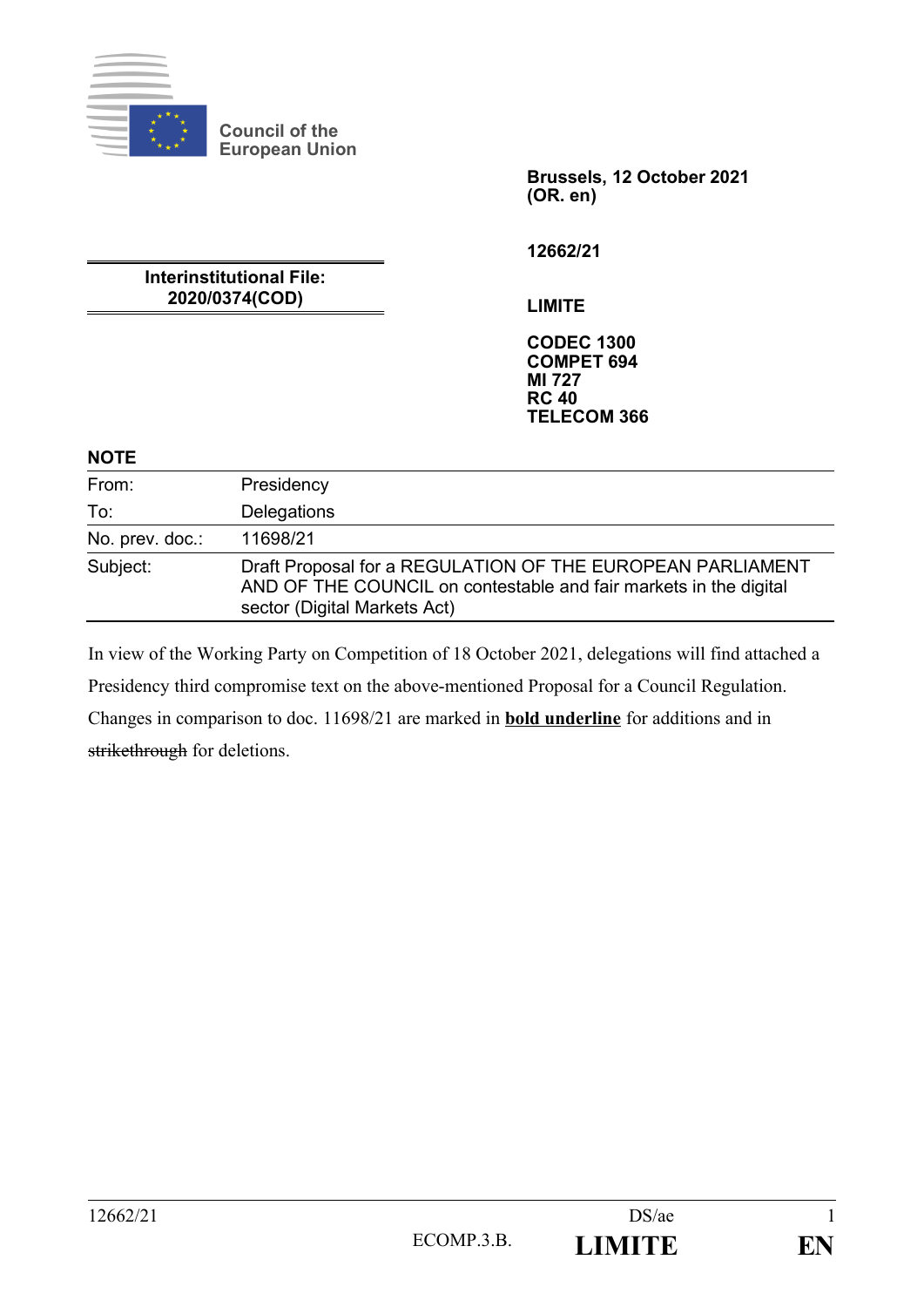### **ANNEX**

2020/0374 (COD)

### **Proposal for a**

# **REGULATION OF THE EUROPEAN PARLIAMENT AND OF THE COUNCIL on contestable and fair markets in the digital sector (Digital Markets Act) (Text with EEA relevance)**

## THE EUROPEAN PARLIAMENT AND THE COUNCIL OF THE EUROPEAN UNION,

Having regard to the Treaty on the Functioning of the European Union, and in particular Article 114 thereof,

Having regard to the proposal from the European Commission,

After transmission of the draft legislative act to the national parliaments,

Having regard to the opinion of the European Economic and Social Committee<sup>[1](#page-1-0)</sup>,

Having regard to the opinion of the Committee of the Regions<sup>[2](#page-1-1)</sup>,

Having regard to the opinion of the European Data Protection Supervisor<sup>[3](#page-1-2)</sup>,

Acting in accordance with the ordinary legislative procedure,

<span id="page-1-0"></span> $1$  OJ C, , p. .

<span id="page-1-1"></span><sup>2</sup> OJ C, , p. .

<span id="page-1-2"></span><sup>3</sup> OJ C, , p. .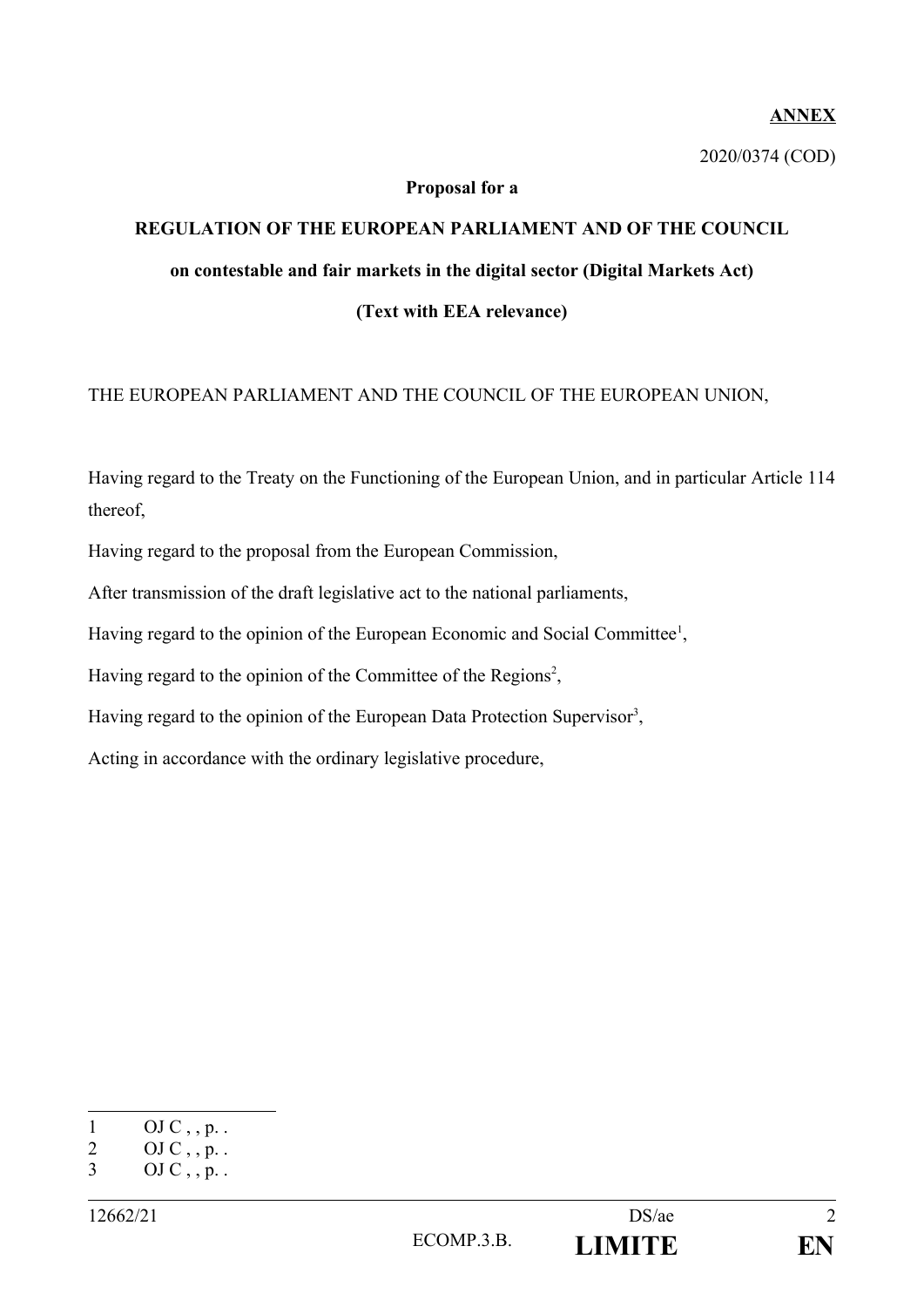#### Whereas:

- (1) Digital services in general and online platforms in particular play an increasingly important role in the economy, in particular in the internal market, by providing new business opportunities in the Union and facilitating cross-border trading.
- (2) Core platform services, at the same time, feature a number of characteristics that can be exploited by the undertakings providing them. These characteristics of core platform services include among others extreme scale economies, which often result from nearly zero marginal costs to add business users or end users. Other characteristics of core platform services are very strong network effects, an ability to connect many business users with many end users through the multi-sidedness of these services, a significant degree of dependence of both business users and end users, lock-in effects, a lack of multi-homing for the same purpose by end users, vertical integration, and data driven-advantages. All these characteristics combined with unfair conduct by undertakings providing these services can have the effect of substantially undermining the contestability of the core platform services, as well as impacting the fairness of the commercial relationship between undertakings providing such services and their business users and end users, leading to rapid and potentially far-reaching decreases in business users' and end users' choice in practice, and therefore can confer to the undertakings providing those services the position of a so-called gatekeeper.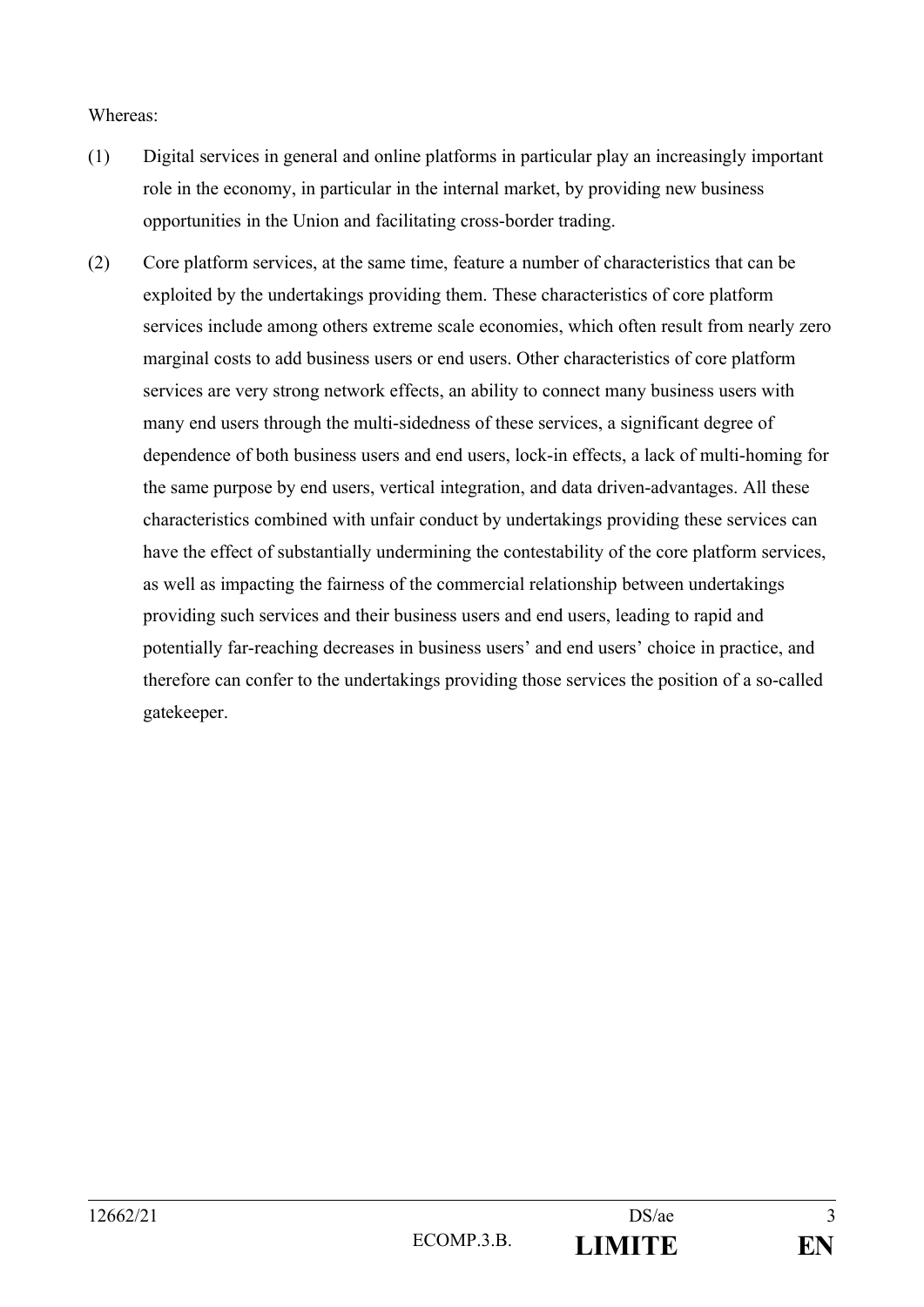- (3) A small number of large undertakings providing core platform services have emerged with considerable economic power. Typically, they feature an ability to connect many business users with many end users through their services which, in turn, allows them to leverage their advantages, such as their access to large amounts of data, from one area of their activity to new ones. Some of these undertakings exercise control over whole platform ecosystems in the digital economy and are structurally extremely difficult to challenge or contest by existing or new market operators, irrespective of how innovative and efficient these may be. Contestability is particularly reduced due to the existence of very high barriers to entry or exit, including high investment costs, which cannot, or not easily, be recuperated in case of exit, and absence of (or reduced access to) some key inputs in the digital economy, such as data. As a result, the likelihood increases that the underlying markets do not function well – or will soon fail to function well.
- (4) The combination of those features of gatekeepers is likely to lead in many cases to serious imbalances in bargaining power and, consequently, to unfair practices and conditions for business users as well as end users of core platform services provided by gatekeepers, to the detriment of prices, quality, choice and innovation therein.
- (5) It follows that the market processes are often incapable of ensuring fair economic outcomes with regard to core platform services. Whereas Articles 101 and 102 TFEU remain applicable to the conduct of gatekeepers, their scope is limited to certain instances of market power (e.g. dominance on specific markets) and of anti-competitive behaviour, while enforcement occurs ex post and requires an extensive investigation of often very complex facts on a case by case basis. Moreover, existing Union law does not address, or does not address effectively, the identified challenges to the well-functioning of the internal market posed by the conduct of gatekeepers, which are not necessarily dominant in competition-law terms.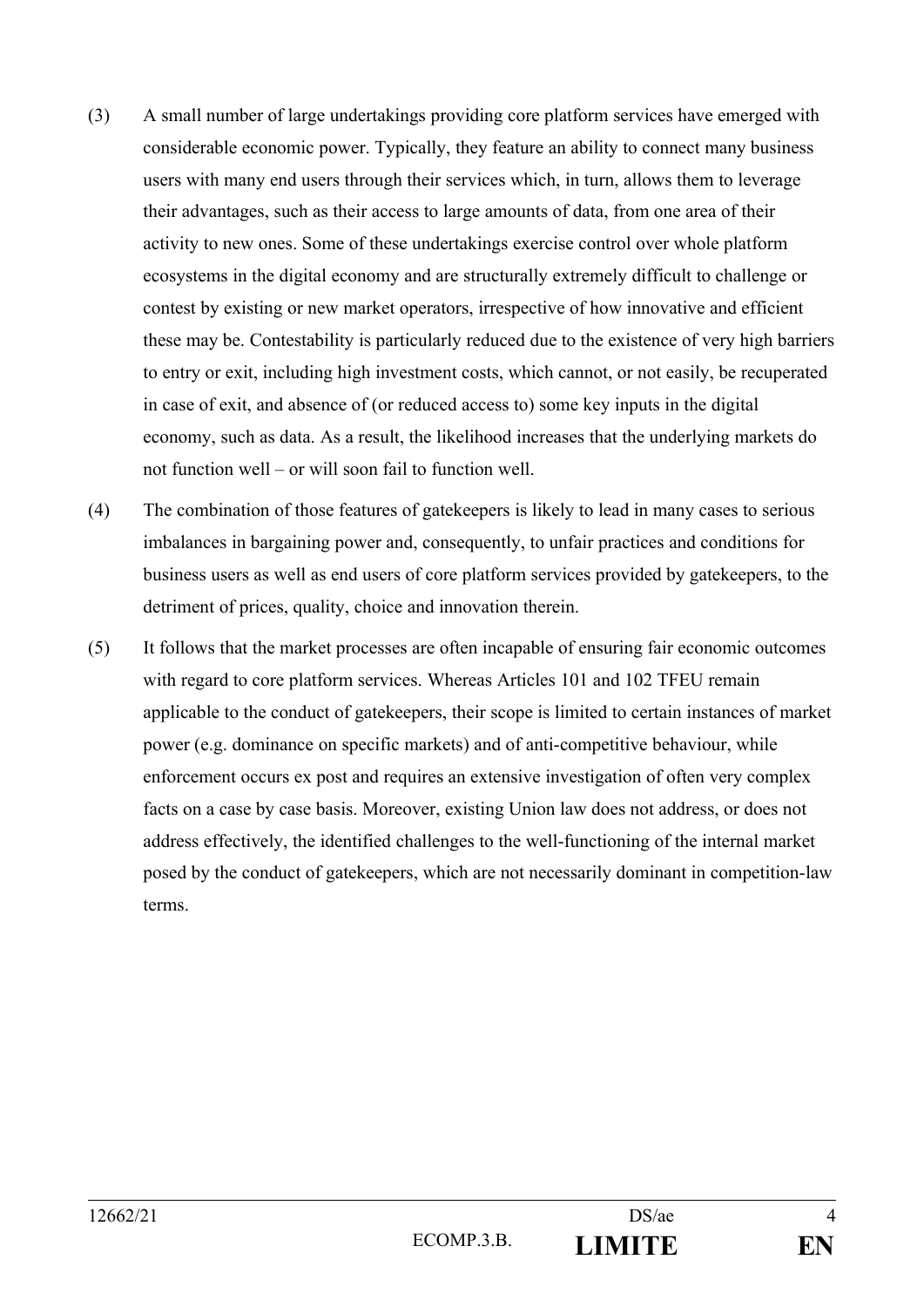- (6) Gatekeepers have a significant impact on the internal market, providing gateways for a large number of business users, to reach end users, everywhere in the Union and on different markets. The adverse impact of unfair practices on the internal market and particularly weak contestability of core platform services, including their negative societal and economic implications, have led national legislators and sectoral regulators to act. A number of national regulatory solutions have already been adopted or proposed to address unfair practices and the contestability of digital services or at least with regard to some of them. This has created a risk of divergent regulatory solutions and thereby fragmentation of the internal market, thus raising the risk of increased compliance costs due to different sets of national regulatory requirements.
- (7) Therefore, **the objective of this Regulation is to contribute to the proper functioning of the internal market by laying down rules to ensure contestability and fairness for the markets in the digital sector in general and for business users and end-users of core platform services provided by gatekeepers in particular. B**business users and end-users of core platform services provided by gatekeepers should be afforded appropriate regulatory safeguards throughout the Union against the unfair behaviour of gatekeepers in order to facilitate cross-border business within the Union and thereby improve the proper functioning of the internal market and to address **eliminate** existing or likely emerging fragmentation in the specific areas covered by this Regulation. Moreover, while gatekeepers tend to adopt global or at least pan-European business models and algorithmic structures, they can adopt, and in some cases have adopted, different business conditions and practices in different Member States, which is liable to create disparities between the competitive conditions for the users of core platform services provided by gatekeepers, to the detriment of integration within **of** the internal market.
- (8) By approximating diverging national laws, obstacles to the freedom to provide and receive services, including retail services, within the internal market should be eliminated. A targeted set of harmonised mandatory rules should therefore be established at Union level to ensure contestable and fair digital markets featuring the presence of gatekeepers within the internal market.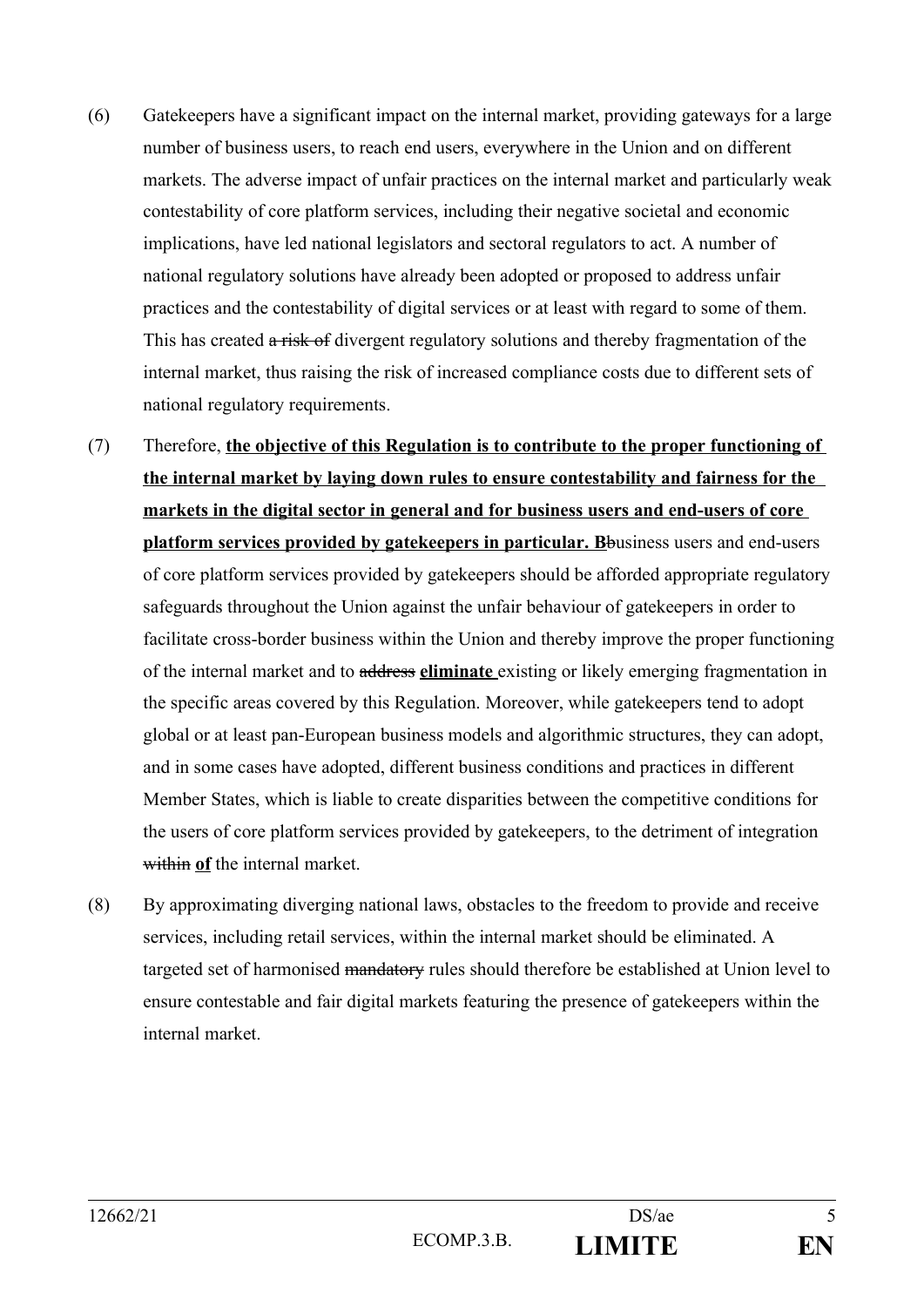- (9) A fragmentation of the internal market can only be effectively averted if Member States are prevented from applying national rules which are **within the scope of** specific to the types of undertakings and services covered by this Regulation **and which pursue the same objectives as this Regulation**. **This does not preclude the possibility to apply other national legislation which pursues other legitimate public interest objectives as set out in the Treaty on the Functioning of the European Union (TFEU) or overriding reasons of public interest as recognised by the case law of the Court of Justice of the European Union, to gatekeepers as defined within the meaning of this Regulation.**
- **(9a)** At the same time, since this Regulation aims at complementing the enforcement of competition law, it should be specified that this Regulation is without prejudice to Articles 101 and 102 TFEU, to the corresponding national competition rules and to other national competition rules regarding unilateral behaviour that are based on an individualised assessment of market positions and behaviour, including its likely effects and the precise scope of the prohibited behaviour, and which provide for the possibility of undertakings to make efficiency and objective justification arguments for the behaviour in question. However, the application of the latter rules should not affect the obligations imposed on gatekeepers under this Regulation and their uniform and effective application in the internal market.
- (10) Articles 101 and 102 TFEU and the corresponding national competition rules concerning anticompetitive multilateral and unilateral conduct as well as merger control have as their objective the protection of undistorted competition on the market. This Regulation pursues an objective that is complementary to, but different from that of protecting undistorted competition on any given market, as defined in competition-law terms, which is to ensure that markets where gatekeepers are present are and remain contestable and fair, independently from the actual, likely or presumed effects of the conduct of a given gatekeeper covered by this Regulation on competition on a given market. This Regulation therefore aims at protecting a different legal interest from those rules and should be without prejudice to their application.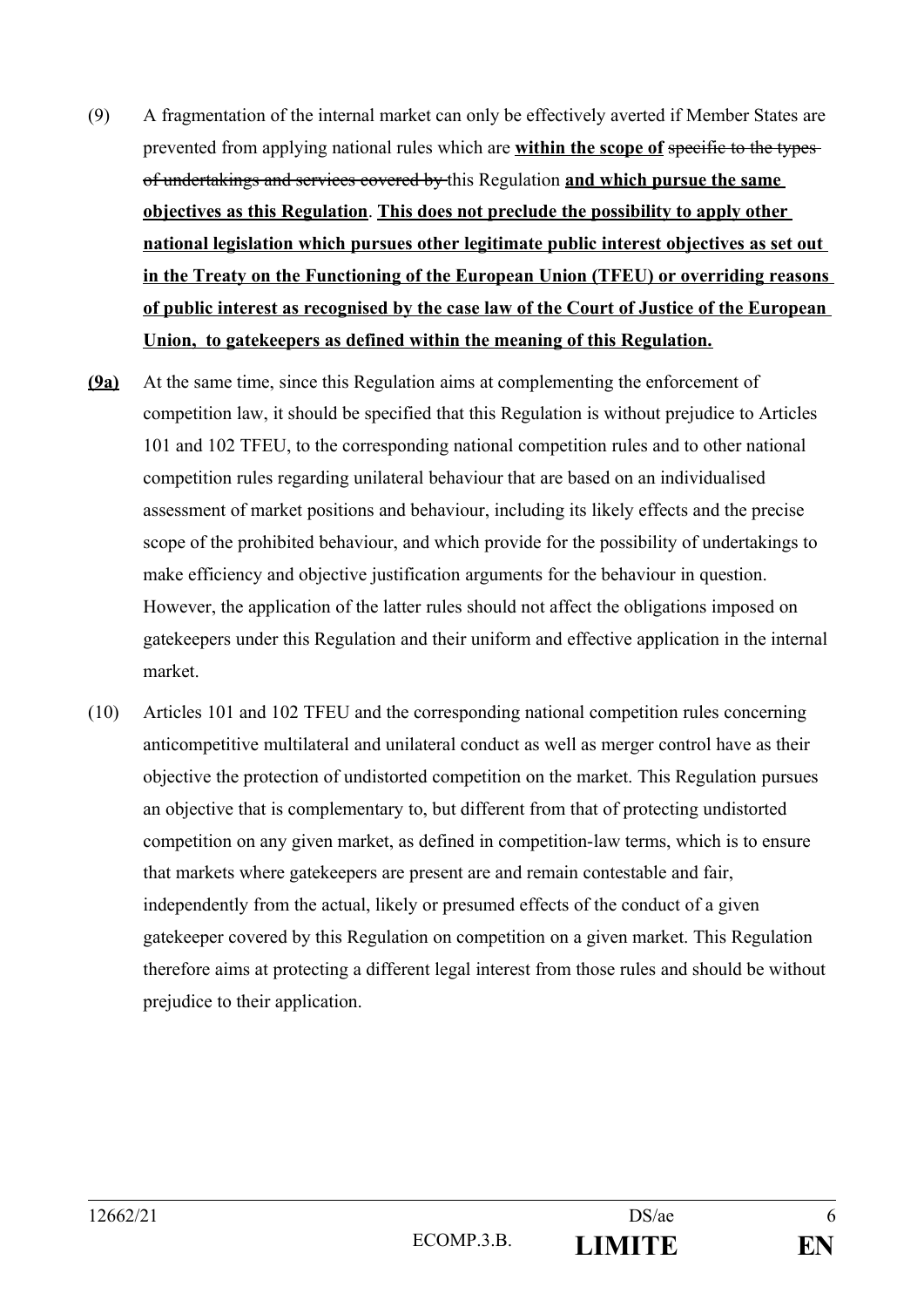(11) This Regulation should also **apply** complement, without prejudice to their application, the rules resulting from other acts of Union law regulating certain aspects of the provision of services covered by this Regulation, in particular Regulation (EU) 2019/1150 of the European Parliament and of the Council<sup>[4](#page-6-0)</sup>, Regulation (EU) xx/xx/EU [DSA] of the European Parliament and of the Council<sup>[5](#page-6-1)</sup>, Regulation (EU) 2016/679 of the European Parliament and of the Council<sup>[6](#page-6-2)</sup>,Directive 2002/58/EC of the European Parliament and of the Council<sup>7</sup>, Directive (EU) 2019/790 of the European Parliament and of the Council<sup>[8](#page-6-4)</sup>,

<span id="page-6-0"></span><sup>4</sup> Regulation (EU) 2019/1150 of the European Parliament and of the Council of 20 June 2019 on promoting fairness and transparency for business users of online intermediation services (OJ L 186, 11.7.2019, p. 57).

<span id="page-6-1"></span><sup>5</sup> Regulation (EU) …/.. of the European Parliament and of the Council – proposal on a Single Market For Digital Services (Digital Services Act) and amending Directive 2000/31/EC.

<span id="page-6-2"></span><sup>6</sup> Regulation (EU) 2016/679 of the European Parliament and of the Council of 27 April 2016 on the protection of natural persons with regard to the processing of personal data and on the free movement of such data, and repealing Directive 95/46/EC (General Data Protection Regulation) (OJ L 119, 4.5.2016, p. 1).

<span id="page-6-3"></span><sup>7</sup> **Directive 2002/58/EC of the European Parliament and of the Council of 12 July 2002 concerning the processing of personal data and the protection of privacy in the electronic communications sector (OJ L 201, 31.7.2002, p. 37).**

<span id="page-6-4"></span><sup>8</sup> Directive (EU) 2019/790 of the European Parliament and of the Council of 17 April 2019 on copyright and related rights in the Digital Single Market and amending Directives 96/9/EC and 2001/29/ (OJ L 130, 17.5.2019, p. 92.).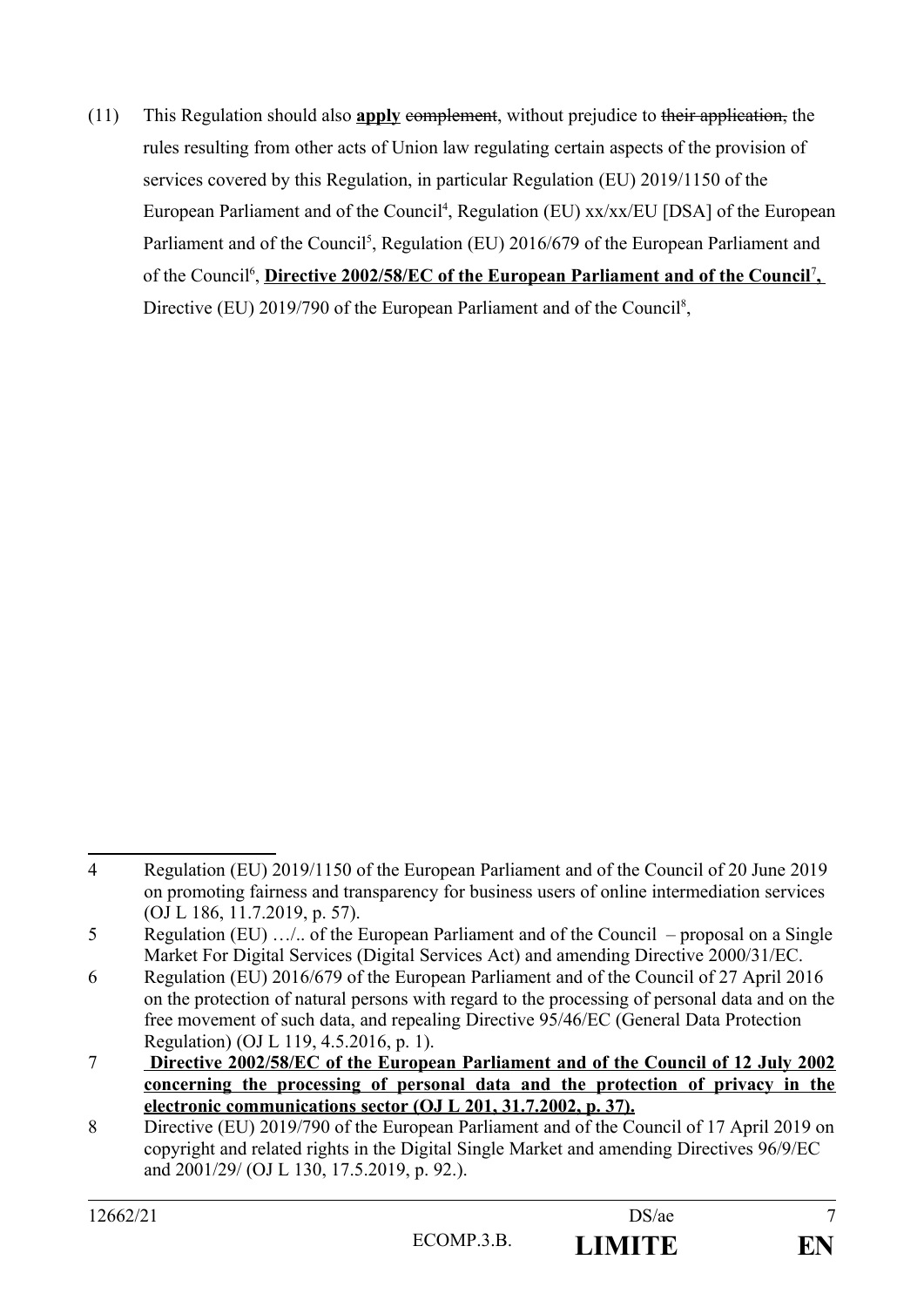Directive (EU) 2015/2366 of the European Parliament and of the Council<sup>[9](#page-7-0)</sup>, and Directive (EU) 20[10](#page-7-1)/13 of the European Parliament and of the Council<sup>10</sup>, Directive 2005/29/EC<sup>[11](#page-7-2)</sup> and Council Directive  $93/13/EEC^{12}$  $93/13/EEC^{12}$  $93/13/EEC^{12}$  as well as national rules aimed at enforcing or, as the case may be, implementing that Union legislation.

(12) Weak contestability and unfair practices in the digital sector are more frequent and pronounced for certain digital services than for others. This is the case in particular for widespread and commonly used digital services that mostly directly intermediate between business users and end users and where features such as extreme scale economies, very strong network effects, an ability to connect many business users with many end users through the multi-sidedness of these services, lock-in effects, a lack of multi-homing or vertical integration are the most prevalent. Often, there is only one or very few large undertakings providing those digital services. These undertakings providing core platform services have emerged most frequently as gatekeepers for business users and end users with far-reaching impacts, gaining the ability to easily set commercial conditions and terms in a unilateral and detrimental manner for their business users and end users. Accordingly, it is necessary to focus only on those digital services that are most broadly used by business users and end users and where, based on current market conditions, concerns about weak contestability and unfair practices by gatekeepers are more apparent and pressing from an internal market perspective.

<span id="page-7-0"></span><sup>9</sup> Directive (EU) 2015/2366 of the European Parliament and of the Council of 25 November 2015 on payment services in the internal market, amending Directives 2002/65/EC, 2009/110/EC and 2013/36/EU and Regulation (EU) No 1093/2010, and repealing Directive 2007/64/EC ( OJ L 337, 23.12.2015, p. 35).

<span id="page-7-1"></span><sup>10</sup> Directive 2010/13/EU of the European Parliament and of the Council of 10 March 2010 on the coordination of certain provisions laid down by law, regulation or administrative action in Member States concerning the provision of audiovisual media services (Audiovisual Media Services Directive) (OJ L 95, 15.4.2010, p. 1).

<span id="page-7-2"></span><sup>11</sup> Directive 2005/29/EC of the European Parliament and of the Council of 11 May 2005 concerning unfair business-to-consumer commercial practices in the internal market and amending Council Directive 84/450/EEC, Directives 97/7/EC, 98/27/EC and 2002/65/EC of the European Parliament and of the Council and Regulation (EC) No 2006/2004 of the European Parliament and of the Council ('Unfair Commercial Practices Directive') (OJ L 149, 11.6.2005, p. 22–39).

<span id="page-7-3"></span><sup>12</sup> Council Directive 93/13/EEC of 5 April 1993 on unfair terms in consumer contracts, (OJ L 95, 21.4.1993, p. 29–34).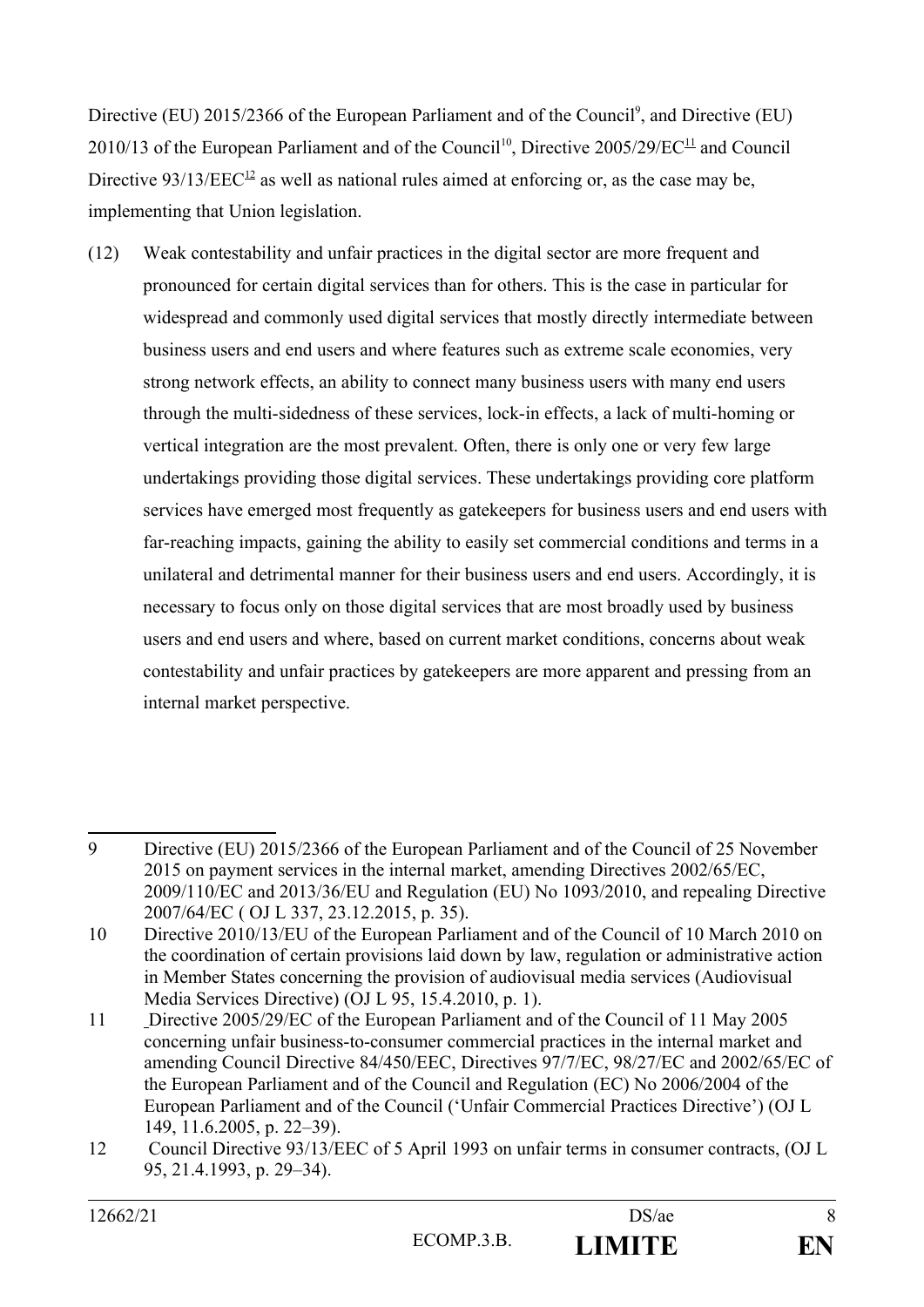- (13) In particular, online intermediation services, online search engines, operating systems, online social networking, video sharing platform services, number-independent interpersonal communication services, cloud computing services and online advertising services**, notably online advertising intermediation services,** all have the capacity to affect a large number of end users and businesses alike, which entails a risk of unfair business practices. They therefore should be included in the definition of core platform services and fall into the scope of this Regulation. Online intermediation services may also be active in the field of financial services, and they may intermediate or be used to provide such services as listed non-exhaustively in Annex II to Directive (EU) 2015/1535 of the European Parliament and of the Council<sup>[13](#page-8-0)</sup>. In addition core platform services, such as **online intermediation services could also be provided by means of voice assistant technology.** In certain circumstances, the notion of end users should encompass users that are traditionally considered business users, but in a given situation do not use the core platform services to provide goods or services to other end users, such as for example businesses relying on cloud computing services for their own purposes.
- (14) A number of other ancillary services, such as **integrated advertising services,** identification or payment services and technical services which support the provision of payment services, may be provided by gatekeepers together with their core platform services. As gatekeepers frequently provide the portfolio of their services as part of an integrated ecosystem to which third-party providers of such ancillary services do not have access, at least not subject to equal conditions, and can link the access to the core platform service to take-up of one or more ancillary services, the gatekeepers are likely to have an increased ability and incentive to leverage their gatekeeper power from their core platform services to these ancillary services, to the detriment of choice and contestability of these services.

<span id="page-8-0"></span><sup>13</sup> Directive (EU) 2015/1535 of the European Parliament and of the Council of 9 September 2015 laying down a procedure for the provision of information in the field of technical regulations and of rules on Information Society services, OJ L 241, 17.9.2015, p. 1.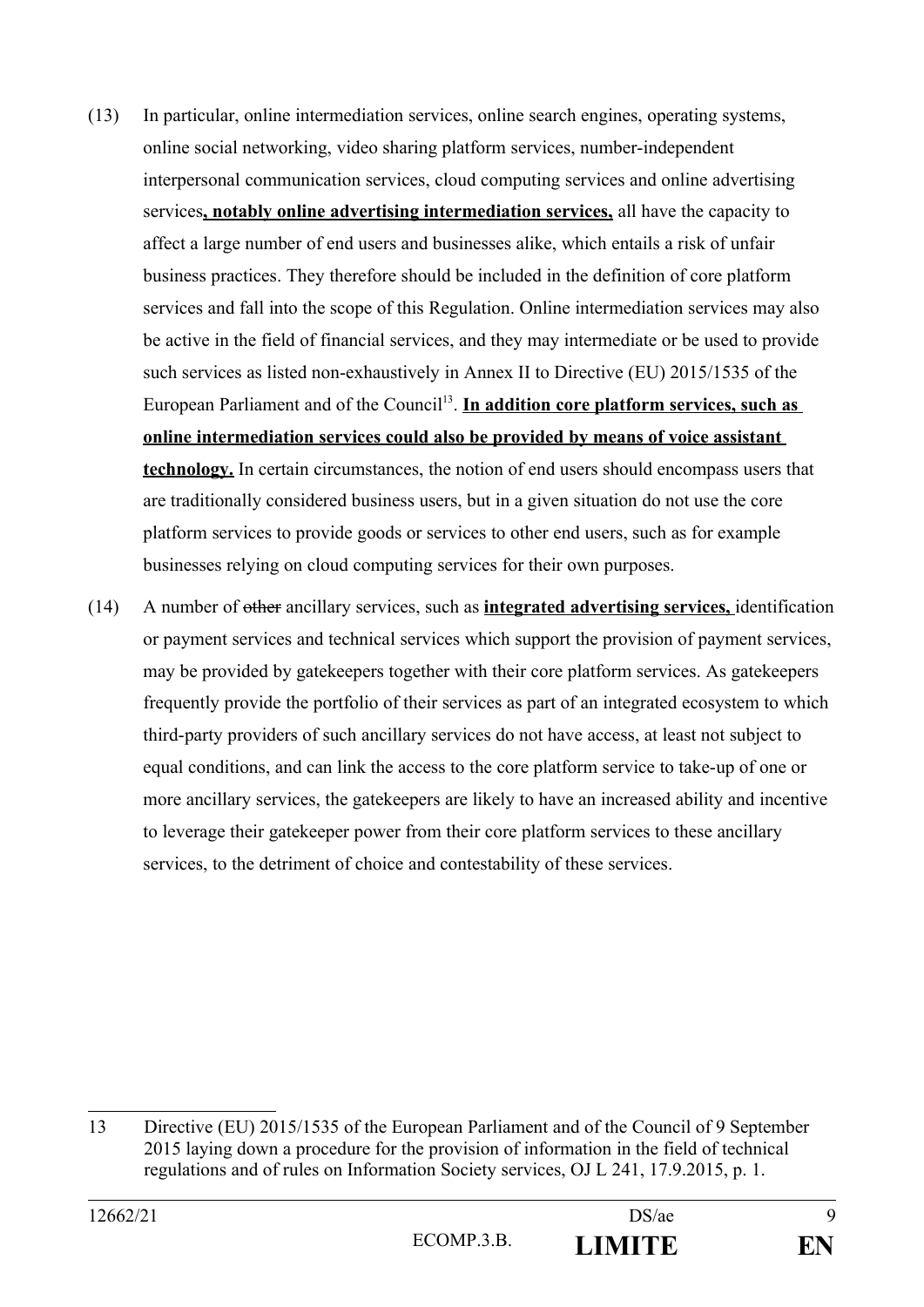- (15) The fact that a digital service qualifies as a core platform service in light of its widespread and common use and its importance for connecting business users and end users does not as such give rise to sufficiently serious concerns of contestability and unfair practices. It is only when a core platform service constitutes an important gateway and is operated by an undertaking with a significant impact in the internal market and an entrenched and durable position, or by an undertaking that will foreseeably have such a position in the near future, that such concerns arise. Accordingly, the targeted set of harmonised rules laid down in this Regulation should apply only to undertakings designated on the basis of these three objective criteria, and they should only apply to those of their core platform services that individually constitute an important gateway for business users to reach end users.
- (16) In order to ensure the effective application of this Regulation to undertakings providing core platform services which are most likely to satisfy these objective requirements, and where unfair conduct weakening contestability is most prevalent and impactful, the Commission should be able to directly designate as gatekeepers those undertakings providing core platform services which meet certain quantitative thresholds. Such undertakings should in any event be subject to a fast designation process which should start once this Regulation becomes applicable.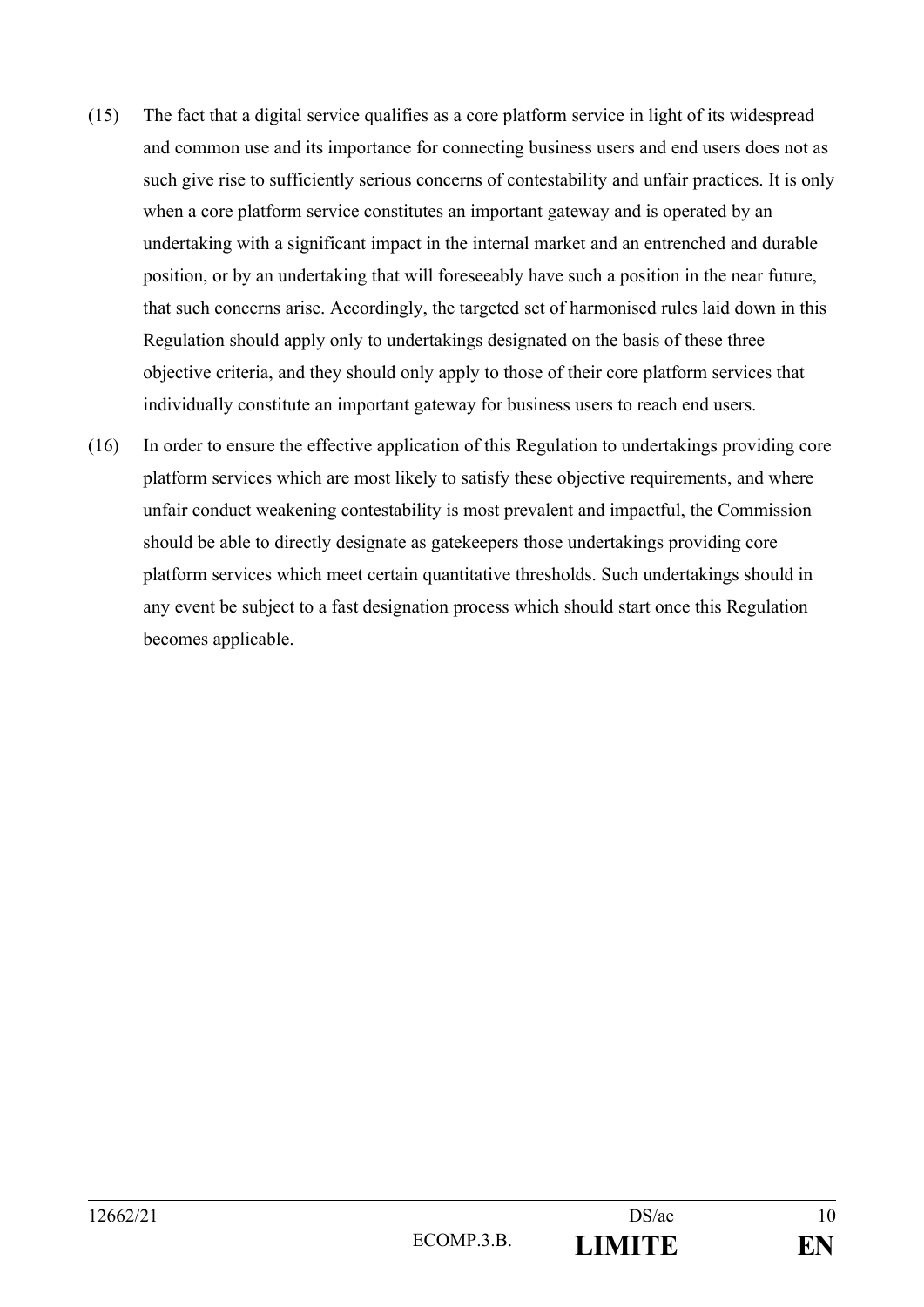(17) A very significant turnover in the Union and the provision of a core platform service in at least three Member States constitute compelling indications that the undertaking providing a core platform service has a significant impact on the internal market. This is equally true where an undertaking providing a core platform service in at least three Member States has a very significant market capitalisation or equivalent fair market value. Therefore, an undertaking providing a core platform service should be presumed to have a significant impact on the internal market where it provides a core platform service in at least three Member States and where either its group turnover realised in the EEA is equal to or exceeds a specific, high threshold or the market capitalisation of the group is equal to or exceeds a certain high absolute value. For undertakings providing core platform services that belong to undertakings that are not publicly listed, the equivalent fair market value above a certain high absolute value should be referred to. The Commission should use its power to adopt delegated acts to develop an objective methodology to calculate that value. A high EEA group turnover in conjunction with the threshold of users in the Union of core platform services reflects a relatively strong ability to monetise these users. A high market capitalisation relative to the same threshold number of users in the Union reflects a relatively significant potential to monetise these users in the near future. This monetisation potential in turn reflects in principle the gateway position of the undertakings concerned. Both indicators are in addition reflective of their financial capacity, including their ability to leverage their access to financial markets to reinforce their position. This may for example happen where this superior access is used to acquire other undertakings, which ability has in turn been shown to have potential negative effects on innovation. Market capitalisation can also be reflective of the expected future position and effect on the internal market of the undertakings concerned, notwithstanding a potentially relatively low current turnover. The market capitalisation value can be based on a level that reflects the average market capitalisation of the largest publicly listed undertakings in the Union over an appropriate period.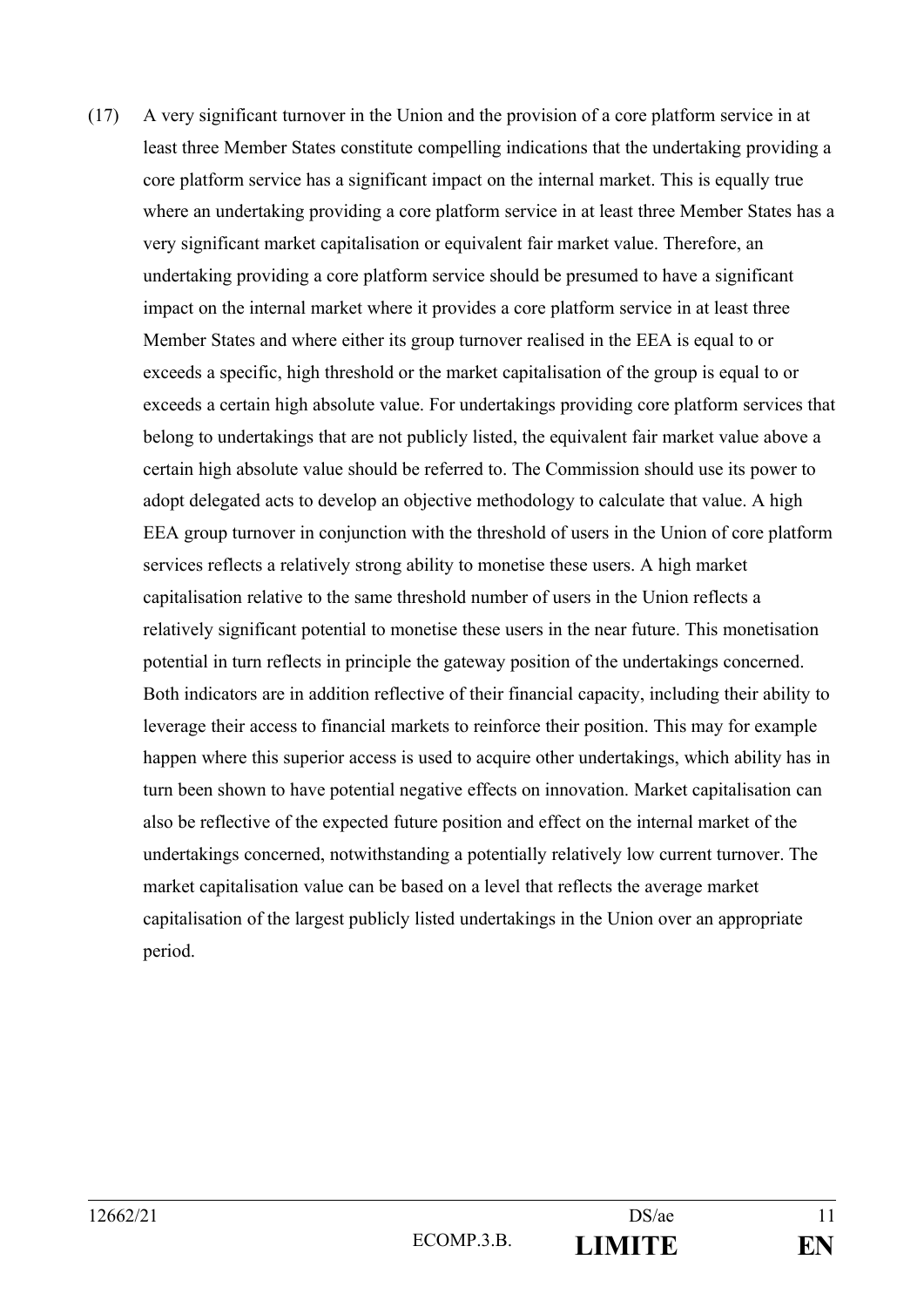- (18) A sustained market capitalisation of the undertaking providing core platform services at or above the threshold level over three or more years should be considered as strengthening the presumption that the undertaing providing core platform services has a significant impact on the internal market.
- (19) There may be a number of factors concerning market capitalisation that would require an indepth assessment in determining whether an undertaking providing core platform services should be deemed to have a significant impact on the internal market. This may be the case where the market capitalisation of the undertaking providing core platform services in preceding financial years was significantly lower than the average of the equity market, the volatility of its market capitalisation over the observed period was disproportionate to overall equity market volatility or its market capitalisation trajectory relative to market trends was inconsistent with a rapid and unidirectional growth.
- (20) A very high number of business users that depend on a core platform service to reach a very high number of monthly active end users allow the undertaking providing that service to influence the operations of a substantial part of business users to its advantage and indicate in principle that the undertaking serves as an important gateway. The respective relevant levels for those numbers should be set representing a substantive percentage of the entire population of the Union when it comes to end users and of the entire population of businesses using platforms to determine the threshold for business users. Active end users and business users should be **identified and calculated** defined in a way to adequately represent the role and reach of the specific core platform service in question. In order to provide legal certainty for gatekeepers, elements to determine the number of active end users and business users per core platform service should be set out in an Annex to this Regulation. Such elements can be impacted by technological and other developments. The Commission should therefore be empowered to adopt delegated act to adjust **amend** such elements of the Annex to this Regulation to determine the number of active end users and **active** business users.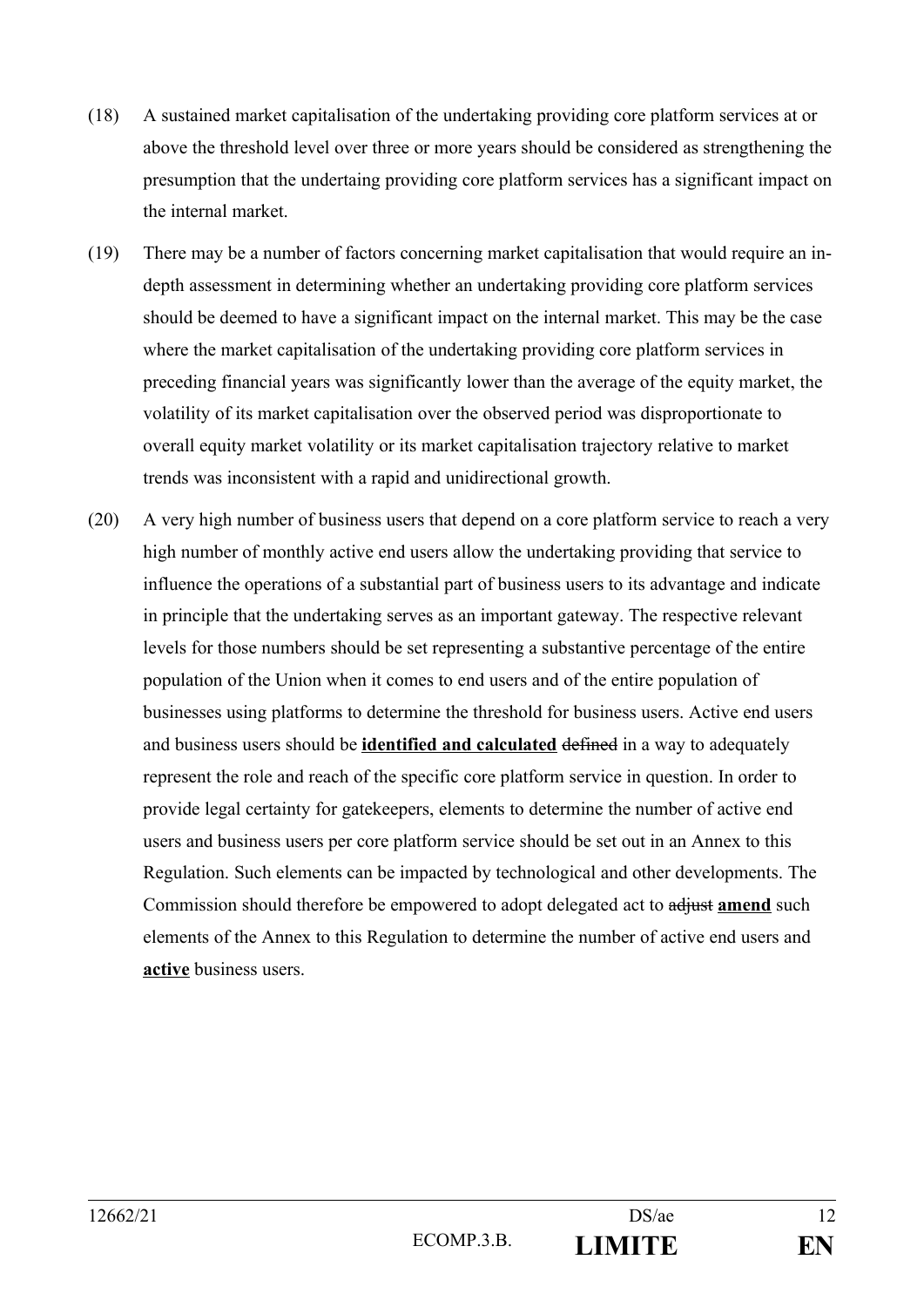- (21) An entrenched and durable position in its operations or the foreseeability of achieving such a position future occurs notably where the contestability of the position of the undertaking providing the core platform service is limited. This is likely to be the case where that undertaking has provided a core platform service in at least three Member States to a very high number of business users and end users during at least three years.
- (22) Such thresholds can be impacted by market and technical developments. The Commission should therefore be empowered to adopt delegated acts to specify the methodology for determining whether the quantitative thresholds are met, and to regularly adjust it to market and technological developments where necessary. This is particularly relevant in relation to the threshold referring to market capitalisation, which should be indexed in appropriate intervals. Such delegated acts should not modify the quantitative thresholds set out in this Regulation.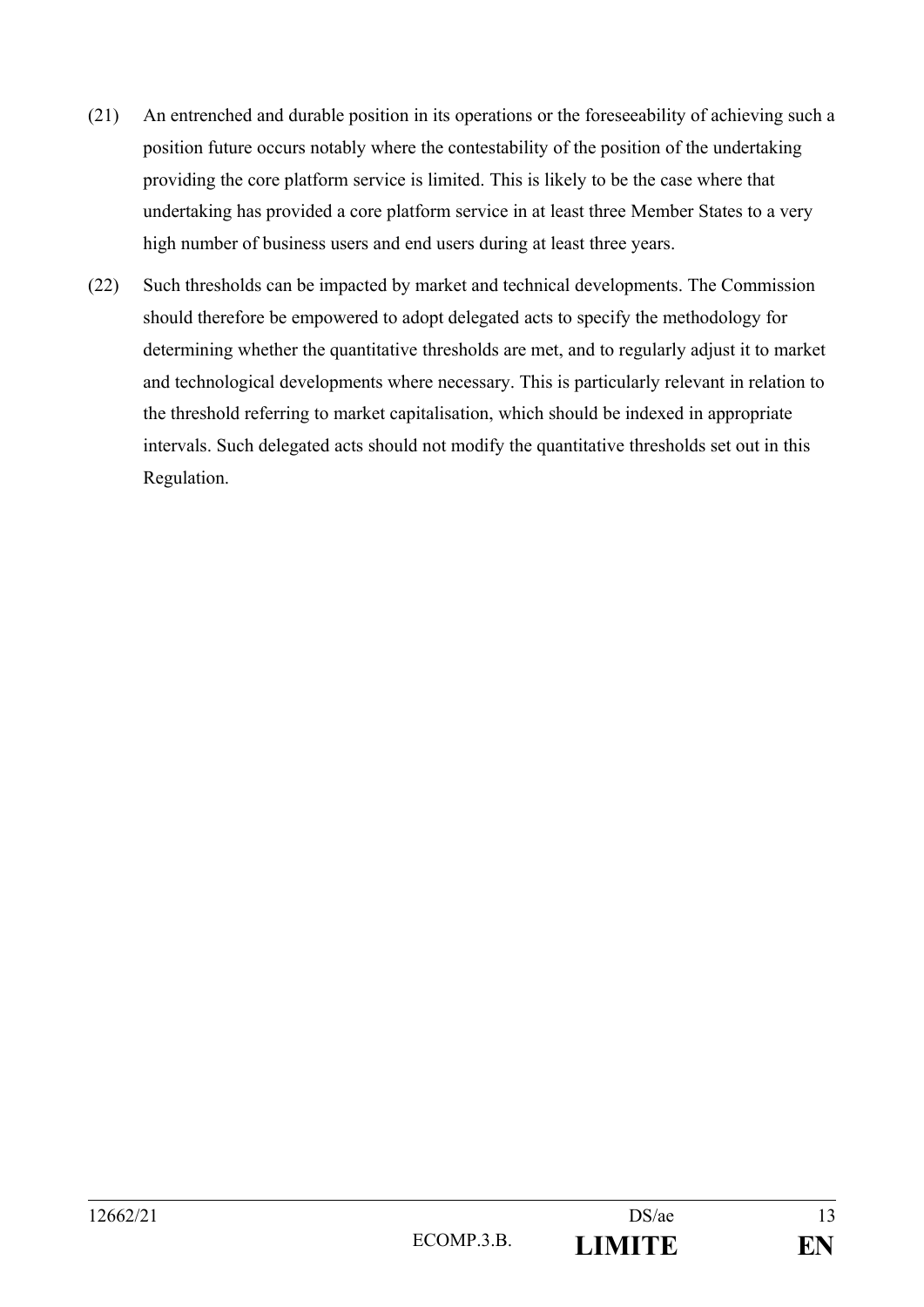- (23) Undertakings providing core platform services which meet the quantitative thresholds but are able to present sufficiently substantiated arguments to demonstrate that, in the circumstances in which the relevant core platform services operate, they exceptionally do not fulfil the objective requirements for a gatekeeper although they meet all the quantitative thresholds, should not be designated directly, but only subject to a further investigation of those sufficiently substantiated arguments. The burden of adducing evidence that the presumption deriving from the fulfilment of quantitative thresholds should not apply should be borne by the undertaking. In its assessment of the evidence and arguments produced, the Commission should take into account only the elements which directly relate to the quantitative requirements for constituting a gatekeeper, namely the impact of the undertaking on the internal market beyond revenue or market cap, such as its size in absolute terms, leadership in technology and number of Member States where it is present; by how much the actual business users and end users numbers exceed the thresholds and the importance of the undertaking's core platform service considering the overall size of the respective core platform service; and the number of years for which the thresholds have been met. Any justification on economic grounds seeking to demonstrate efficiencies deriving from a specific type of behaviour by the undertaking providing core platform services should be discarded, as it is not relevant to the designation as a gatekeeper. The Commission should be able to take a decision by relying on the quantitative thresholds where the undertaking significantly obstructs the investigation by failing to comply with the investigative measures taken by the Commission.
- (24) Provision should also be made for the assessment of the gatekeeper role of undertakings providing core platform services which do not satisfy all of the quantitative thresholds, in light of the overall objective requirements that they have a significant impact on the internal market, act as an important gateway for business users to reach end users and benefit from a durable and entrenched position in their operations or it is foreseeable that it will do so in the near future.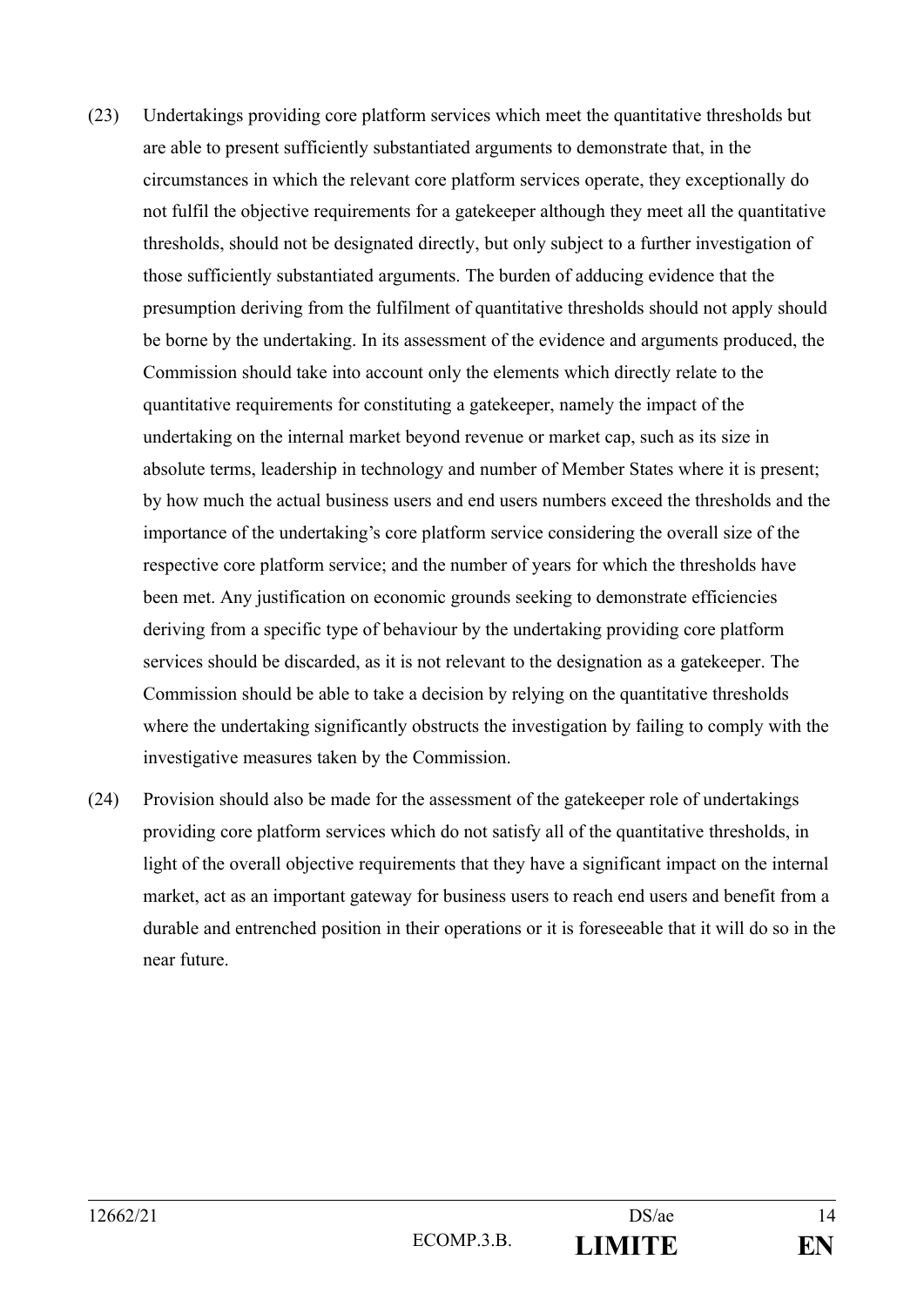(25) Such an assessment can only be done in light of a market investigation, while taking into account the quantitative thresholds. In its assessment the Commission should pursue the objectives of preserving and fostering the level of innovation, the quality of digital products and services, the degree to which prices are fair and competitive, and the degree to which quality or choice for business users and for end users is or remains high. Elements that are specific to the undertakings providing core platform services concerned, such as extreme scale or scope economies, very strong network effects, data-driven advantages, an ability to connect many business users with many end users through the multi-sidedness of these services, lock-in effects, **lack of multi-homing,** conglomerate corporate structure or vertical integration, can be taken into account. In addition, a very high market capitalisation, a very high ratio of equity value over profit or a very high turnover derived from end users of a single core platform service can point to the tipping of the market or leveraging potential of such undertakings. Together with market capitalisation, high relative growth rates are examples of dynamic parameters that are particularly relevant to identifying such undertakings providing core platform services that are foreseen to become entrenched. The Commission should be able to take a decision by drawing adverse inferences from facts available where the undertaking significantly obstructs the investigation by failing to comply with the investigative measures taken by the Commission.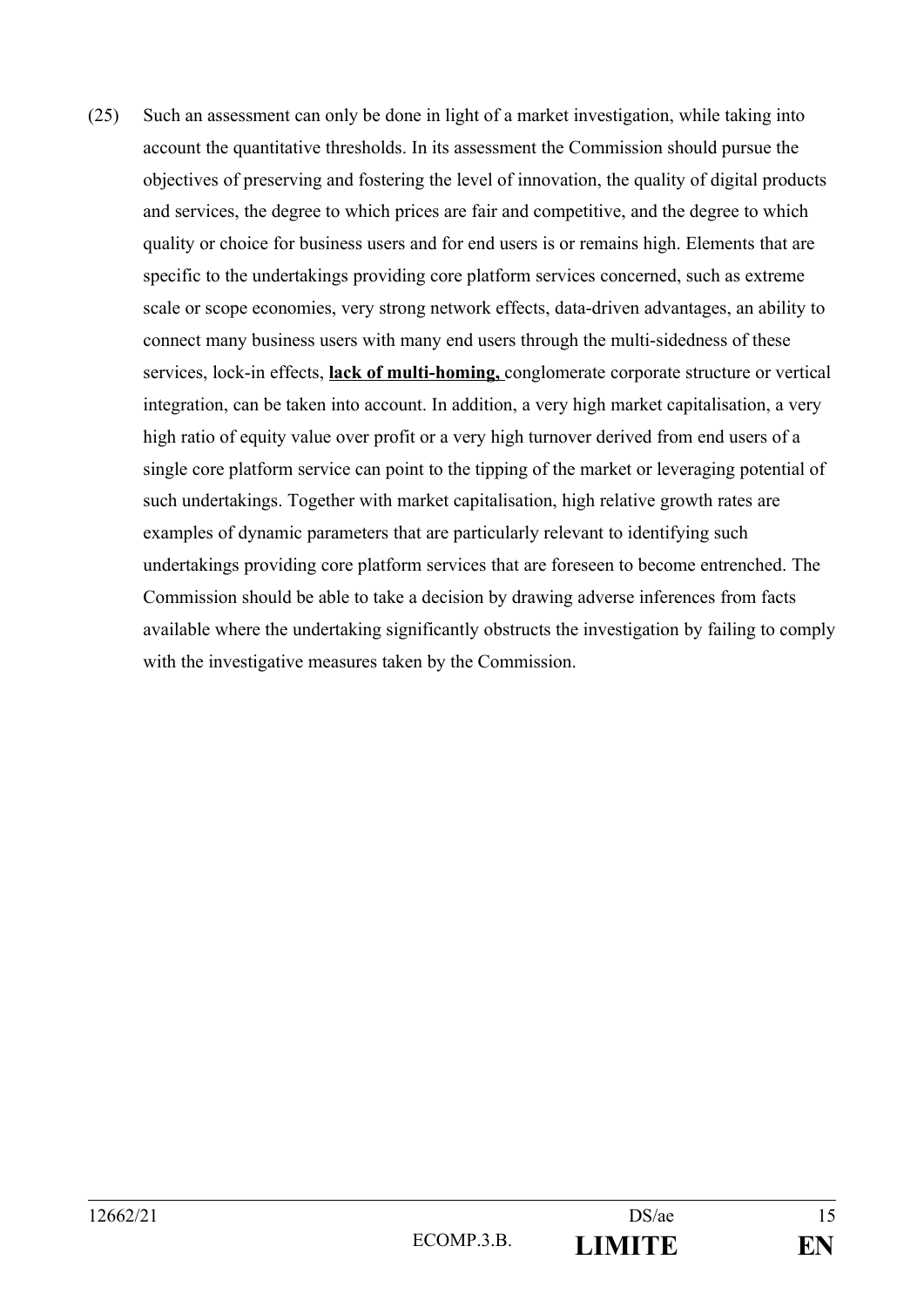- (26) A particular subset of rules should apply to those undertakings providing core platform services that are foreseen to enjoy an entrenched and durable position in the near future. The same specific features of core platform services make them prone to tipping: once an undertaking providing the service has obtained a certain advantage over rivals or potential challengers in terms of scale or intermediation power, its position may become unassailable and the situation may evolve to the point that it is likely to become durable and entrenched in the near future. Undertakings can try to induce this tipping and emerge as gatekeeper by using some of the unfair conditions and practices regulated in this Regulation. In such a situation, it appears appropriate to intervene before the market tips irreversibly.
- (27) However, such an early intervention should be limited to imposing only those obligations that are necessary and appropriate to ensure that the services in question remain contestable and allow to avoid the qualified risk of unfair conditions and practices. Obligations that prevent the undertaking providing core platform services concerned from achieving an entrenched and durable position in its operations, such as those preventing unfair leveraging, and those that facilitate switching and multi-homing are more directly geared towards this purpose. To ensure proportionality, the Commission should moreover apply from that subset of obligations only those that are necessary and proportionate to achieve the objectives of this Regulation and should regularly review whether such obligations should be maintained, suppressed or adapted.
- (28) This should allow the Commission to intervene in time and effectively, while fully respecting the proportionality of the considered measures. It should also reassure actual or potential market participants about the fairness and contestability of the services concerned.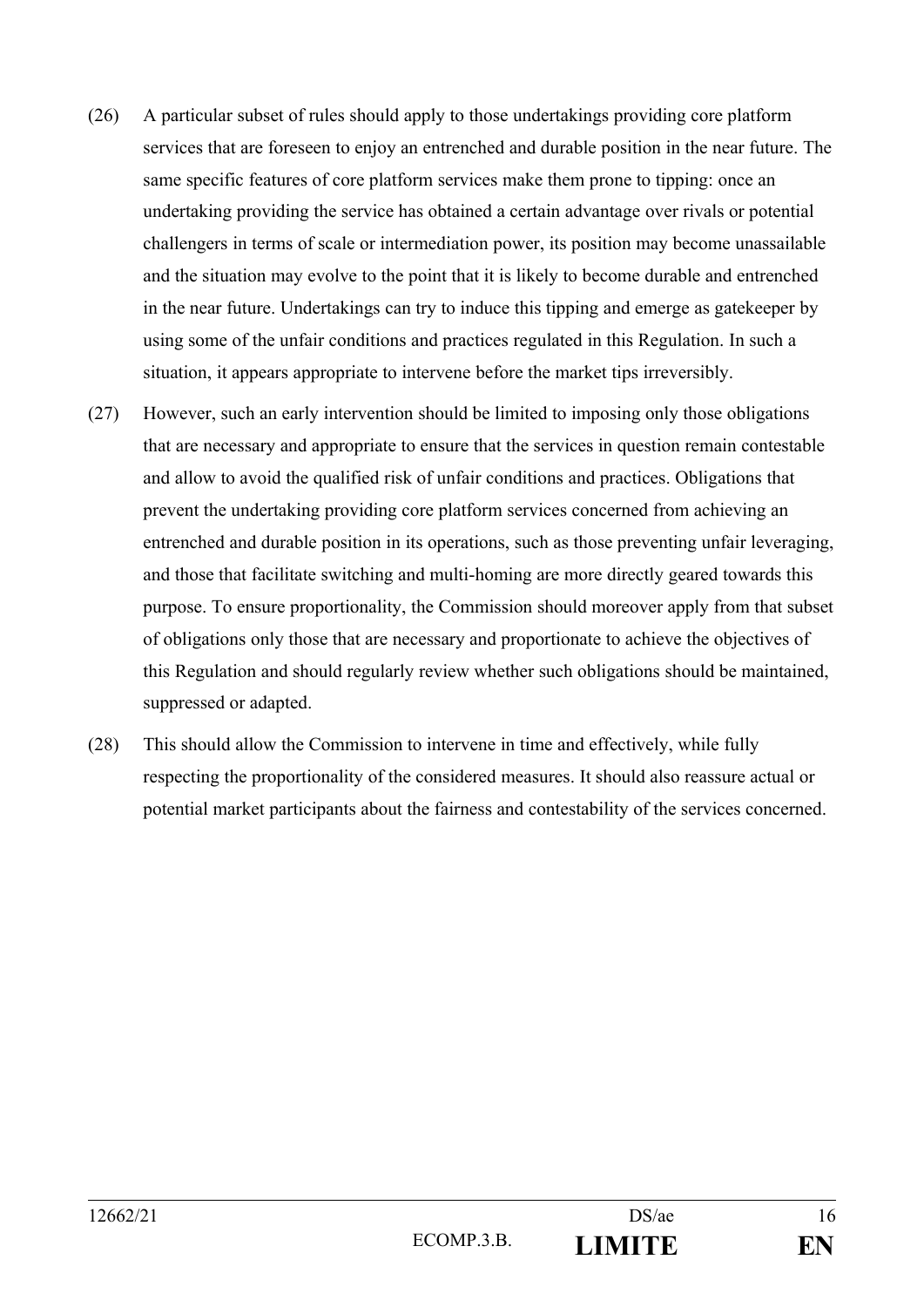- (29) Designated gatekeepers should comply with the obligations laid down in this Regulation in respect of each of the core platform services listed in the relevant designation decision. The mandatory rules should apply taking into account the conglomerate position of gatekeepers, where applicable. Furthermore, implementing measures that the Commission may by decision impose on the gatekeeper following a regulatory dialogue should be designed in an effective manner, having regard to the features of core platform services as well as possible circumvention risks and in compliance with the principle of proportionality and the fundamental rights of the undertakings concerned as well as those of third parties.
- (30) The very rapidly changing and complex technological nature of core platform services requires a regular review of the status of gatekeepers, including those that are foreseen to enjoy a durable and entrenched position in their operations in the near future. To provide all of the market participants, including the gatekeepers, with the required certainty as to the applicable legal obligations, a time limit for such regular reviews is necessary. It is also important to conduct such reviews on a regular basis and at least every two **four** years. Furthermore, it is important to clarify that not every change of the facts on the basis of which an undertaking providing core platform services has been designated as a gatek**e**eper will mean that the designation decision needs to be amended. This will only be the case if the changed facts also lead to a change in the assessment. Whether the latter is the case and the designation decision needs to be amended should be based on a case-by-case assessment of the individual facts and circumstances.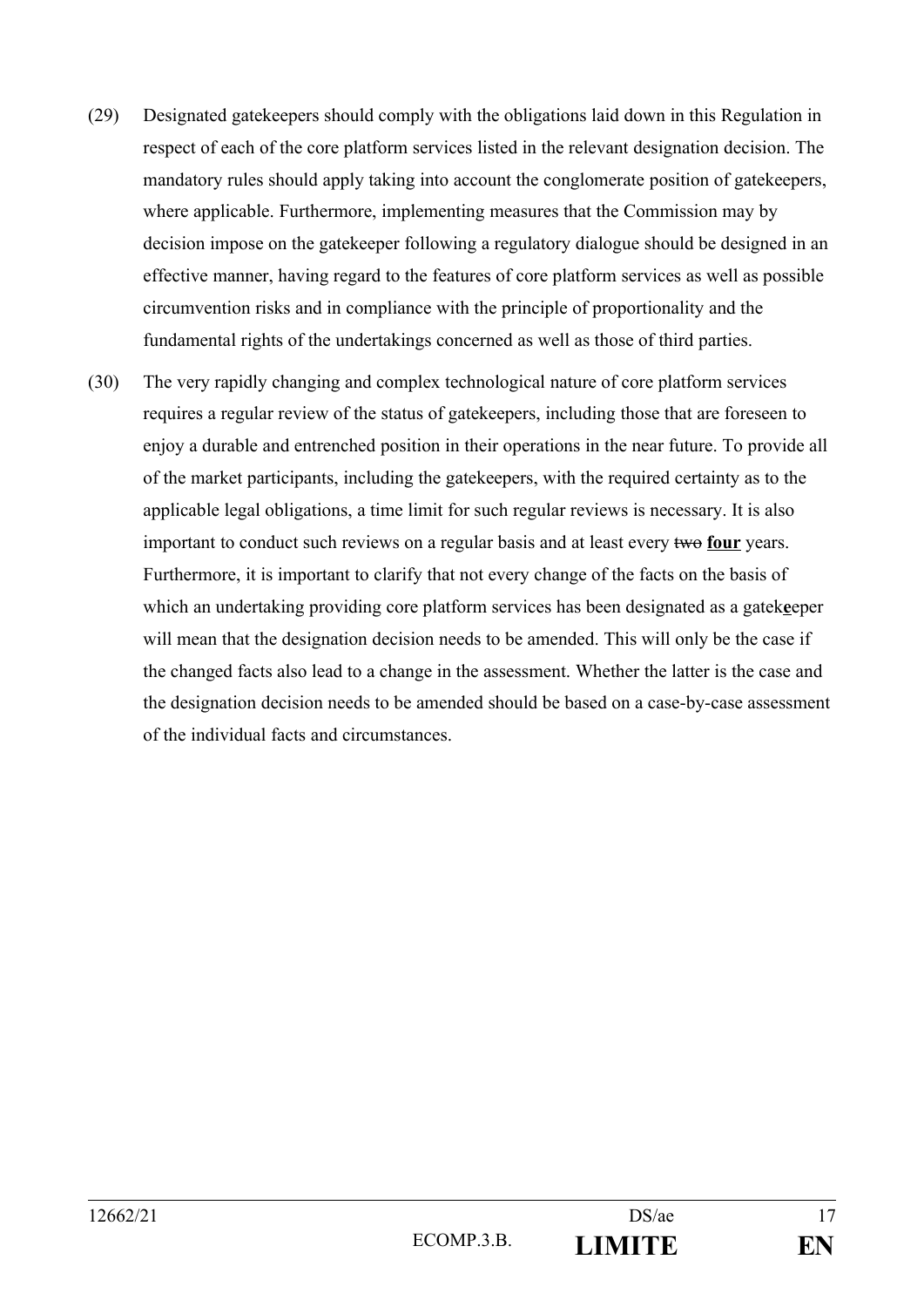- (31) To ensure the effectiveness of the review of gatekeeper status as well as the possibility to adjust the list of core platform services provided by a gatekeeper, the gatekeepers should inform the Commission of all of their intended and concluded acquisitions, prior to their implementation, of other undertakings providing core platform services or any other services provided within the digital sector. Such information should not only serve the review process mentioned above, regarding the status of individual gatekeepers, but will also provide information that is crucial to monitoring broader contestability trends in the digital sector and can therefore be a useful factor for consideration in the context of the market investigations foreseen by this Regulation. **Furthermore, the Commission should inform Member States of such information, given the possibility of using the information for national merger control purposes and as under certain circumstances the competent national authority may refer those acquisitions to the Commission for the purposes of merger control**. **The Commission should also publish a summary of the concentration, specifying the parties to the concentration, their field of activity, the nature of the concentration and the list of the Member States concerned by the operation.** To ensure the necessary transparency and usefulness of such information for different purposes foreseen by this Regulation, gatekeepers should provide at least information about the undertakings concerned by the concentration, their EEA and worldwide annual turnover, their field of activity, including activities directly related to the concentration, the transaction value or an estimation thereof, a summary of the concentration, including its nature and rationale, as well as a list of the Member States concerned by the operation.
- (32) To safeguard the fairness and contestability of core platform services provided by gatekeepers, it is necessary to provide in a clear and unambiguous manner for a set of harmonised obligations with regard to those services. Such rules are needed to address the risk of harmful effects of unfair practices imposed by gatekeepers, to the benefit of the business environment in the services concerned, to the benefit of users and ultimately to the benefit of society as a whole. Given the fast-moving and dynamic nature of digital markets, and the substantial economic power of gatekeepers, it is important that these obligations are effectively applied without being circumvented. To that end, the obligations in question should apply to any practices by a gatekeeper, irrespective of its form and irrespective of whether it is of a contractual, commercial, technical or any other nature, insofar as a practice corresponds to the type of practice that is the subject of one of the obligations of this Regulation.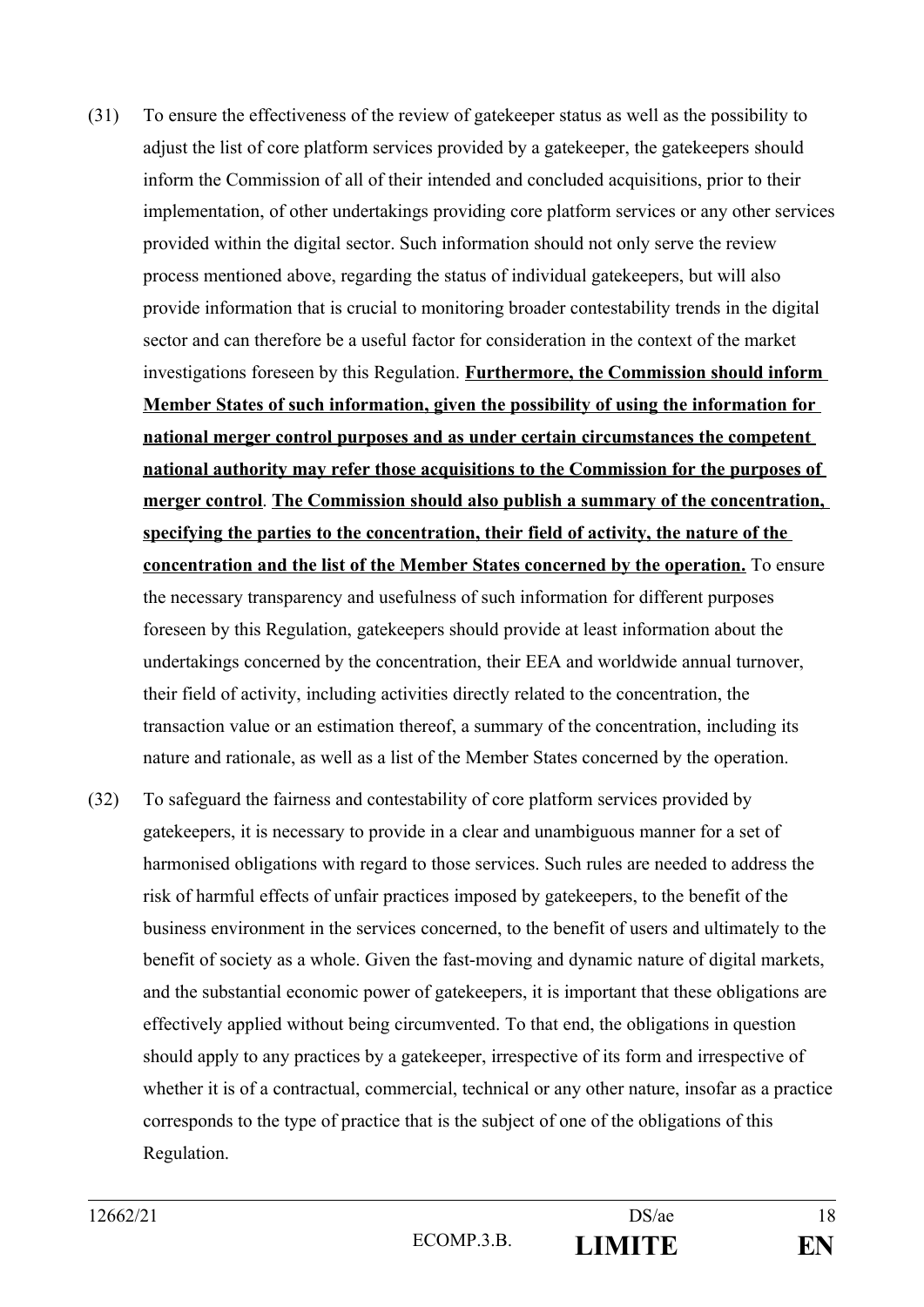(33) The obligations laid down in this Regulation are limited to what is necessary and justified to address the unfairness of the identified practices by gatekeepers and to ensure contestability in relation to core platform services provided by gatekeepers. Therefore, the obligations should correspond to those practices that are considered unfair by taking into account the features of the digital sector and where experience gained, for example in the enforcement of the EU competition rules, shows that they have a particularly negative direct impact on the business users and end users. The obligations laid down in this regulation may specifically take into account the nature of the core platform services provided. In addition, it is necessary to provide for the possibility of a regulatory dialogue with gatekeepers to tailor those obligations that are likely to require specific implementing measures in order to ensure their effectiveness and proportionality. The obligations should only be updated after a thorough investigation on the nature and impact of specific practices that may be newly identified, following an in-depth investigation, as unfair or limiting contestability in the same manner as the unfair practices laid down in this Regulation while potentially escaping the scope of the current set of obligations. **The Commission should be able to launch an investigation with a view to determining whether the existing obligations would need to be updated, either on its own initiative or following a justified request of at least three Member States. When presenting such justified requests Member States may include information on newly introduced offers of products, services, software or features**  which raise concerns of contestability or fairness, whether implemented in the context **of existing core platform services or otherwise.** Where, following a market investigation, the Commission deems it necessary to modify essential elements of the present Regulation, such as the inclusion of new obligations that depart from the same contestability or fairness issues addressed by this Regulation, the Commission should advance a proposal to amend the Regulation.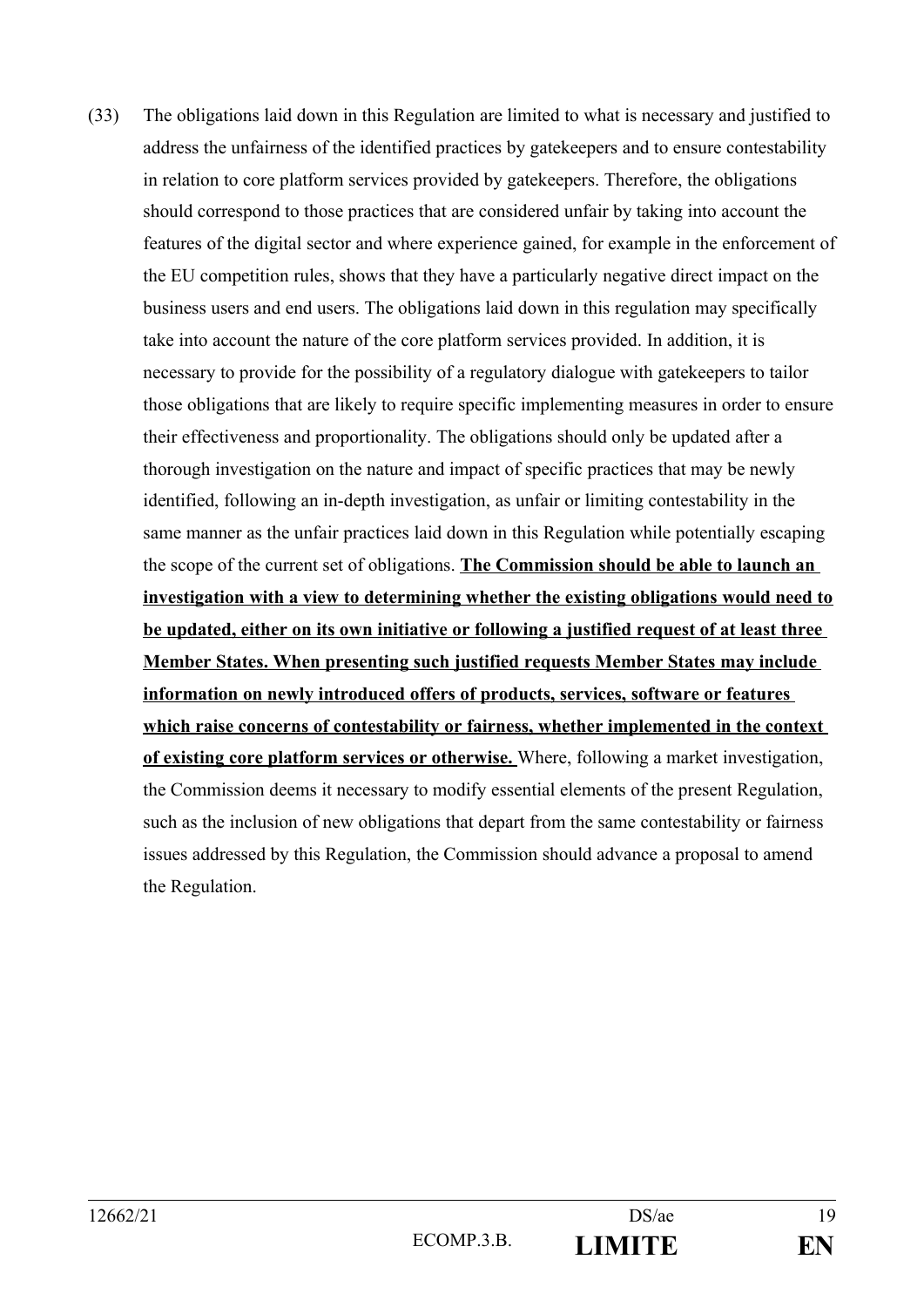- (34) The combination of these different mechanisms for imposing and adapting obligations should ensure that the obligations do not extend beyond observed unfair practices, while at the same time ensuring that new or evolving practices can be the subject of intervention where **to the extent** necessary and justified.
- (35) The obligations laid down in this Regulation are necessary to address identified public policy concerns, there being no alternative and less restrictive measures that would effectively achieve the same result, having regard to need to safeguard public order, protect privacy and fight fraudulent and deceptive commercial practices.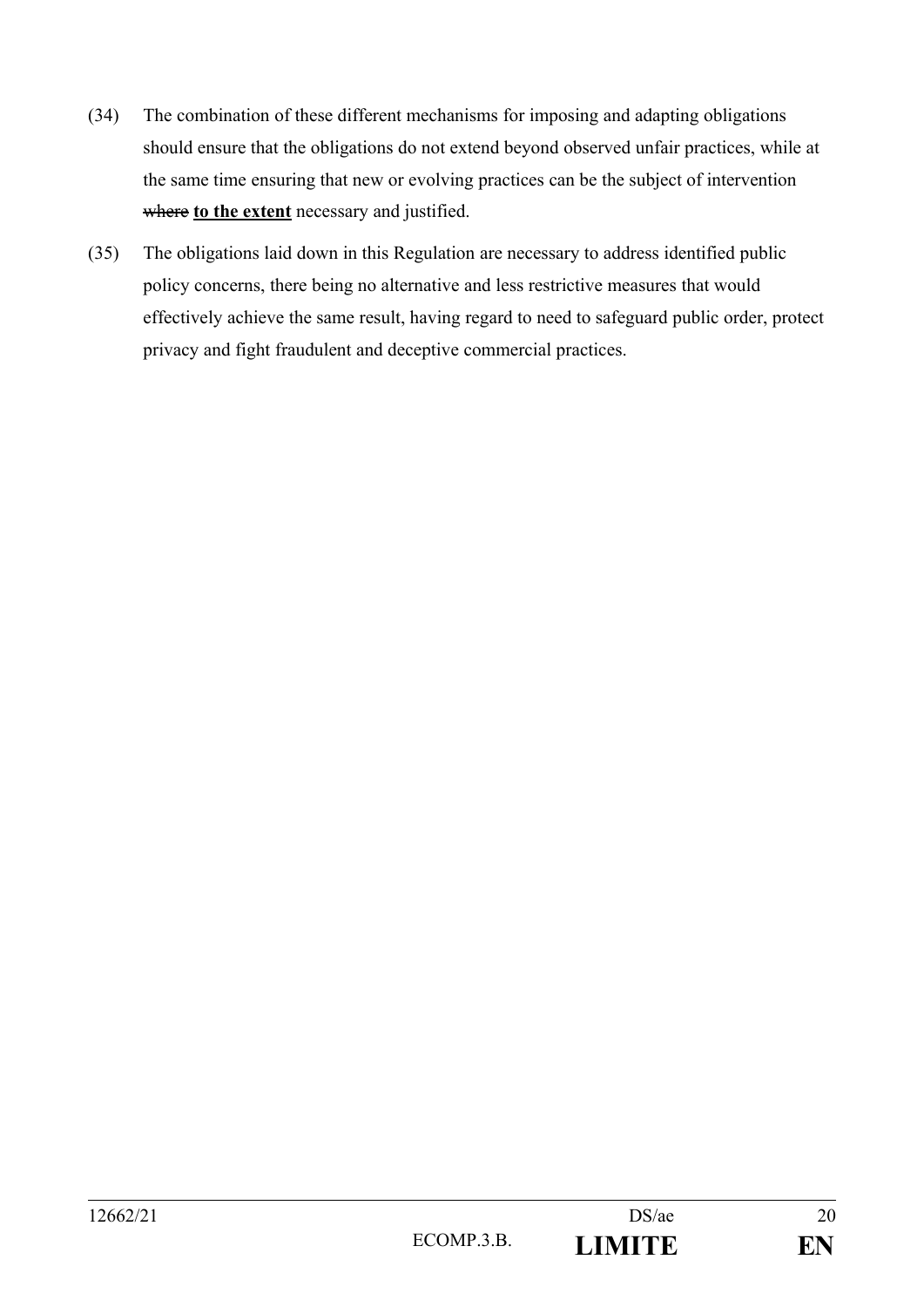(36) The conduct of combining end user data from different sources or signing in users to different services of gatekeepers gives them potential advantages in terms of accumulation of data, thereby raising barriers to entry. To ensure that gatekeepers do not unfairly undermine the contestability of core platform services, they should enable their end users to freely choose to opt-in to such business practices by offering a less personalised but equivalent alternative, and without making the core platform service or certain functionalities thereof conditional upon the end user's consent in the sense of Article  $6(1)(a)$ of Regulation (EU) 2016/679. This should be without prejudice to the right of the gatekeeper to, subject to end user's consent according to Article 6(1)(a) of the Regulation (EU) 2016/679, combine data or sign in users to a service under the legal basis established under Article  $6(1)$  of Regulation (EU) 2016/679, with the exception of Articles  $6(1)(b)$  and  $6(1)(f)$ concerning processing necessary for the execution of a contract or for the purpose of a legitimate interest of the gatekeeper, which are explicitly excluded in this context to avoid the circumvention of this obligation. The less personalized alternative should not be different or of degraded quality compared to the service offered to the end users who provide consent to the combining of their personal data, unless the initial quality of the service provided precisely depends on the combination of such data. Also, this possibility of data combination should cover all possible sources of personal data, including own core platform services and other services offered by the gatekeeper as well as third party services (where data is obtained, for example, via cookies or like buttons included on third party websites). When the gatekeeper requests consent, it should proactively present a userfriendly solution to the end user to provide, modify or revoke consent in an explicit, clear and straightforward manner. Consent should be given by a clear affirmative act establishing a freely given, specific, informed and unambiguous indication of agreement by the end user. At the time of giving consent, the user should be informed that a refusal may lead to a less personalized offer, but that otherwise the core platform service will remain unchanged and that no functionalities will be suppressed. Lastly, the end user should be presented with the possibility of giving consent to these business practices on a granular basis for each of the core platform services and other services offered by the gatekeeper. End users should be also entitled to subsequently withdraw their consent, if previously provided.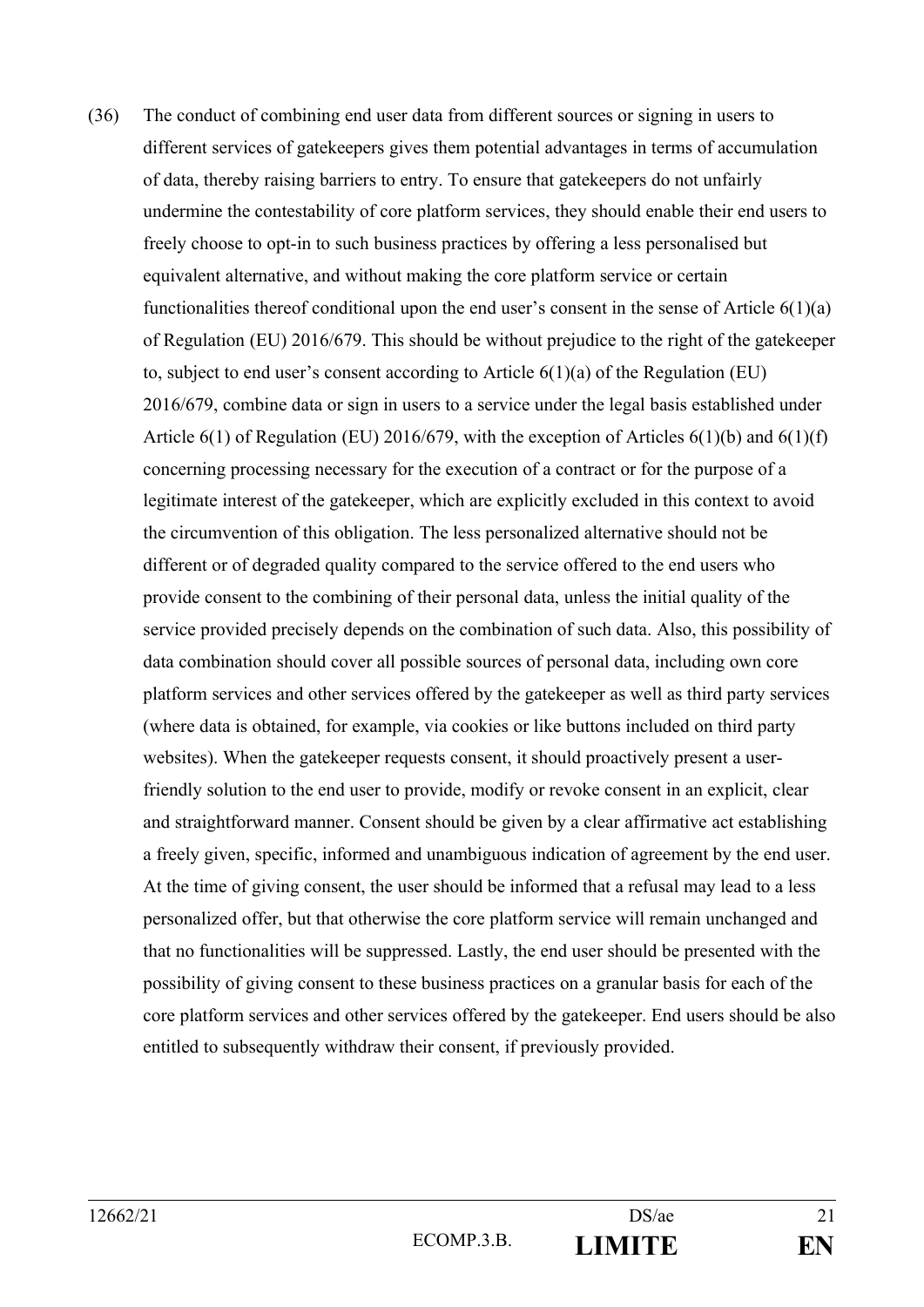- (37) Because of their position, gatekeepers might in certain cases restrict the ability of business users of their online intermediation services to offer their goods or services to end users under more favourable conditions, including price, through other online intermediation services. Such restrictions have a significant deterrent effect on the business users of gatekeepers in terms of their use of alternative online intermediation services, limiting interplatform contestability, which in turn limits choice of alternative online intermediation channels for end users. To ensure that business users of online intermediation services of gatekeepers can freely choose alternative online intermediation services and differentiate the conditions under which they offer their products or services to their end users, it should not be accepted that gatekeepers limit business users from choosing to differentiate commercial conditions, including price. Such a restriction should apply to any measure with equivalent effect, such as for example increased commission rates or de-listing of the offers of business users.
- (38) To prevent further reinforcing their dependence on the core platform services of gatekeepers, and in order to promote multi-homing, the business users of these gatekeepers should be free in promoting and choosing the distribution channel they consider most appropriate to interact with any end users with whom the commercial relationship has previously been established either through core platform services provided by the gatekeeper or through other channels. Conversely, end users should also be free to choose offers of such business users and to enter into contracts with them either through core platform services of the gatekeeper, if applicable, or from a direct distribution channel of the business user or another indirect distribution channel such business user may use. This should apply to the promotion of offers and conclusion of contracts between business users and end users.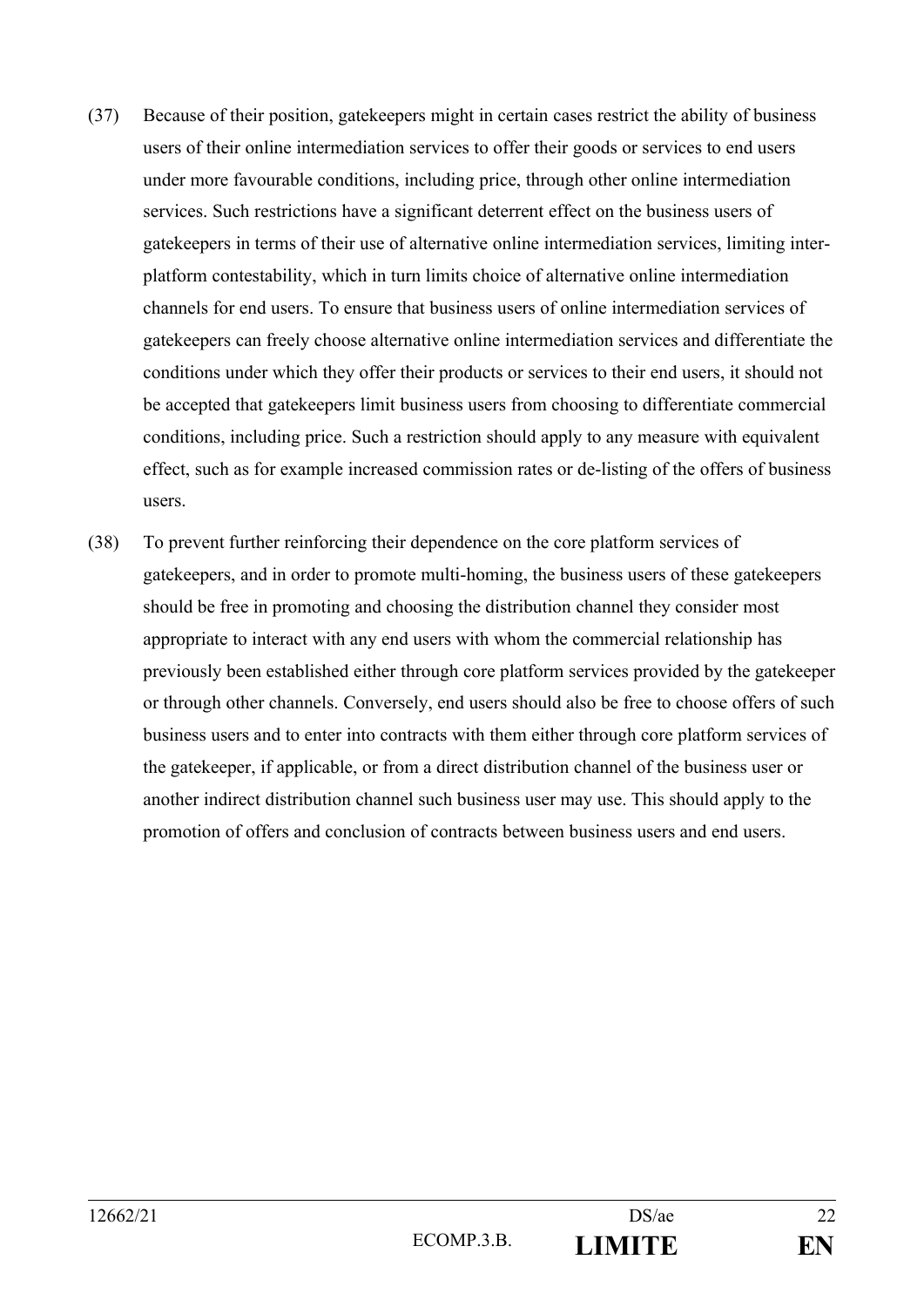- (38a) The ability of end users to acquire content, subscriptions, features or other items outside the core platform services of the gatekeeper should not be undermined or restricted. In particular, it should be avoided that gatekeepers restrict end users from access to and use of such services via a software application running on their core platform service. For example, subscribers to online content purchased outside a software application download or purchased from a software application store should not be prevented from accessing such online content on a software application on the gatekeeper's core platform service simply because it was purchased outside such software application or software application store.
- (39) To safeguard a fair commercial environment and protect the contestability of the digital sector it is important to safeguard the right of business users and end users to raise concerns about unfair behaviour by gatekeepers with any relevant administrative or other public authorities, including national courts. For example, business users and end users may want to complain about different types of unfair practices, such as discriminatory access conditions, unjustified closing of business user accounts or unclear grounds for product delistings. Any practice that would in any way inhibit or hamper such a possibility of raising concerns or seeking available redress, for instance by means of confidentiality clauses in agreements or other written terms or unduly hamper by stipulating which steps to take first, should therefore be prohibited. This should be without prejudice to the right of business users and gatekeepers to lay down in their agreements the terms of use including the use of lawful complaints-handling mechanisms, including any use of alternative dispute resolution mechanisms or of the jurisdiction of specific courts in compliance with respective Union and national law. This should therefore also be without prejudice to the role gatekeepers play in the fight against illegal content online.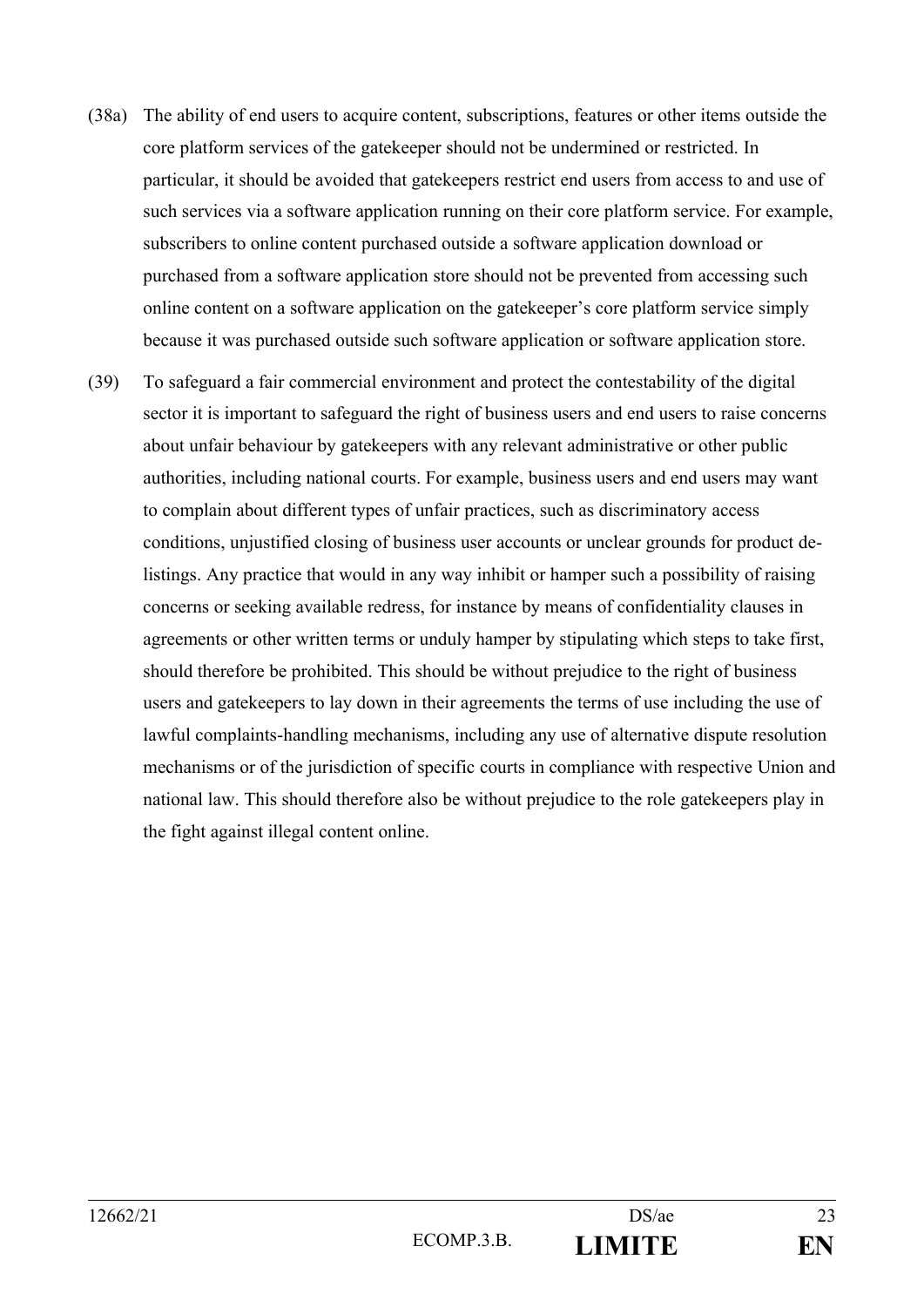- (40) Identification **and payment** services are crucial for business users to conduct their business, as these can allow them not only to optimise services, to the extent allowed under Regulation (EU) 2016/679 and Directive 2002/58/EC of the European Parliament and of the Council<sup>[14](#page-23-0)</sup>, but also to inject trust in online transactions, in compliance with Union or national law. Gatekeepers should therefore not use their position as undertakings providing core platform services to require their dependent business users to include any identification **or payment** services provided by the gatekeeper itself as part of the provision of services or products by these business users to their end users, where other identification services are available to such business users.
- (41) The conduct of requiring business users or end users to subscribe to or register with any other core platform services of gatekeepers as a condition to access, sign up to or register for a core platform service gives the gatekeeper a means of capturing and locking-in new business users and end users for their core platform services by ensuring that business users cannot access one core platform service without also at least registering or creating an account for the purposes of receiving a second core platform service. This conduct also gives gatekeepers a potential advantage in terms of accumulation of data. As such, this conduct is liable to raise barriers to entry.

<span id="page-23-0"></span><sup>14</sup> Directive 2002/58/EC of the European Parliament and of the Council of 12 July 2002 concerning the processing of personal data and the protection of privacy in the electronic communications sector (Directive on privacy and electronic communications) (OJ L 201, 31.7.2002, p. 37).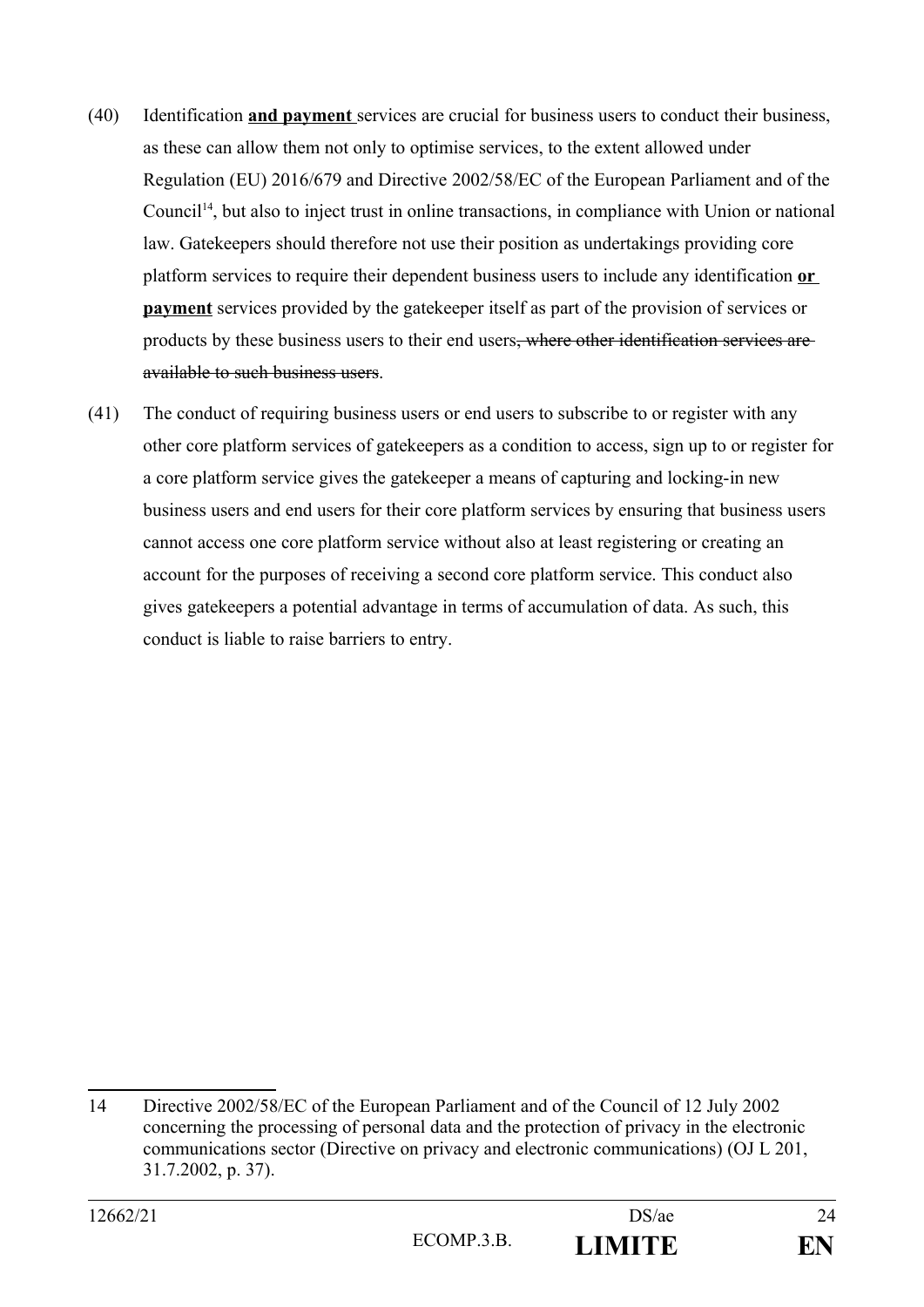(42) The conditions under which gatekeepers provide online advertising services to business users including both advertisers and publishers are often non-transparent and opaque. This opacity is partly linked to the practices of a few platforms, but is also due to the sheer complexity of modern day programmatic advertising. The sector is considered to have become more non-transparent after the introduction of new privacy legislation, and is expected to become even more opaque with the announced removal of third-party cookies. This often leads to a lack of information and knowledge for advertisers and publishers about the conditions of the advertising services they purchased and undermines their ability to switch to alternative undertakings providing online advertising services. Furthermore, the costs of online advertising are likely to be higher than they would be in a fairer, more transparent and contestable platform environment. These higher costs are likely to be reflected in the prices that end users pay for many daily products and services relying on the use of online advertising. Transparency obligations should therefore require gatekeepers to provide advertisers and publishers to whom they supply online advertising services, within one month after a request and to the extent possible, with information that allows both sides to understand the price paid for each of the different advertising services provided as part of the relevant advertising value chain.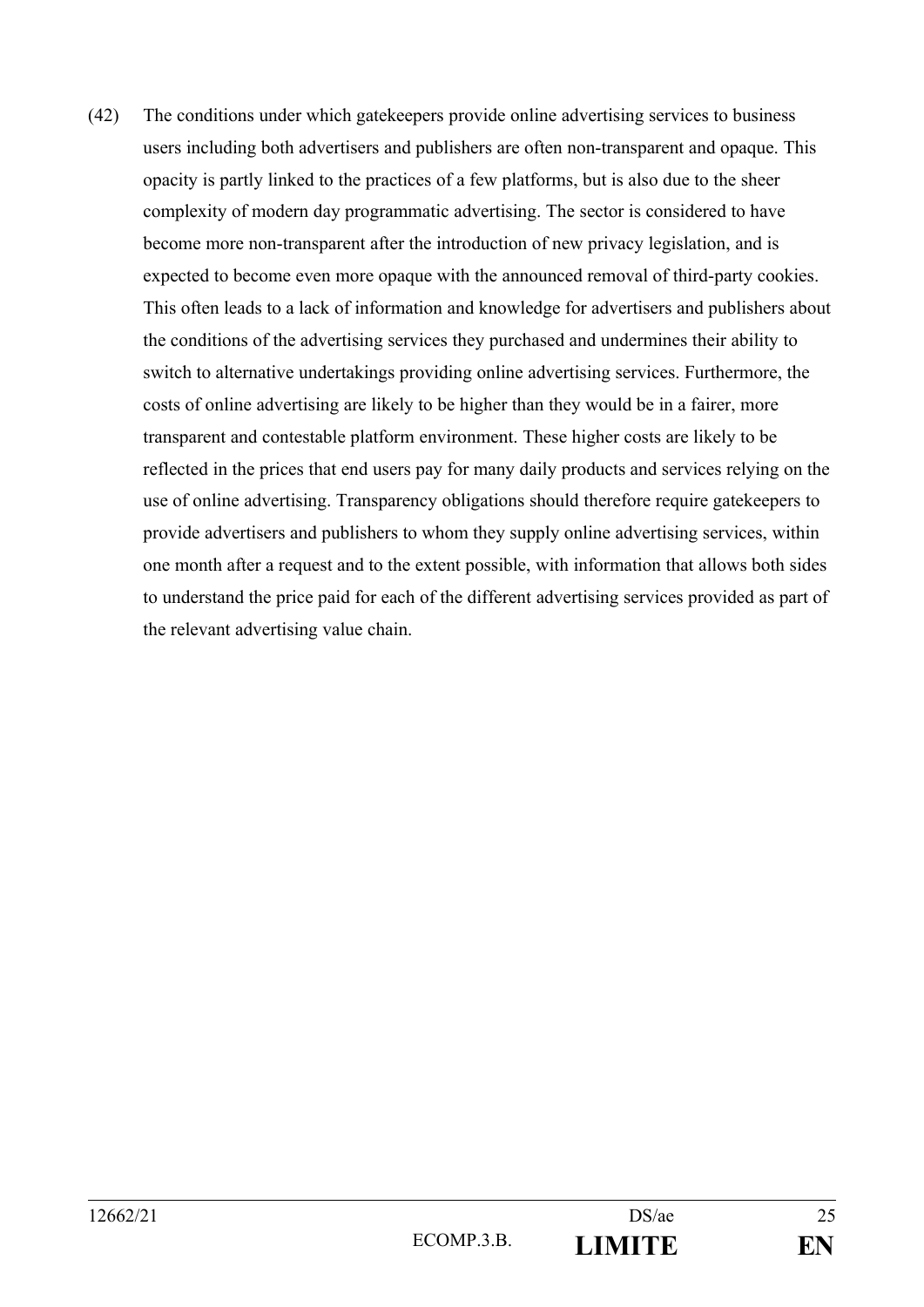- (43) A gatekeeper may in certain circumstances have a dual role as an undertaking providing core platform services whereby it provides a core platform service **possibly together with an ancillary service** to its business users, while also competing with those same business users in the provision of the same or similar services or products to the same end users. In these circumstances, a gatekeeper may take advantage of its dual role to use data, generated from transactions by its business users on the core platform **services or on the ancillary services**, for the purpose of its own services that offer similar services to that of its business users. This may be the case, for instance, where a gatekeeper provides an online marketplace or app store to business users, and at the same time offer services as an online retailer or undertaking providing application software against those business users. To prevent gatekeepers from unfairly benefitting from their dual role, it should be ensured that they refrain from using any aggregated or non-aggregated data, which may include anonymised and personal data that is not publicly available to offer similar services to those of their business users. This obligation should apply to the gatekeeper as a whole, including but not limited to its business unit that competes with the business users of a core platform service **and the ancillary services**.
- (44) Business users may also purchase advertising services from an undertaking providing core platform services for the purpose of providing goods and services to end users. In this case, it may occur that the data are not generated on the core platform service, but are provided to the core platform service by the business user or are generated based on its operations through the core platform service concerned. In certain instances, that core platform service providing advertising may have a dual role, as intermediary and as undertaking providing advertising services. Accordingly, the obligation prohibiting a dual role gatekeeper from using data of business users should apply also with respect to the data that a core platform service has received from businesses for the purpose of providing advertising services related to that core platform service.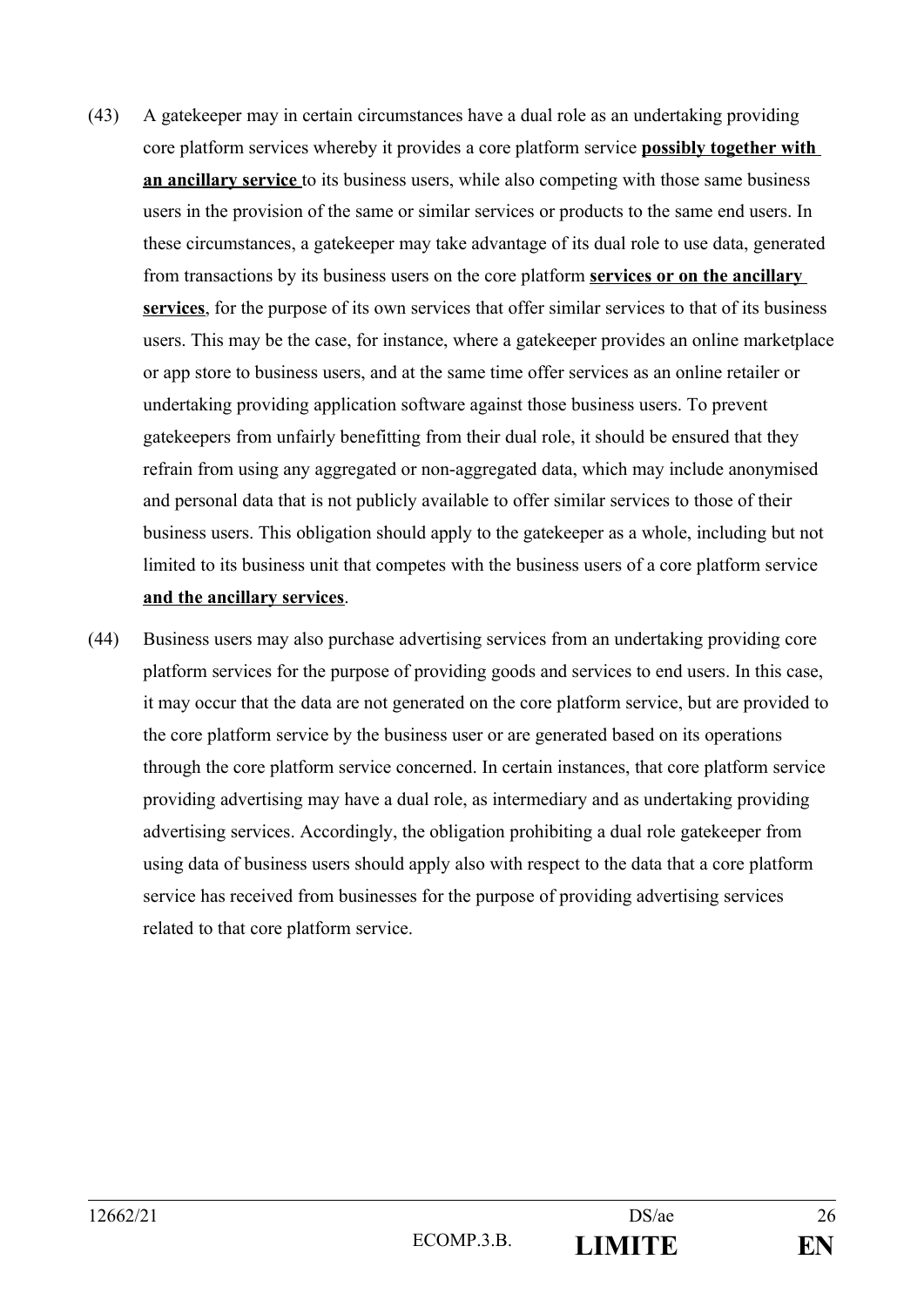- (45) In relation to cloud computing services, this obligation should extend to data provided or generated by business users of the gatekeeper in the context of their use of the cloud computing service of the gatekeeper, or through its software application store that allows end users of cloud computing services access to software applications. This obligation should not affect the right of gatekeepers to use aggregated data for providing ancillary data analytics services, subject to compliance with Regulation (EU) 2016/679 and Directive 2002/58/EC as well as with the relevant obligations in this Regulation concerning ancillary services.
- (46) A gatekeeper can use different means to favour its own or third party services or products on an operating system it provides or effectively controls, to the detriment of the same or similar services that end users could obtain through third parties. This may for instance be the case where certain software applications or services are pre-installed by a gatekeeper. To enable end user choice, gatekeepers should not **exclusively enable their own software applications and should not** prevent end users from un-installing any pre-installed software applications on an operating system they provide or effectively control its core platform service and thereby favour their own or third party software applications.
- (47) The rules that the gatekeepers set for the distribution of software applications may in certain circumstances restrict the ability of end users to install and effectively use third party software applications or software application stores on operating systems or hardware of the relevant gatekeeper and restrict the ability of end users to access these software applications or software application stores outside the core platform services of that gatekeeper. Such restrictions may limit the ability of developers of software applications to use alternative distribution channels and the ability of end users to choose between different software applications from different distribution channels and should be prohibited as unfair and liable to weaken the contestability of core platform services. In order to ensure that third party software applications or software application stores do not endanger the integrity of the hardware or operating system provided by the gatekeeper the gatekeeper concerned may implement necessary and proportionate technical or contractual measures to achieve that goal if the gatekeeper demonstrates that such measures are necessary and justified and that there are no less restrictive means to safeguard the integrity of the hardware or operating system.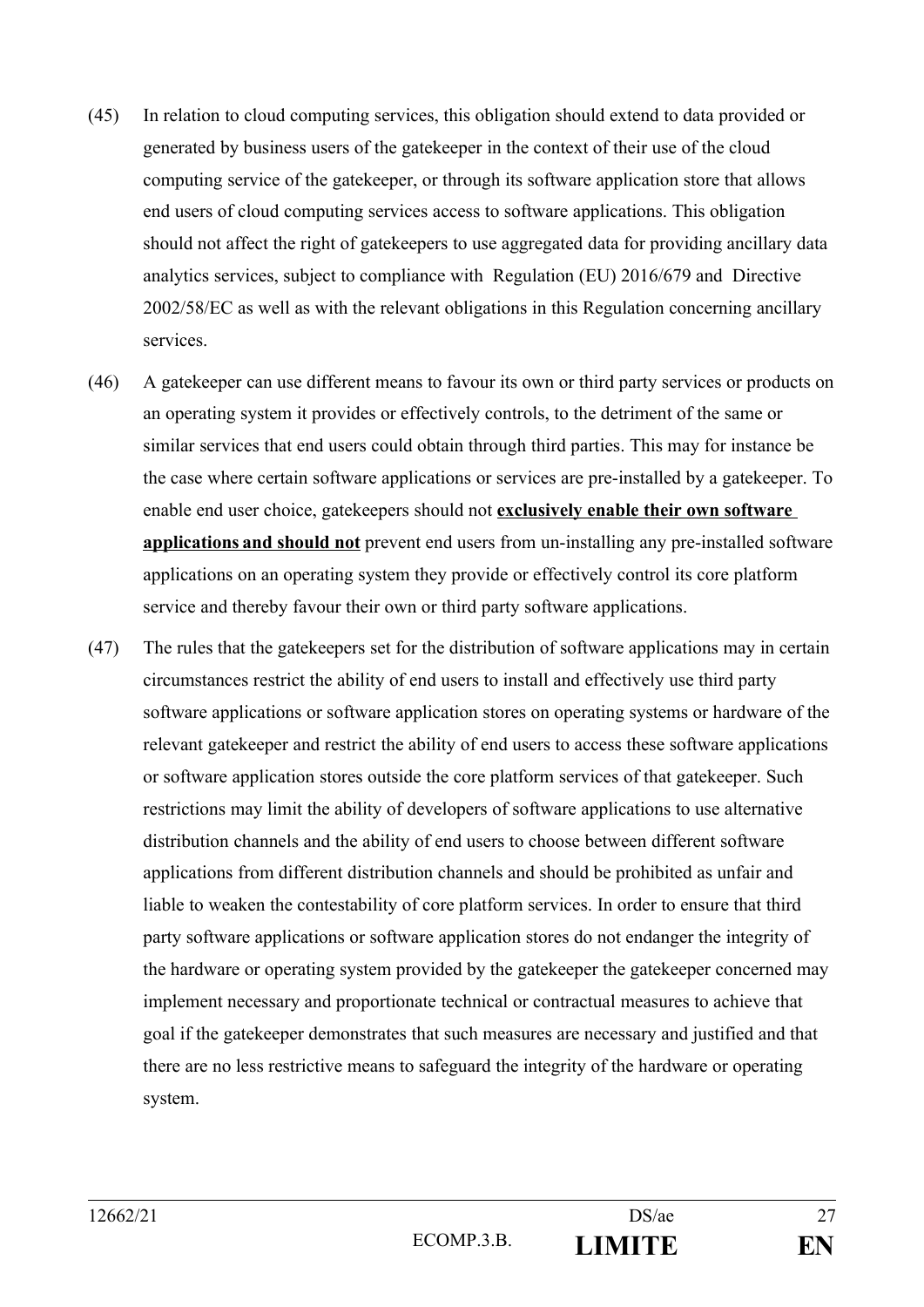- **(47a) Furthermore, in order to enable end users to safeguard their security, the gatekeeper should not be prevented from taking the necessary and proportionate technical measures, if the gatekeeper demonstrates that such measures are necessary and justified and that there are no less restrictive means to achieve this goal. This may include appropriate security-related information by gatekeepers and, for the purpose of parental control, the possibility for end users to deactivate and reactivate third party software applications or software applications stores.**
- (48) Gatekeepers are often vertically integrated and offer certain products or services to end users through their own core platform services, or through a business user over which they exercise control which frequently leads to conflicts of interest. This can include the situation whereby a gatekeeper offers its own online intermediation services through an online search engine. When offering those products or services on the core platform service, gatekeepers can reserve a better position to their own offering of online intermediation services, online social networking services or video-sharing platform services, in terms of ranking, as opposed to the products of third parties also operating on that core platform service. This can occur for instance with products or services, including other core platform services, which are ranked in the results communicated by online search engines, or which are partly or entirely embedded in online search engines results, groups of results specialised in a certain topic, displayed along with the results of an online search engine, which are considered or used by certain end users as a service distinct or additional to the online search engine. Other instances are those of software applications which are distributed through software application stores, or products or services that are given prominence and display in the newsfeed of a social network, or products or services ranked in search results or displayed on an online marketplace. In those circumstances, the gatekeeper is in a dual-role position as intermediary for third party undertakings and as undertaking directly providing products or services of the gatekeeper. Consequently, these gatekeepers have the ability to undermine directly the contestability for those products or services on these core platform services, to the detriment of business users which are not controlled by the gatekeeper.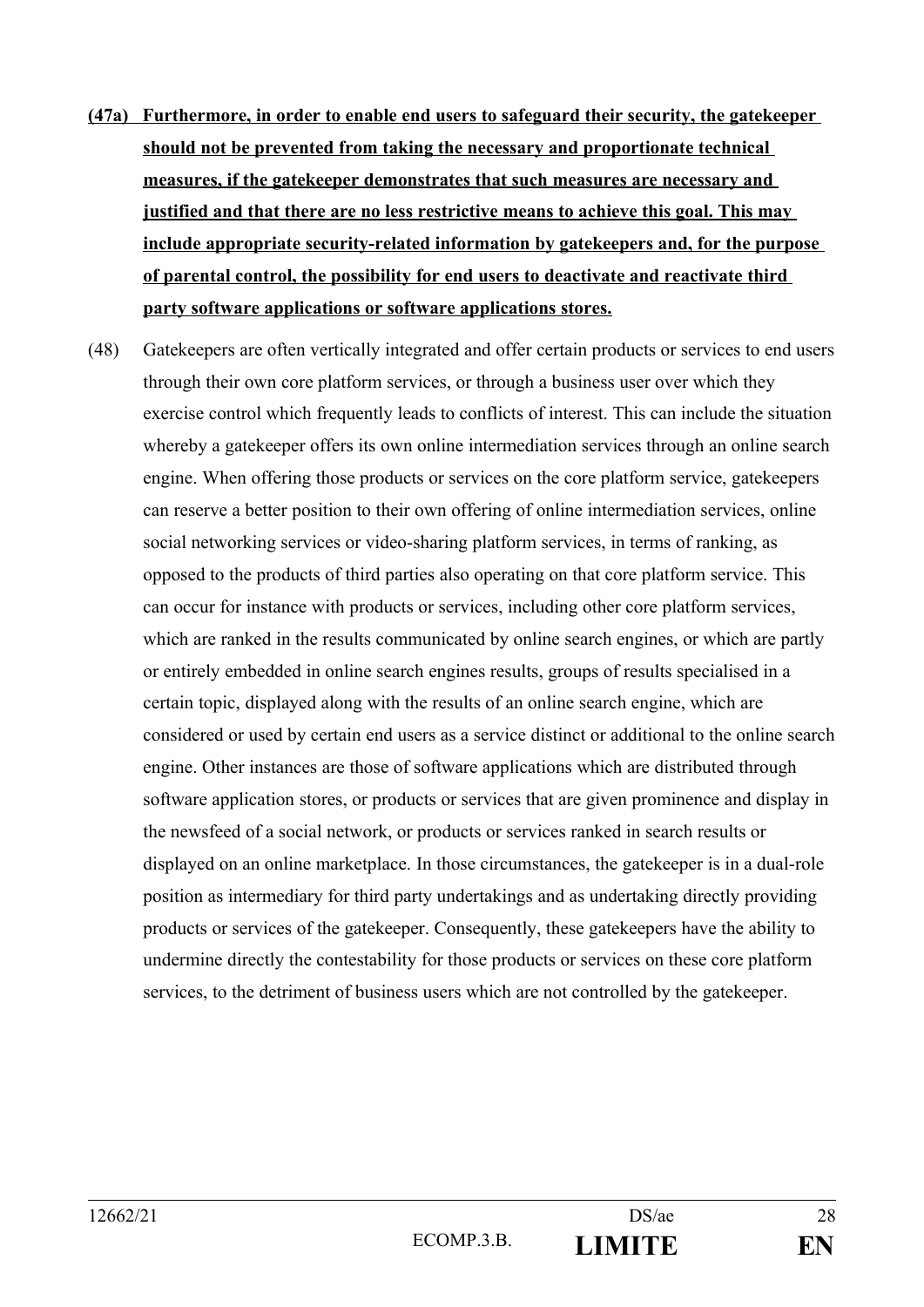- (49) In such situations, the gatekeeper should not engage in any form of differentiated or preferential treatment in ranking on the core platform service, whether through legal, commercial or technical means, in favour of products or services it offers itself or through a business user which it controls. To ensure that this obligation is effective, it should also be ensured that the conditions that apply to such ranking are also generally fair. Ranking should in this context cover all forms of relative prominence, including display, rating, linking or voice results. To ensure that this obligation is effective and cannot be circumvented it should also apply to any measure that may have an equivalent effect to the differentiated or preferential treatment in ranking. The guidelines adopted pursuant to Article 5 of Regulation (EU) 2019/1150 should also facilitate the implementation and enforcement of this obligation.<sup>[15](#page-28-0)</sup>
- (50) Gatekeepers should not restrict or prevent the free choice of end users by technically or otherwise preventing switching between or subscription to different software applications and services. This would allow more undertakings to offer their services, thereby ultimately providing greater choice to the end user. Gatekeepers should ensure a free choice irrespective of whether they are the manufacturer of any hardware by means of which such software applications or services are accessed and shall not raise artificial technical or other barriers so as to make switching impossible or ineffective. The mere offering of a given product or service to consumers, including by means of pre-installation, as well as the improvement of the offering to end users, such as price reductions or increased quality, should not be construed as constituting a prohibited barrier to switching.

<span id="page-28-0"></span><sup>15</sup> Commission Notice: Guidelines on ranking transparency pursuant to Regulation (EU) 2019/1150 of the European Parliament and of the Council (OJ C 424, 8.12.2020, p. 1).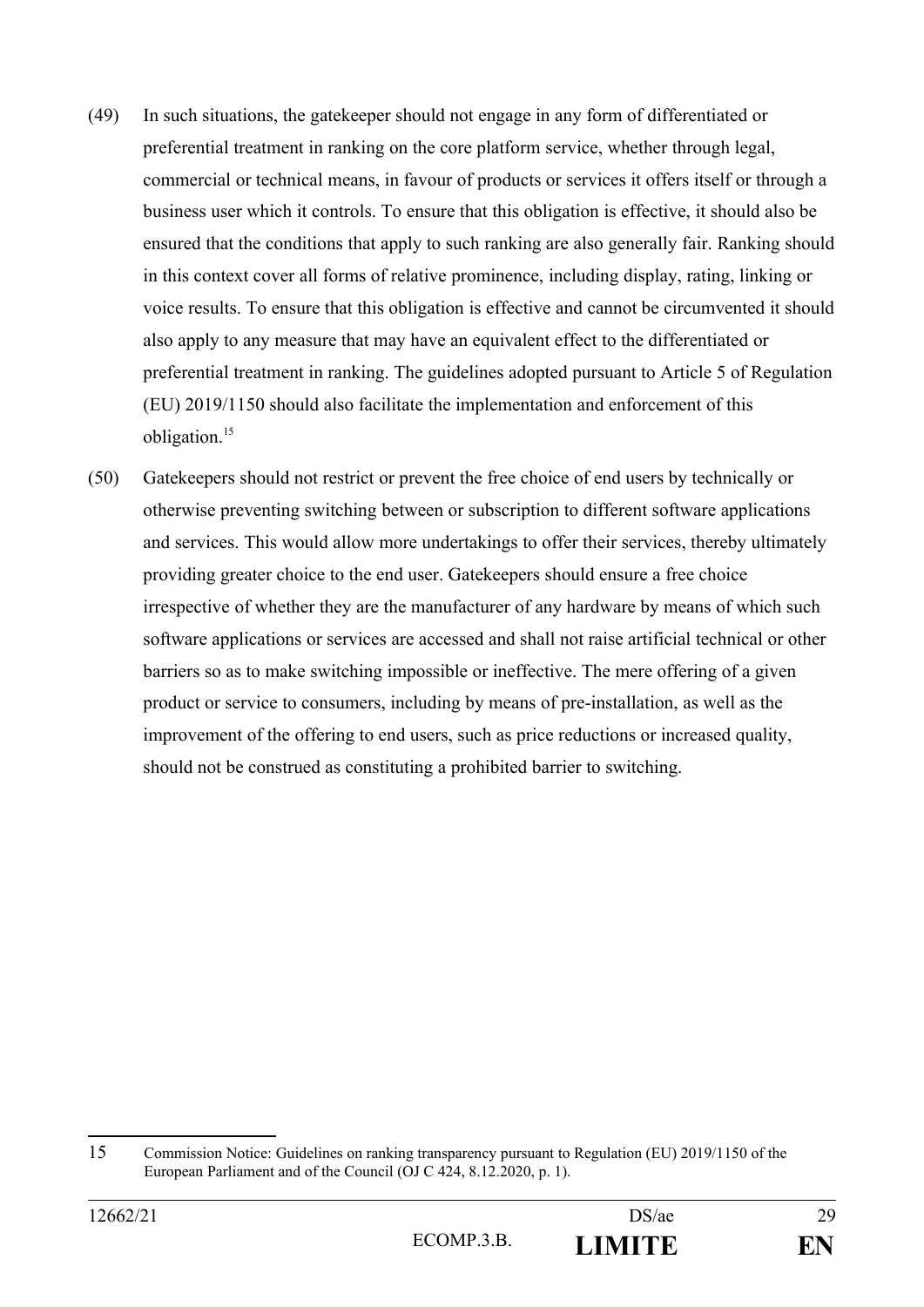- (51) Gatekeepers can hamper the ability of end users to access online content and services including software applications. Therefore, rules should be established to ensure that the rights of end users to access an open internet are not compromised by the conduct of gatekeepers. Gatekeepers can also technically limit the ability of end users to effectively switch between different undertakings providing Internet access service, in particular through their control over operating systems or hardware. This distorts the level playing field for Internet access services and ultimately harms end users. It should therefore be ensured that gatekeepers do not unduly restrict end users in choosing the undertaking providing their Internet access service.
- (52) Gatekeepers may also have a dual role as developers of operating systems and device manufacturers, including any technical functionality that such a device may have. For example, a gatekeeper that is a manufacturer of a device may restrict access to some of the functionalities in this device, such as near-field-communication technology and the software used to operate that technology, which may be required for the effective provision of an ancillary service by the gatekeeper as well as by any potential third party undertaking providing such an ancillary service. Such access may equally be required by software applications related to the relevant ancillary services in order to effectively provide similar functionalities as those offered by gatekeepers. If such a dual role is used in a manner that prevents alternative undertakings providing ancillary services or of software applications to have access under equal conditions to the same operating system, hardware or software features that are available or used in the provision by the gatekeeper of any ancillary services, this could significantly undermine innovation by undertakings providing such ancillary services as well as choice for end users of such ancillary services. The gatekeepers should therefore be obliged to ensure access under equal conditions to, and interoperability with, the same operating system, hardware or software features that are available or used in the provision of any ancillary services by the gatekeeper.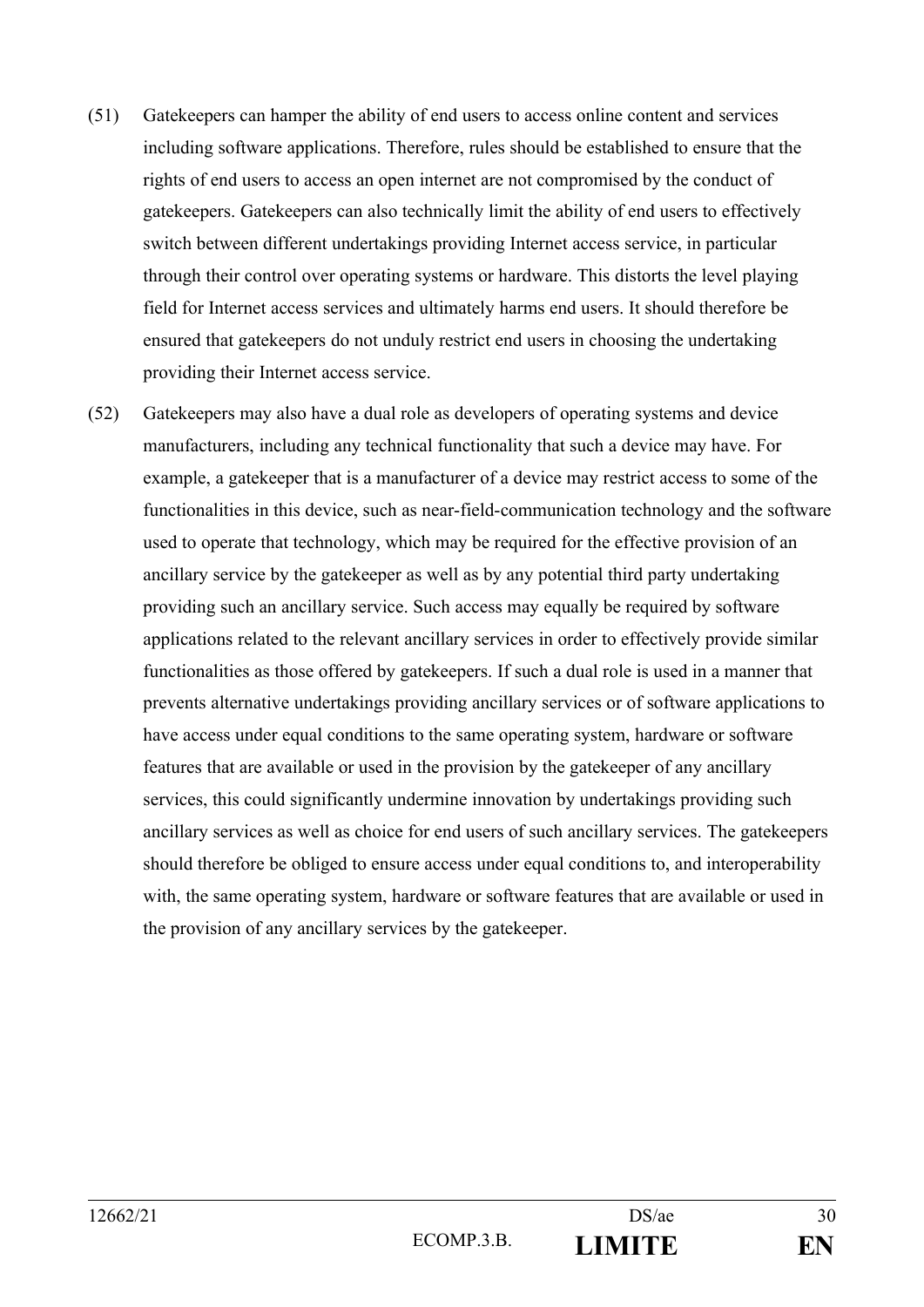- (53) The conditions under which gatekeepers provide online advertising services to business users including both advertisers and publishers are often non-transparent and opaque. This often leads to a lack of information for advertisers and publishers about the effect of a given ad. To further enhance fairness, transparency and contestability of online advertising services designated under this Regulation as well as those that are fully integrated with other core platform services of the same undertaking, the designated gatekeepers should therefore provide advertisers and publishers, when requested, with free of charge access to the performance measuring tools of the gatekeeper and the information, including aggregated data, necessary for advertisers, advertising agencies acting on behalf of a company placing advertising, as well as for publishers to carry out their own independent verification of the provision of the relevant online advertising services effectively.
- (54) Gatekeepers benefit from access to vast amounts of data that they collect while providing the core platform services as well as other digital services. To ensure that gatekeepers do not undermine the contestability of core platform services as well as the innovation potential of the dynamic digital sector by restricting switching or multi-homing, end users should be granted effective and immediate access to the data they provided or that was generated through their activity on the relevant core platform services of the gatekeeper for the purposes of portability of the data in line with Regulation (EU) 2016/679. The data should be received in a format that can be immediately and effectively accessed and used by the end user or the relevant third party to which the data is ported. Gatekeepers should also ensure by means of appropriate technical measures, such as application programming interfaces, that end users or third parties authorised by end users can port the data continuously and in real time. This should apply also to any other data at different levels of aggregation that may be necessary to effectively enable such portability. Facilitating switching or multi-homing should lead, in turn, to an increased choice for end users and an incentive for gatekeepers and business users to innovate.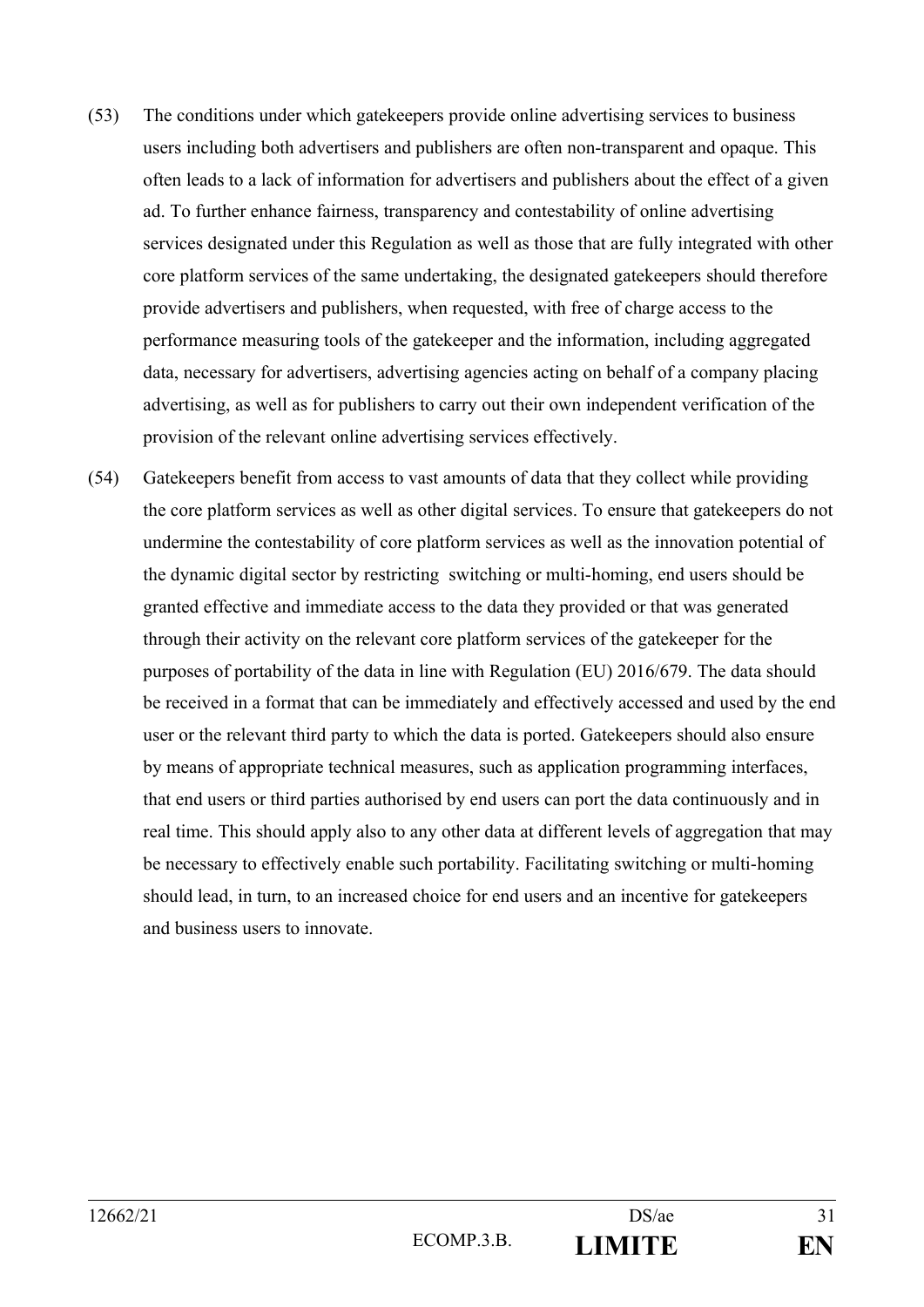(55) Business users that use core platform services provided by gatekeepers and end users of such business users provide and generate a vast amount of data, including data inferred from such use. In order to ensure that business users have access to the relevant data thus generated, the gatekeeper should, upon their request, allow unhindered access, free of charge, to such data. Such access should also be given to third parties contracted by the business user, who are acting as processors of this data for the business user. Data provided or generated by the same business users and the same end users of these business users in the context of other services provided by the same gatekeeper may be concerned where this is inextricably linked to the relevant request. To this end, a gatekeeper should not use any contractual or other restrictions to prevent business users from accessing relevant data and should enable business users to obtain consent of their end users for such data access and retrieval, where such consent is required under Regulation (EU) 2016/679 and Directive 2002/58/EC. Gatekeepers should also ensure the continuous and real time access to these data by means of appropriate technical measures, such as for example putting in place high quality application programming interfaces.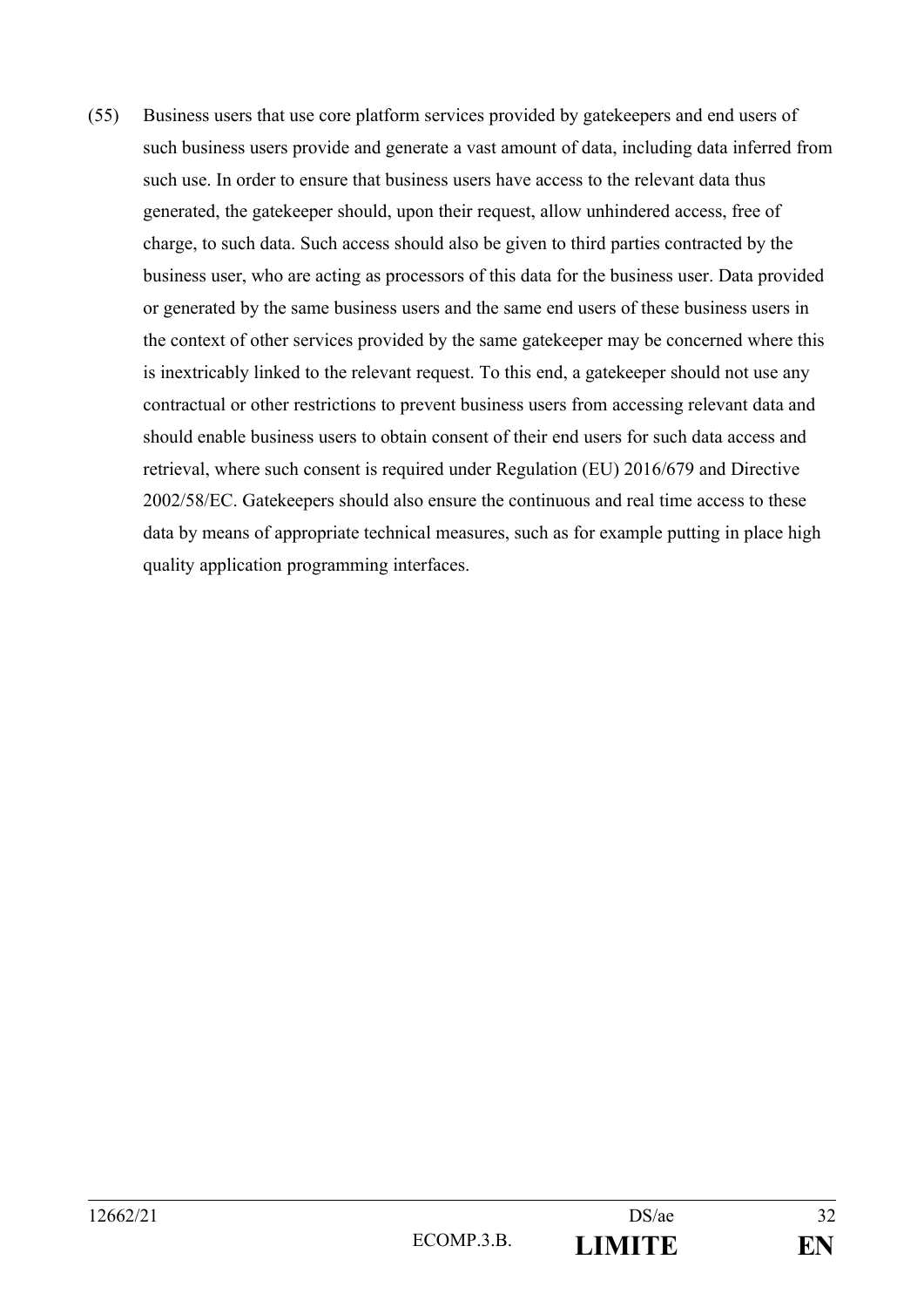(56) The value of online search engines to their respective business users and end users increases as the total number of such users increases. Undertakings providing online search engines collect and store aggregated datasets containing information about what users searched for, and how they interacted with, the results that they were served. Undertakings providing online search engine services collect these data from searches undertaken on their own online search engine service and, where applicable, searches undertaken on the platforms of their downstream commercial partners. Access by gatekeepers to such ranking, query, click and view data constitutes an important barrier to entry and expansion, which undermines the contestability of online search engine services. Gatekeepers should therefore be obliged to provide access, on fair, reasonable and non-discriminatory terms, to these ranking, query, click and view data in relation to free and paid search generated by consumers on online search engine services to other undertakings providing such services, so that these thirdparty undertakings can optimise their services and contest the relevant core platform services. Such access should also be given to third parties contracted by a search engine provider, who are acting as processors of this data for that search engine. When providing access to its search data, a gatekeeper should ensure the protection of the personal data of end users, including against possible re-identification risks, by appropriate means, such as annonymisation of such personal data, without substantially degrading the quality or usefulness of the data. The relevant data is anonymised if personal data is irreversibly altered in such a way that information does not relate to an identified or identifiable natural person or where personal data is rendered anonymous in such a manner that the data subject is not or no longer identifiable.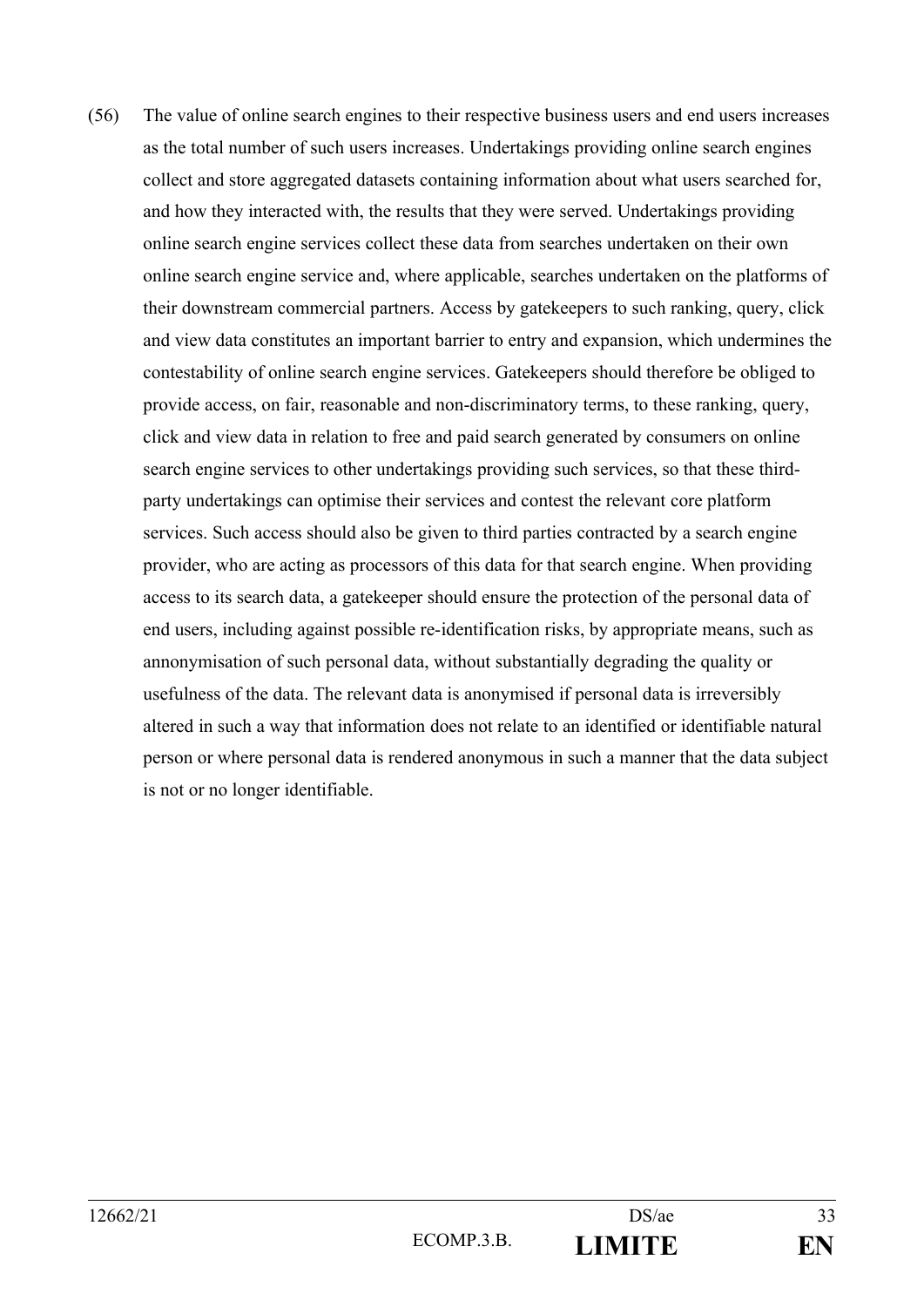(57) In particular gatekeepers which provide access to software application stores serve as an important gateway for business users that seek to reach end users. In view of the imbalance in bargaining power between those gatekeepers and business users of their software application stores, those gatekeepers should not be allowed to impose general conditions, including pricing conditions, data usage conditions or conditions related to the licensing of rights held by the business user, that would be unfair or lead to unjustified differentiation. Imposing conditions encompasses both explicit and implicit demands, by means of contract or fact, including, for example, an online search engine making the raking results dependent on the transfer of certain rights or data. Pricing or other general access conditions should be considered unfair if they lead to an imbalance of rights and obligations imposed on business users or confer an advantage on the gatekeeper which is disproportionate to the service provided by the gatekeeper to business users or lead to a disadvantage for business users in providing the same or similar services as the gatekeeper. The following benchmarks can serve as a yardstick to determine the fairness of general access conditions: prices charged or conditions imposed for the same or similar services by other undertakings providing software application stores; prices charged or conditions imposed by the undertaking providing the software application store for different related or similar services or to different types of end users; prices charged or conditions imposed by the undertaking providing the software application store for the same service in different geographic regions; prices charged or conditions imposed by the undertaking providing the software application store for the same service the gatekeeper offers to itself. It should also be considered unfair if access to the service or the quality and other conditions of the service are made dependent on the transfer of data or the granting of rights by the business user which are unrelated to or not necessary for providing the core platform service. This obligation should not establish an access right and it should be without prejudice to the ability of undertakings providing software application stores to take the required responsibility in the fight against illegal and unwanted content as set out in Regulation [Digital Services Act].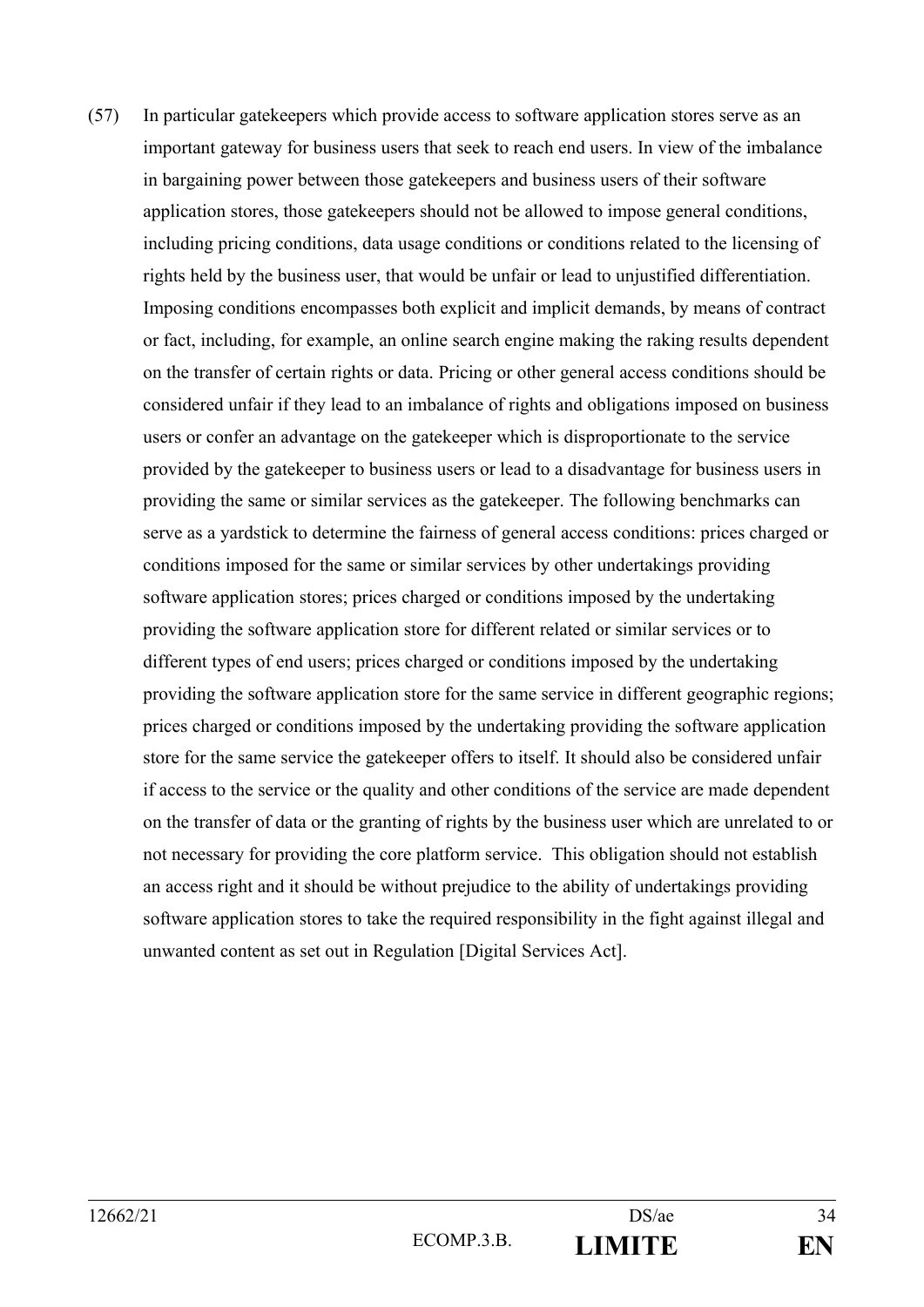(57a) Gatekeepers can hamper the ability of business users and end users to unsubscribe from a core platform service that they have previously subscribed to. Therefore, rules should be established to avoid that gatekeepers undermine the rights of business users and end users to freely choose which core platform service they use. To safeguard free choice of business users and end users, a gatekeeper should not be allowed to make it unnecessarily difficult or complicated for business users or end users to unsubscribe from a core platform service.

**Gatekeepers should ensure that the conditions for terminating contracts are always proportionate and can be exercised without undue difficulty by end users, such as for example in relation to the reasons for termination, the notice period, or the form of**  such termination. This is without prejudice to national legislation applicable in **accordance with the Union law laying down rights and obligations concerning conditions of termination of core platform services by end users.**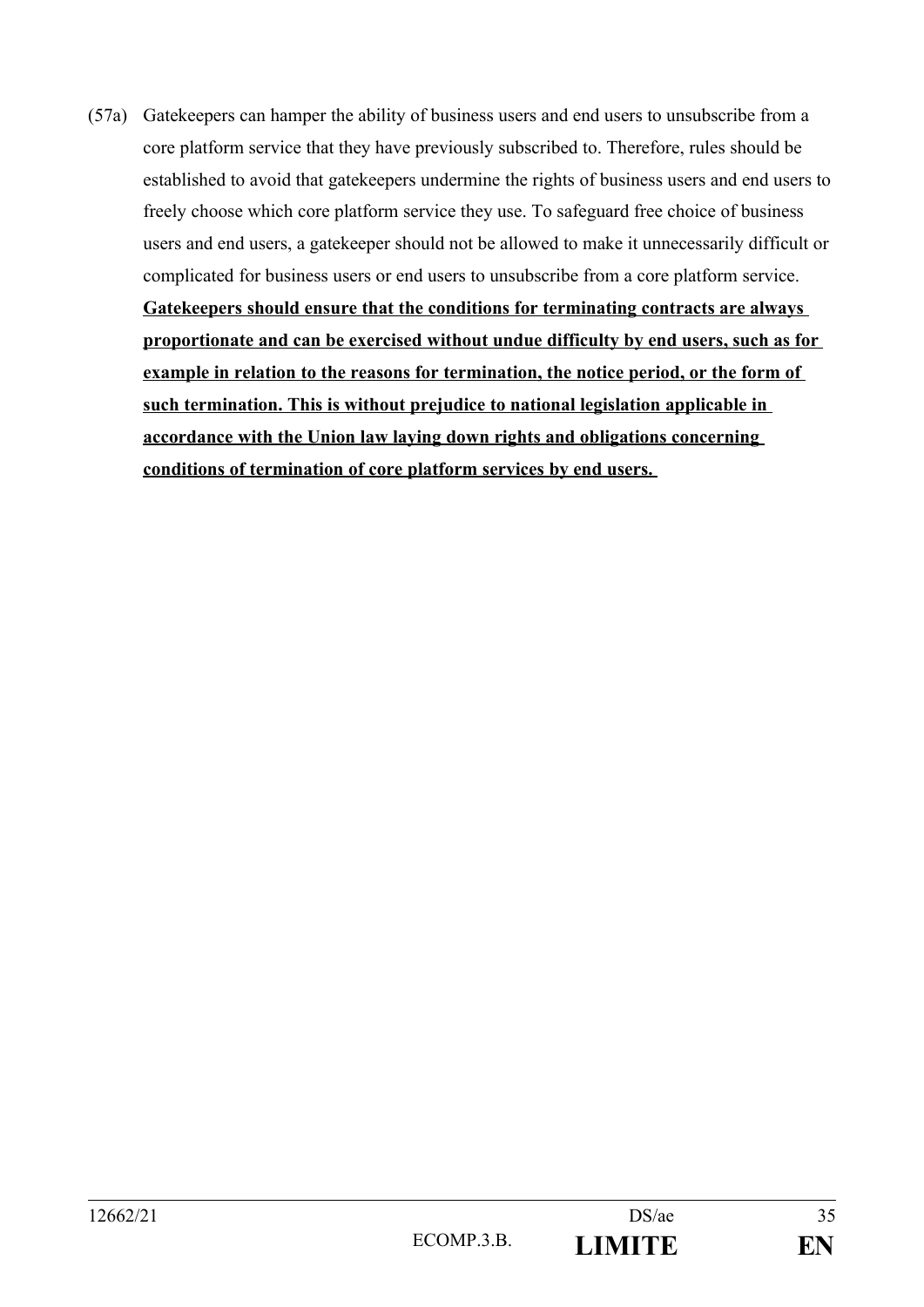(58) To ensure the effectiveness of the obligations laid down by this Regulation, while also making certain that these obligations are limited to what is necessary to ensure contestability and tackling the harmful effects of the unfair behaviour by gatekeepers, it is important to clearly define and circumscribe them so as to allow the gatekeeper to **fully** immediately comply with them, in full respect of applicable law, in particular Regulation (EU) 2016/679 and Directive 2002/58/EC, consumer protection, cyber security and product safety. The gatekeepers should ensure the compliance with this Regulation by design. The necessary measures should therefore be as much as possible and where relevant integrated into the technological design used by the gatekeepers. **It may in certain cases be appropriate for the Commission, following a dialogue with the gatekeeper concerned, to further specify some of the measures that the gatekeeper concerned should adopt in order to effectively comply with those obligations that are susceptible of being further specified. In particular, such further specification should be possible where the implementation of an obligation susceptible to being further specified can be affected by variations of services within a single category of core platform services. For this purpose, there should be the possibility for the gatekeeper to request the Commission to engage in a regulatory dialogue where the Commission can further specify some of the measures that the gatekeeper concerned should adopt in order to effectively comply with those obligations that are susceptible of being further specified. The Commission should retain discretion in deciding if and when such further specification should be provided, while respecting equal treatment, proportionality, and the principle of good administration. The regulatory dialogue should not be used to undermine the effectiveness of this Regulation. Furthermore, the regulatory dialogue is without prejudice to the powers of the Commission to adopt a decision establishing noncompliance with any of the obligations laid down in this Regulation by a gatekeeper,**  including the possibility to impose fines or periodic penalty payments. However, it may in certain cases be appropriate for the Commission, following a dialogue with the gatekeeper concerned, to further specify some of the measures that the gatekeeper concerned should adopt in order to effectively comply with those obligations that are susceptible of beingfurther specified. This possibility of a regulatory dialogue should facilitate compliance by gatekeepers and expedite the correct implementation of the Regulation.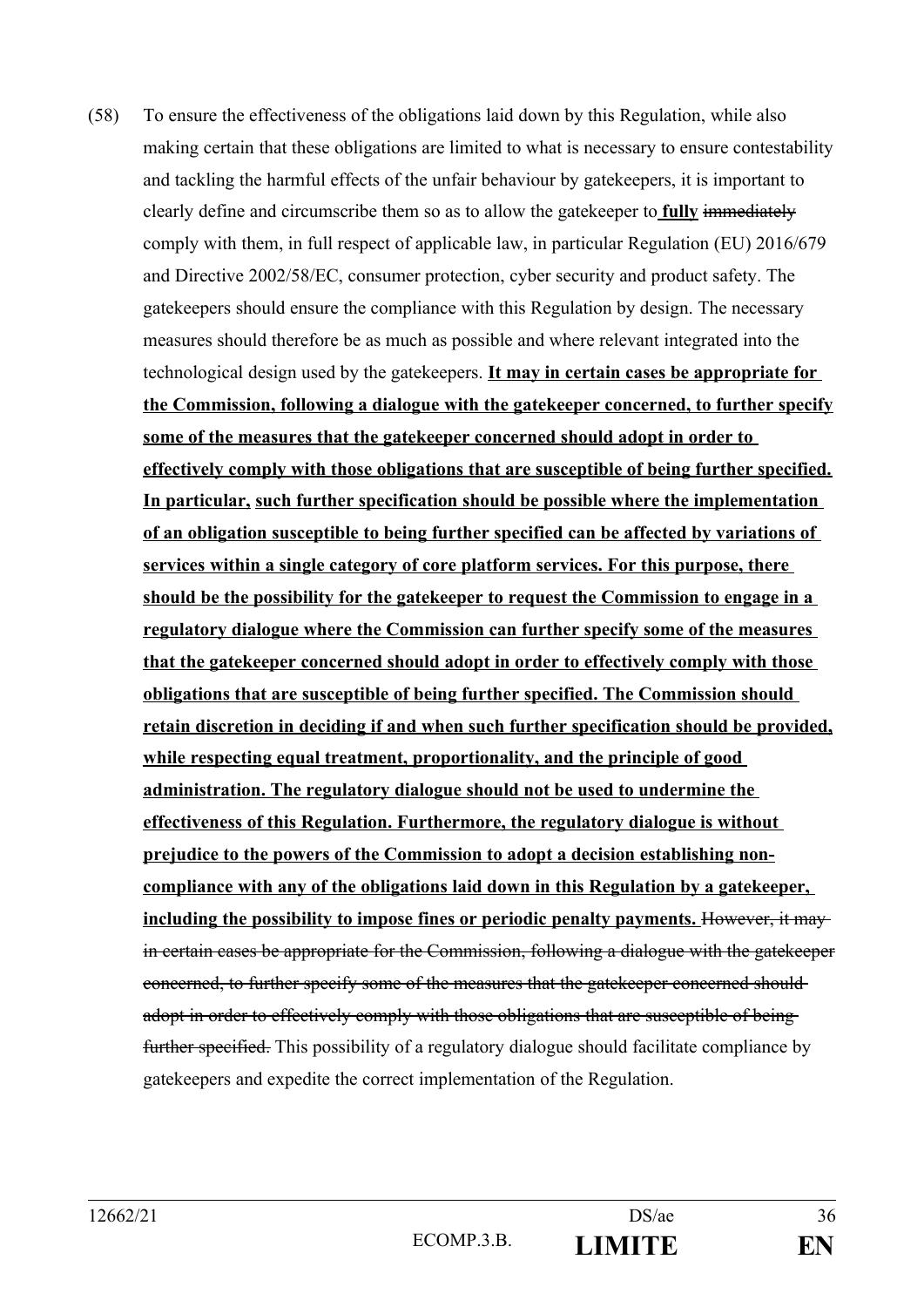(58a) Within the timeframe for complying with their obligations under this Regulation, designated gatekeepers should inform the Commission about the measures they intend to implement or have implemented to ensure effective compliance with these obligations. A non-confidential version of such information should also be made **publicly** available to interested third parties while taking into account the legitimate interest of designated gatekeepers regarding the protection of their business secrets. Such transparency should be ensured through a mandatory reporting mechanism. The designated gatekeeper should report to the Commission the measures it intends to implement or it has implemented, to ensure compliance with the obligations laid down in this Regulation, which should allow the Commission to fulfil its duties under this Regulation. In addition, the designated gatekeeper should publish and provide the Commission with a non-confidential version of such a report, in order to inform third parties about the measures it intends to implement or it has implemented to ensure compliance with the obligations laid down in this Regulation. This publication should enable third parties to check whether the designated gatekeeper complies with the obligations laid down in this Regulation. Such reporting should be without prejudice to any enforcement action by the Commission.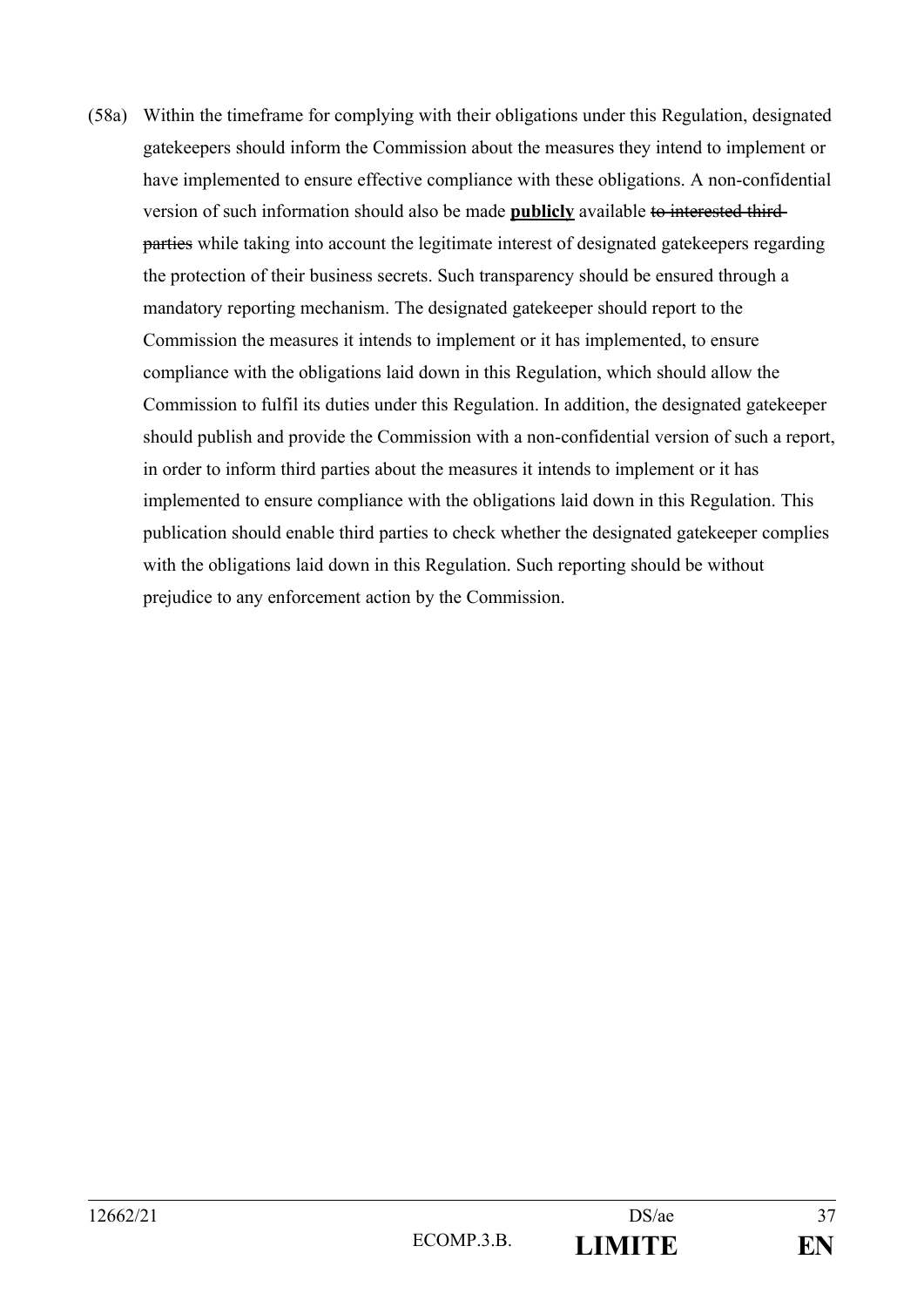- (59) As an additional element to ensure proportionality, gatekeepers should be given an opportunity to request the suspension, to the extent necessary, of a specific obligation in exceptional circumstances that lie beyond the control of the gatekeeper, such as for example an unforeseen external shock that has temporarily eliminated a significant part of end user demand for the relevant core platform service, where compliance with a specific obligation is shown by the gatekeeper to endanger the economic viability of the Union operations of the gatekeeper concerned.
- (60) In exceptional circumstances justified on the limited grounds of public morality, public health or public security, as laid down in EU law and inte**r**preted by the Court of Justice of the European Union, the Commission should be able to decide that the obligation concerned does not apply to a specific core platform service. Affecting these public interests can indicate that the cost to society as a whole of enforcing a certain obligation would in a certain exceptional case be too high and thus disproportionate. The regulatory dialogue to facilitate compliance with limited suspension and exemption possibilities should ensure the proportionality of the obligations in this Regulation without undermining the intended ex ante effects on fairness and contestability.
- (60a) Gatekeepers should not be allowed to circumvent their compliance with this Regulation. Therefore, it is important to prohibit any form of circumvention by an undertaking providing core platform services or a gatekeeper through behaviour that may be of contractual, commercial, technical or any other nature. For instance, an undertaking providing a core platform service should not artificially **segment, divide, subdivide,** fragment **or split** this core platform service to circumvent the quantitative thresholds laid down in this regulation. By the same token, gatekeepers should not engage in behaviour that would undermine the effectiveness of the prohibitions and obligations laid down in this regulation, for instance, by using behavioural techniques, including for example dark patterns or interface design.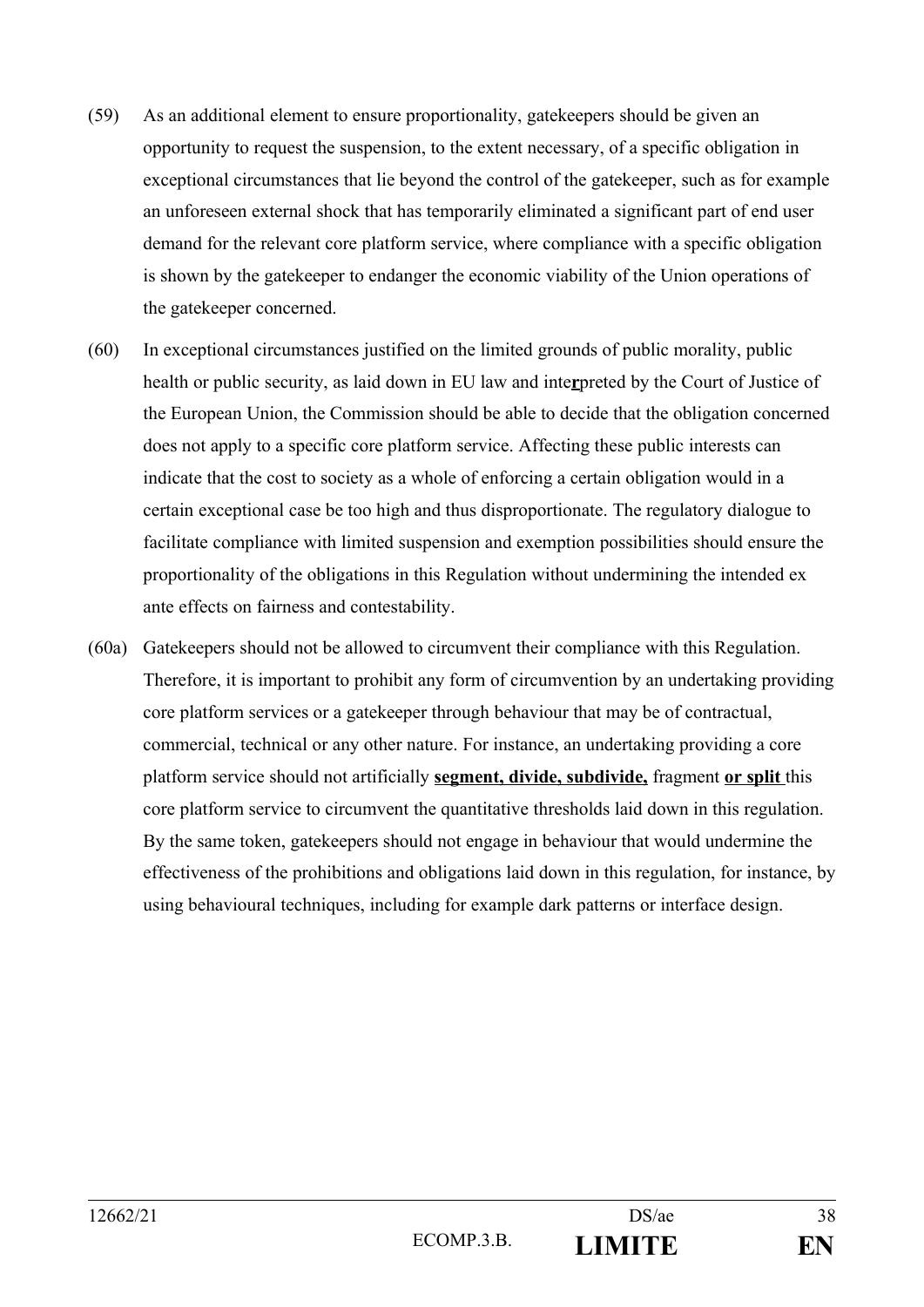- (61) The data protection and privacy interests of end users are relevant to any assessment of potential negative effects of the observed practice of gatekeepers to collect and accumulate large amounts of data from end users. Ensuring an adequate level of transparency of profiling practices employed by gatekeepers, including, but not limited to, profiling within the meaning of Article 4(4) of Regulation (EU) 2016/679, facilitates contestability of core platform services, by putting external pressure on gatekeepers to prevent making deep consumer profiling the industry standard, given that potential entrants or start- ups cannot access data to the same extent and depth, and at a similar scale. Enhanced transparency should allow other undertakings providing core platform services to differentiate themselves better through the use of superior privacy guaranteeing facilities. To ensure a minimum level of effectiveness of this transparency obligation, gatekeepers should at least provide a description of the basis upon which profiling is performed, including whether personal data and data derived from user activity in line with Regulation (EU) 2016/679 is relied on, the processing applied, the purpose for which the profile is prepared and eventually used, the duration of the profiling, the impact of such profiling on the gatekeeper's services, and the steps taken to effectively enable end users to be aware of the relevant use of such profiling, as well as **steps** to seek their consent **or provide them with the possibility of denying or withdrawing consent**.
- (62) In order to ensure the full and lasting achievement of the objectives of this Regulation, the Commission should be able to assess whether an undertaking providing core platform services should be designated as a gatekeeper without meeting the quantitative thresholds laid down in this Regulation; whether systematic non-compliance by a gatekeeper warrants imposing additional remedies; and whether the list of obligations addressing unfair-practices by gatekeepers should be reviewed and additional practices that are similarly unfair and limiting the contestability of digital markets should be identified. Such assessment should be based on market investigations to be run in an appropriate timeframe, by using clear procedures and deadlines, in order to support the ex ante effect of this Regulation on contestability and fairness in the digital sector, and to provide the requisite degree of legal certainty.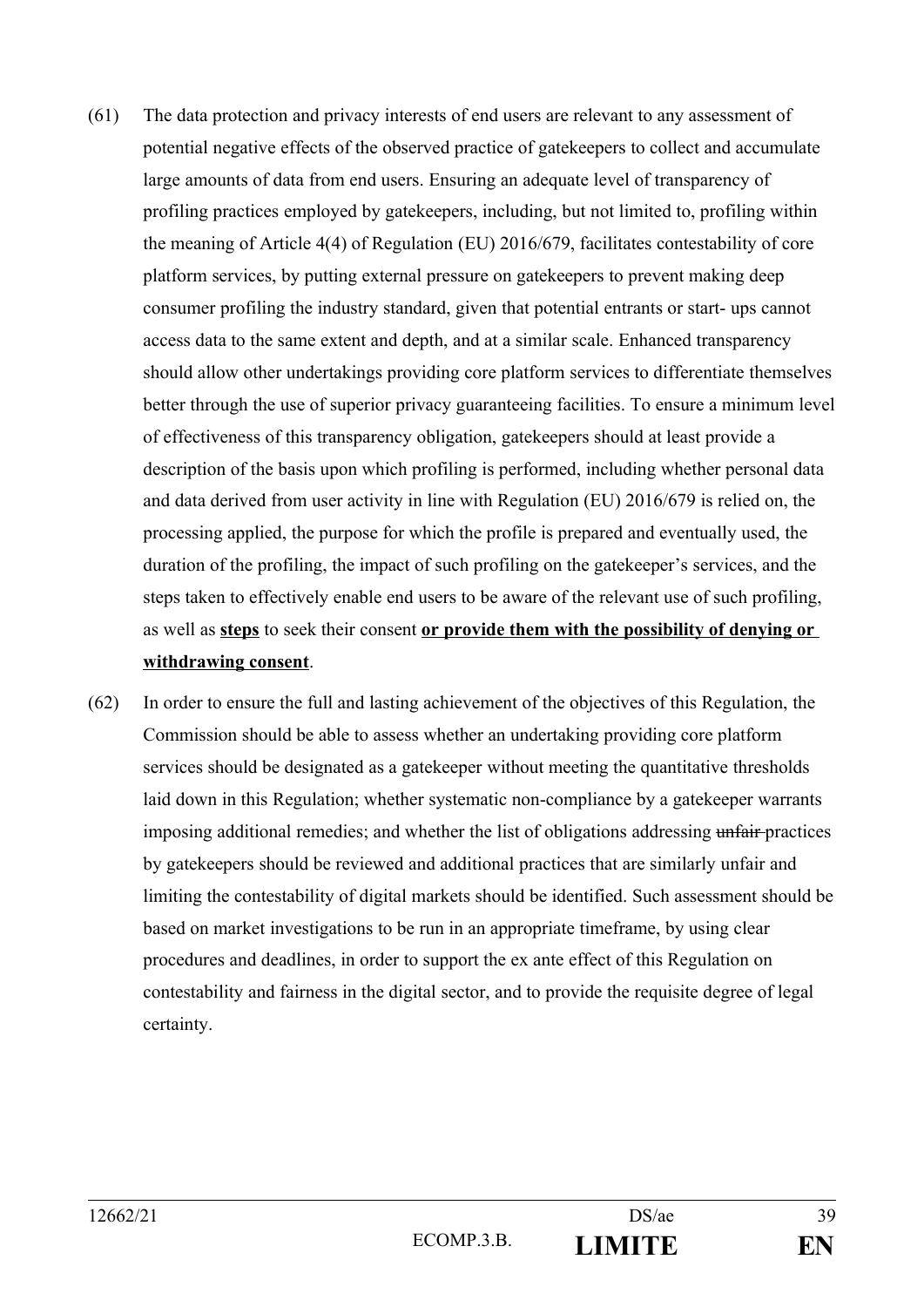(63) Following a market investigation, an undertaking providing a core platform service could be found to fulfil all of the overarching qualitative criteria for being identified as a gatekeeper. It should then, in principle, comply with all of the relevant obligations laid down by this Regulation. However, for gatekeepers that have been designated by the Commission as likely to enjoy an entrenched and durable position in the near future, the Commission should only impose those obligations that are necessary and appropriate to prevent that the gatekeeper concerned achieves an entrenched and durable position in its operations. With respect to such emerging gatekeepers, the Commission should take into account that this status is in principle of a temporary nature, and it should therefore be decided at a given moment whether such an undertaking providing core platform services should be subjected to the full set of gatekeeper obligations because it has acquired an entrenched and durable position, or conditions for designation are ultimately not met and therefore all previously imposed obligations should be waived.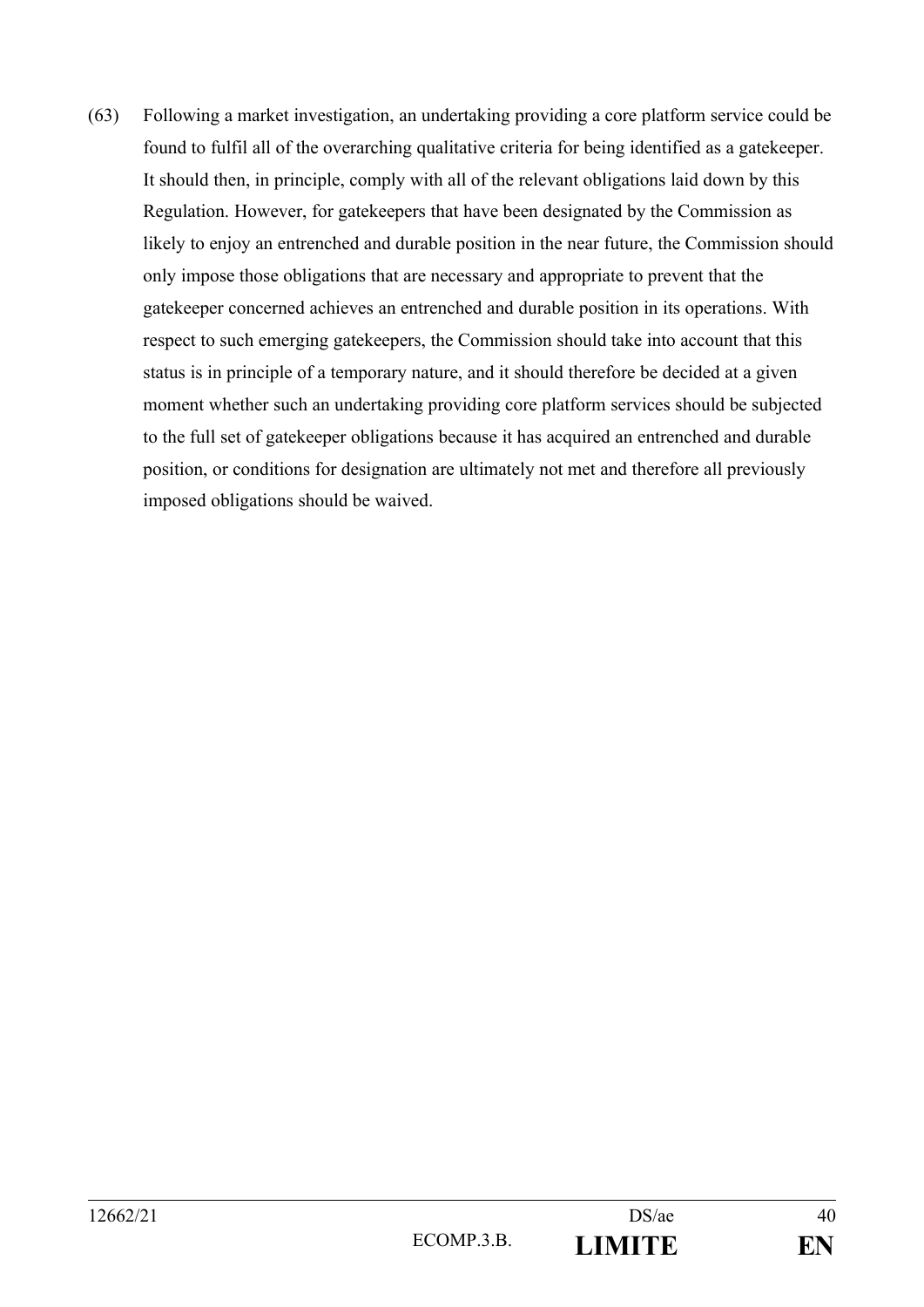(64) The Commission should investigate and assess whether additional behavioural, or, where appropriate, structural remedies are justified, in order to ensure that the gatekeeper cannot frustrate the objectives of this Regulation by systematic non-compliance with one or several of the obligations laid down in this Regulation, which has further strengthened its gatekeeper position. This would be the case where the Commission has issued against a gatekeeper at least three non-compliance decisions, which can concern three different core platform services and different obligations laid down in this Regulation, and if the gatekeeper's size in the internal market has further increased, economic dependency of business users and end users on the gatekeeper's core platform services has further strengthened as their number has further increased or the gatekeeper benefits from increased entrenchment of its position. The Commission should therefore in such cases have the power to impose any remedy, whether behavioural or structural, having due regard to the principle of proportionality. Structural remedies, such as legal, functional or structural separation, including the divestiture of a business, or parts of it, should only be imposed either where there is no equally effective behavioural remedy or where any equally effective behavioural remedy would be more burdensome for the undertaking concerned than the structural remedy. Changes to the structure of an undertaking as it existed before the systematic noncompliance was established would only be proportionate where there is a substantial risk that this systematic non-compliance results from the very structure of the undertaking concerned.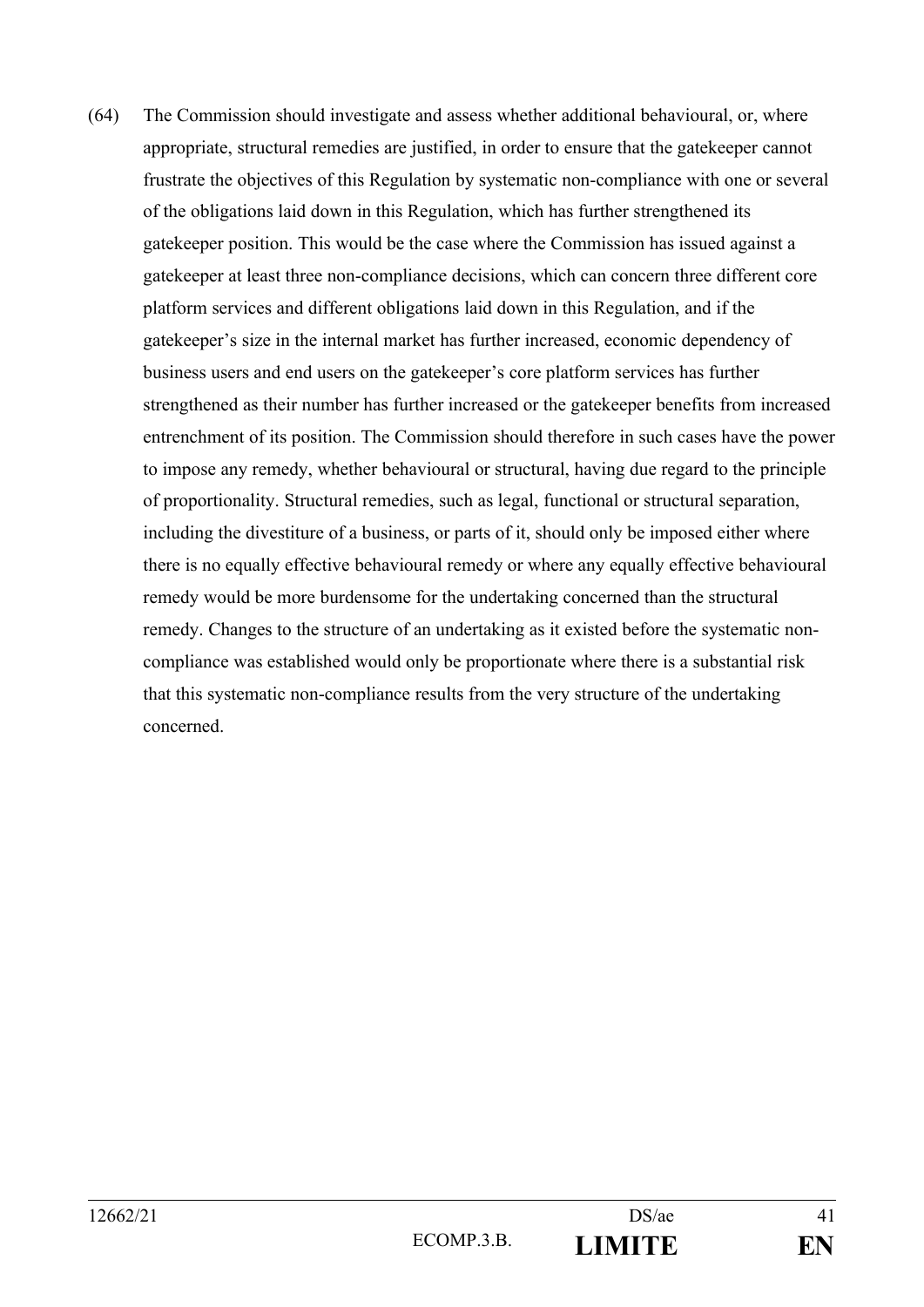- (65) The services and practices in core platform services and markets in which these intervene can change quickly and to a significant extent. To ensure that this Regulation remains up to date and constitutes an effective and holistic regulatory response to the problems posed by gatekeepers, it is important to provide for a regular review of the lists of core platform services as well as of the obligations provided for in this Regulation. This is particularly important to ensure that behaviour that may limit the contestability of core platform services or is unfair is identified. While it is important to conduct a review on a regular basis, given the dynamically changing nature of the digital sector, in order to ensure legal certainty as to the regulatory conditions, any reviews should be conducted within a reasonable and appropriate time-frame. Market investigations should also ensure that the Commission has a solid evidentiary basis on which it can assess whether it should propose to amend this Regulation in order to review, expand, or further detail, the lists of core platform services. They should equally ensure that the Commission has a solid evidentiary basis on which it can assess whether it should propose to amend the obligations laid down in this Regulation or whether it should adopt a delegated act updating such obligations.
- **(65a) With regard to conduct implemented by gatekeepers that does not fall under the obligations set out in this Regulation, the Commission should have the possibility to open a market investigation into new services and new practices for the purposes of identifying whether the obligations set out in this Regulation are to be supplemented by means of a delegated act falling within the scope detailed by the Regulation for such delegated acts , or by presenting a proposal to amend this Regulation, for example to add additional core platform services in the scope of the Regulation. This is without prejudice to the possibility for the Commission to, in appropriate cases, open proceedings under Article 101 or 102 of the Treaty. Such proceedings should be conducted in accordance with Regulation (EC) No 1/2003. In case of urgency due to the risk of serious and irreparable damage to competition, the Commission should**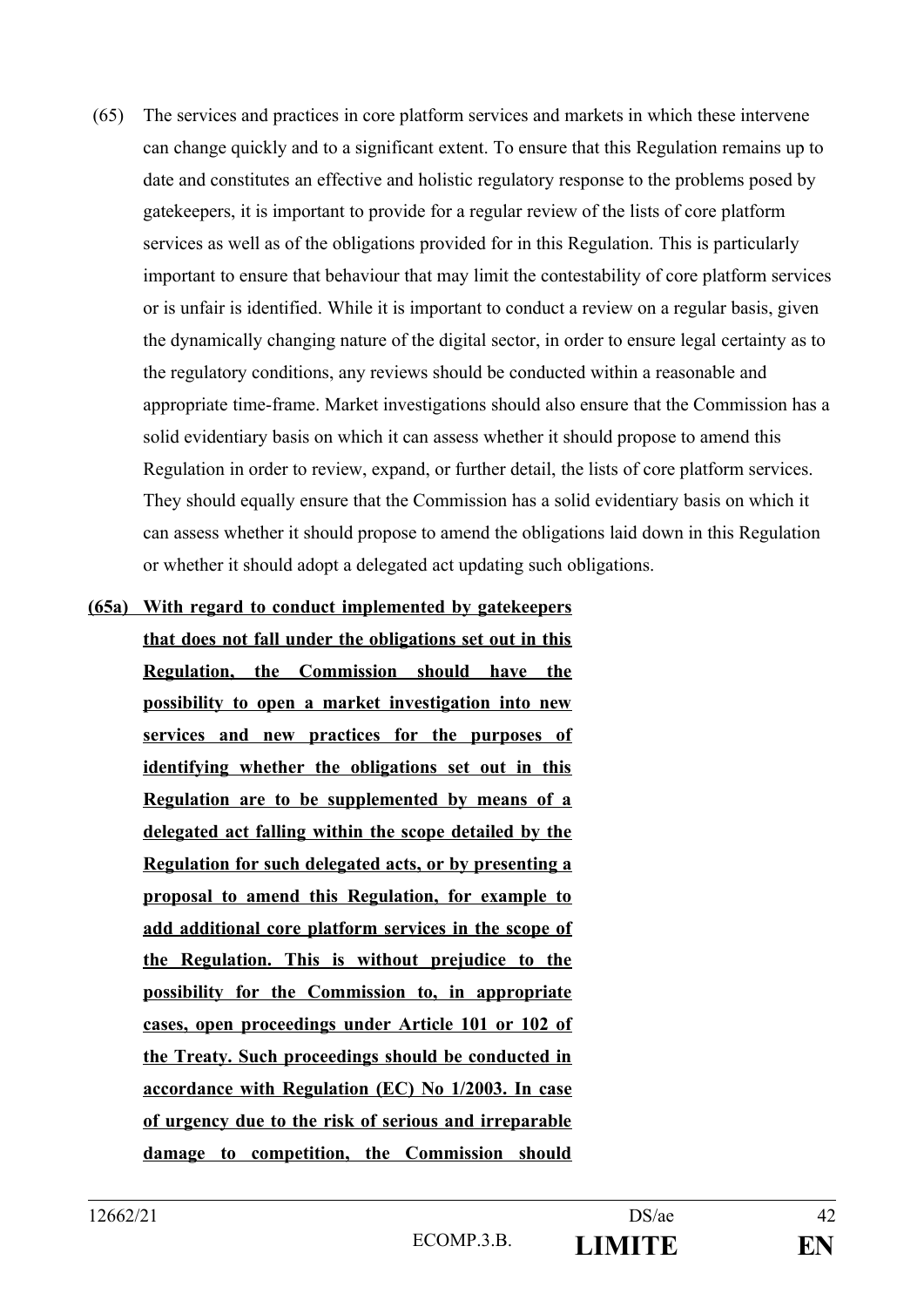**consider adopting interim measures in accordance with Article 8 of Regulation (EC) No 1/2003.**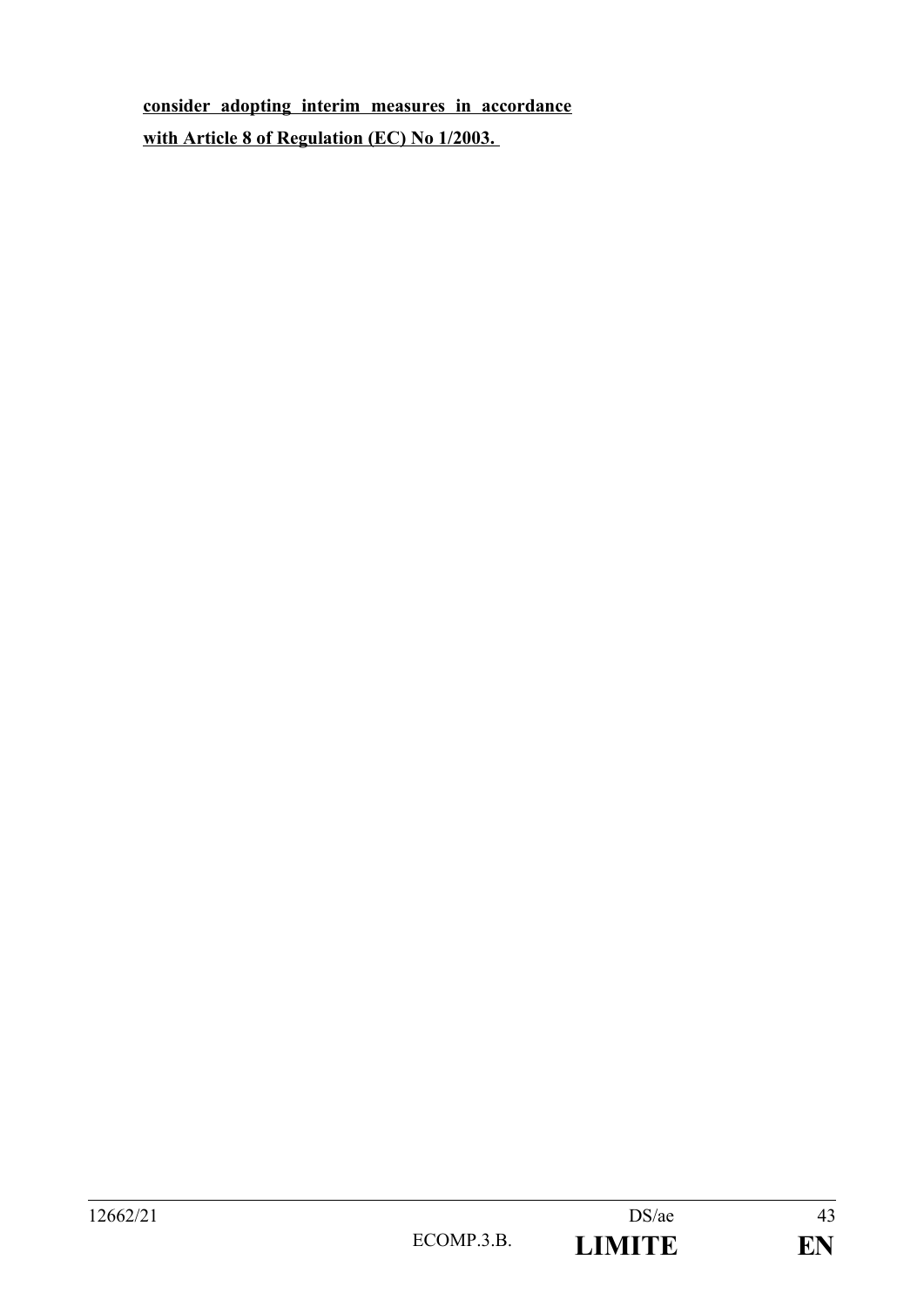- (66) In the event that gatekeepers engage in behaviour that is unfair or that limits the contestability of the core platform services that are already designated under this Regulation but without these behaviours being explicitly covered by the obligations, the Commission should be able to update this Regulation through delegated acts. Such updates by way of delegated act should be subject to the same investigatory standard and therefore following a market investigation. The Commission should also apply a predefined standard in identifying such behaviours. This legal standard should ensure that the type of obligations that gatekeepers may at any time face under this Regulation are sufficiently predictable.
- (67) Where, in the course of a proceeding into non-compliance or an investigation into systemic non-compliance, a gatekeeper offers commitments to the Commission, the latter should be able to adopt a decision making these commitments binding on the gatekeeper concerned, where it finds that the commitments ensure effective compliance with the obligations of this Regulation. This decision should also find that there are no longer grounds for action by the Commission.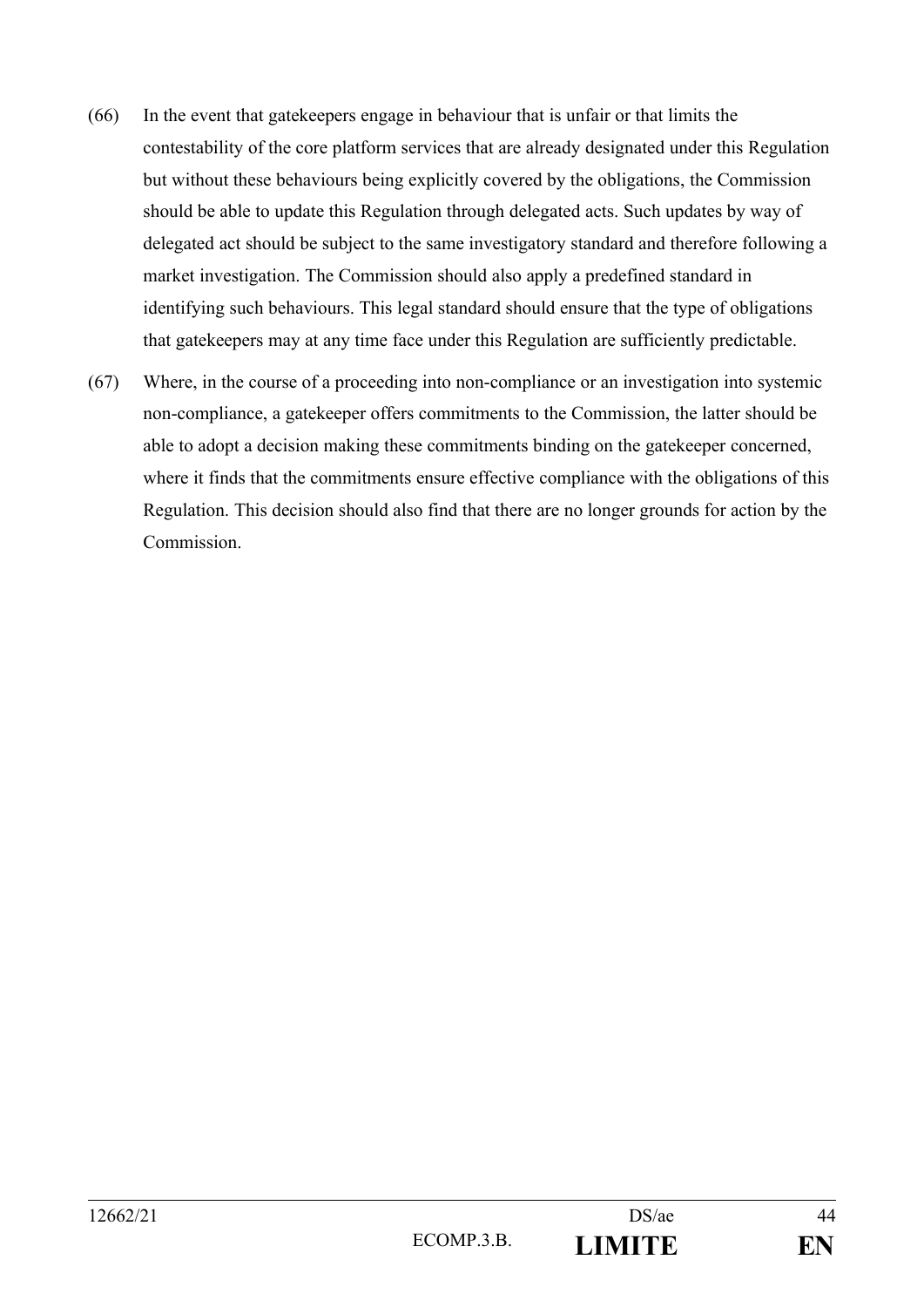- (68) In order to ensure effective implementation and compliance with this Regulation, the Commission should have strong investigative and enforcement powers, to allow it to investigate, enforce and monitor the rules laid down in this Regulation, while at the same time ensuring the respect for the fundamental right to be heard and to have access to the file in the context of the enforcement proceedings. The Commission should dispose of these investigative powers also for the purpose of carrying out market investigations for the purpose of updating and reviewing this Regulation.
- (69) The Commission should be empowered to request information necessary for the purpose of this Regulation, throughout the Union. In particular, the Commission should have access to any relevant documents, data, database, algorithm and information necessary to open and conduct investigations and to monitor the compliance with the obligations laid down in this Regulation, irrespective of who possesses the documents, data or information in question, and regardless of their form or format, their storage medium, or the place where they are stored.
- (70) The Commission should be able to directly request that undertakings or association of undertakings provide any relevant evidence, data and information. In addition, the Commission should be able to request any relevant information from competent authorities within the Member State, or from any natural person or legal person for the purpose of this Regulation. When complying with a decision of the Commission, undertakings are obliged to answer factual questions and to provide documents.
- (71) The Commission should also be empowered to undertake inspections at the premises of any undertaking or association of undertakings and to interview any persons who may be in possession of useful information and to record the statements made.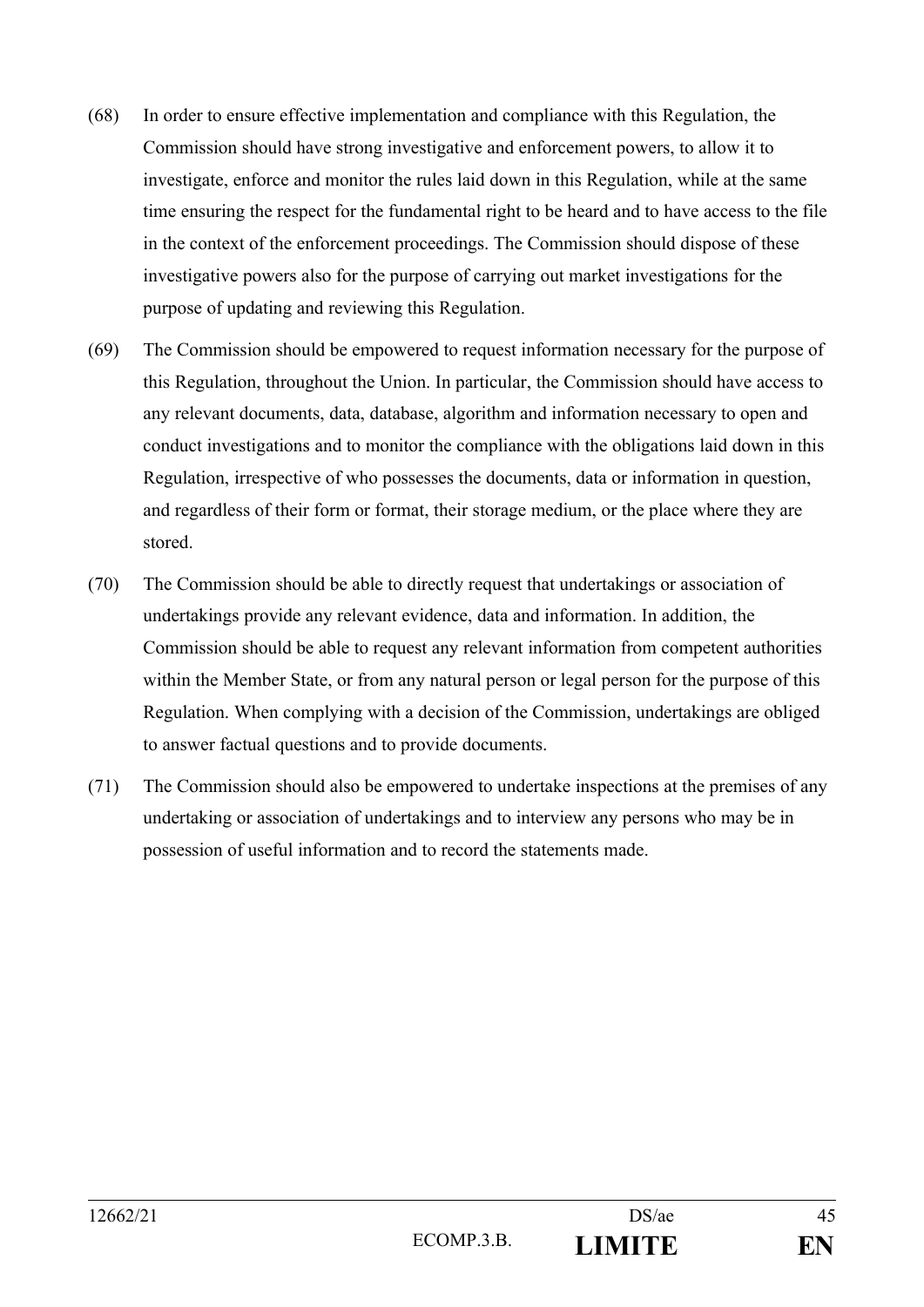- (71a) Interim measures can be an important tool to ensure that, while an investigation is ongoing, the infringement being investigated does not lead to serious and irreparable damage for business users or end users of gatekeepers. This tool is important to avoid developments that could be very difficult to reverse by a decision taken by the Commission at the end of the proceedings. The Commission should therefore have the power to impose interim measures by decision in the context of proceedings opened in view of the possible adoption of a decision of non-compliance. This power should apply in cases where the Commission has made a prima facie finding of infringement of obligations by gatekeepers and where there is a risk of serious and irreparable damage for business users or end users of gatekeepers. A decision imposing interim measures should only be valid for a specified period, either until the conclusion of the proceedings by the Commission, or for a fixed time period which can be renewed insofar as it is necessary and appropriate.
- (72) The Commission should be able to take the necessary actions to monitor the effective implementation and compliance with the obligations laid down in this Regulation. Such actions should include the ability of the Commission to appoint independent external experts, such as and auditors to assist the Commission in this process, including where applicable from competent authorities of the Member States, such as data or consumer protection authorities.
- **(72a) The coherent, effective and complementary enforcement of available legal instruments applied to gatekeepers requires cooperation and coordination between the Commission and national authorities within the remit of their competences. The Commission and Member States should cooperate and coordinate their actions necessary for the enforcement of the available legal instruments applied to gatekeepers within the meaning of this Regulation and respect the principle of sincere cooperation laid down in Article 4 of the Treaty on the European Union. The support by competent authorities of the Member States may include providing the Commission with all necessary information in their possession or assisting, upon request, the Commission with the exercise of its powers in order for the Commission to carry out the duties assigned to it by this Regulation.**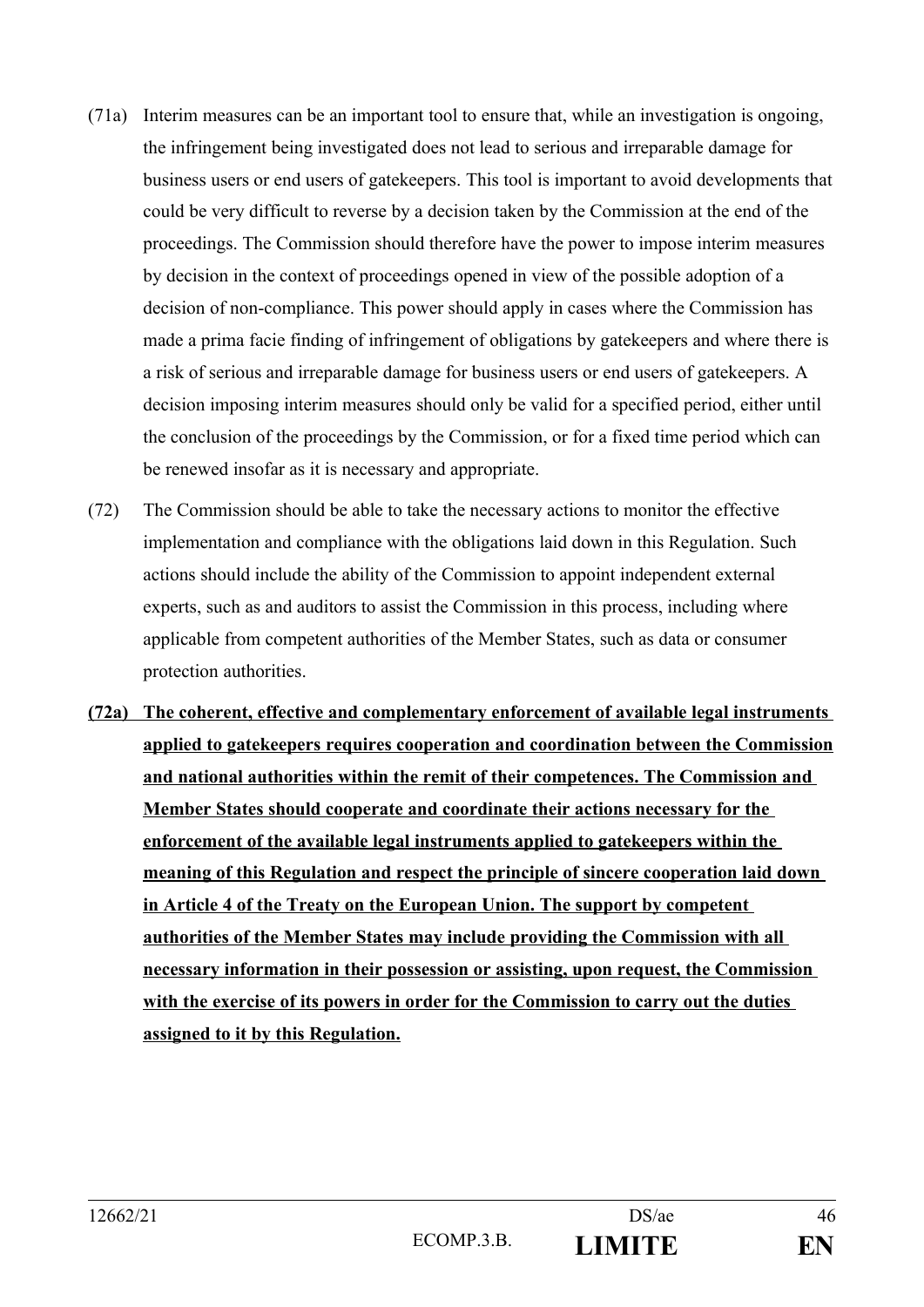- **(72b) The Commission is the sole authority empowered to enforce this Regulation. In order to support the Commission, Member States may empower competent authorities enforcing competition rules to conduct investigative measures into possible infringements of this Regulation. This may in particular be relevant for cases where it cannot be determined from the outset whether a gatekeeper's behaviour may infringe this Regulation, competition rules which the competent authority is empowered to enforce or both. The competent authority enforcing competition rules should be able to report on its findings on possible infringements of this Regulation to the Commission in view of the Commission opening, where appropriate, proceedings to investigate any non-compliance with the provisions laid down in this Regulation. In order to avoid overlapping investigations under this Regulation, the competent authority concerned should inform the Commission before taking its first investigative measure into a possible infringement of this Regulation.**
- **(72c) In order to safeguard the harmonized application and enforcement of this Regulation it is important to ensure that national authorities, including national courts, have all necessary information to ensure that their decisions do not run counter to a decision adopted by the Commission under this Regulation. This is without prejudice to the ability of national courts to request a preliminary ruling under Article 267 of the Treaty on the Functioning of the European Union.**
- (73) Compliance with the obligations imposed under this Regulation should be enforceable by means of fines and periodic penalty payments. To that end, appropriate levels of fines and periodic penalty payments should also be laid down for non-compliance with the obligations and breach of the procedural rules subject to appropriate limitation periods.
- (74) In order to ensure effective recovery of fines imposed on associations of undertakings for infringements that they have committed, it is necessary to lay down the conditions on which the Commission may require payment of the fine from the members of the association where the association is not solvent.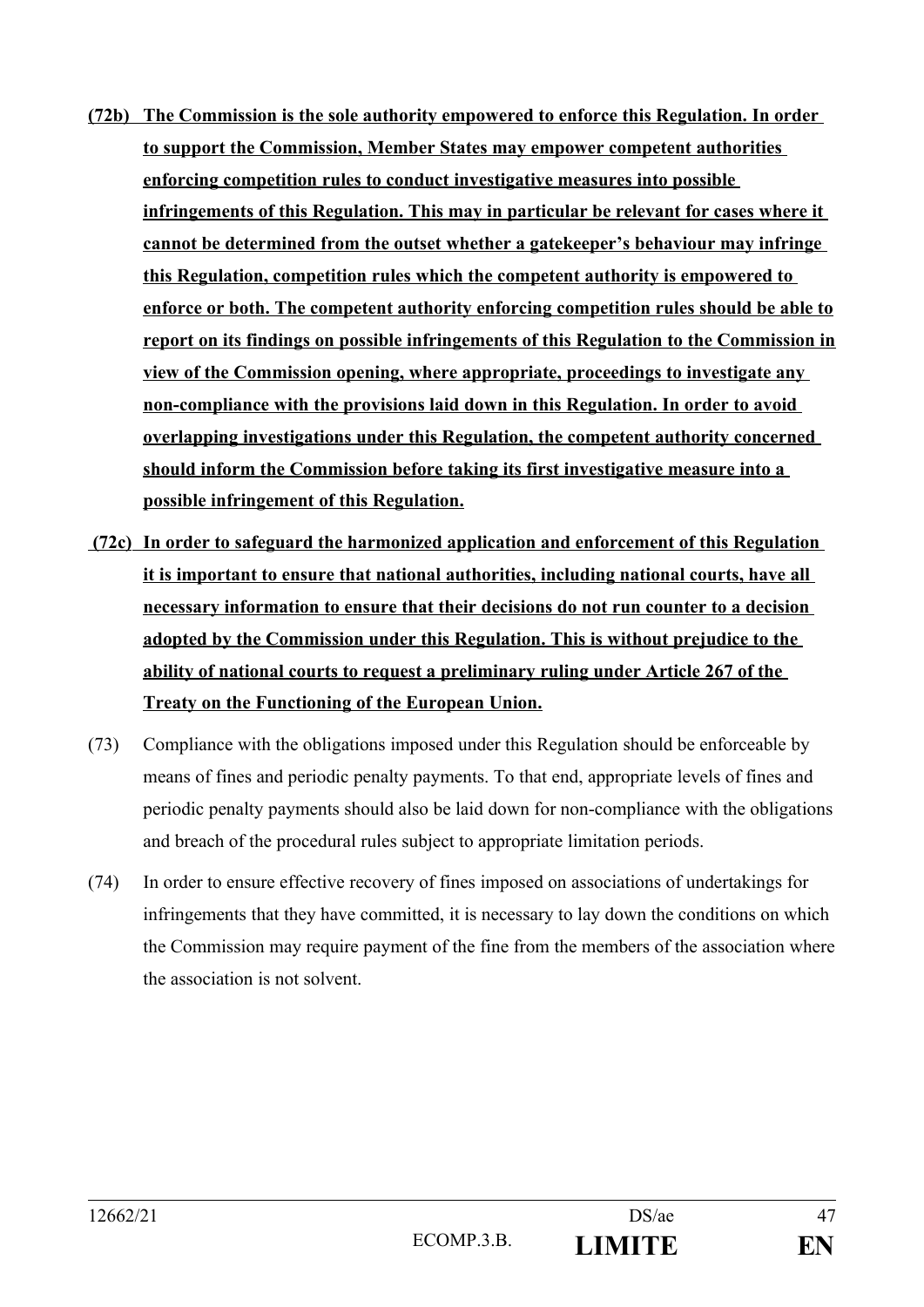- (75) In the context of proceedings carried out under this Regulation, the undertakings concerned should be accorded the right to be heard by the Commission and the decisions taken should be widely publicised. While ensuring the rights to good administration and the rights of defence of the undertakings concerned, in particular, the right of access to the file and the right to be heard, it is essential that confidential information be protected. Furthermore, while respecting the confidentiality of the information, the Commission should ensure that any information relied on for the purpose of the decision is disclosed to an extent that allows the addressee of the decision to understand the facts and considerations that led up to the decision. It is also necessary to ensure that the Commission only uses information collecte**d** for the purposes of this Regulation. Finally, under certain conditions certain business records, such as communication between lawyers and their clients, may be considered confidential if the relevant conditions are met.
- (75a) All decisions taken by the Commission under this Regulation are subject to review by the Court of Justice in accordance with the Treaty. In accordance with Article 261 thereof, the Court of Justice should have unlimited jurisdiction in respect of fines and penalty payments.
- (76) In order to ensure uniform conditions for the implementation of Articles 1, 3, 6, 7, 8, 9, 9a, 12, 13, 15, 16, 17, 22, 23, 25 and 30*,* implementing powers should be conferred on the Commission. Those powers should be *exercised* in accordance with Regulation (EU) No 182/2011 of the European Parliament and of the Council<sup>[16](#page-47-0)</sup>.

<span id="page-47-0"></span><sup>16</sup> Regulation (EU) No 182/2011 of the European Parliament and of the Council of 16 February 2011 laying down the rules and general principles concerning mechanisms for control by Member States of the Commission's exercise of implementing powers, (OJ L 55, 28.2.2011, p. 13).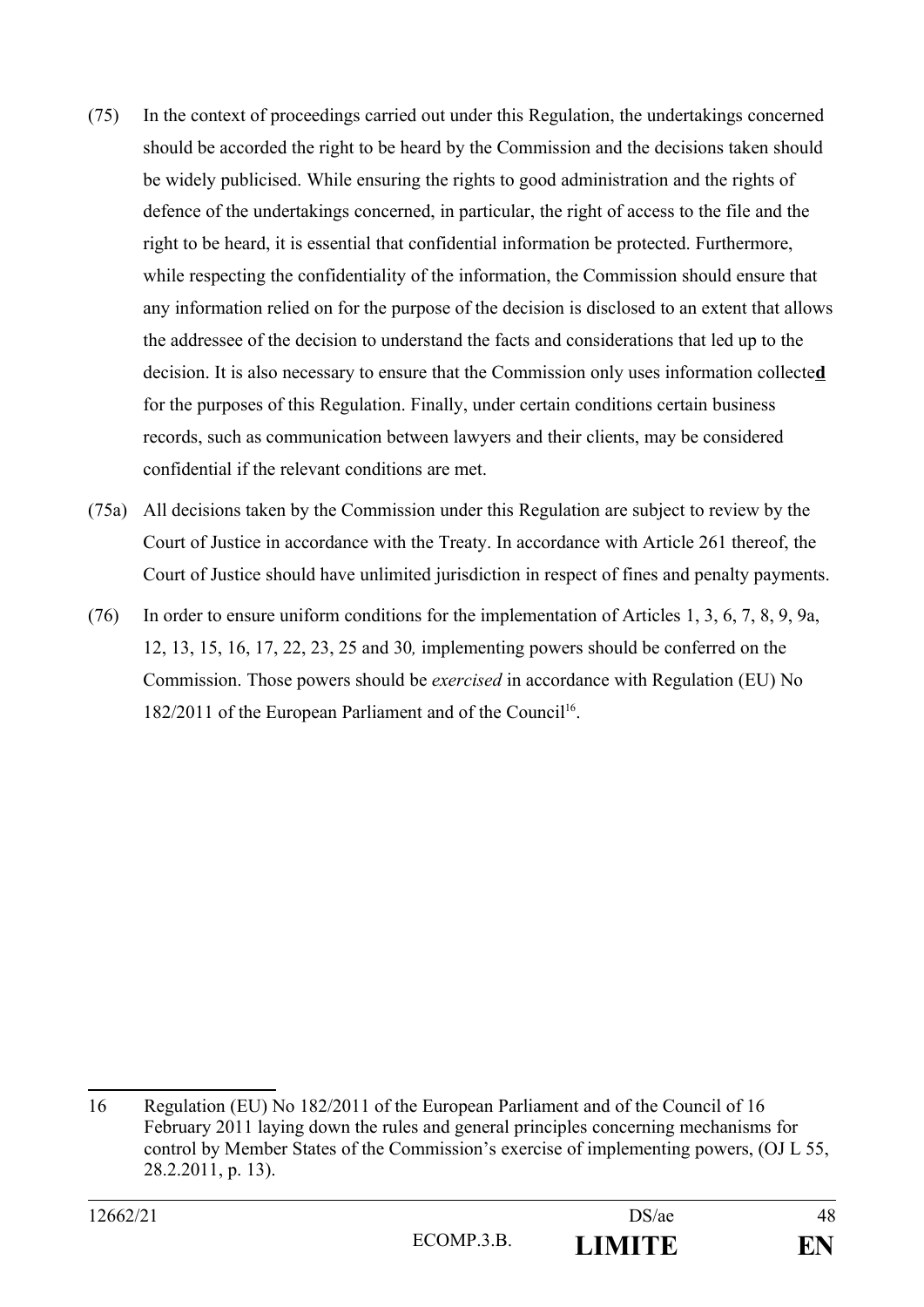- (76a) The examination procedure should be used for the adoption of an implementing act on the practical arrangements for the cooperation and coordination between the Commission and Member States. The advisory procedure should be used for remaining implementing acts envisaged by this Regulation. This is justified by the fact that these remaining implementing acts consider practical aspects of the procedures laid down in this Regulation, such as form, content and other details of various procedural steps as well as the practi**c**al arrangements of different procedural steps, such as, for example, extension of procedural deadlines or right to be heard. The advisory procedure will also be followed for individual decisions adopted under this Regulation.
- (76b) The Commission may develop guidelines to provide further guidance on different procedural aspects of this Regulation or to assist undertakings providing core platform services in the implementation of the obligations under this Regulation. Such guidance may in particular be based on the experience that the Commission obtains through the monitoring of compliance with this Regulation. **The i**Issuing of any guidelines under this Regulation is **a prerogative and at the a-sole discretion and prerogative of the Commission and should** not be considered as a constitutive element to ensure compliance with the obligations under this Regulation by the undertakings or association of undertakings concerned.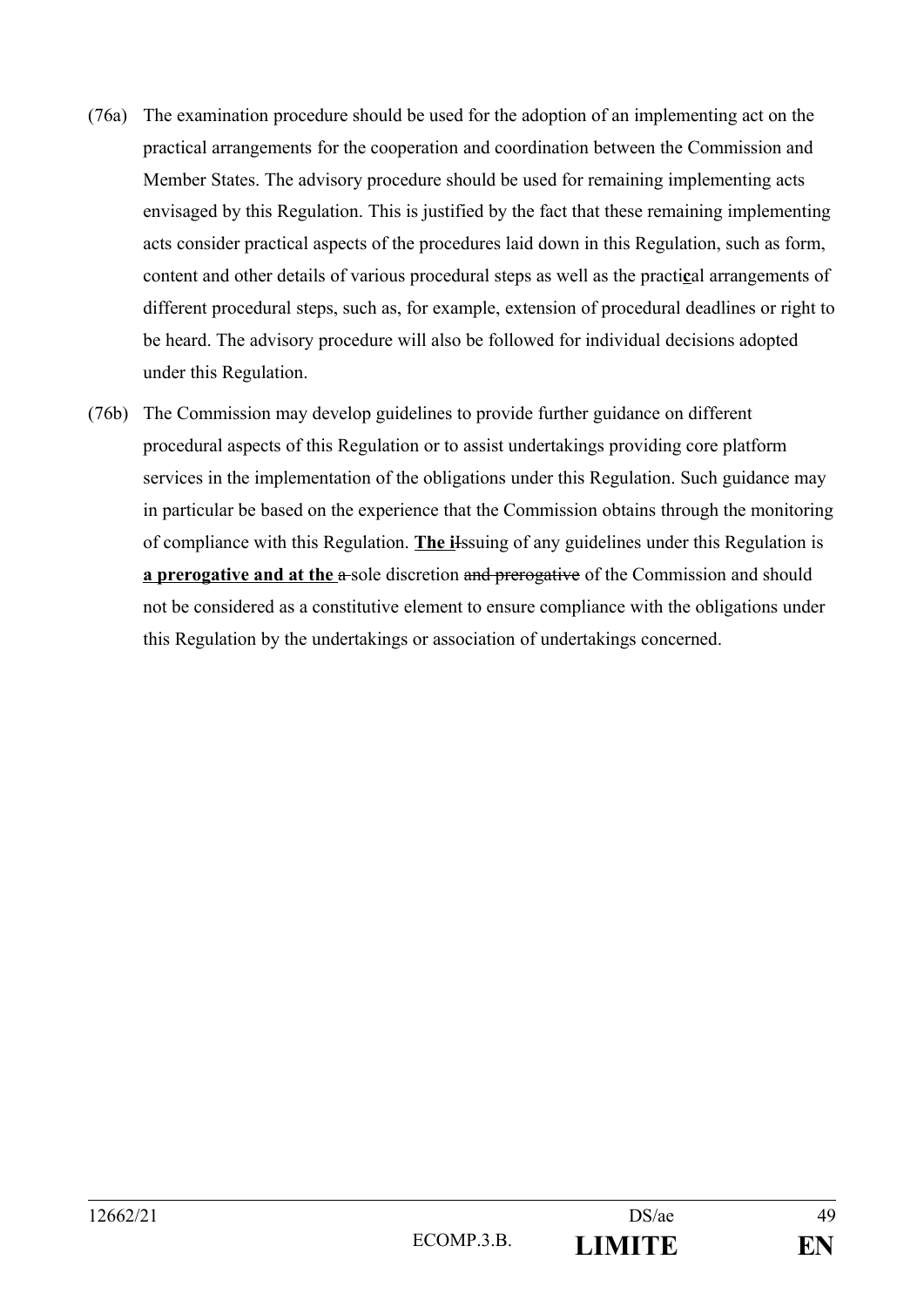- (77) The advisory committee established in accordance with Regulation (EU) No 182/2011 should also deliver opinions on certain individual decisions of the Commission issued under this Regulation. **It is the sole prerogative of the Member States to decide who will represent them in the advisory committee, subject to compliance with Regulation (EU) No 182/2011.**
- **(77a)** In order to ensure contestable and fair markets in the digital sector across the Union where gatekeepers are present, the power to adopt acts in accordance with Article 290 of the Treaty should be delegated to the Commission to supplement this Regulation. In particular, delegated acts should be adopted **in respect of amending the methodology for determining whether the quantitative thresholds regarding active end users and active business users for the designation of gatekeepers are met, which is contained in the Annex of the present Regulation,** in respect of **further specifying** the **additional elements of the** methodology **not falling in the Annex** for determining **whether** the quantitative thresholds regarding for **the** designation of gatekeepers **are met,** under this Regulation and in respect of **supplementing** the update of the **existing** obligations laid down in this Regulation where, based on a market investigation the Commission has identified the need for updating the obligations addressing practices that limit the contestability of core platform services or are unfair **and the considered update falls within the scope detailed by the Regulation for such delegated acts**. It is of particular importance that the Commission carries out appropriate consultations and that those consultations be conducted in accordance with the principles laid down in the Interinstitutional Agreement on Better Law-Making of 13 April 2016<sup>[17](#page-49-0)</sup>. In particular, to ensure equal participation in the preparation of delegated acts, the European Parliament and the Council receive all documents at the same time as Member States' experts, and their experts systematically have access to meetings of Commission expert groups dealing with the preparation of delegated acts.

<span id="page-49-0"></span><sup>17</sup> Interinstitutional Agreement between the European Parliament, the Council of the European Union and the European Commission on Better Law-Making (OJ L 123, 12.5.2016, p.1).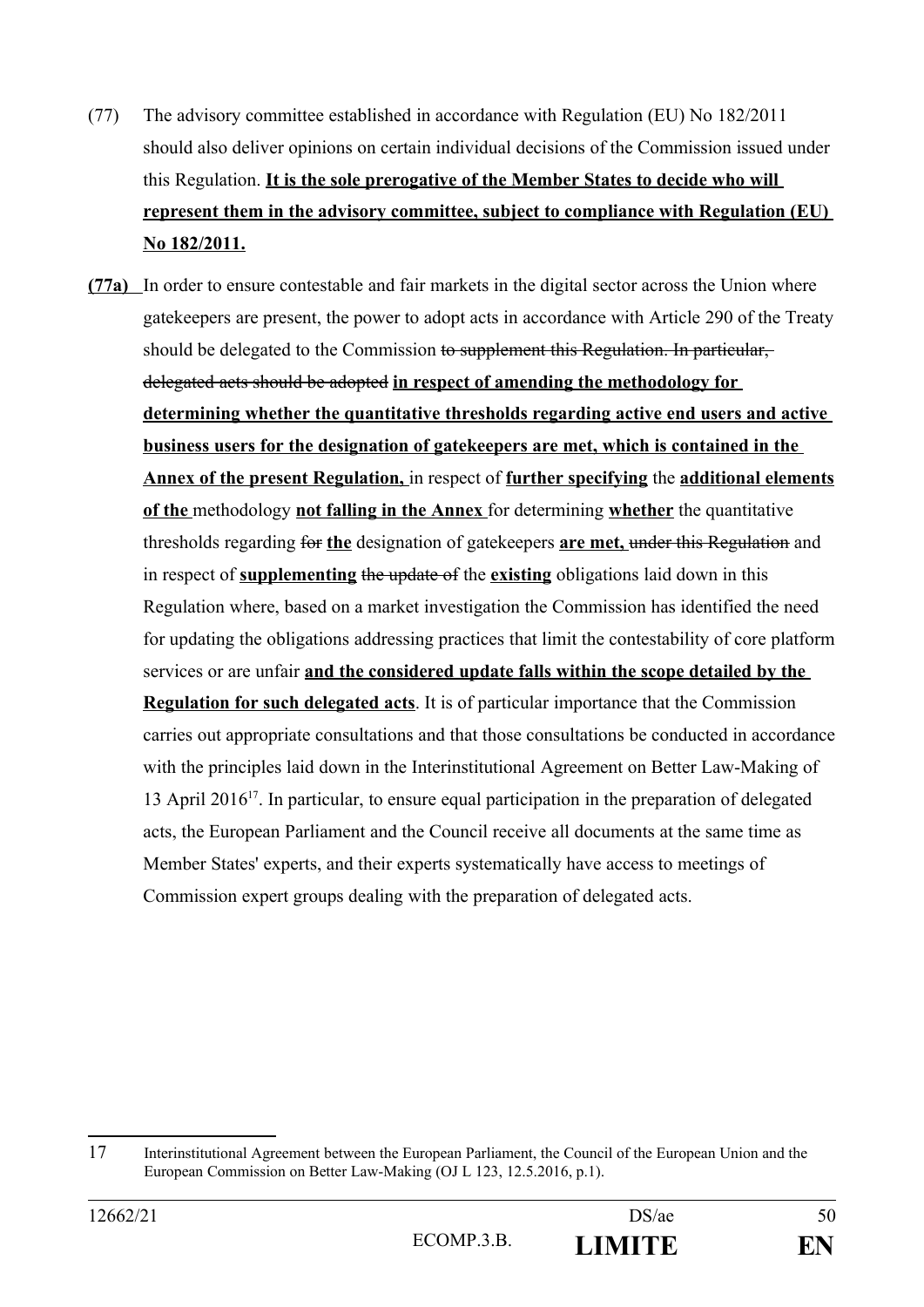- (78) The Commission should periodically evaluate this Regulation and closely monitor its effects on the contestability and fairness of commercial relationships in the online platform economy, in particular with a view to determining the need for amendments in light of relevant technological or commercial developments. This evaluation should include the regular review of the list of core platform services and the obligations addressed to gatekeepers as well as enforcement of these, in view of ensuring that digital markets across the Union are contestable and fair. In order to obtain a broad view of developments in the sector, the evaluation should take into account the experiences of Member States and relevant stakeholders. The Commission may in this regard also consider the opinions and reports presented to it by the Observatory on the Online Platform Economy that was first established by Commission Decision C(2018)2393 of 26 April 2018. Following the evaluation, the Commission should take appropriate measures. The Commission should to maintain a high level of protection and respect for the common EU rights and values, particularly equality and non-discrimination, as an objective when conducting the assessments and reviews of the practices and obligations provided in this Regulation.
- (79) The objective of this Regulation is to ensure a contestable and fair digital sector in general and core platform services in particular, with a view to promoting innovation, high quality of digital products and services, fair and competitive prices, as well as a high quality and choice for end users in the digital sector. This cannot be sufficiently achieved by the Member States, but can only, by reason of the business model and operations of the gatekeepers and the scale and effects of their operations, be fully achieved at Union level. The Union may adopt measures, in accordance with the principle of subsidiarity as set out in Article 5 of the Treaty on European Union. In accordance with the principle of proportionality, as set out in that Article, this Regulation does not go beyond what is necessary in order to achieve that objective.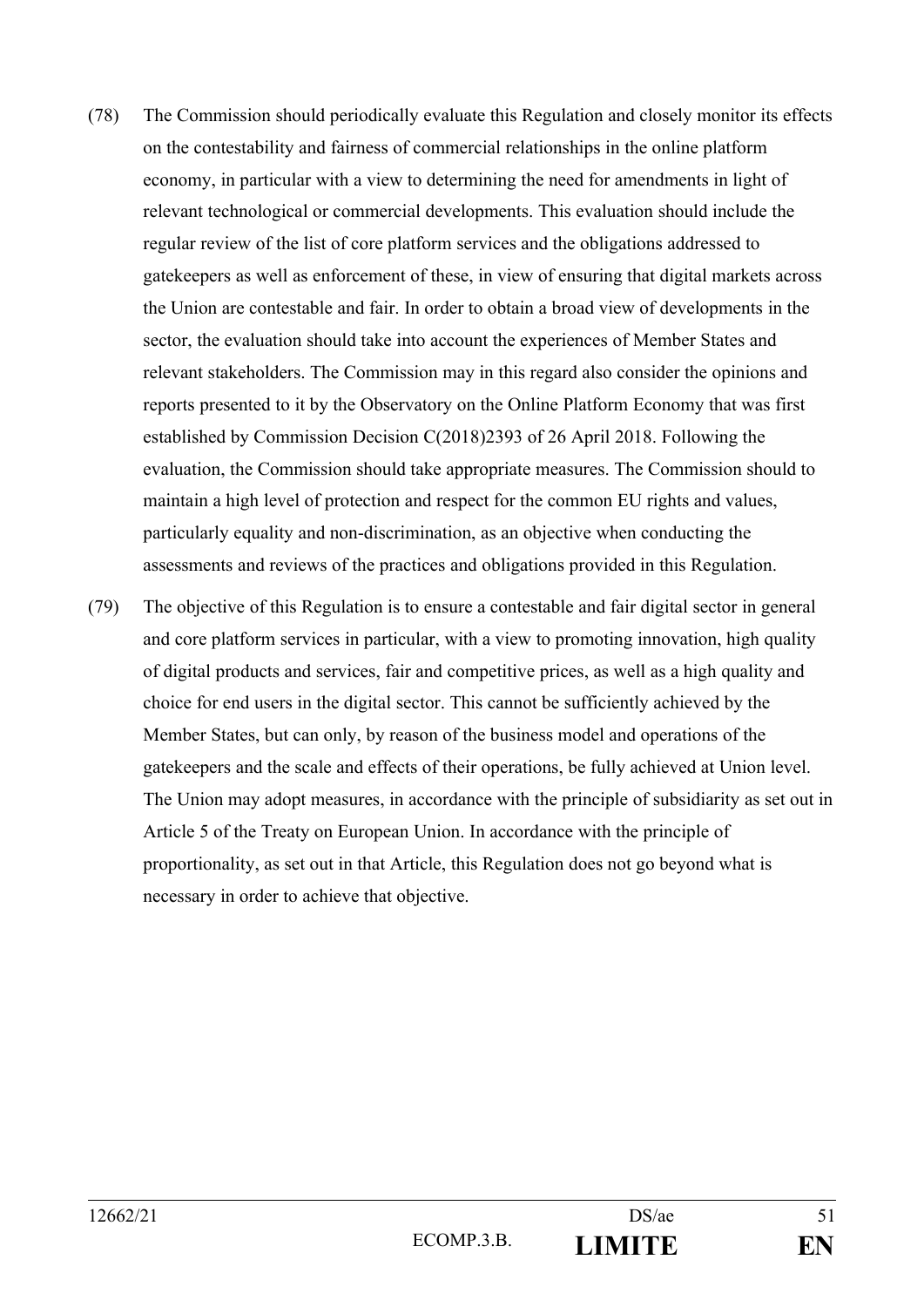This Regulation respects the fundamental rights and observes the principles recognised in particular by the Charter of Fundamental Rights of the European Union, in particular Articles 16, 47 and 50 thereof. Accordingly, this Regulation should be interpreted and applied with respect to those rights and principles.

## HAVE ADOPTED THIS REGULATION:

### Chapter I

### Subject matter, scope and definitions

### *Article 1*

### *Subject-matter and scope*

- 1. The purpose of this Regulation is to contribute to the proper functioning of the internal market by laying down harmonised rules ensuring contestable and fair markets in the digital sector across the Union where gatekeepers are present.
- 2. This Regulation shall apply to core platform services provided or offered by gatekeepers to business users established in the Union or end users established or located in the Union, irrespective of the place of establishment or residence of the gatekeepers and irrespective of the law otherwise applicable to the provision of service.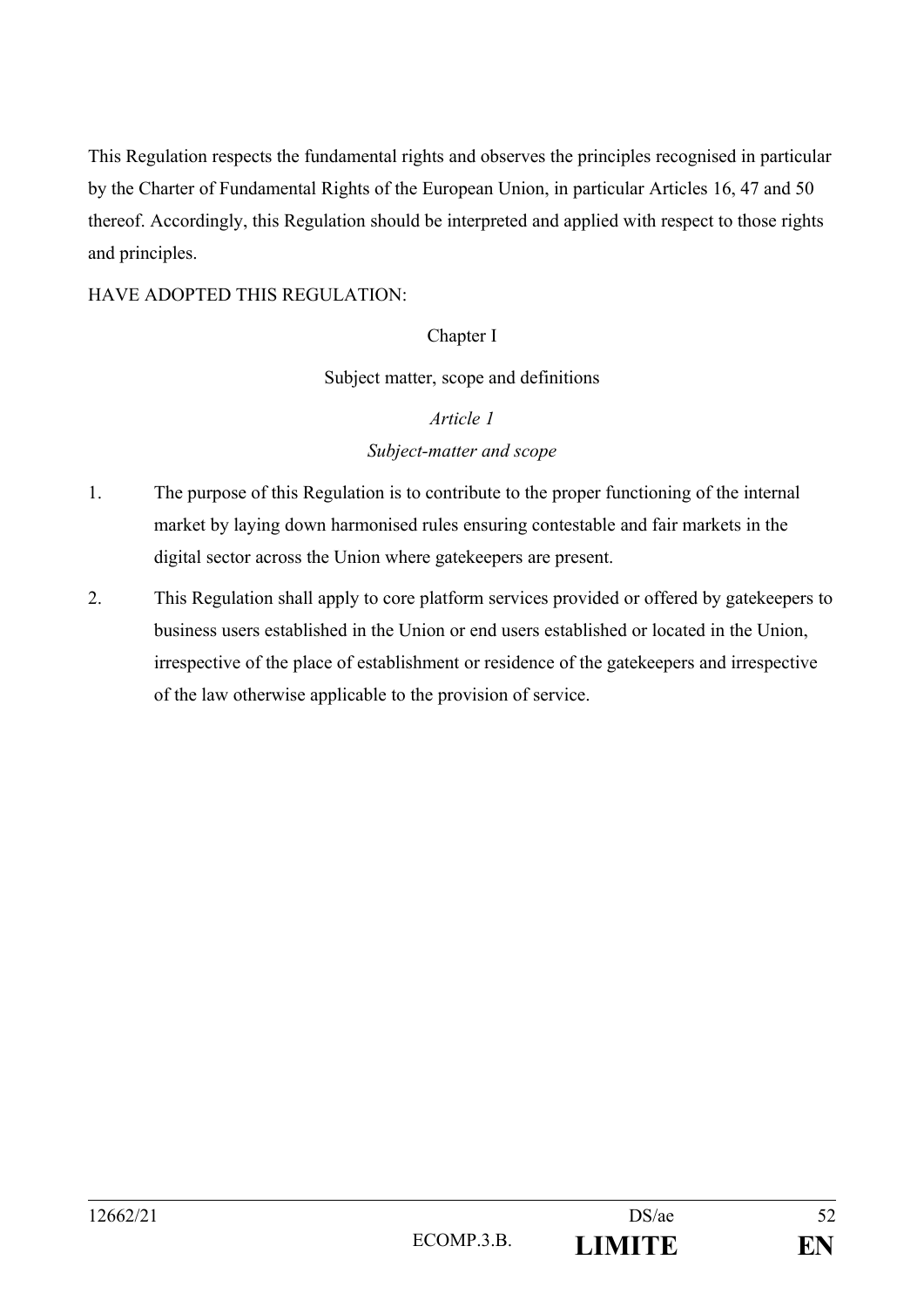- 3. This Regulation shall not apply to markets:
	- (a) related to electronic communications networks as defined in point (1) of Article 2 of Directive (EU) 20[18](#page-52-0)/1972 of the European Parliament and of the Council<sup>18</sup>;
	- (b) related to electronic communications services as defined in point (4) of Article 2 of Directive (EU) 2018/1972 other than those related to number-independent interpersonal communication services as defined in point (7) of Article 2 of that Directive.
- 4. With regard to interpersonal communication services this Regulation is without prejudice to the powers and tasks granted to the national regulatory and other competent authorities by virtue of Article 61 of Directive (EU) 2018/1972.
- 5. Member States shall not impose on gatekeepers further obligations by way of laws, regulations or administrative action for the purpose of ensuring contestable and fair markets. Nothing in this Regulation precludes Member States from imposing obligations, which are compatible with Union law, on undertakings, including undertakings providing core platform services, for matters falling outside the scope of this Regulation, where these obligations do not result from the relevant undertakings having a status of gatekeeper within the meaning of this Regulation.

<span id="page-52-0"></span><sup>18</sup> Directive (EU) 2018/1972 of the European Parliament and of the Council of 11 December 2018 establishing the European Electronic Communications Code (Recast) (OJ L 321, 17.12.2018, p. 36).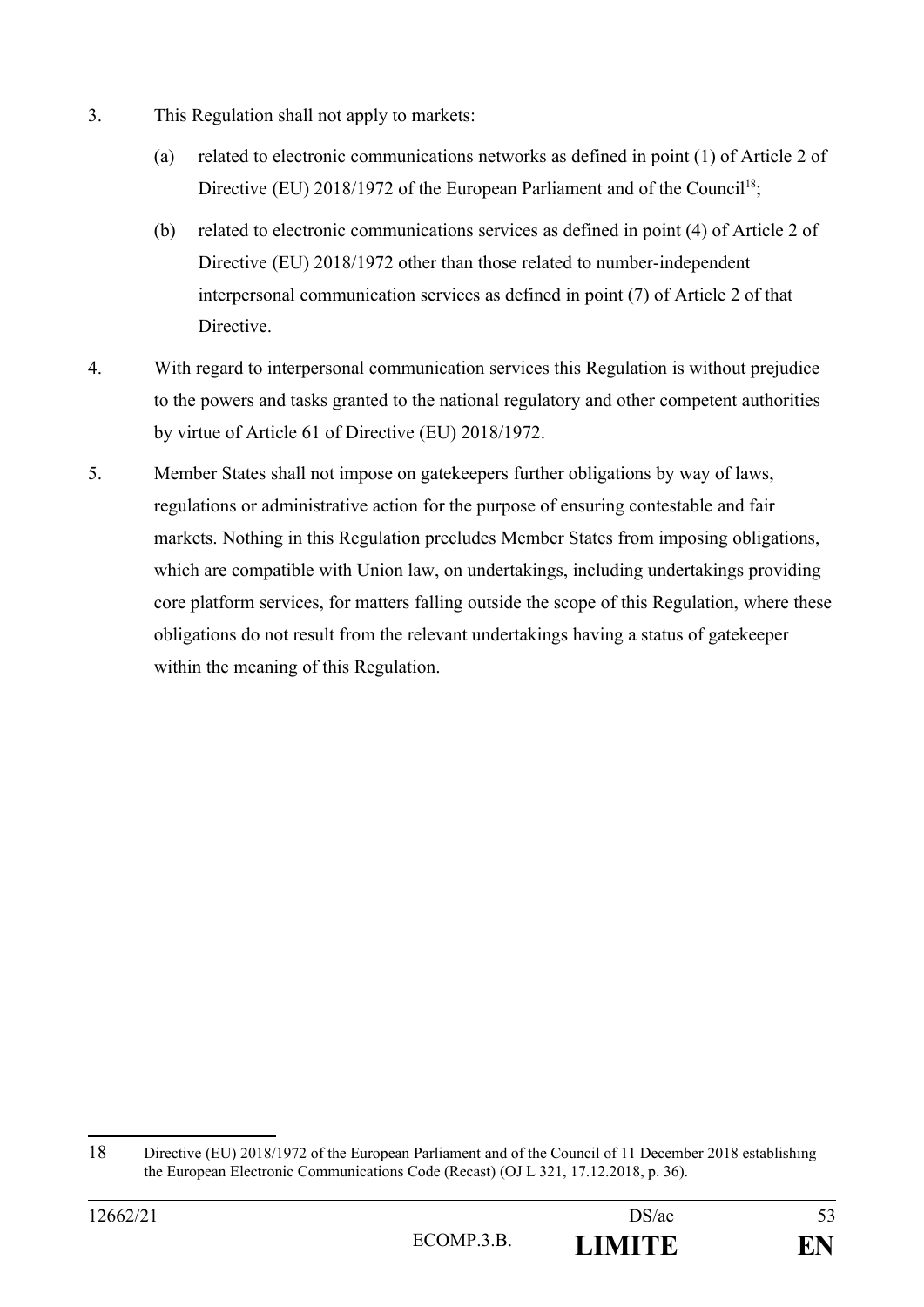- 6. This Regulation is without prejudice to the application of Articles 101 and 102 TFEU. It is also without prejudice to the application of: national **competition** rules prohibiting anticompetitive agreements, decisions by associations of undertakings, concerted practices and abuses of dominant positions; national competition rules prohibiting other forms of unilateral conduct insofar as they are applied to undertakings other than gatekeepers or amount to imposing additional obligations on gatekeepers; and Council Regulation (EC) No 139/2004<sup>[19](#page-53-0)</sup> and national rules concerning merger control.
- 7. The Commission and Member States shall cooperate and coordinate in their enforcement actions on the basis of the principles and rules established in Article 32a.

# *Article 2 Definitions*

For the purposes of this Regulation, the following definitions apply:

(1) 'Gatekeeper' means an undertaking providing core platform services designated pursuant to Article 3;

<span id="page-53-0"></span><sup>19</sup> Council Regulation (EC) No 139/2004 of 20 January 2004 on the control of concentrations between undertakings (the EC Merger Regulation) (OJ L 24, 29.1.2004, p. 1).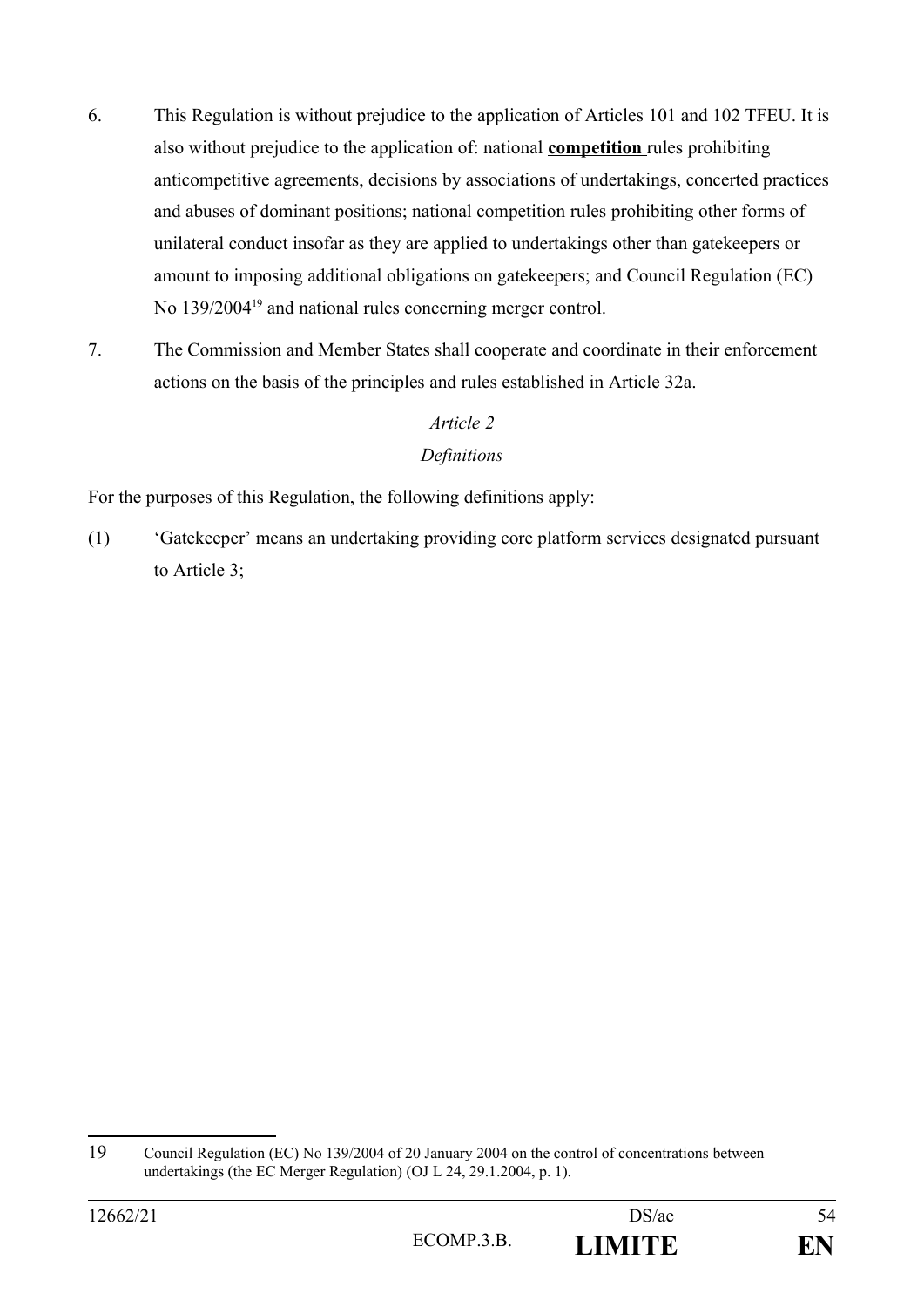- (2) 'Core platform service' means any of the following:
	- (a) online intermediation services;
	- (b) online search engines;
	- (c) online social networking services;
	- (d) video-sharing platform services;
	- (e) number-independent interpersonal communication services;
	- (f) operating systems;
	- (g) cloud computing services;
	- (h) advertising services, including any advertising networks, advertising exchanges and any other advertising intermediation services, provided by an undertaking providing any of the core platform services listed in points (a) to (g);
- (3) 'Information society service' means any service within the meaning of point (b) of Article 1(1) of Directive (EU) 2015/1535;
- (4) 'Digital sector' means the sector of products and services provided by means of or through information society services;
- (5) 'Online intermediation services' means services as defined in point 2 of Article 2 of Regulation (EU) 2019/1150;
- (6) 'Online search engine' means a digital service as defined in point 5 of Article 2 of Regulation (EU) 2019/1150;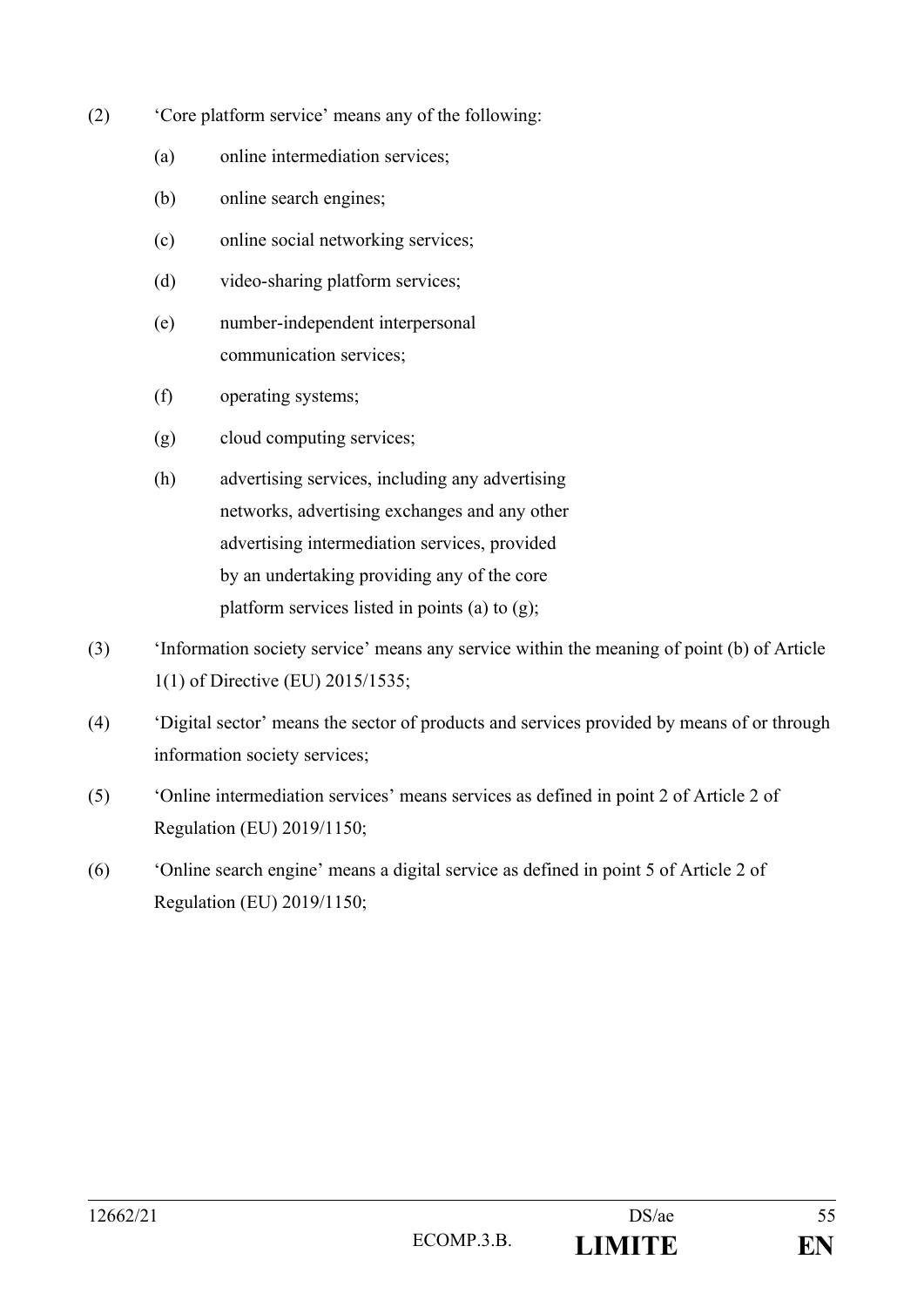- (7) 'Online social networking service' means a platform that enables end users to connect, share, discover and communicate with each other across multiple devices and, in particular, via chats, posts, videos and recommendations;
- (8) 'Video-sharing platform service' means a service as defined in point (aa) of Article 1(1) of Directive (EU)  $2010/13^{20}$  $2010/13^{20}$ ;
- (9) 'Number-independent interpersonal communications service' means a service as defined in point 7 of Article 2 of Directive (EU) 2018/1972;
- (10) 'Operating system' means a system software which controls the basic functions of the hardware or software and enables software applications to run on it;
- (11) 'Cloud computing services' means a digital service as defined in point 19 of Article 4 of Directive (EU) 2016/1148 of the European Parliament and of the Council<sup>[21](#page-55-1)</sup>;
- (12) 'Software application stores' means a type of online intermediation services, which is focused on software applications as the intermediated product or service;
- (13) 'Software application' means any digital product or service that runs on an operating system;

<span id="page-55-0"></span><sup>20</sup> Directive 2010/13/EU of the European Parliament and of the Council of 10 March 2010 on the coordination of certain provisions laid down by law, regulation or administrative action in Member States concerning the provision of audiovisual media services (Audiovisual Media Services Directive) (OJ L 95, 15.4.2010, p. 1).

<span id="page-55-1"></span><sup>21</sup> Directive (EU) 2016/1148 of the European Parliament and of the Council of 6 July 2016 concerning measures for a high common level of security of network and information systems across the Union (OJ L 194, 19.7.2016, p. 1).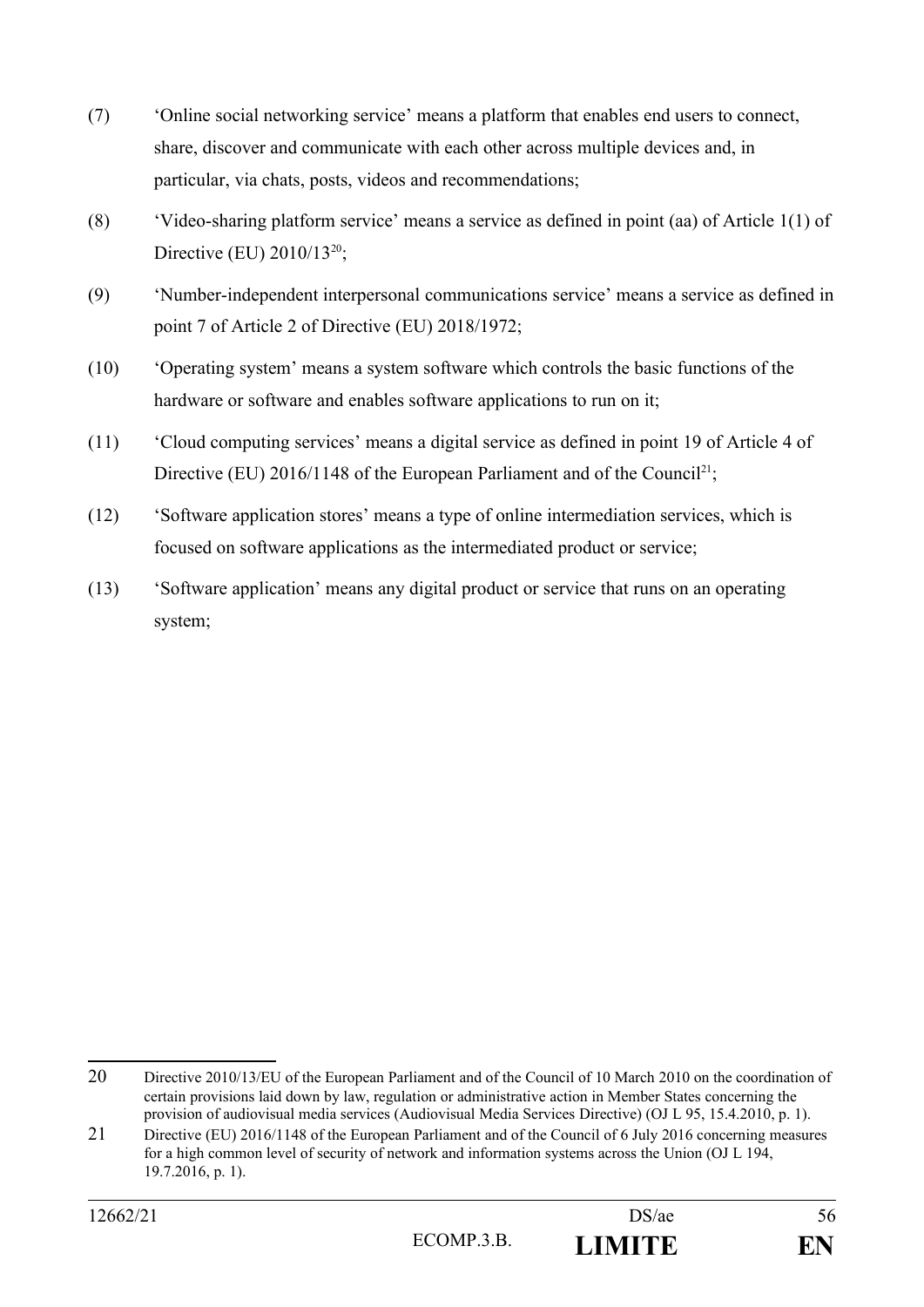- (14) 'Ancillary service' means services provided in the context of or together with core platform services, including payment services as defined in point 3 of Article 4 of Directive (EU) 2015/2366 and technical services which support the provision of payment services as defined in Article 3(j) of Directive (EU) 2015/2366, fulfilment, identification or advertising services;
- (15) 'Identification service' means a type of ancillary services that enables any type of verification of the identity of end users or business users, regardless of the technology used;
- (16) 'End user' means any natural or legal person using core platform services other than as a business user;
- (17) 'Business user' means any natural or legal person acting in a commercial or professional capacity using core platform services for the purpose of or in the course of providing goods or services to end users;
- (18) 'Ranking' means the relative prominence given to goods or services offered through online intermediation services including online social networking services and video-sharing platform services, or the relevance given to search results by online search engines, as presented, organised or communicated by, **respectively** the undertaking**s** providing online intermediation services or of online social networking services or by **the** undertakings providing online search engines, respectively, whatever the technological means used for such presentation, organisation or communication;
- (19) 'Data' means any digital representation of acts, facts or information and any compilation of such acts, facts or information, including in the form of sound, visual or audiovisual recording;
- (20) 'Personal data' means any information as defined in point 1 of Article 4 of Regulation (EU) 2016/679;
- (21) 'Non-personal data' means data other than personal data as defined in point 1 of Article 4 of Regulation (EU) 2016/679;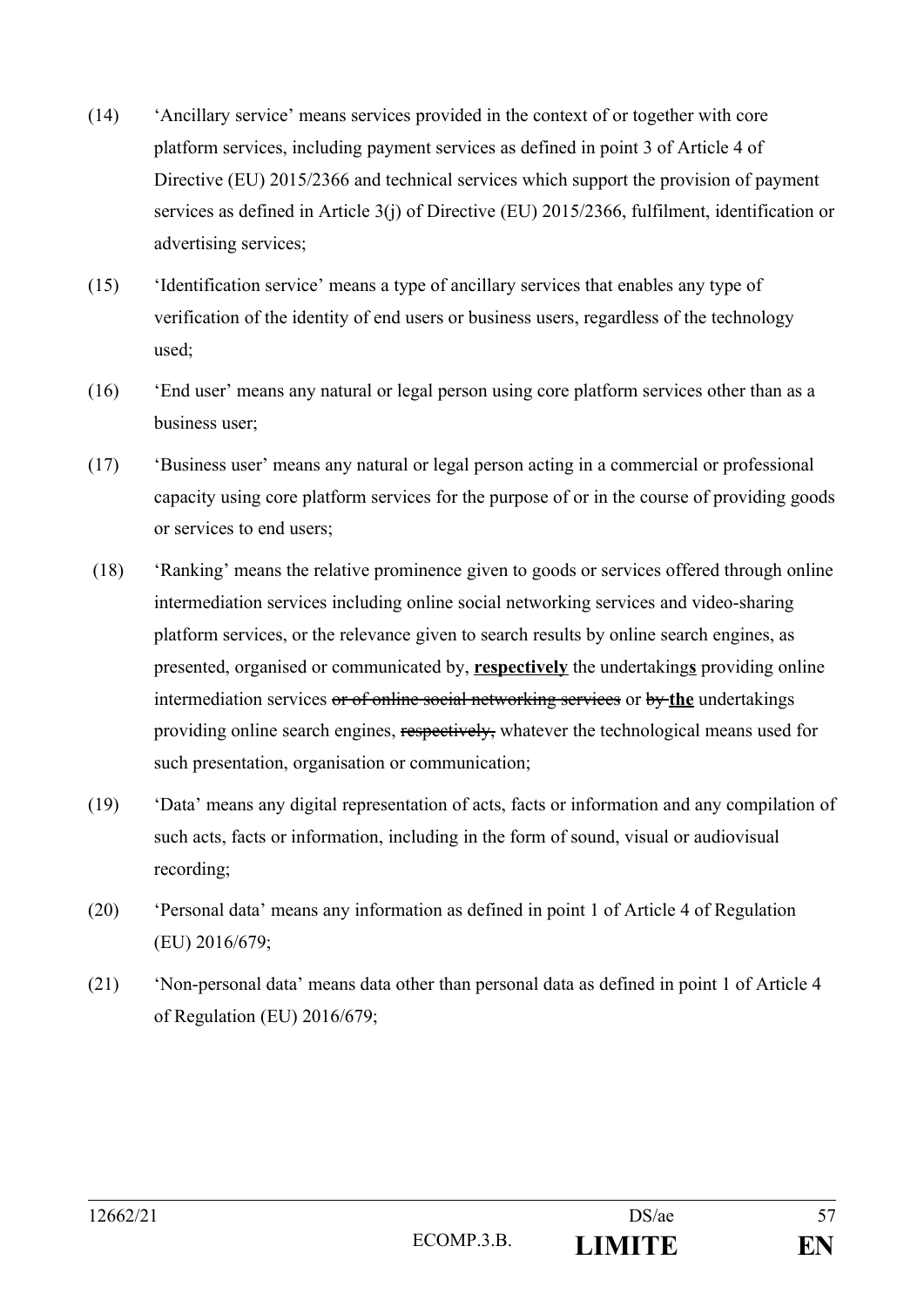- (22) 'Undertaking' means all linked enterprises or connected undertakings that form a group through the direct or indirect control of an enterprise or undertaking by another and that are engaged in an economic activity, regardless of their legal status and the way in which they are financed;
- (23) 'Control' means the possibility of exercising decisive influence on an undertaking, as understood in Article 3(2) of Regulation (EC) No 139/2004;
- (24) 'Turnover' means the amount derived by an undertaking as defined in Article 5(1) of Regulation (EC) No 139/2004;
- (25) 'Profiling' means profiling as defined in Article 4(4) of Regulation (EU) 2016/679;
- (26) 'Consent' means consent as defined in Article 4(11) of Regulation (EU) 2016/679;
- (27) 'National court' means a court or tribunal of a Member State within the meaning of Article 267 TFEU.

### Chapter II

### Gatekeepers

### *Article 3*

### *Designation of gatekeepers*

- 1. An undertaking shall be designated as gatekeeper if:
	- (a) it has a significant impact on the internal market;
	- (b) it provides a core platform service which serves as an important gateway for business users to reach end users; and
	- (c) it enjoys an entrenched and durable position in its operations or it is foreseeable that it will enjoy such a position in the near future.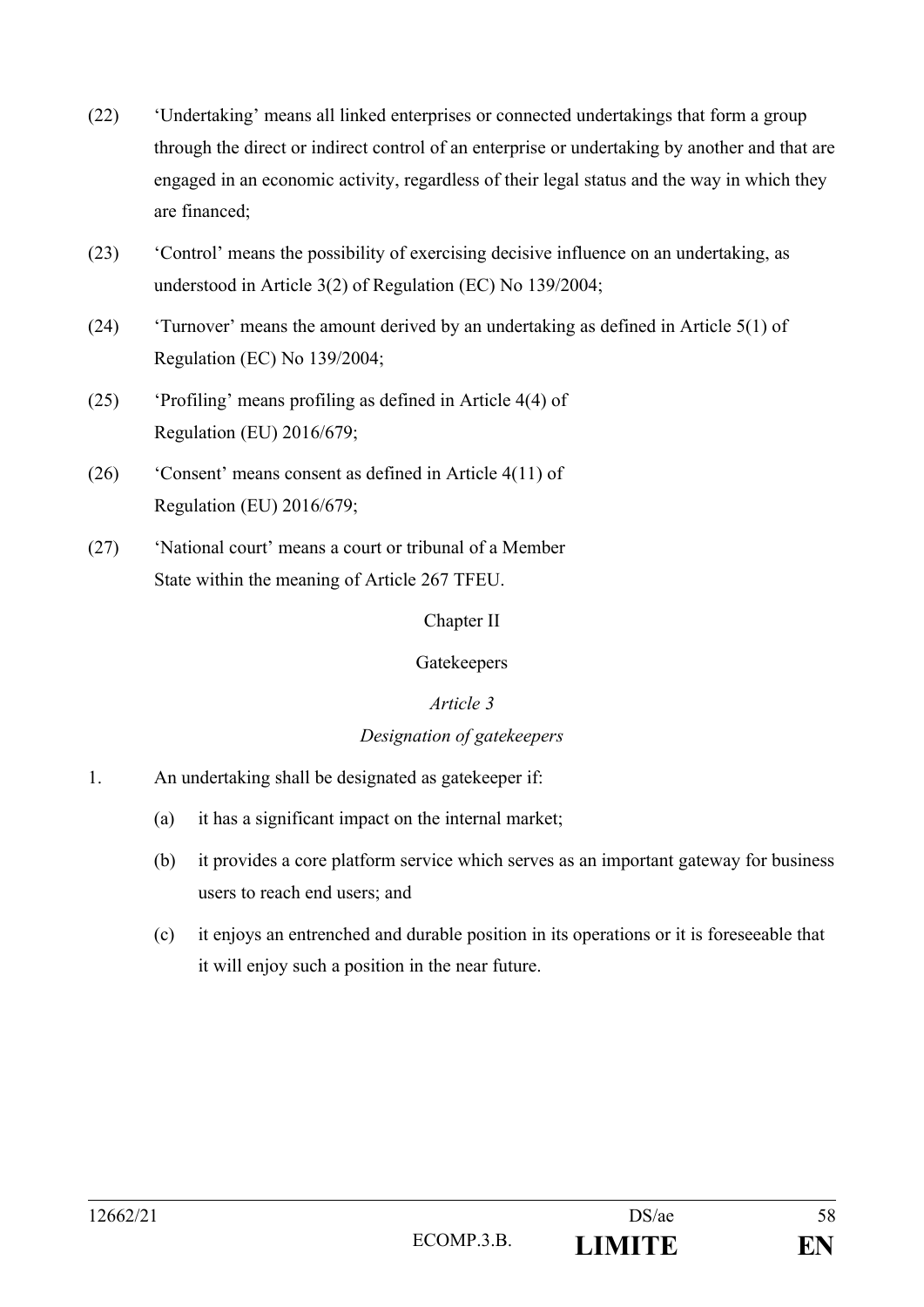- 2. An undertaking shall be presumed to satisfy:
	- (a) the requirement in paragraph 1 point (a) where it achieves an annual EEA turnover equal to or above EUR 6.5 billion in each of the last three financial years, or where its average market capitalisation or its equivalent fair market value amounted to at least EUR 65 billion in the last financial year, and it provides the same core platform service in at least three Member States;
	- (b) the requirement in paragraph 1 point (b) where it provides a core platform service that has **equal to or** more than 45 million monthly active end users established or located in the Union and **equal to or** more than 10 000 yearly active business users established in the Union in the last financial year. Monthly active end users and yearly active business users shall be **identified and calculated** measured taking into account the methodology set out in the Annex to this Regulation;

for the purpose of the first subparagraph, monthly active end users shall refer to the average number of monthly active end users throughout the largest part of the last financial year;

- (c) the requirement in paragraph 1 point (c) where the thresholds in point (b) were met in each of the last three financial years.
- 3. Where an undertaking providing core platform services meets all the thresholds in paragraph 2, it shall notify the Commission thereof within two months after those thresholds are satisfied and provide it with the relevant information relating to the quantitative thresholds identified in paragraph 2. That notification shall include the relevant information relating to the quantitative thresholds identified in paragraph 2 for each of the core platform services of the undertaking that meets the thresholds in paragraph 2 point (b).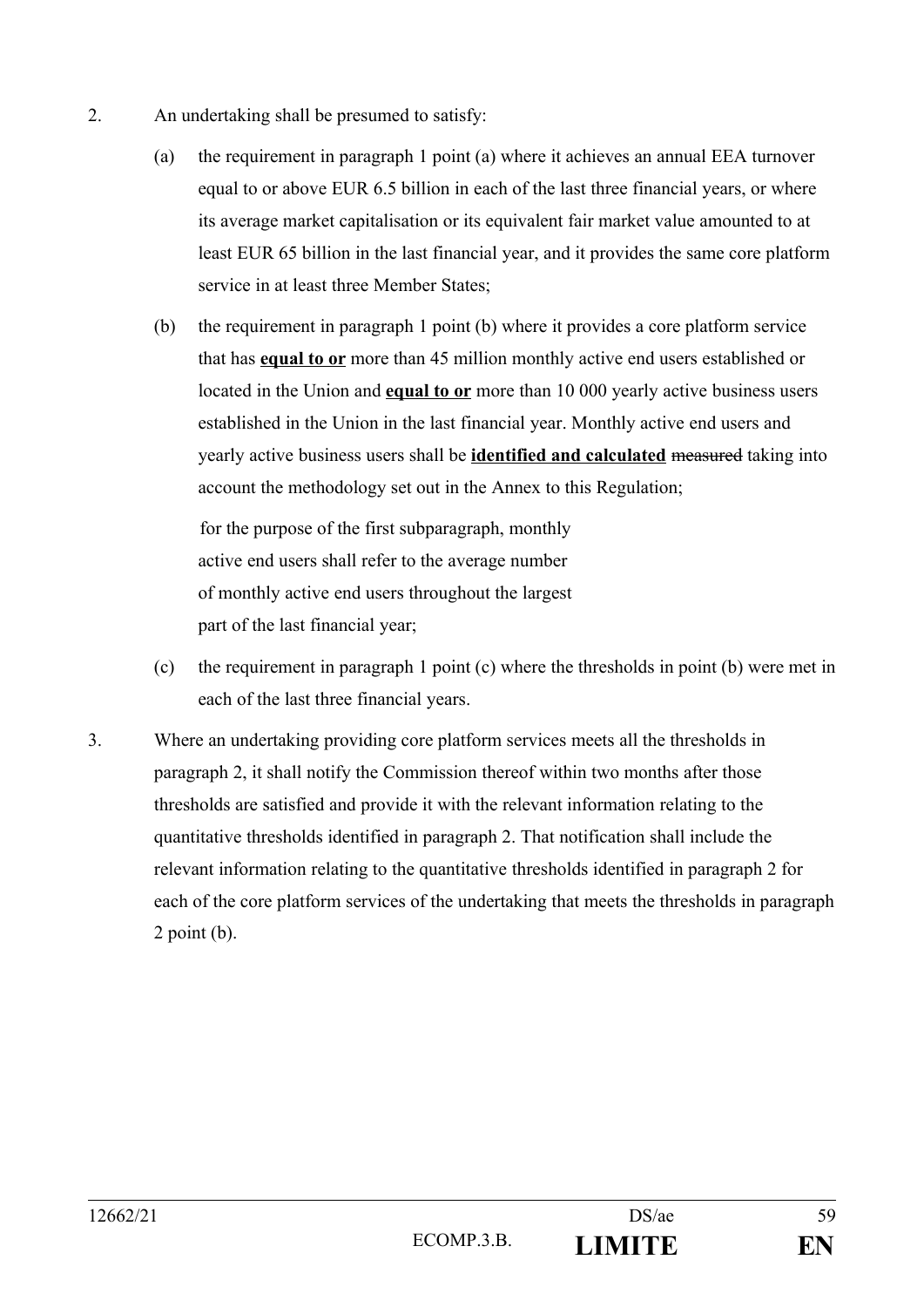Should the Commission consider that an undertaking providing core platform services meets all the thresholds provided in paragraph 2, but has failed to notify the required information pursuant to the first subparagraph of this paragraph, the Commission shall require that undertaking pursuant to Article 19 to provide the relevant information relating to the quantitative thresholds identified in paragraph 2 within 10 working days. The failure by the undertaking providing core platform services to comply with the Commission's request pursuant to Article 19 shall not prevent the Commission from designating that undertaking as a gatekeeper based on any other information available to the Commission. Where the undertaking providing core platform services complies with the request, the Commission shall apply the procedure set out in paragraph 4.

4. The Commission shall, without undue delay and at the latest 45 working days after receiving the complete information referred to in paragraph 3, designate the undertaking providing core platform services that meets all the thresholds of paragraph 2 as a gatekeeper, unless that undertaking, with its notification, presents sufficiently substantiated arguments to demonstrate that, in the circumstances in which the relevant core platform service operates, the undertaking exceptionally does not satisfy the requirements of paragraph 1 although it meets all the thresholds in paragraph 2.

Where the undertaking presents such sufficiently substantiated arguments to demonstrate that it exceptionally does not satisfy the requirements of paragraph 1 although it meets all the thresholds in paragraph 2, the Commission shall designate the undertaking as a gatekeeper, in accordance with the procedure laid down in Article 15(3), if it concludes that the undertaking was not able to demonstrate that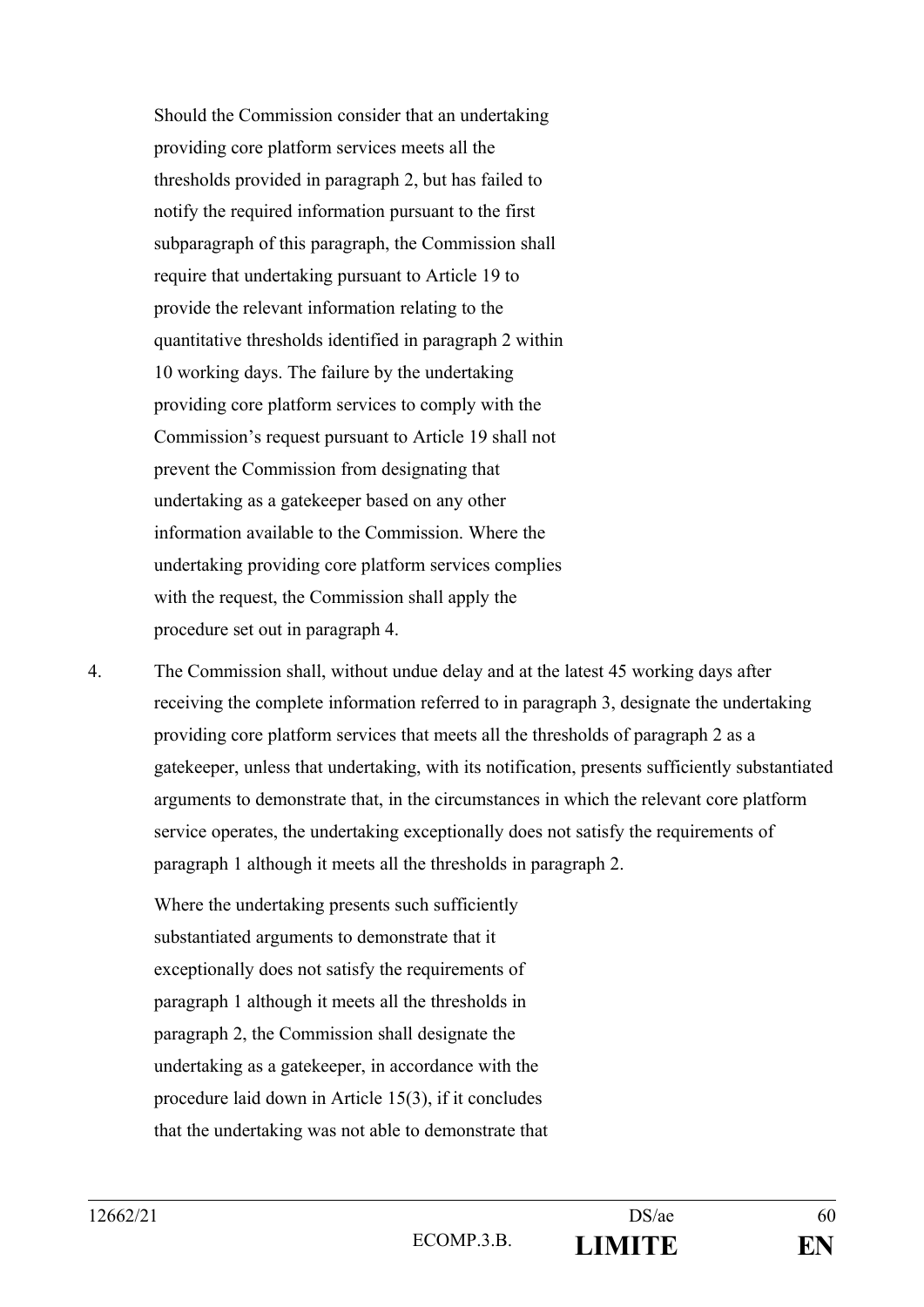the relevant core platform service it provides does not satisfy the requirements of paragraph 1 .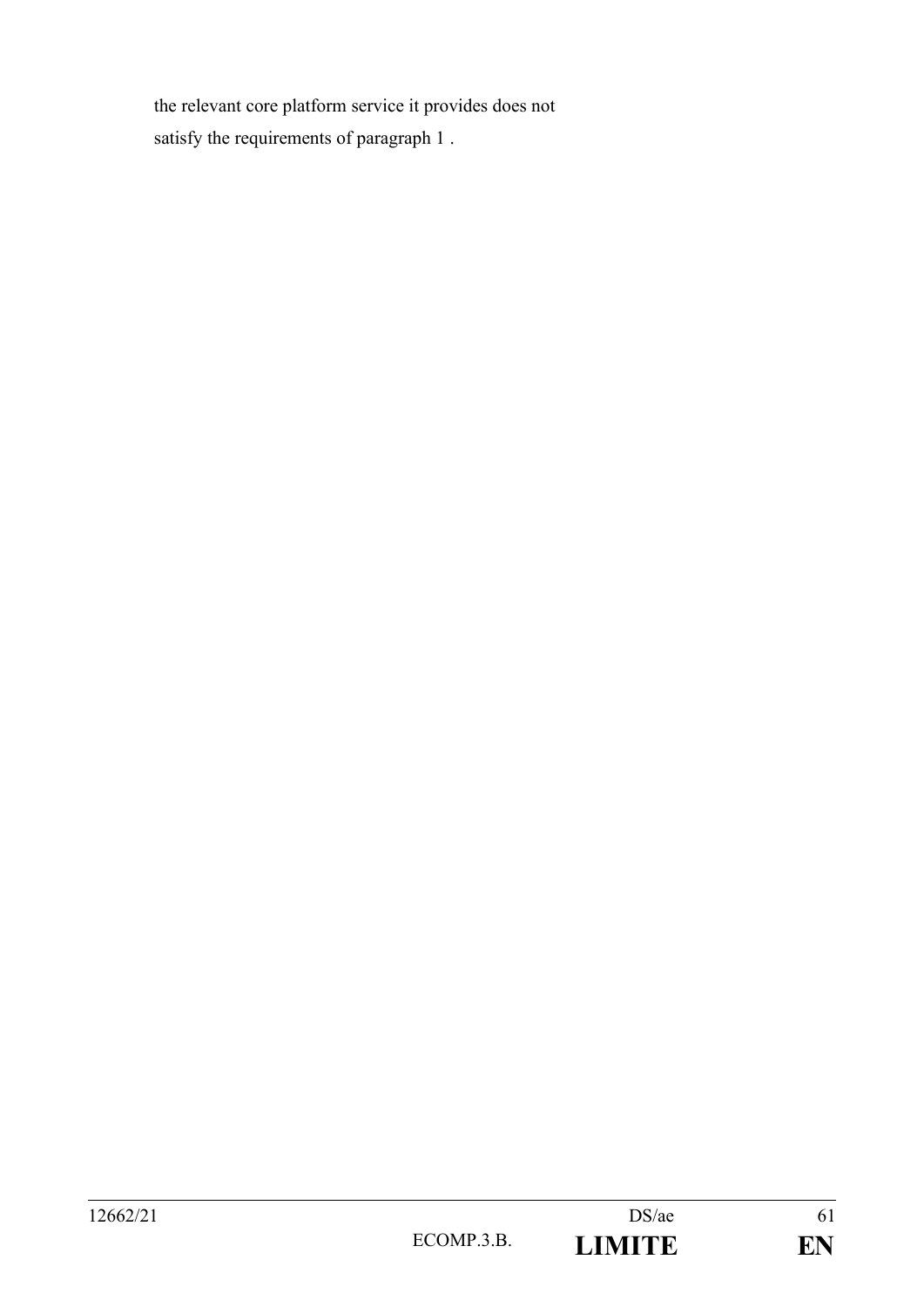Where the undertaking providing a core platform service, which satisfies the quantitative thresholds of paragraph 2 but has presented, according to this paragraph, sufficiently substantiated arguments that it does not meet the criteria in paragraph 1, fails to comply with the investigative measures ordered by the Commission for the purpose of assessing the undertaking's arguments, in a significant manner and the failure persists after the undertaking has been invited to comply within a reasonable time-limit and to submit observations, the Commission shall be entitled to designate that undertaking as a gatekeeper.

- 5. The Commission is empowered to adopt delegated acts in accordance with Article 37 **to supplement this Regulation by further** to specifying the methodology for determining whether the quantitative thresholds laid down in paragraph 2 are met **and**. The Commission is also empowered to regularly adjust this methodology to market and technological developments where necessary, in particular as regards the threshold inparagraph 2, point (a).
- 5a. The Commission is empowered to adopt delegated acts in accordance with Article 37 to regularly adjust **the** methodology for measuring the number of monthly active end users and yearly active business users laid down in **the** Annex of this Regulation in view of the technological and other developments of the core platform services.
- 6. The Commission may designate as a gatekeeper, in accordance with the procedure laid down in Article 15, any undertaking providing core platform services that meets each of the requirements of paragraph 1, but does not satisfy each of the thresholds of paragraph 2.

For that purpose, the Commission shall take into account some or all of the following elements, insofar as relevant for the undertaking under consideration: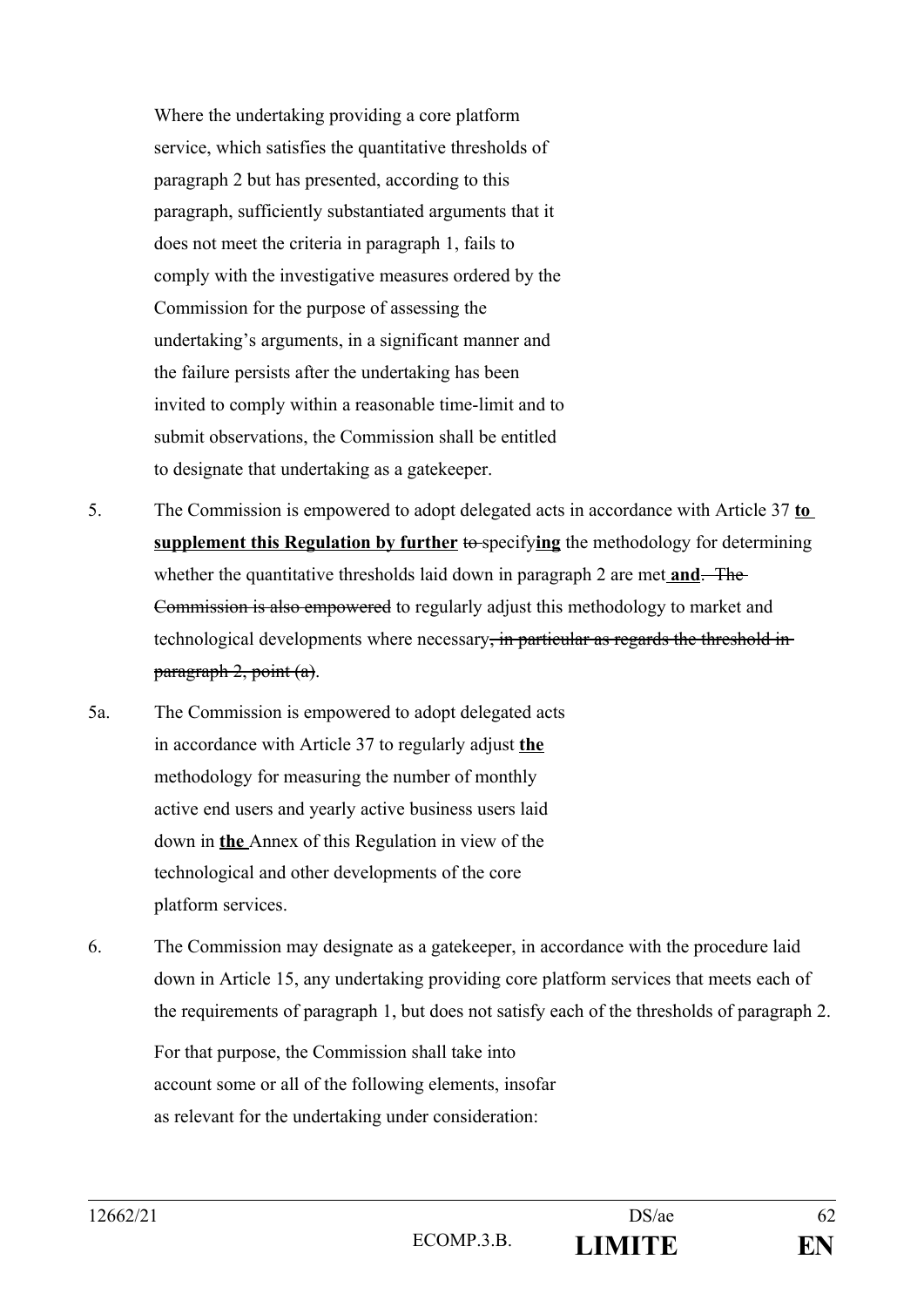- (a) the size, including turnover and market capitalisation, operations and position of the undertaking providing core platform services;
- (b) the number of business users using the core platform service to reach end users and the number of end users;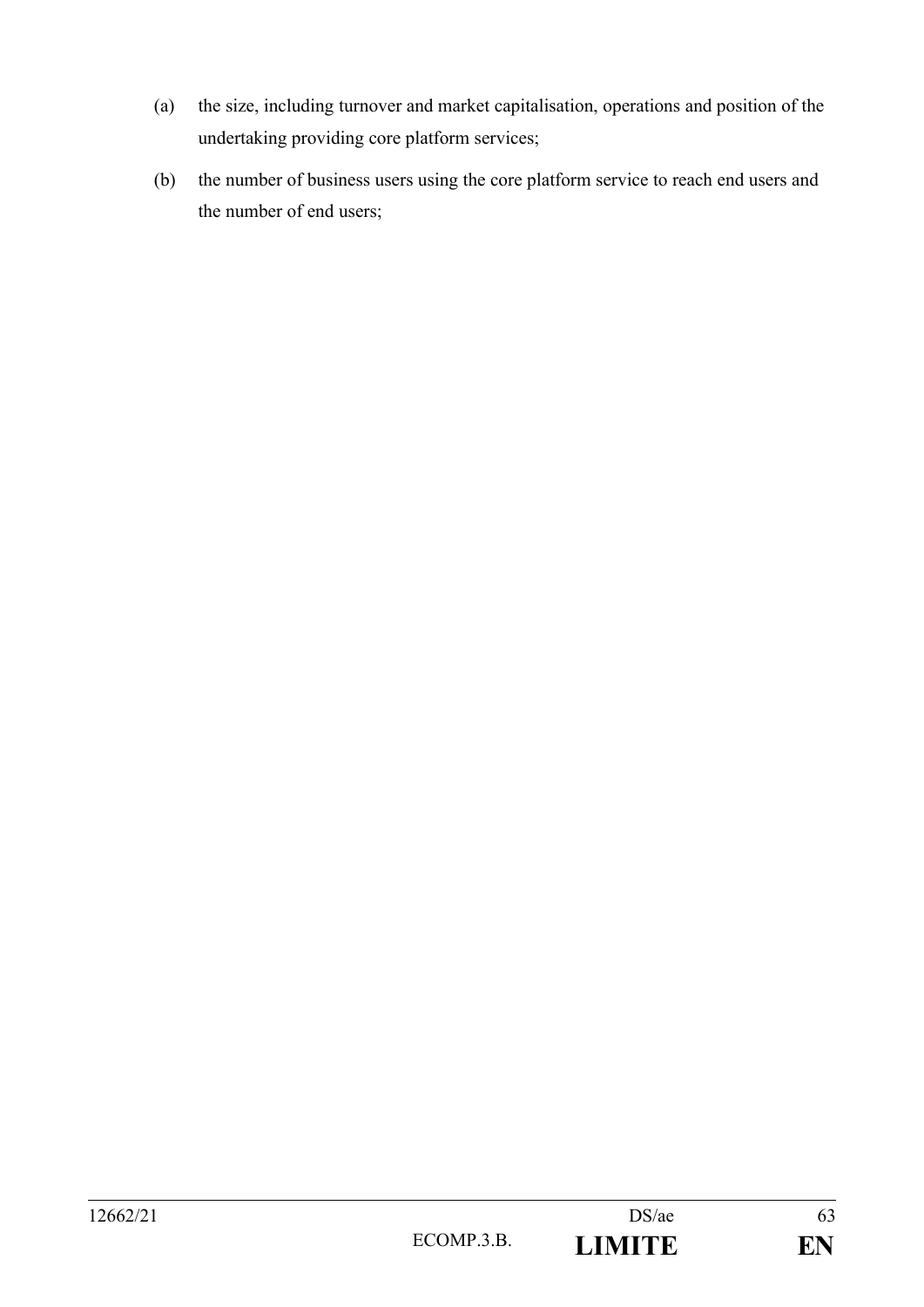- (c) network effects and data driven advantages, in particular in relation to the undertaking's access to and collection of personal and non-personal data or analytics capabilities;
- (d) scale and scope effects the undertaking benefits from, including with regard to data;
- (e) business user or end user lock-in, including switching costs and behavioural bias reducing the ability of business users and end users to switch or multi-home;
- (f) a conglomerate corporate structure or vertical integration of the undertaking providing core platform services, for instance allowing cross subsidisation or combination of data from different sources;
- (g) other structural business or services characteristics.

In conducting its assessment, the Commission shall take into account foreseeable developments of these elements.

Where the undertaking providing a core platform service that does not satisfy the quantitative thresholds of paragraph 2 fails to comply with the investigative measures ordered by the Commission in a significant manner and the failure persists after the undertaking has been invited to comply within a reasonable time-limit and to submit observations, the Commission shall be entitled to designate that undertaking as a gatekeeper based on facts available.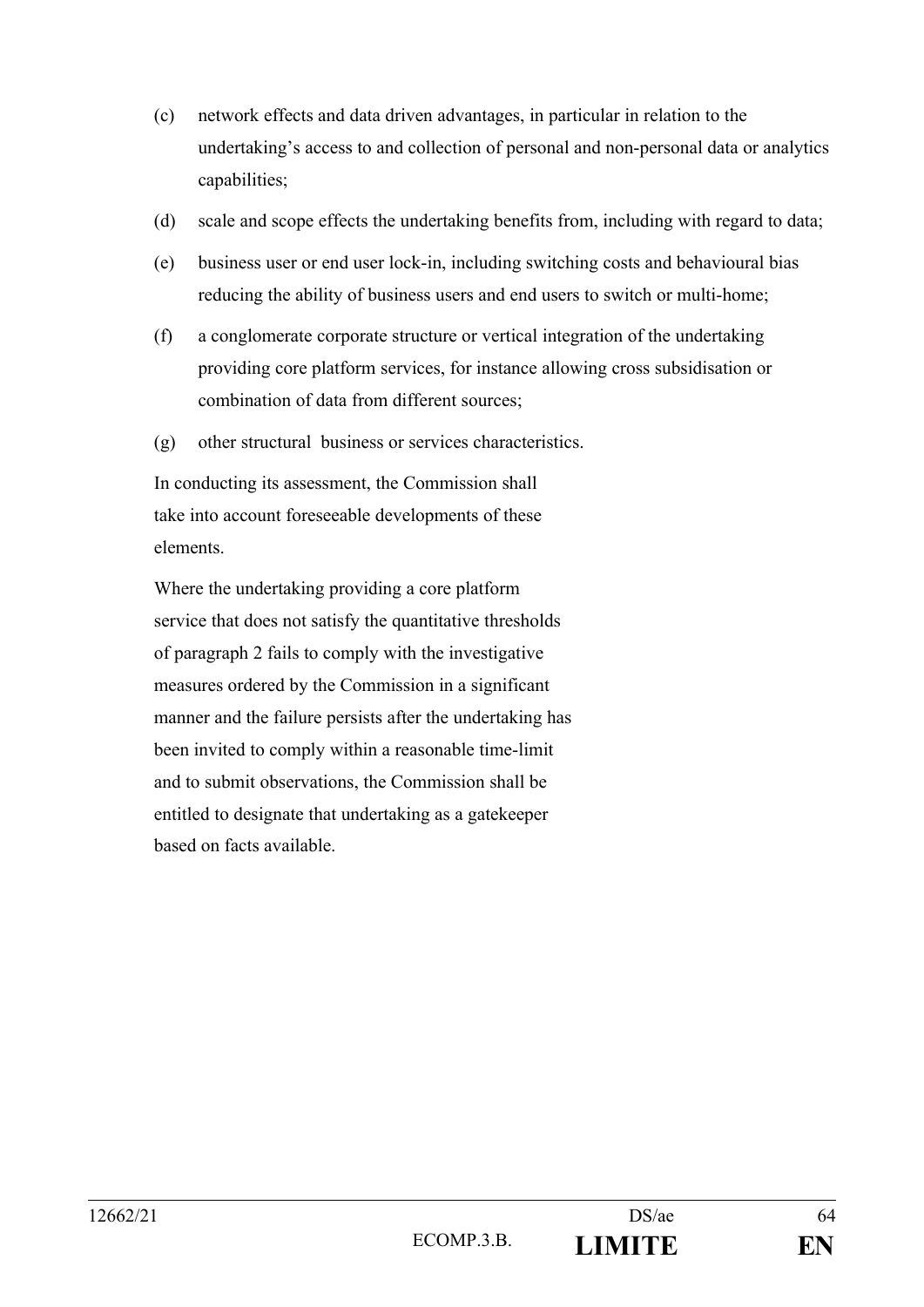- 7. For each undertaking designated as gatekeeper pursuant to paragraph 4 or paragraph 6, the Commission shall list in the designation decision the relevant core platform services that are provided within that same undertaking and which individually serve as an important gateway for business users to reach end users as referred to in paragraph 1(b).
- 8. The gatekeeper shall comply with the obligations laid down in Articles 5 and 6 within six months after a core platform service has been included in the designation decision pursuant to paragraph 7 of this Article.

## *Article 4 Review of the status of gatekeepers*

- 1. The Commission may upon request or its own initiative reconsider, amend or repeal at any
	- moment a decision adopted pursuant to Article 3 for one of the following reasons: (a) there has been a substantial change in any of the facts on which the decision was
		- based;
		- (b) the decision was based on incomplete, incorrect or misleading information.
- 2. The Commission shall regularly, and at least every 4 years, review whether the designated gatekeepers continue to satisfy the requirements laid down in Article 3(1), or whether new providers of core platform services satisfy those requirements. The regular review shall also examine whether the list of core platform services of the gatekeeper which individually serve as an important gateway for business users to reach end users as referred to in Article 3(1)(b) needs to be adjusted.

Where the Commission, on the basis of the review pursuant to the first subparagraph, finds that the facts on which the designation of the undertakings providing core platform services as gatekeepers was based, have changed, it shall adopt a decision, in accordance with the advisory procedure referred to in Article 37a(2), confirming, amending or repealing its previous decision designating the undertaking providing core pla**t**forms services as a gatekeeper.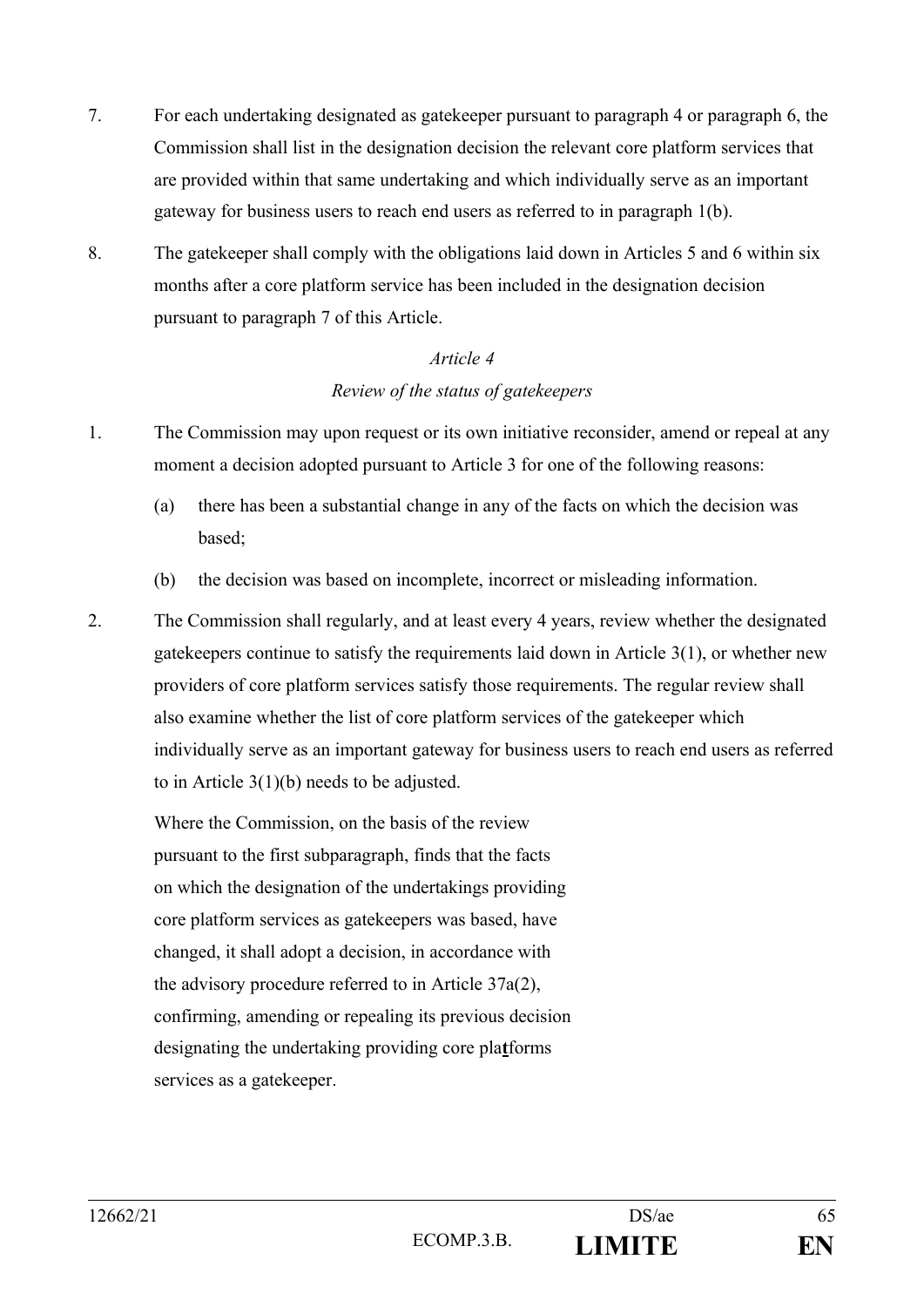3. The Commission shall publish and update a list of gatekeepers and the list of the core platform services for which they need to comply with the obligations laid down in Articles 5 and 6 on an on-going basis.

## Chapter III

## Practices of gatekeepers that limit contestability or are unfair

### *Article 5*

## *Obligations for gatekeepers*

In respect of each of its core platform services identified in the designation decision pursuant to Article 3(7), a gatekeeper shall:

- (a) not combine personal data sourced from any of these core platform services with personal data from any further core platform service or further services offered by the gatekeeper or with personal data from third-party services, and from signing in end users to other services of the gatekeeper in order to combine personal data, unless the end user has been presented with the specific choice and provided consent in the sense of Article 6(1)(a) of Regulation (EU) 2016/679. The gatekeeper may also rely on the legal basis included under Article 6(1)(c), (d) and (e) of Regulation (EU) 2016/679, where applicable;
- (b) allow business users to offer the same products or services to end users through third party online intermediation services at prices or conditions that are different, in particular more favourable than those offered through the online intermediation services of the gatekeeper;
- (c) allow business users to communicate and promote offers including under different conditions to end users acquired via the core platform service or through other channels, and to conclude contracts with these end users regardless of whether for that purpose they use the core platform services of the gatekeeper or not;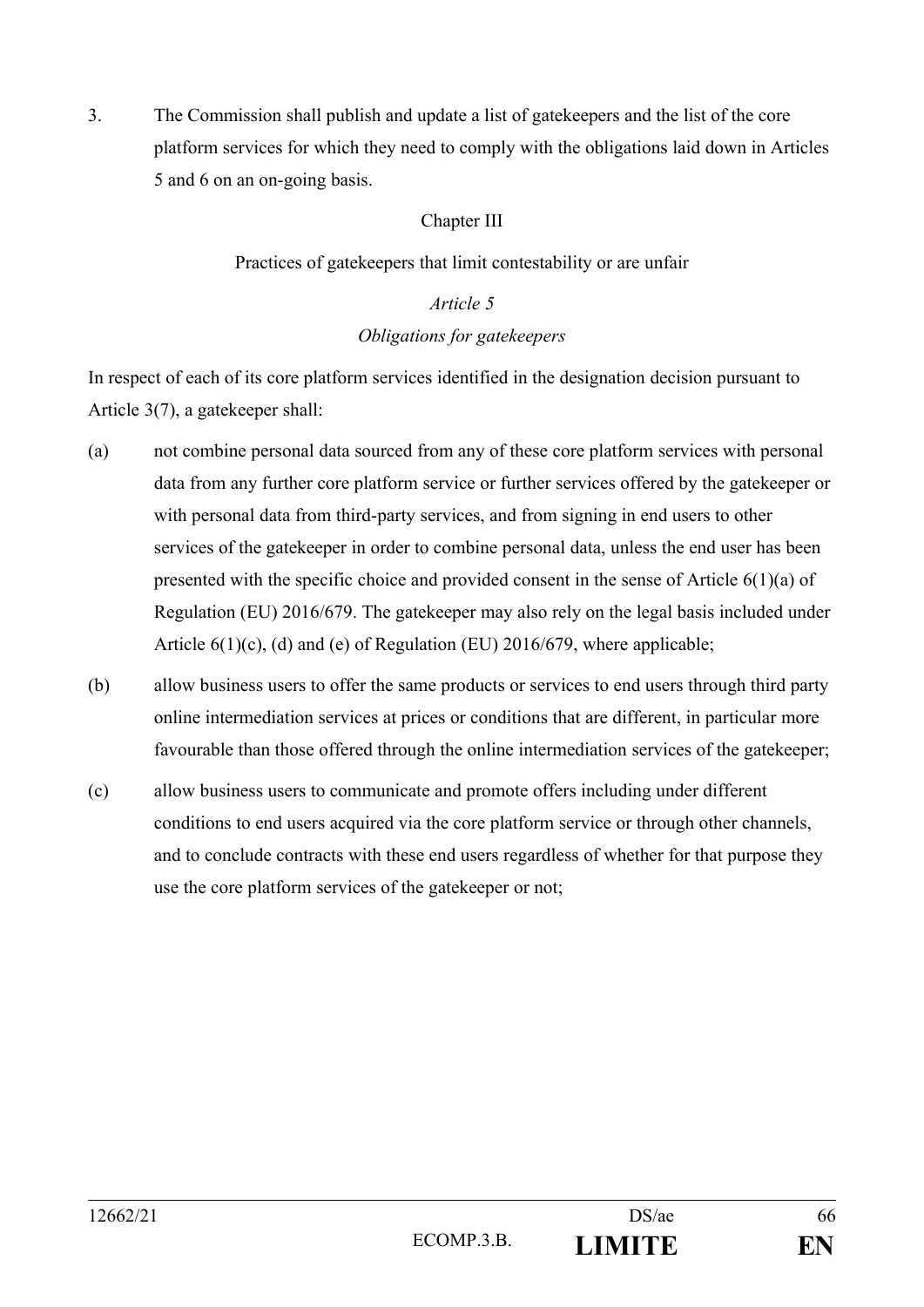- (cc) allow end users to access and use, through the core platform services of the gatekeeper, content, subscriptions, features or other items by using the software application of a business user, where these items have been acquired by the end users from the relevant business user without using the core platform services of the gatekeeper;
- (d) refrain from preventing or restricting business users and end users from raising any issue of non-compliance with the relevant EU or national law by the gatekeeper with any relevant public authority, including national courts, relating to any practice of gatekeepers. This is without prejudice to the right of business users and gatekeepers to lay down in their agreements the terms of use of lawful complaint-handling mechanisms;
- (e) refrain from requiring business users or end users to use, and in the case of business users, also to offer or interoperate with, an identification or payment service of the gatekeeper in the context of services offered by the business users using the core platform services of that gatekeeper;
- (f) refrain from requiring business users or end users to subscribe to or register with any further core platform services identified pursuant to Article 3 or which meets the thresholds in Article 3(2)(b) as a condition to access, sign up or register to any of their core platform services identified pursuant to that Article;
- (g) provide advertisers and publishers to which it supplies advertising services, upon their request, free of charge and within one month following the request, with information concerning the price paid by the advertiser and publisher, as well as the amount or remuneration paid to the publisher, for the publishing of a given ad and for each of the relevant advertising services provided by the gatekeeper.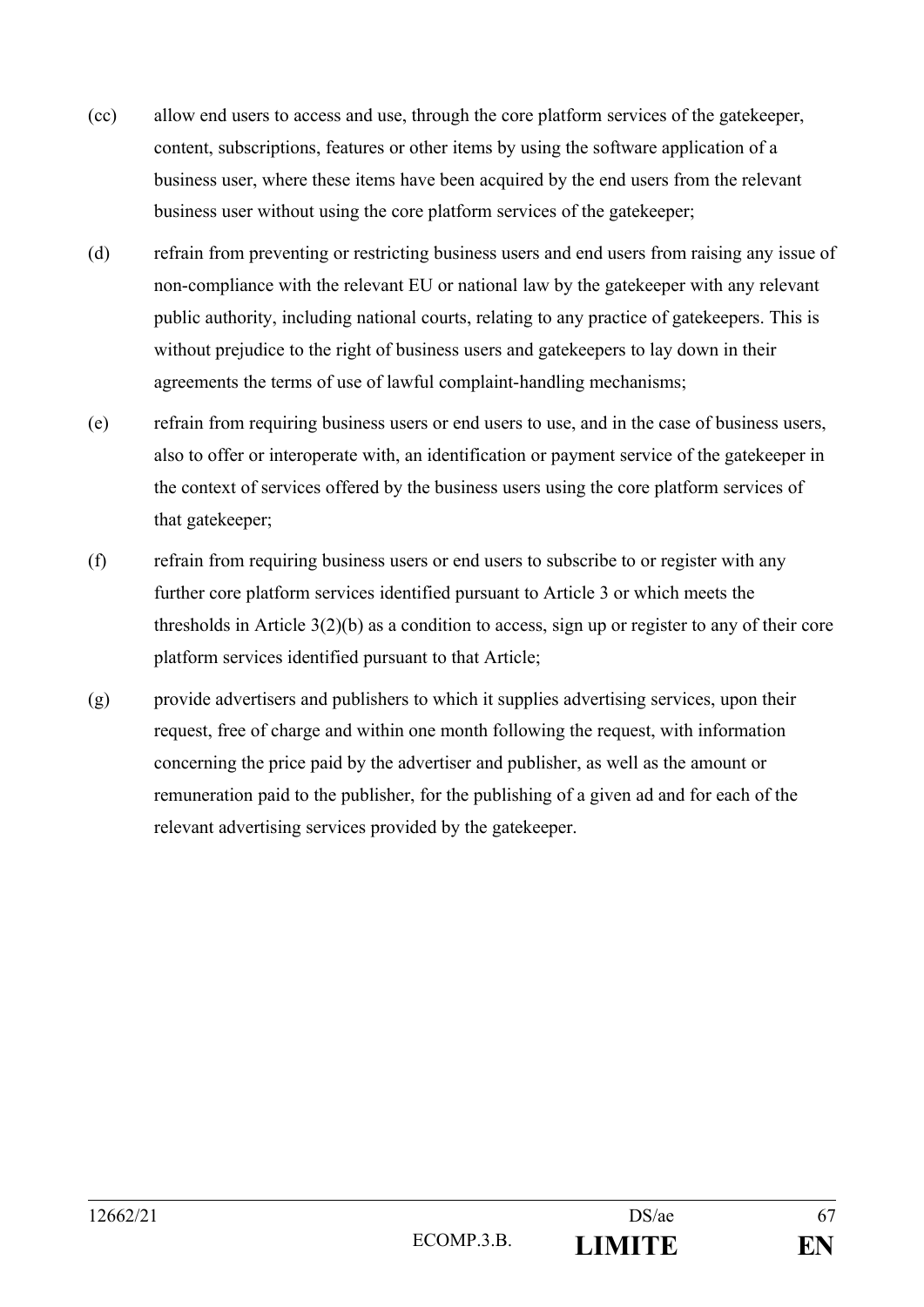### *Article 6*

## *Obligations for gatekeepers susceptible of being further specified under Article 7*

- 1. In respect of each of its core platform services identified in the designation decision pursuant to Article 3(7), a gatekeeper shall:
	- (a) refrain from using, in competition with business users, any data not publicly available, which is generated in the context of the use of the relevant core platform services or ancillary services by those business users, including by the end users of these business users, of its core platform services or ancillary services or provided by those business users of its core platform services or ancillary services or by the end users of these business users;
	- (b) allow and technically enable end users to un-install any software applications on an operating system the gatekeeper provides or effectively controls as easily as any software application installed by the end user at any stage, and to change default settings on an operating system that direct or steer end users to products or services offered by the gatekeeper, without prejudice to the possibility for a gatekeeper to restrict such un-installation in relation to software applications that are essential for the functioning of the operating system or of the device and which cannot technically be offered on a standalone basis by third-parties;
	- (c) allow and technically enable the installation and effective use and interoperability of third party software applications or software application stores using, or interoperating with, operating systems of that gatekeeper and allow these software applications or software application stores to be accessed by means other than the relevant core platform services of that gatekeeper. The gatekeeper shall not be prevented from taking to the extent strictly necessary and proportionate measures to ensure that third party software applications or software application stores do not endanger the integrity of the hardware or operating system provided by the gatekeeper, provided that such proportionate measures are duly justified by the gatekeeper. **The gatekeeper shall furthermore not be prevented from taking to the extent strictly necessary and proportionate measures enabling end users to protect security in relation to third party software applications or software application stores**;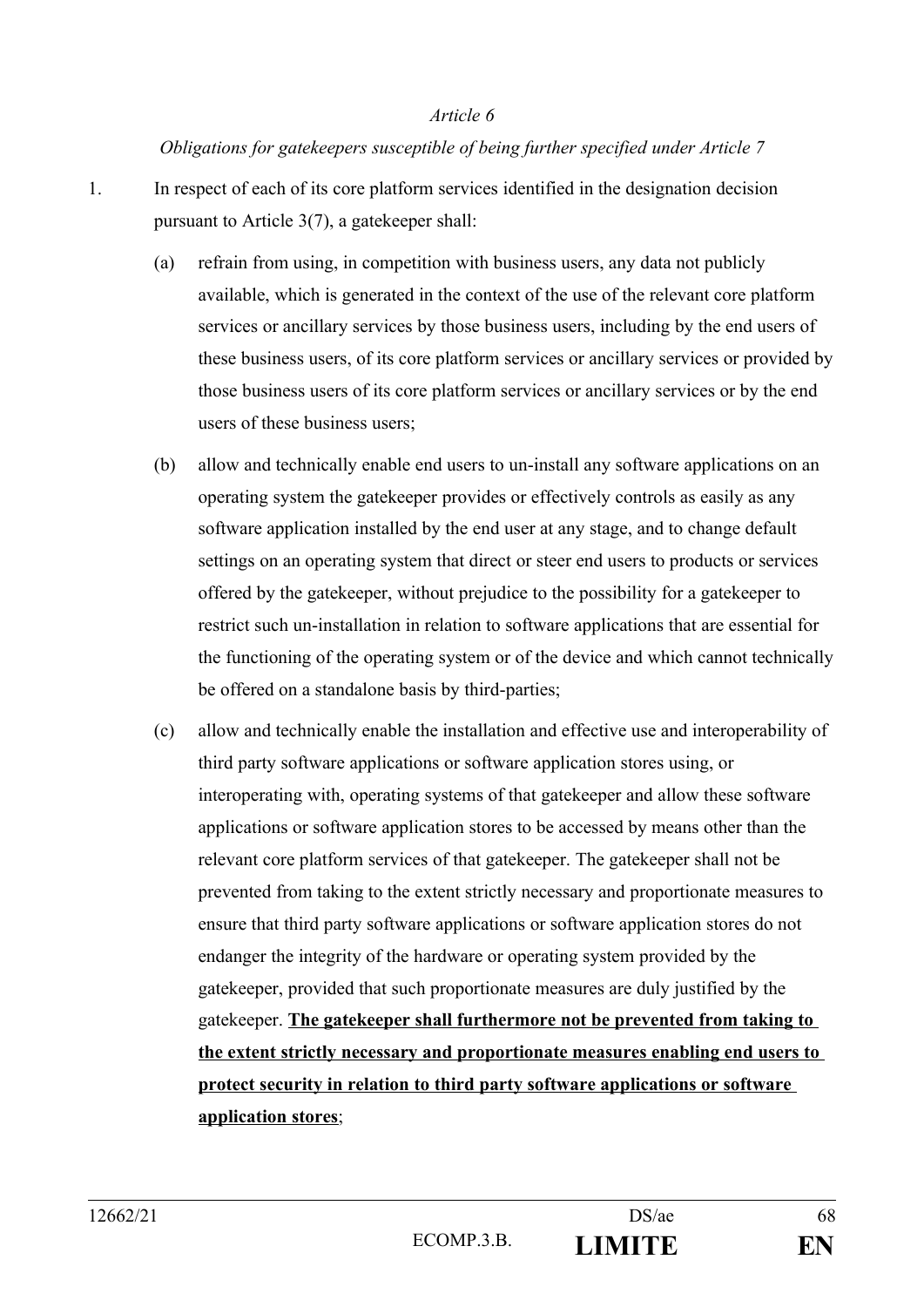- (d) refrain from treating more favourably in ranking services and products offered by the gatekeeper itself compared to similar services or products of third party and apply fair and non-discriminatory conditions to such ranking;
- (e) refrain from technically or otherwise restricting the ability of end users to switch between and subscribe to different software applications and services to be accessed using the operating system of the gatekeeper, including as regards the choice of Internet access service for end users;
- (f) allow business users and undertakings providing ancillary services access to and interoperability with the same operating system, hardware or software features that are available or used in the provision by the gatekeeper of any ancillary services. In these cases, access and interoperability conditions shall be fair, reasonable and nondiscriminatory. **The gatekeeper shall not degrade the conditions or quality of access and interoperability provided to business users or undertakings providing ancillary services.** The gatekeeper shall not be prevented from taking to the extent strictly necessary and proportionate measures to ensure that third party ancillary services do not endanger the integrity of the operating system, hardware or software features provided by the gatekeeper, provided that such proportionate measures are duly justified by the gatekeeper;
- (g) provide advertisers and publishers, or third parties authorised by advertisers and publishers, upon their request and free of charge, with access to the performance measuring tools of the gatekeeper and the information necessary for advertisers and publishers to carry out their own independent verification of the ad inventory, including aggregated data;
- (h) provide end users, or third parties authorised by an end user, upon their request and free of charge, with effective portability of data generated through their activity in the context of the use of the relevant core platform services, and shall, in particular, provide free of charge tools to facilitate the effective exercise of such data portability, in line with Regulation (EU) 2016/679, including by the provision of continuous and real-time access;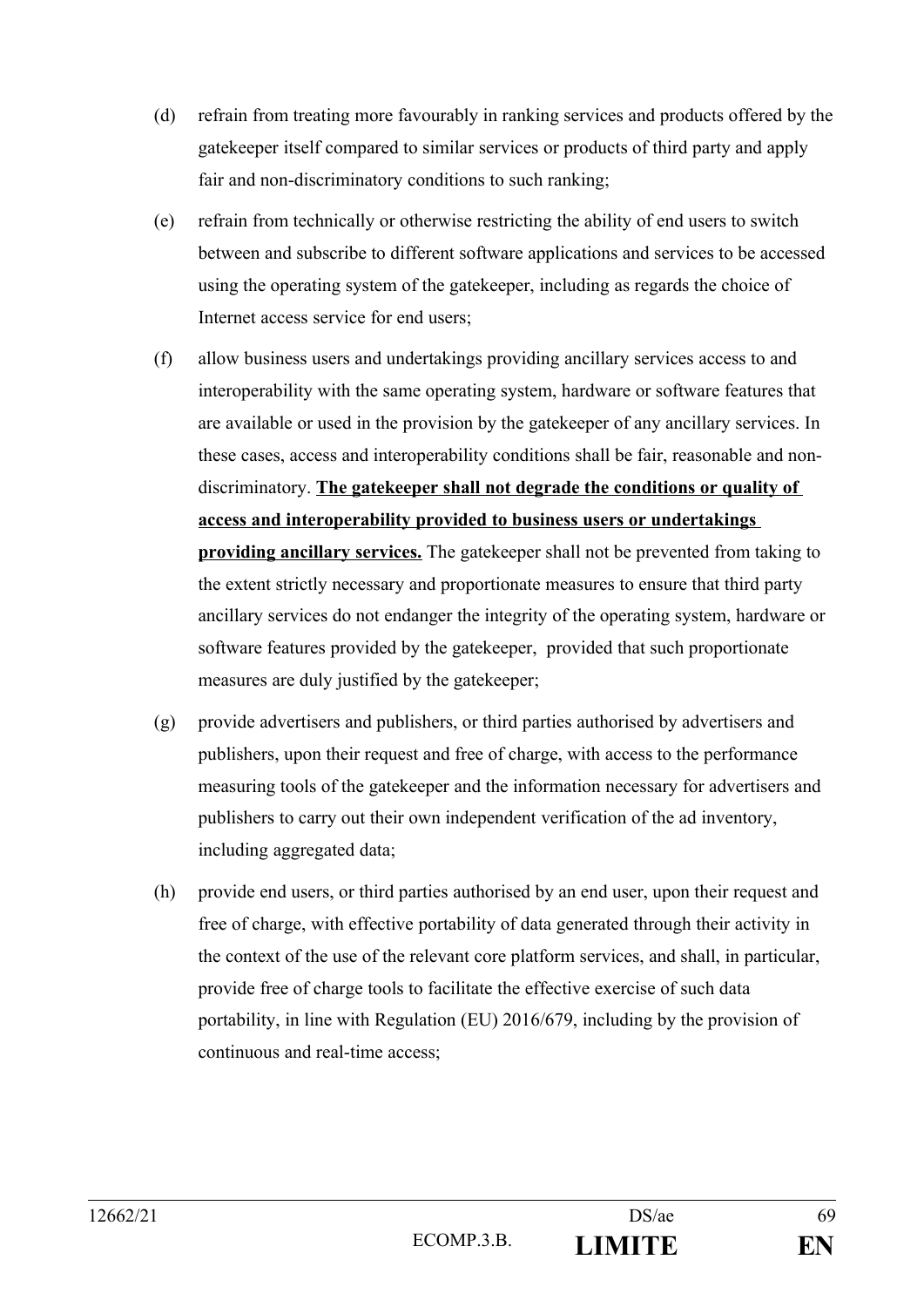- (i) provide business users, or third parties authorised by a business user, upon their request, free of charge, with effective, high-quality, continuous and real-time access and use of aggregated or non-aggregated data, including personal data, that is provided for or generated in the context of the use of the relevant core platform services or ancillary services by those business users and the end users engaging with the products or services provided by those business users; for personal data, provide access and use only where the data are directly connected with the use effectuated by the end user in respect of the products or services offered by the relevant business user through the relevant core platform service, and when the end user opts in to such sharing by giving their consent;
- (j) provide to any third party undertaking providing online search engines, upon their request, with access on fair, reasonable and non-discriminatory terms to ranking, query, click and view data in relation to free and paid search generated by end users on online search engines of the gatekeeper, subject to anonymisation for the query, click and view data that constitutes personal data.
- (k) apply fair, reasonable and non-discriminatory general conditions of access for business users to its software application store designated pursuant to Article 3 of this Regulation.
- (l) refrain from making **conditions of termination** unsubscribing from a core platform service **disproportionate and ensure that such conditions of termination can be exercised without undue** unnecessarily difficulty or complicated for business users or end users.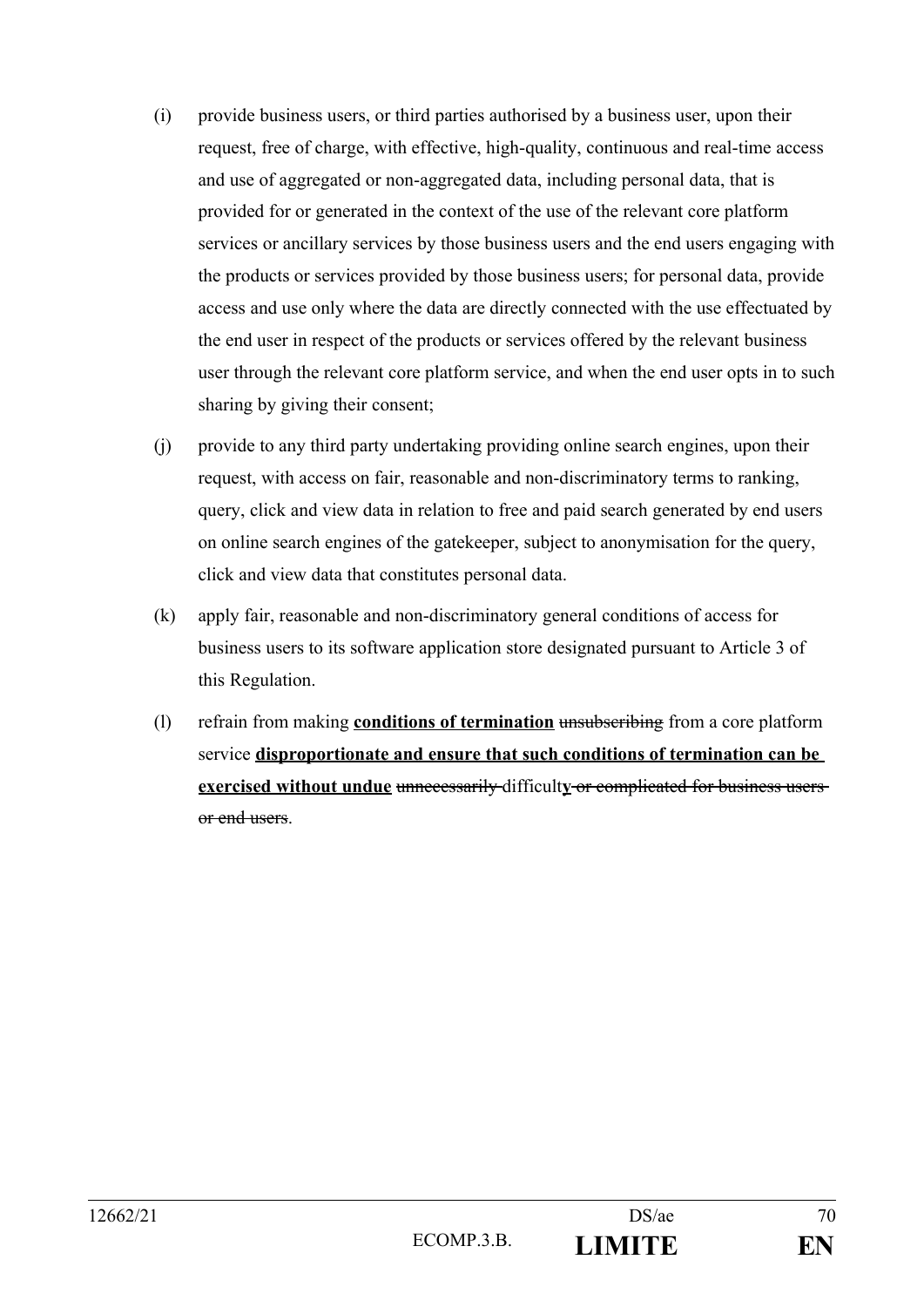- 2. For the purposes of point (a) of paragraph 1 data that is not publicly available shall include any aggregated and non-aggregated data generated by business users that can be inferred from, or collected through the commercial activities of business users or their customers on the core platform service of the gatekeeper.
- **3. Where appropriate, the Commission may adopt a delegated act pursuant to Article 10 to extend one or more of the obligations listed in paragraph 1 to other core platform services listed in Article 2 point (2).**

### *Article 7*

## *Compliance with obligations for gatekeepers*

- 1. The gatekeeper shall ensure and demonstrate compliance with the obligations laid down in Articles 5 and 6. The measures implemented by the gatekeeper to ensure compliance with the obligations laid down in Articles 5 and 6 shall be effective in achieving the objective of the relevant obligation. The gatekeeper shall ensure that these measures are implemented in compliance with applicable law, in particular Regulation (EU) 2016/679 and Directive 2002/58/EC, and with legislation on cyber security, consumer protection and product safety.
- 2. The Commission may on its own initiative or upon request by a gatekeeper pursuant to paragraph 3 open proceedings pursuant to Article 18 and by decision adopted in accordance with the advisory procedure referred to in Article 37a(2) specify the measures that the gatekeeper concerned shall implement in order to effectively comply with the obligations laid down in Article 6 **and in a case of circumvention pursuant to Article 11(4) for the obligations laid down in Articles 5 and 6**. The Commission shall adopt a decision pursuant to this paragraph within six months from the opening of proceedings pursuant to Article 18.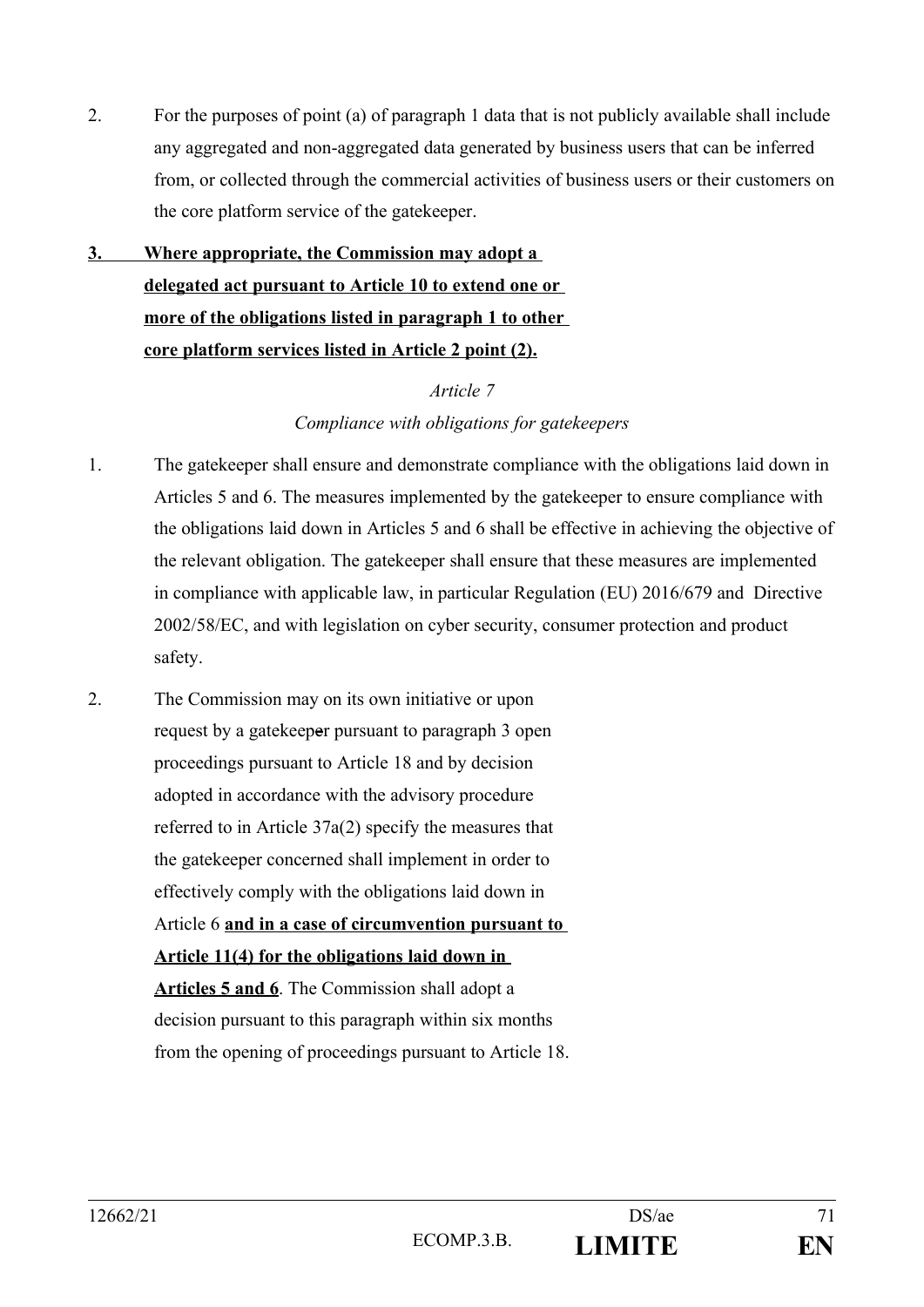3. The gatekeeper may request the Commission to engage in a dialogue to determine whether the measures that the gatekeeper intends to implement or has implemented to ensure compliance with Article 6 are effective in achieving the objective of the relevant obligation in the specific circumstances **of the gatekeeper**.

> The Commission shall have discretion in deciding whether to engage in such a dialogue **respecting equal treatment, proportionality and the principle of good administration**.

A gatekeeper shall, with its request, provide a reasoned submission to explain in particular why the measures that it intends to implement or has implemented are effective in achieving the objective of the relevant obligation in the specific circumstances.

- 4. In proceedings under paragraph 2, the Commission may decide to invite interested third parties to submit their observations in relation to the measures that the gatekeeper shall implement.
- 5. Paragraphs 2 and 3 of this Article are without prejudice to the powers of the Commission under Articles 25, 26 and 27.
- 6. In view of adopting the decision under paragraph 2, the Commission shall communicate its preliminary findings within three months from the opening of the proceedings. In the preliminary findings, the Commission shall explain the measures it considers to take or it considers that the gatekeeper concerned should take in order to effectively address the preliminary findings. Interested third parties may be invited to provide comments on the main elements of the preliminary findings within a timeframe which is determined by the Commission.
- 7. In specifying the measures under paragraph 2, the Commission shall ensure that the measures are effective in achieving the objectives of the relevant obligation and proportionate in the specific circumstances of the gatekeeper and the relevant service.

| 12662/21 |            | DS/ae         | 70<br>ے ا |
|----------|------------|---------------|-----------|
|          | ECOMP.3.B. | <b>LIMITE</b> | FN        |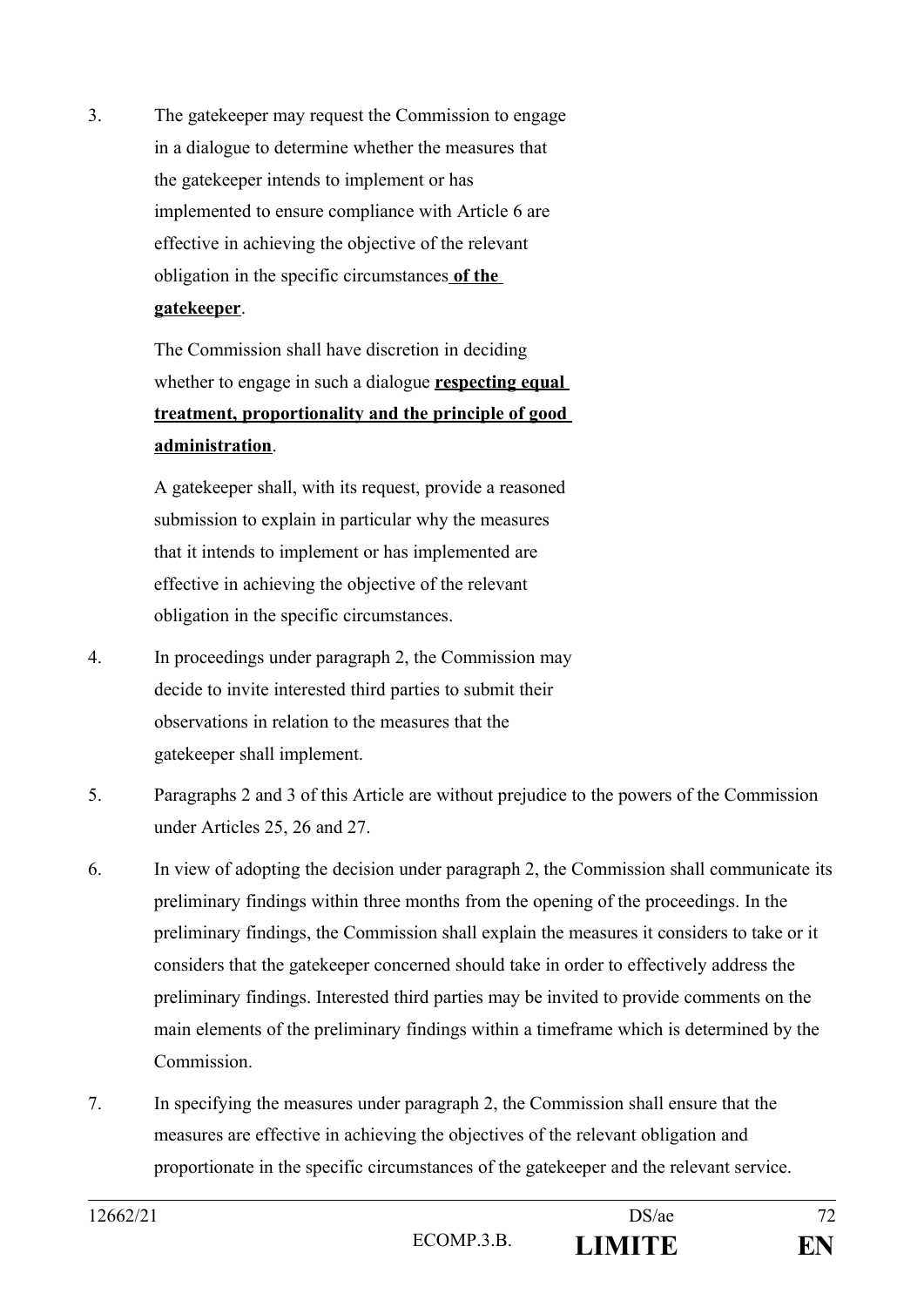8. For the purposes of specifying the obligations under Article  $6(1)$  points (j) and (k), the Commission shall also assess whether the intended or implemented measures ensure that there is no remaining imbalance of rights and obligations on business users and that the measures do not themselves confer an advantage on the gatekeeper which is disproportionate to the service provided by the gatekeeper to business users.

# *Article 8 Suspension*

1. The Commission may, acting on a reasoned request by the gatekeeper, exceptionally suspend, in whole or in part, a specific obligation laid down in Articles 5 and 6 for a core platform service identified pursuant to Article 3(7) by decision adopted in accordance with the advisory procedure referred to in Article 37a(2), where the gatekeeper demonstrates that compliance with that specific obligation would endanger, due to exceptional circumstances beyond the control of the gatekeeper, the economic viability of the operation of the gatekeeper in the Union, and only to the extent and duration necessary to address such threat to its viability. In its suspension decision the Commission can specify intervals of less than one year at which the decision shall be reviewed in accordance with paragraph 2. The Commission shall aim to adopt the suspension decision without delay and at the latest 3 months following receipt of a complete reasoned request.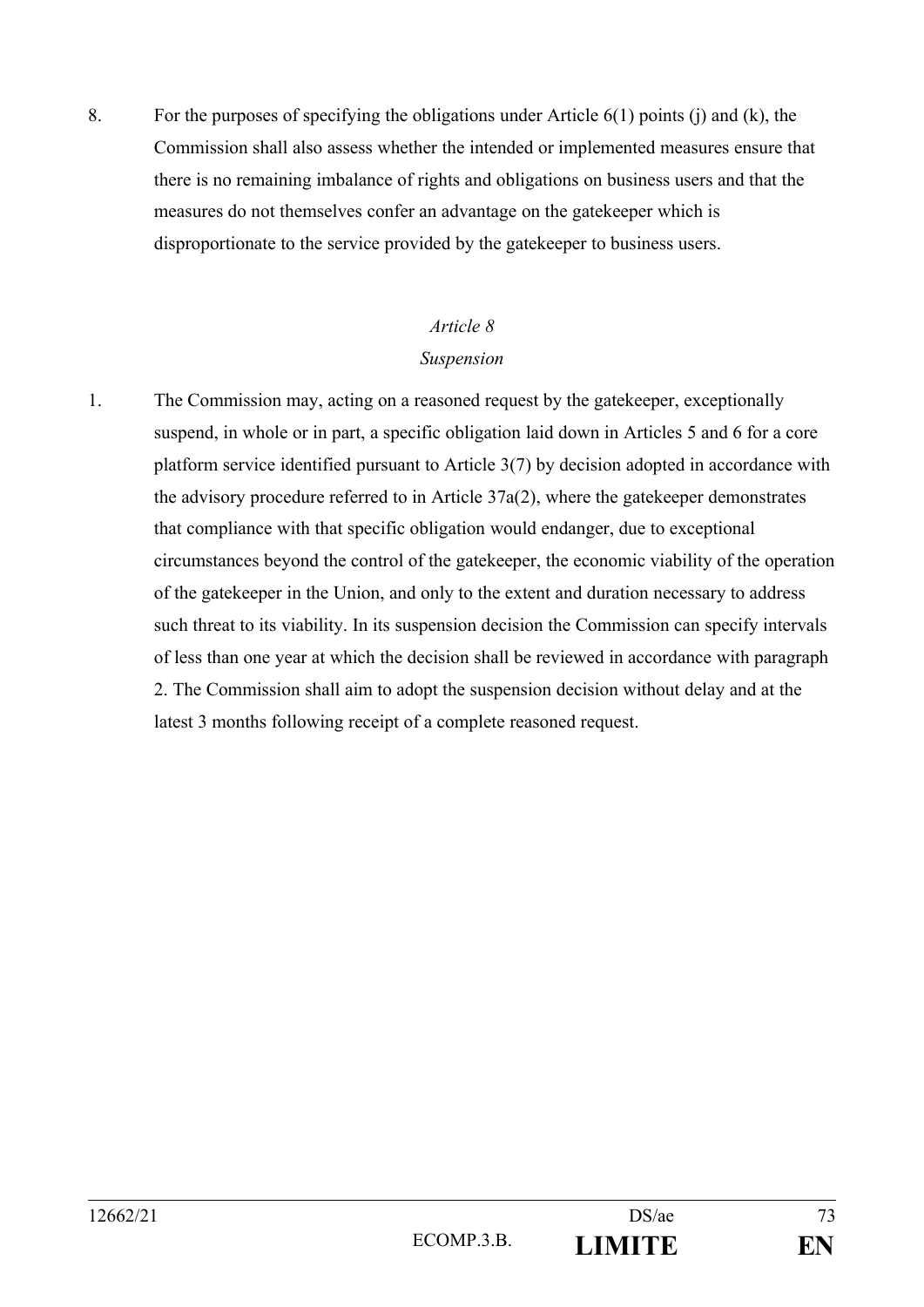- 2. Where the suspension is granted pursuant to paragraph 1, the Commission shall review its suspension decision at least every year. Following such a review the Commission shall either wholly or partially lift the suspension or decide that the conditions of paragraph 1 continue to be met.
- 3. In cases of urgency, the Commission may, acting on a reasoned request by a gatekeeper, provisionally suspend the application of the relevant obligation to one or more individual core platform services already prior to the decision pursuant to paragraph 1.

In assessing the request, the Commission shall take into account, in particular, the impact of the compliance with the specific obligation on the economic viability of the operation of the gatekeeper in the Union as well as on third parties. The suspension may be made subject to conditions and obligations to be defined by the Commission in order to ensure a fair balance between these interests and the objectives of this Regulation. Such a request may be made and granted at any time pending the assessment of the Commission pursuant to paragraph 1.

#### *Article 9*

#### *Exemption on grounds of public morality, public health and public security*

- 1. The Commission may, acting on a reasoned request by a gatekeeper or on its own initiative, by decision adopted in accordance with the advisory procedure referred to in Article 37a(2), exempt it, in whole or in part, from a specific obligation laid down in Articles 5 and 6 in relation to an individual core platform service identified pursuant to Article 3(7), where such exemption is justified on the grounds set out in paragraph 2 of this Article. The Commission shall adopt the exemption decision without delay and at the latest 3 months after receiving a complete reasoned request.
- 1a. Where an exemption is granted pursuant to paragraph 1, the Commission shall review its exemption decision if the ground for the exemption no longer exists or at least every year. Following such a review the Commission shall either wholly or partially lift the exemption or decide that the conditions of paragraph 1 continue to be met.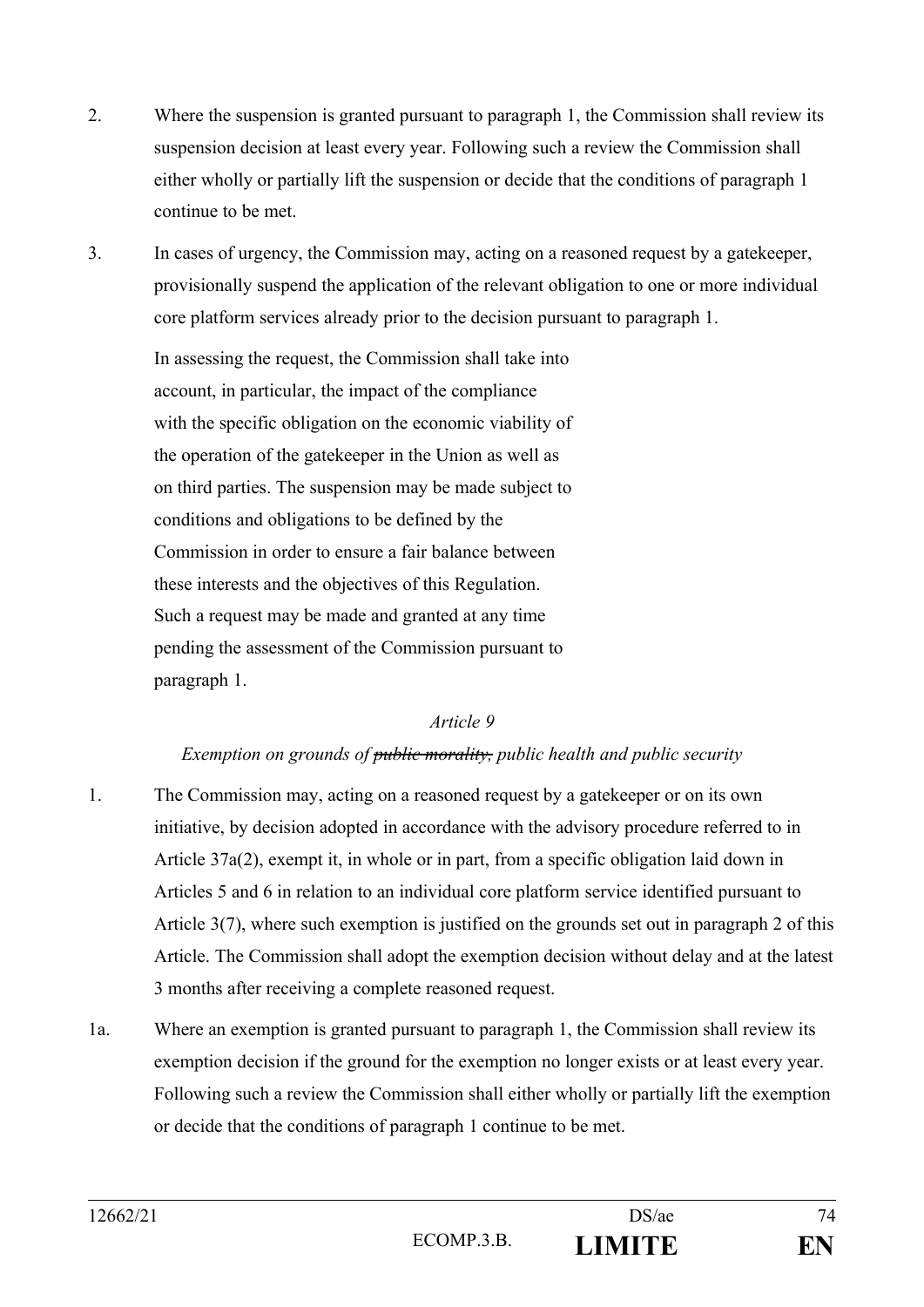2. An exemption pursuant to paragraph 1 may only be granted on grounds of:

#### (a) public morality;

- (b) public health;
- (c) public security.
- 3. In cases of urgency, the Commission may, acting on a reasoned request by a gatekeeper or on its own initiative, provisionally suspend the application of the relevant obligation to one or more individual core platform services already prior to the decision pursuant to paragraph 1.

In assessing the request, the Commission shall take into account, in particular, the impact of the compliance with the specific obligation on the grounds in paragraph 2 as well as the effects on the gatekeeper concerned and on third parties. The suspension may be made subject to conditions and obligations to be defined by the Commission in order to ensure a fair balance between the goals pursued by the grounds in paragraph 2 and the objectives of this Regulation. Such a request may be made and granted at any time pending the assessment of the Commission pursuant to paragraph 1.

#### *Article 9a*

#### *Reporting mechanism*

1. Within six months after its designation pursuant to Article 3, and in application of Article 3(8), the gatekeeper shall provide the Commission with a report describing in a detailed and transparent manner the measures it has implemented, to ensure compliance with the obligations laid down in Articles 5 and 6. This report shall be updated at least annually.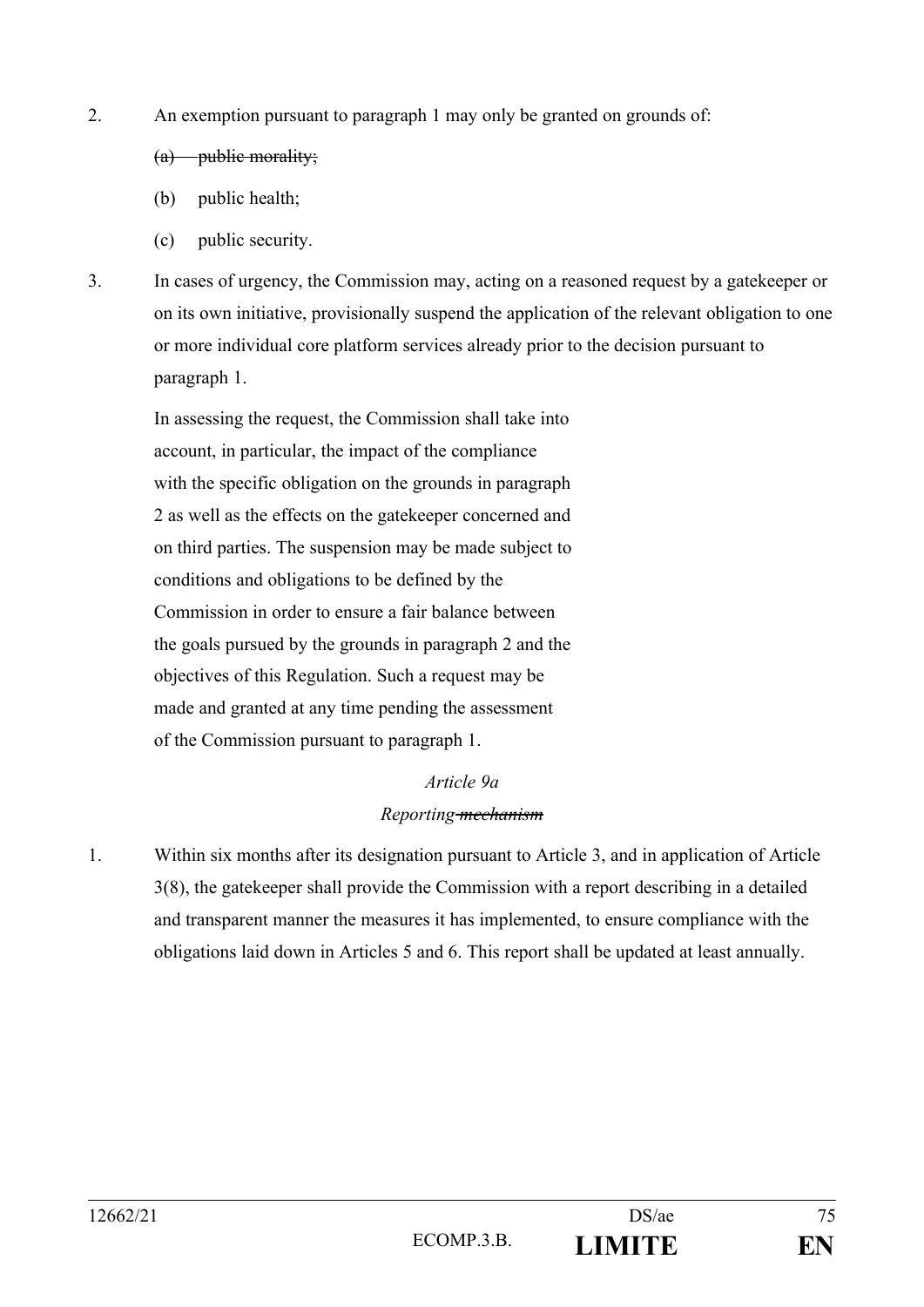2. Within six months after its designation pursuant to Article 3, the gatekeeper shall publish and provide the Commission with a non**-**confidential summary of the report referred to in paragraph 1 of this Article. The Commission shall publish without delay the nonconfidential summary of the report. This non-confidential summary shall be updated once the report referred to in paragraph 1 of this Article is updated.

#### *Article 10*

# *Updating obligations for gatekeepers*

1. The Commission is empowered to adopt delegated acts in accordance with Article 37 to supplement the existing obligations laid down in Articles 5 and 6. This supplementing of the existing obligations shall be based on a market investigation pursuant to Article 17, which has identified the need to update those obligations to address practices that limit the contestability of core platform services or that are unfair in the same way as the practices addressed by the obligations laid down in Articles 5 and 6.

The scope of a delegated act adopted in accordance with the first subparagraph shall be limited to:

- (a) extending an obligation that applies only in relation to certain core platform services, to other core platform services listed in Article 2 point (2);
- (b) extending an obligation that benefits a certain subset of business users or end users so that it benefits other subsets of business users or end users;
- (c) specifying the manner in which the obligations of gatekeepers under Articles 5 and 6 are to be performed in order to ensure effective compliance with those obligations;
- (d) extending an obligation that applies only in relation to certain ancillary services to apply in relation to other ancillary services defined in Article 2 point (14);
- (e) extending an obligation that applies only in relation to certain types of data to apply in relation to other types of data;
- (f) adding further conditions where an obligation imposes certain conditions on the behaviour of a gatekeeper; or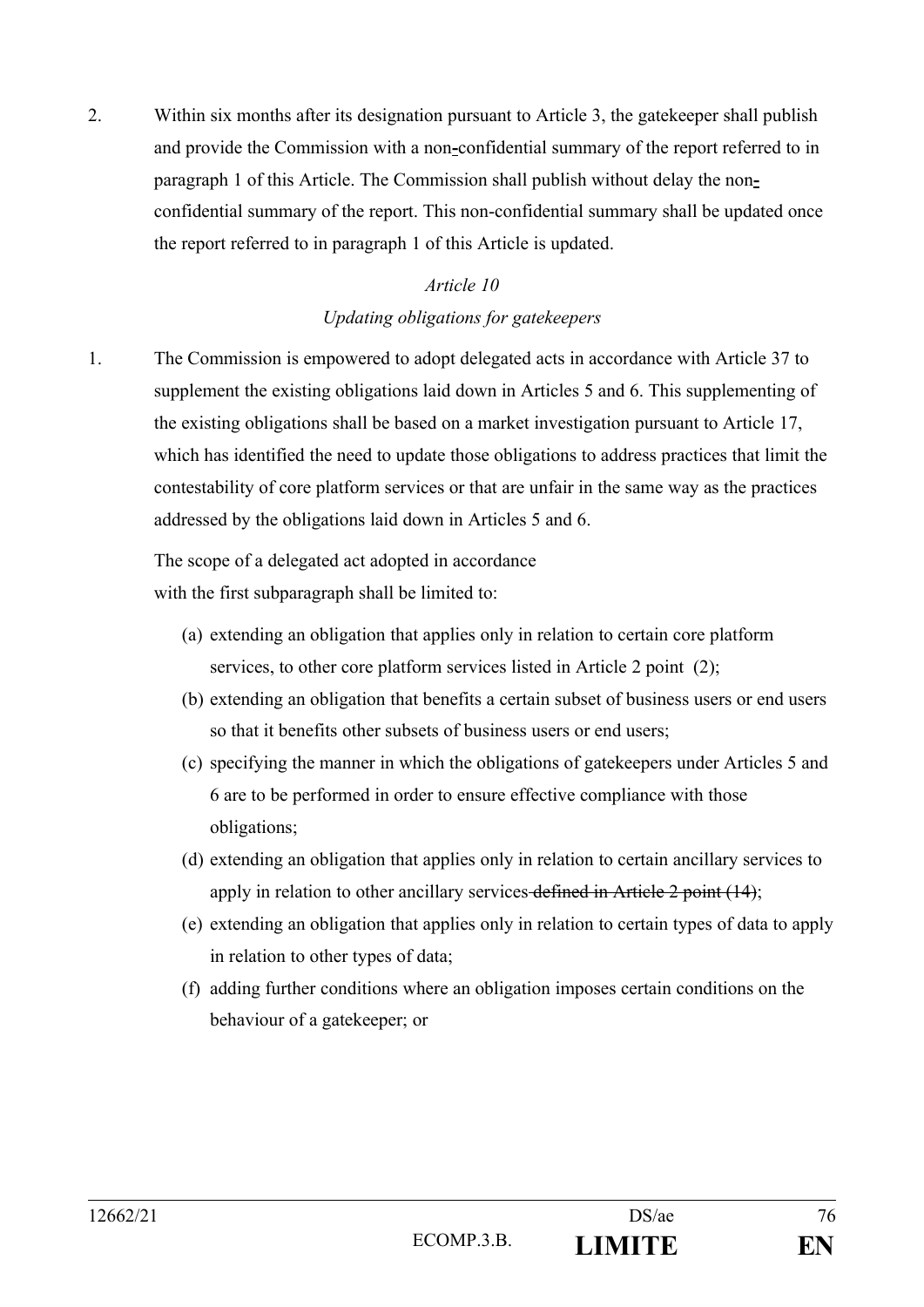- (g) extending **applying** an obligation that governs the relation between several core platform services of the gatekeeper to the relation between a core platform service and other services of the gatekeeper.
- 2. A practice as referred to in paragraph 1 shall be considered to be unfair or to limit the contestability of core platform services where:
	- (a) there is an imbalance between the rights and obligations of business users and the gatekeeper obtains an advantage from business users that is disproportionate to the service provided by that gatekeeper to those business users; or
	- (b) it is engaged in by gatekeepers and is capable of impeding innovation and limiting choice for business users and end users because it:
		- i. affects or risks affecting the contestability of a core platform service or other services in the digital sector on a lasting basis due to the creation or strengthening of barriers for other undertakings to enter or expand as suppliers of a core platform service or other services in the digital sector; or
		- ii. prevents other operators from having the same access to a key input as the gatekeeper.

#### *Anti-circumvention*

- 1a. An undertaking providing core platform services shall not **in any way segment, divide,**  subdivide, fragment or split these services through contractual, commercial, technical or any other means to circumvent the quantitative thresholds laid down in Article 3(2).
- 1b. The Commission may, when suspecting that undertaking providing core platform services engaged in practice laid down in paragraph 1, require such undertaking for any information that it deems necessary to determine whether the undertaking concerned engaged in fragmentation of core platform services within the meaning of **as referred to in** paragraph 1**a**.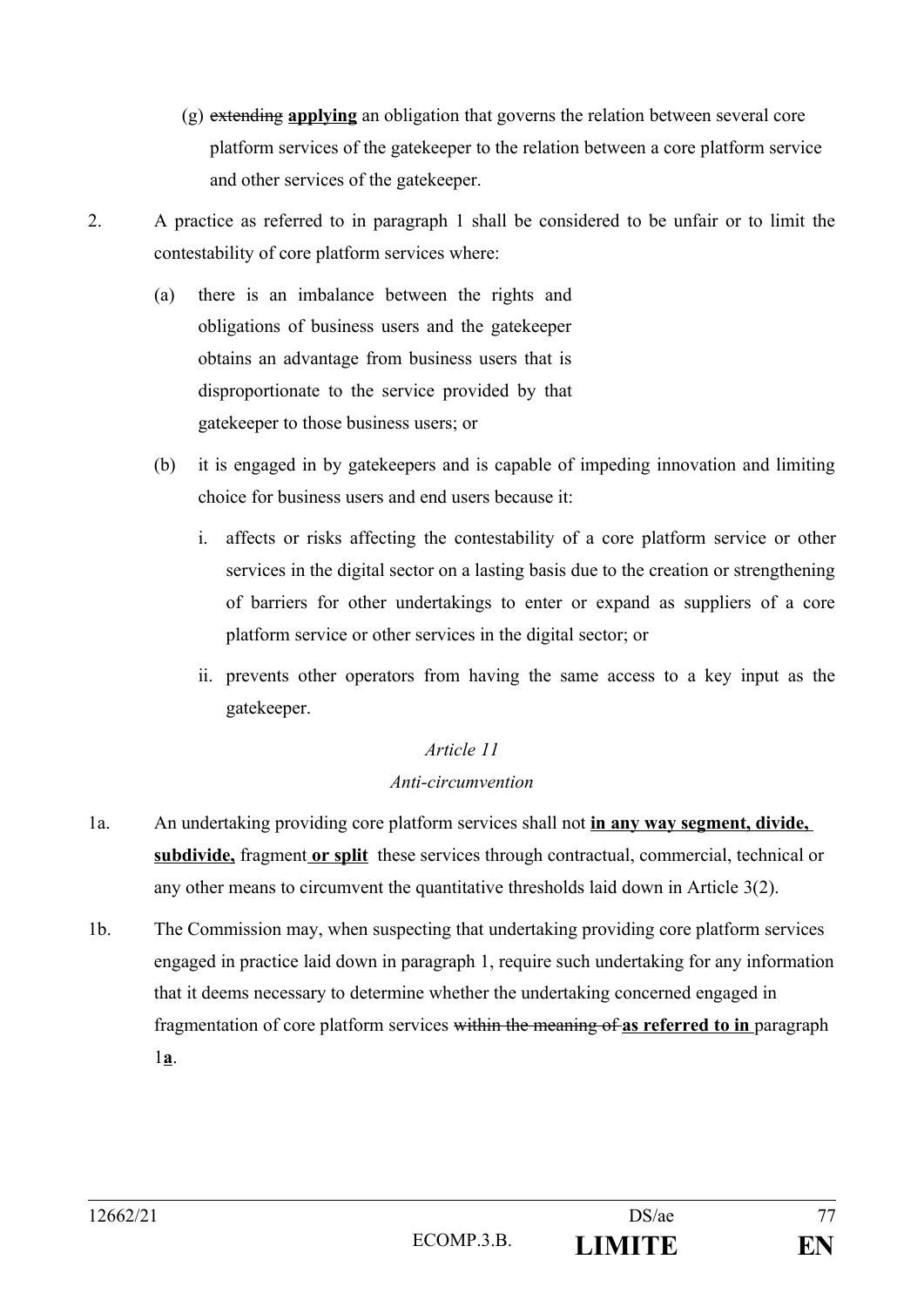- 1. A gatekeeper shall ensure that the obligations of Articles 5 and 6 are fully and effectively complied with. While the obligations of Articles 5 and 6 apply in respect of core platform services listed pursuant to Article 3(7), their implementation shall not be undermined by any behaviour of the gatekeeper, **including the use of behavioural techniques or interface design that would undermine the effectiveness of Articles 5 and 6,** regardless of whether this behaviour is of a contractual, commercial, technical or any other nature, including the use of behavioural techniques or interface design that would undermine the effectiveness of Articles 5 and 6.
- 2. Where consent for collecting and processing of personal data is required to ensure compliance with this Regulation, a gatekeeper shall take the necessary steps to either enable business users to directly obtain the required consent to their processing, where required under Regulation (EU) 2016/679 and Directive 2002/58/EC, or to comply with Union data protection and privacy rules and principles in other ways including by providing business users with duly anonymised data where appropriate. The gatekeeper shall not make the obtaining of this consent by the business user more burdensome than for its own services.
- 3. A gatekeeper shall not degrade the conditions or quality of any of the core platform services provided to business users or end users who avail themselves of the rights or choices laid down in Articles 5 and 6, or make the exercise of those rights or choices unduly difficult.
- **4. Where a gatekeeper circumvents or attempts to circumvent any of the obligations in Article 5 or 6 in a manner described in paragraphs 1 to 3 above, the Commission may open proceedings pursuant to Article 18 and adopt a decision pursuant to Article 7 specifying the measures that the gatekeeper concerned shall implement.**
- **5. Paragraph 4 is without prejudice to the powers of the Commission under Articles 25, 26 and 27.**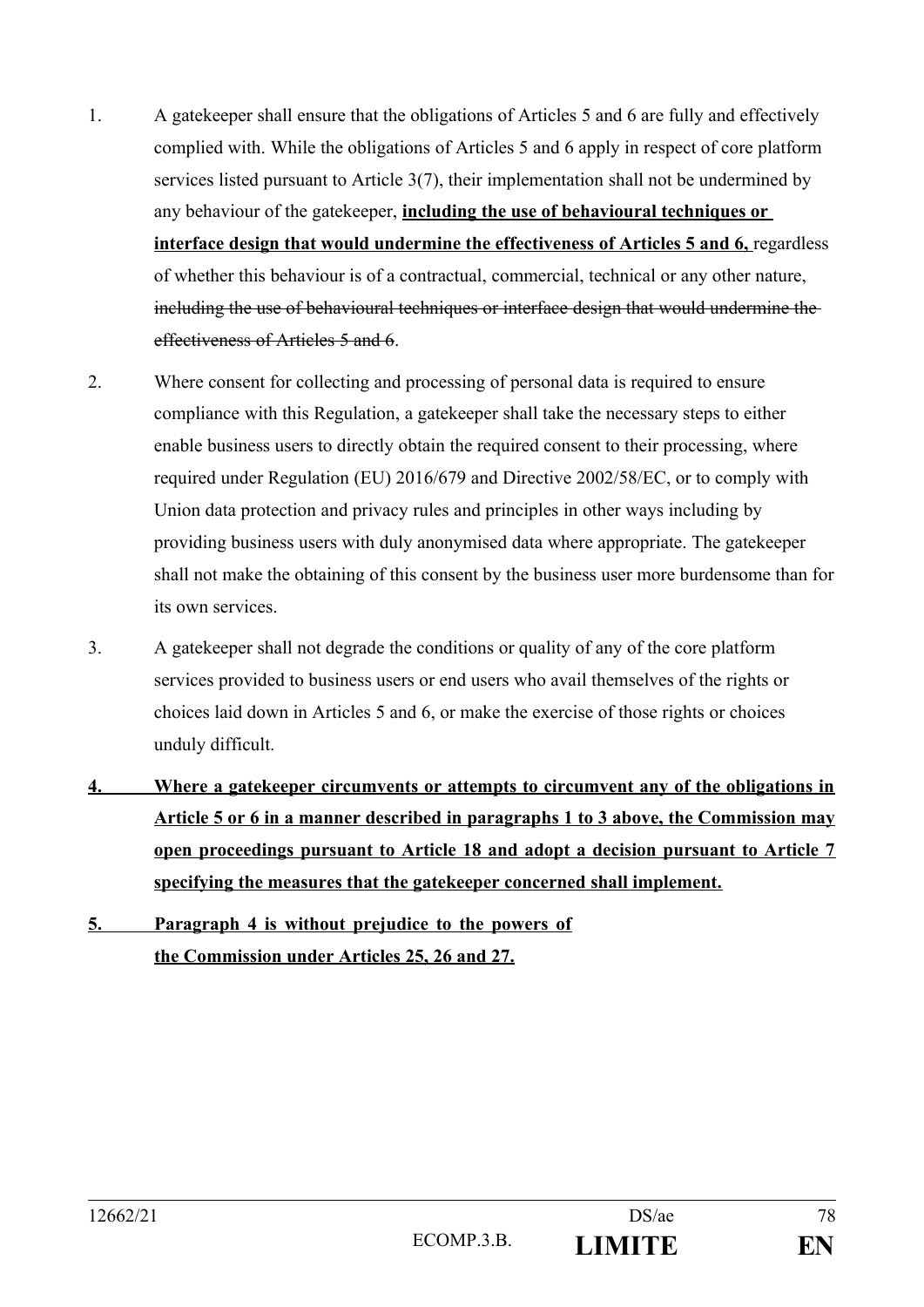## *Obligation to inform about concentrations*

1. A gatekeeper shall inform the Commission of any intended concentration within the meaning of Article 3 of Regulation (EC) No 139/2004 involving another gatekeeper, undertaking providing core platform services or any other services provided in the digital sector irrespective of whether it is notifiable to a Union competition authority under Regulation (EC) No 139/2004 or to a competent national competition authority under national merger rules.

A gatekeeper shall inform the Commission of such a concentration at least two months prior to its implementation and following the conclusion of the agreement, the announcement of the public bid, or the acquisition of a controlling interest.

2. The information by the gatekeeper pursuant to paragraph 1 shall at least describe the undertakings concerned by the concentration, their EEA and worldwide annual turnover, their field of activity, including activities directly related to the concentration, the transaction value or an estimation thereof, a summary of the concentration, including its nature and rationale, as well as a list of the Member States concerned by the operation.

The information by the gatekeeper shall also describe, for any relevant core platform services, their respective EEA annual turnover, their number of yearly active business users and the number of monthly active end users.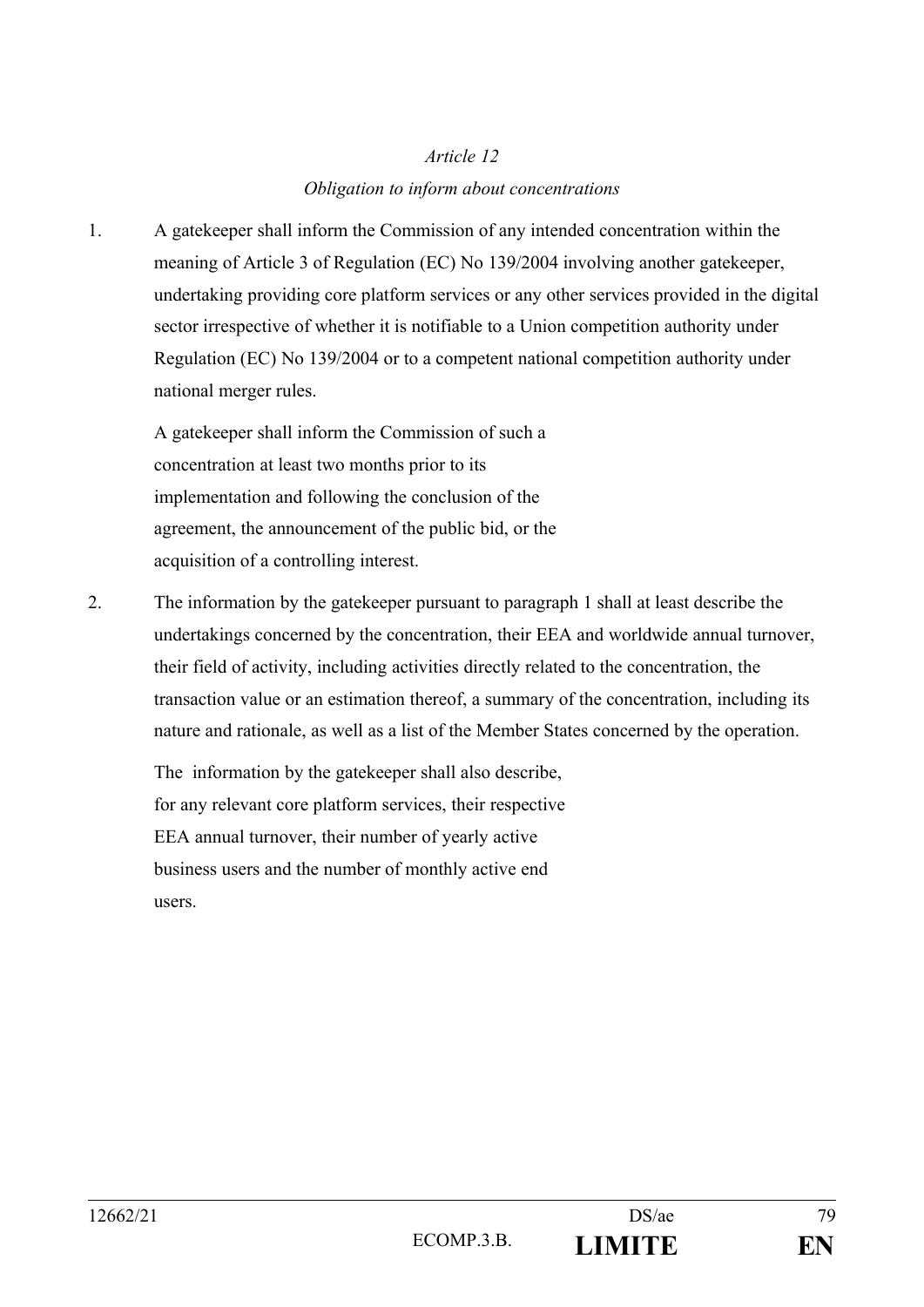- 3. If, following any concentration as provided in paragraph 1, additional core platform services individually satisfy the thresholds in point (b) of Article 3(2), the gatekeeper concerned shall inform the Commission thereof within three months from the implementation of the concentration and provide the Commission with the information referred to in Article 3(2).
- 4. The Commission shall inform the Member States of any information received pursuant to paragraph 1 and publish a summary of the concentration, specifying the parties to the concentration, their field of activity, the nature of the concentration and the list of the Member States concerned by the operation. The Commission shall take account of the legitimate interest of undertakings in the protection of their business secrets.

# *Article 13 Obligation of an audit*

Within six months after its designation pursuant to Article 3, a gatekeeper shall submit to the Commission an independently audited description of any techniques for profiling of end users that the gatekeeper applies to or across its core platform services identified pursuant to Article 3.

The gatekeeper makes publicly available an overview of the audited description taking into account possible limitations involving business secrets. The description and its publicly available overview shall be updated at least annually.

# Chapter IV

# Market investigation

# *Article 14*

# *Opening of a market investigation*

1. When the Commission intends to carry out a market investigation in view of the possible adoption of decisions pursuant to Articles 15, 16 and 17, it shall adopt a decision opening a market investigation.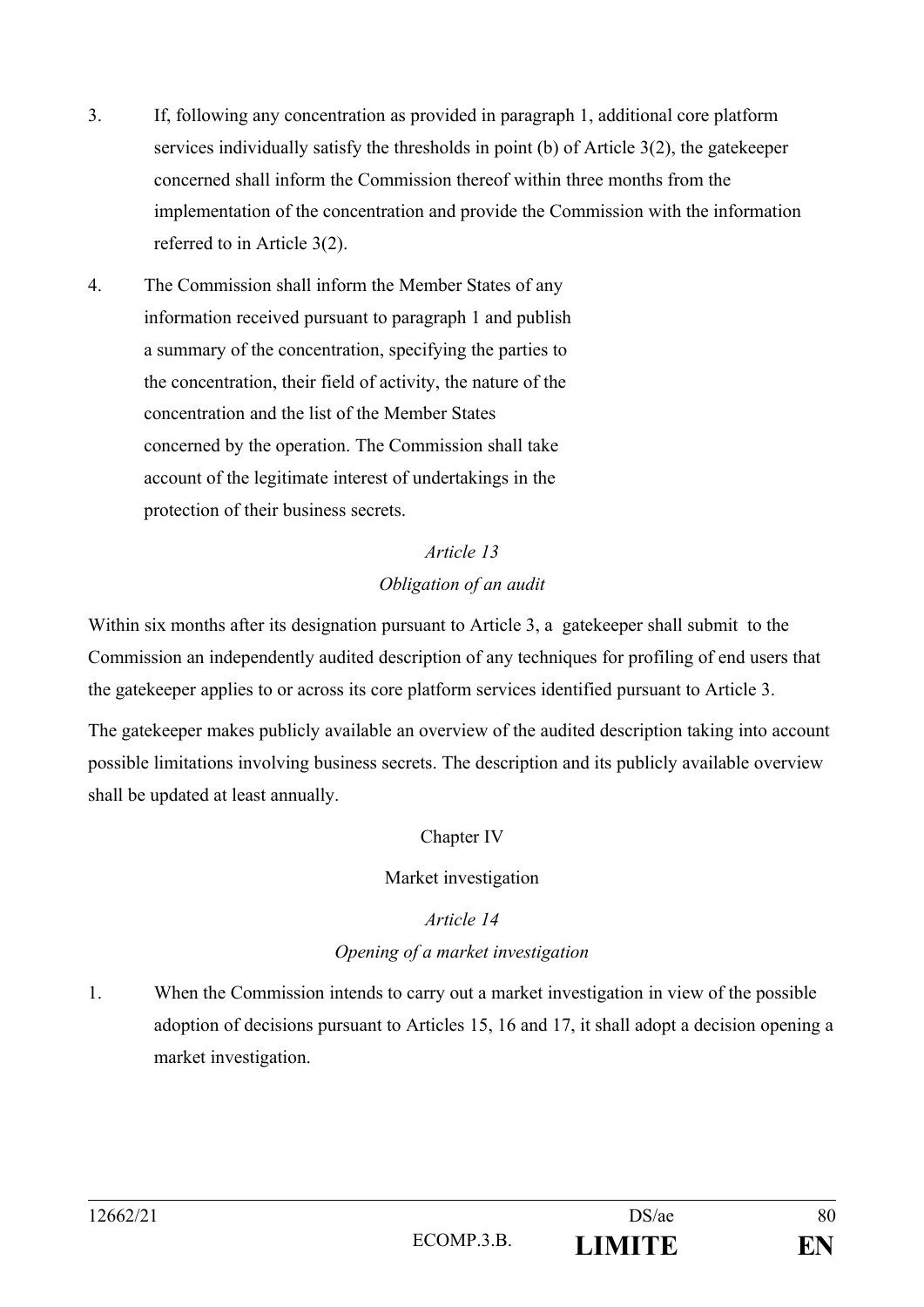- 1a. The Commission may exercise its powers of investigation pursuant to this Regulation before opening a market investigation pursuant to paragraph 1.
- 2. The opening decision shall specify:
	- (a) the date of opening of the investigation;
	- (b) the description of the issue to which the investigation relates to;
	- (c) the purpose of the investigation.
- 3. The Commission may reopen a market investigation that it has closed where:
	- (a) there has been a material change in any of the facts on which the decision was based;
	- (b) the decision was based on incomplete, incorrect or misleading information.

## *Market investigation for designating gatekeepers*

- 1. The Commission may on its own initiative conduct a market investigation for the purpose of examining whether an undertaking should be designated as a gatekeeper pursuant to Article 3(6), or in order to identify core platform services for a gatekeeper pursuant to Article 3(7). It shall endeavour to conclude its investigation by adopting a decision within twelve months from the opening of the market investigation in accordance with the advisory procedure referred to in Article 37a(2).
- 2. In the course of a market investigation pursuant to paragraph 1, the Commission shall endeavour to communicate its preliminary findings to the undertaking concerned within six months from the opening of the investigation. In the preliminary findings, the Commission shall explain whether it considers, on a provisional basis, that the undertaking should be designated as a gatekeeper pursuant to Article 3(6) and list, on a provisional basis, the relevant core platform services pursuant to article 3(7).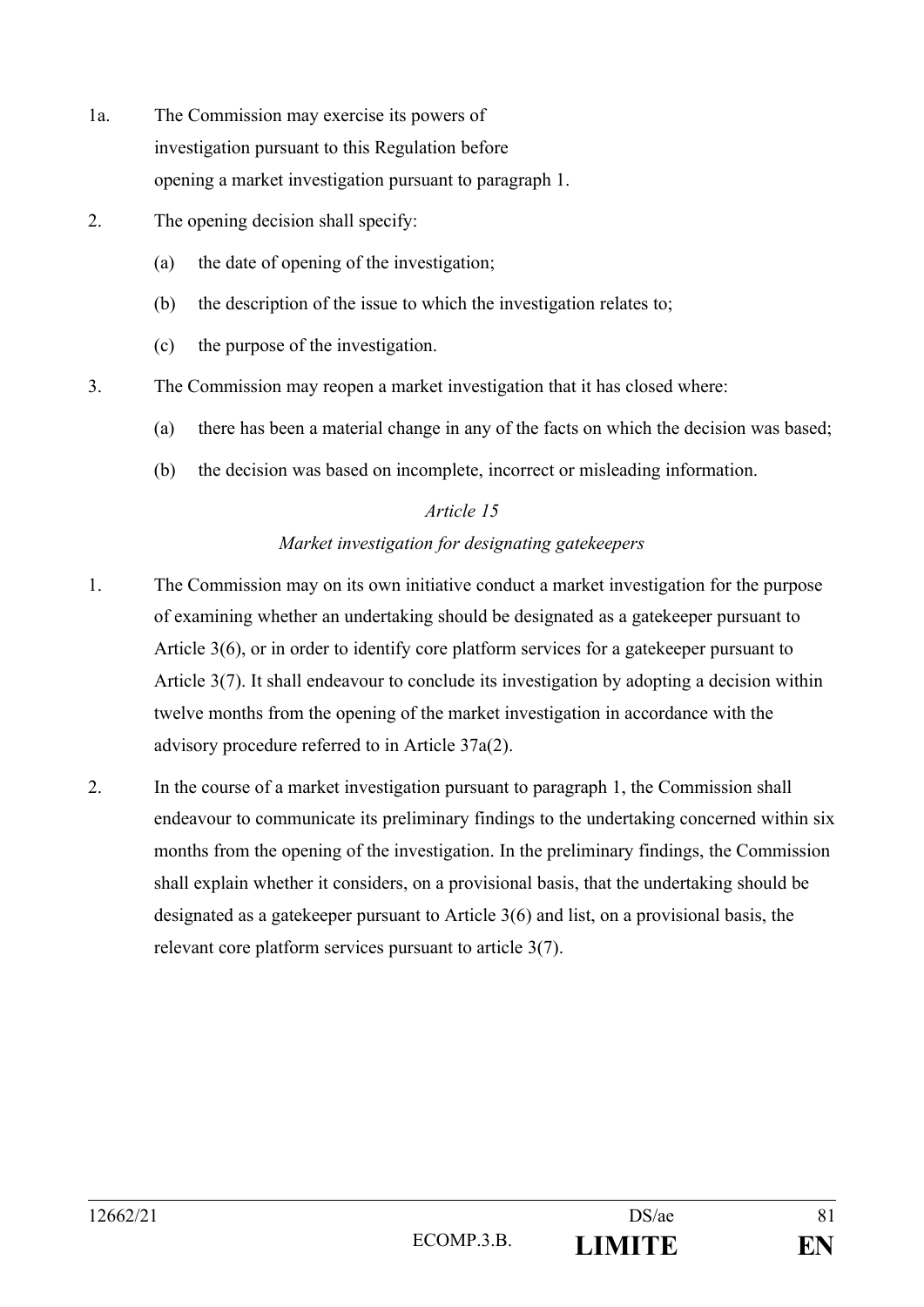- 3. Where the undertaking satisfies the thresholds set out in Article 3(2), but has presented sufficiently substantiated arguments in accordance with Article 3(4), the Commission shall endeavour to conclude the market investigation within five months from the opening of the market investigation by a decision pursuant to paragraph 1. In that case the Commission shall endeavour to communicate its preliminary findings pursuant to paragraph 2 to the undertaking within three months from the opening of the investigation.
- 4. When the Commission pursuant to Article 3(6) designates as a gatekeeper an undertaking that does not yet enjoy an entrenched and durable position in its operations, but it is foreseeable that it will enjoy such a position in the near future, it shall declare applicable to that gatekeeper only obligations laid down in Article 5(b) and (d) and Article 6(1) points (e), (f), (h) and (i) as specified in the designation decision. The Commission shall only declare applicable those obligations that are appropriate and necessary to prevent that the gatekeeper concerned achieves by unfair means an entrenched and durable position in its operations. The Commission shall review such a designation in accordance with the procedure laid down in Article 4.

#### *Market investigation into systematic non-compliance*

1. The Commission may conduct a market investigation for the purpose of examining whether a gatekeeper has engaged in systematic non-compliance. Where the market investigation shows that a gatekeeper has systematically infringed one or several of the obligations laid down in Articles 5 or 6 and has further strengthened or extended its gatekeeper position in relation to the characteristics under Article 3(1), the Commission may by decision adopted in accordance with the advisory procedure referred to in Article 37a(2) impose on such gatekeeper any behavioural or structural remedies which are proportionate to the infringement committed and necessary to ensure compliance with this Regulation. The Commission shall conclude its investigation by adopting a decision within twelve months from the opening of the market investigation.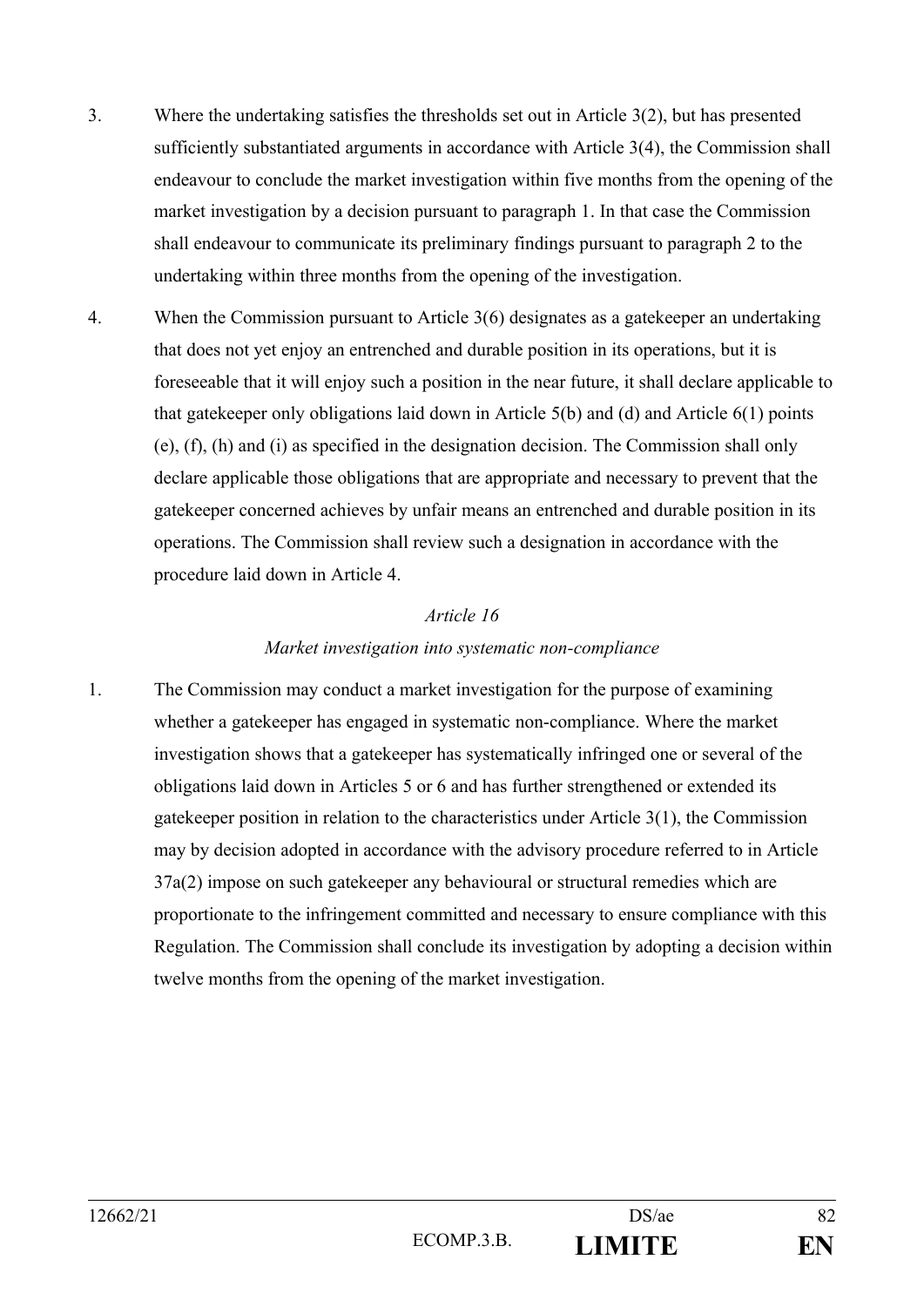- 2. The Commission may only impose structural remedies pursuant to paragraph 1 either where there is no equally effective behavioural remedy or where any equally effective behavioural remedy would be more burdensome for the gatekeeper concerned than the structural remedy.
- 3. A gatekeeper shall be deemed to have engaged in a systematic non-compliance with the obligations laid down in Articles 5 and 6, where the Commission has issued at least three non-compliance decisions pursuant to Article 25 against a gatekeeper in relation to any of its core platform services within a period of five years prior to the adoption of the decision opening a market investigation in view of the possible adoption of a decision pursuant to this Article.
- 4. A gatekeeper shall be deemed to have further strengthened or extended its gatekeeper position in relation to the characteristics under Article 3(1), where its impact on the internal market has further increased, its importance as a gateway for business users to reach end users has further increased or the gatekeeper enjoys a further entrenched and durable position in its operations.
- 5. The Commission shall communicate its objections to the gatekeeper concerned within six months from the opening of the investigation. In its objections, the Commission shall explain whether it preliminarily considers that the conditions of paragraph 1 are met and which remedy or remedies it preliminarily considers necessary and proportionate.
- 6. The Commission may at any time during the market investigation extend its duration where the extension is justified on objective grounds and proportionate. The extension may apply to the deadline by which the Commission has to issue its objections, or to the deadline for adoption of the final decision. The total duration of any extension or extensions pursuant to this paragraph shall not exceed six months. The Commission may consider commitments pursuant to Article 23 and make them binding in its decision.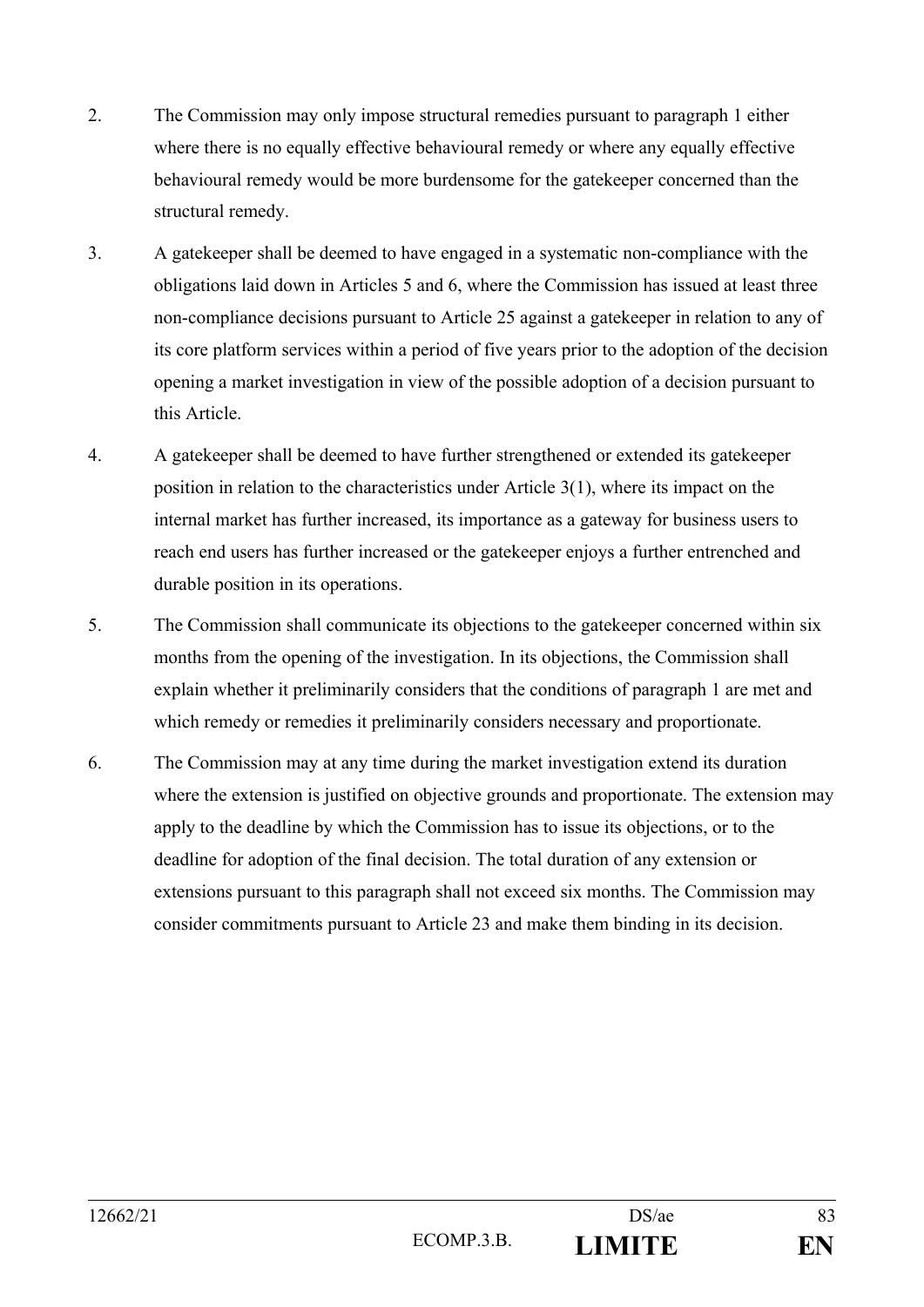#### *Market investigation into new services and new practices*

The Commission may conduct a market investigation for the purpose of examining whether one or more services within the digital sector should be added to the list of core platform services or for the purpose of detecting types of practices that limit the contestability of core platform services or type of practices that are unfair and which are not effectively addressed by this Regulation. It shall issue a public report at the latest within 24 months from the opening of the market investigation. **In its assessment, the Commission shall take into account any relevant findings of proceedings carried out under Articles 101 and 102 of the Treaty concerning digital markets as well as any other relevant developments.**

Where appropriate, that report shall be accompanied by:

- (a) a proposal to amend this Regulation in order to include additional services within the digital sector in the list of core platform services laid down in point 2 of Article 2 or to include new obligations in Article 5 or 6; or
- (b) a draft delegated act supplementing the obligations laid down in Articles 5 or 6 as provided for in Article 10.

# **Where appropriate, the proposal to amend this Regulation under lit (a) may also propose to remove existing services from the list of core platform services laid down in point 2 of Article 2 or to remove existing obligations from Articles 5 or 6.**

Chapter V

Investigative, enforcement and monitoring powers

#### *Article 18*

#### *Opening of proceedings*

1. Where the Commission intends to carry out proceedings in view of the possible adoption of decisions pursuant to Articles 7, 25 and 26, it shall adopt a decision opening a proceeding.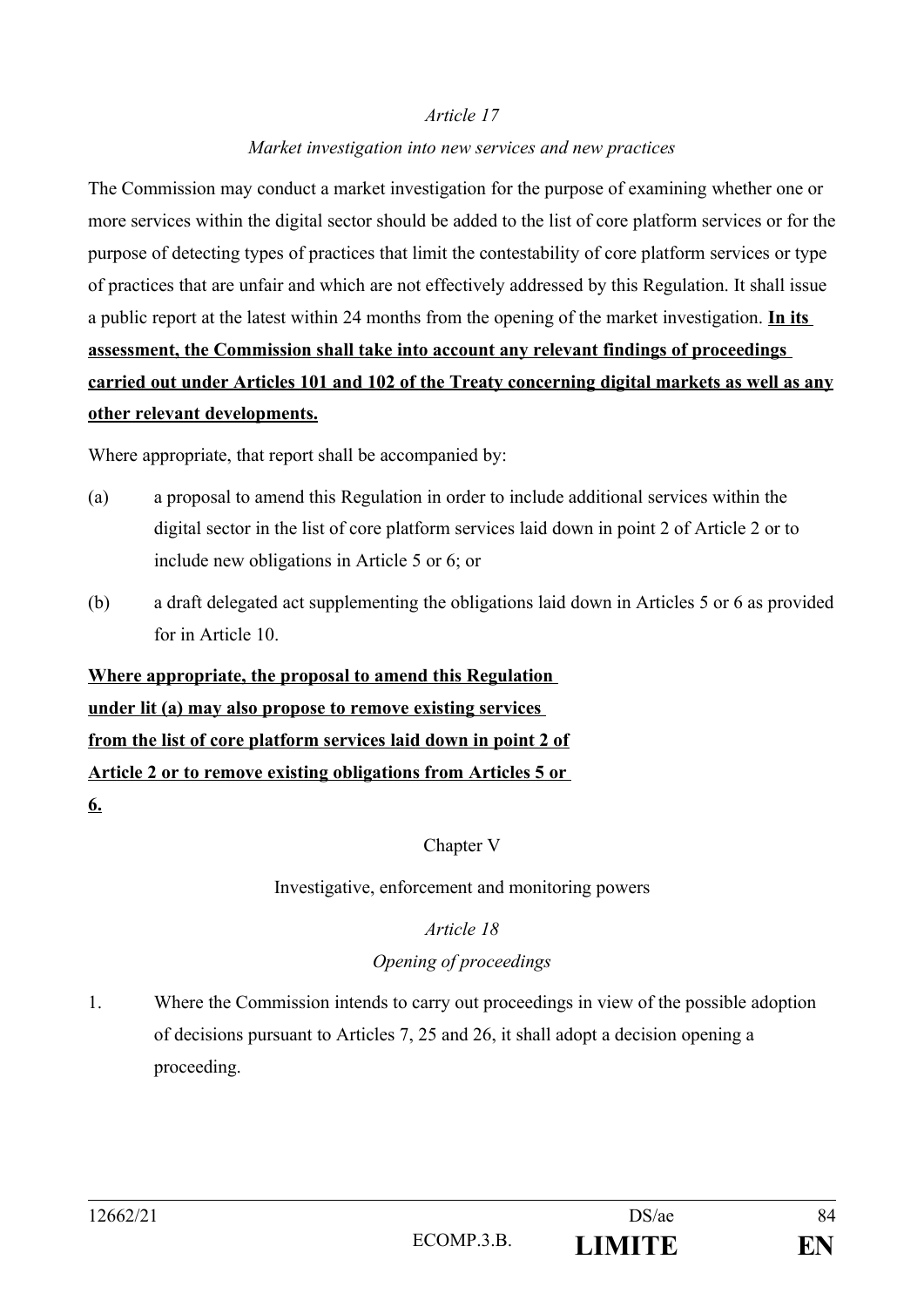2. The Commission may exercise its powers of investigation pursuant to this Regulation before opening proceedings.

# *Article 19 Requests for information*

- 1. In order to carry out the duties assigned to it by this Regulation, the Commission may by simple request or by decision require information from undertakings and associations of undertakings to provide all necessary information<del>, including for the purpose of monitoring,</del> implementing and enforcing the rules laid down in this Regulation. The Commission may also request access to any data and algorithms of undertakings and request explanations on those by a simple request or by a decision.
- 3. When sending a simple request for information to an undertaking or association of undertakings, the Commission shall state the legal basis and purpose of the request, specify what information is required and fix the time-limit within which the information is to be provided, and the penalties provided for in Article 26 for supplying incomplete, incorrect or misleading information or explanations.
- 4. Where the Commission requires undertakings and associations of undertakings to supply information by decision, it shall state the legal basis and the purpose of the request, specify what information is required and fix the time-limit within which it is to be provided. Where the Commission requires undertakings to provide access to **any data** its data-bases and algorithms, it shall state the legal basis and the purpose of the request, and fix the timelimit within which it is to be provided. It shall also indicate the penalties provided for in Article 26 and indicate or impose the periodic penalty payments provided for in Article 27. It shall further indicate the right to have the decision reviewed by the Court of Justice.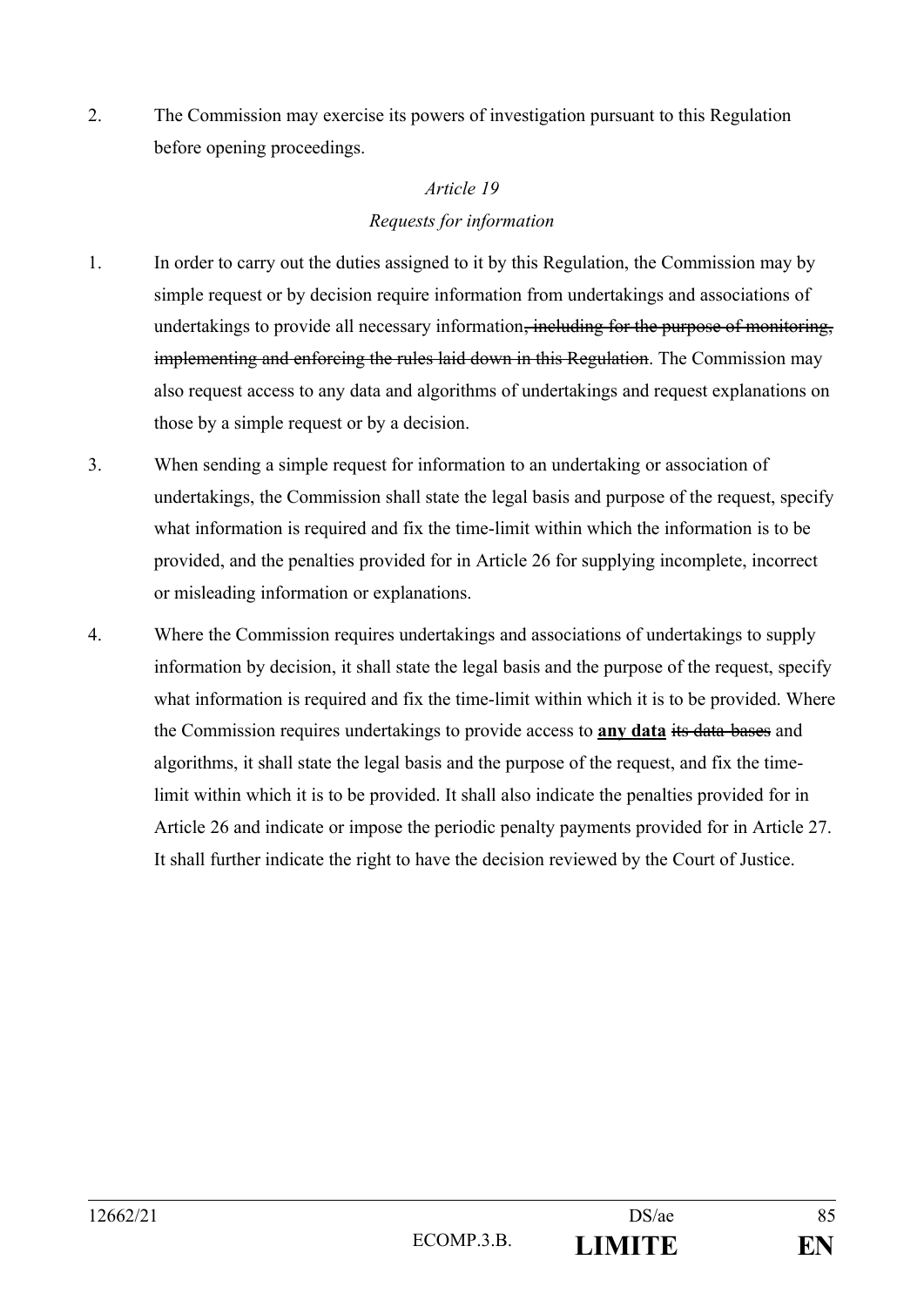- 5. The undertakings or associations of undertakings or their representatives and, in the case of legal persons, companies or firms, or associations having no legal personality, the persons authorised to represent them by law or by their constitution, shall supply the information requested on behalf of the undertaking or the association of undertakings concerned. Lawyers duly authorised to act may supply the information on behalf of their clients. The latter shall remain fully responsible if the information supplied is incomplete, incorrect or misleading.
- 5a The Commission shall without delay forward a copy of the simple request or of the decision requesting information to the competent authority of the Member State, **enforcing the rules referred to in** within the meaning of Article 1(6), in whose territory the undertaking or association of undertakings is established.
- 6. At the request of the Commission, the competent authorities of the Member States shall provide the Commission with all necessary information in their possession to carry out the duties assigned to it by this Regulation.

#### *Power to carry out interviews and take statements*

1. In order to carry out the duties assigned to it by this Regulation, the Commission may interview any natural or legal person which consents to being interviewed for the purpose of collecting information, relating to the subject-matter of an investigation, including inrelation to the monitoring, implementing and enforcing of the rules laid down in this Regulation. The Commission shall be entitled to record such interview by any technical means.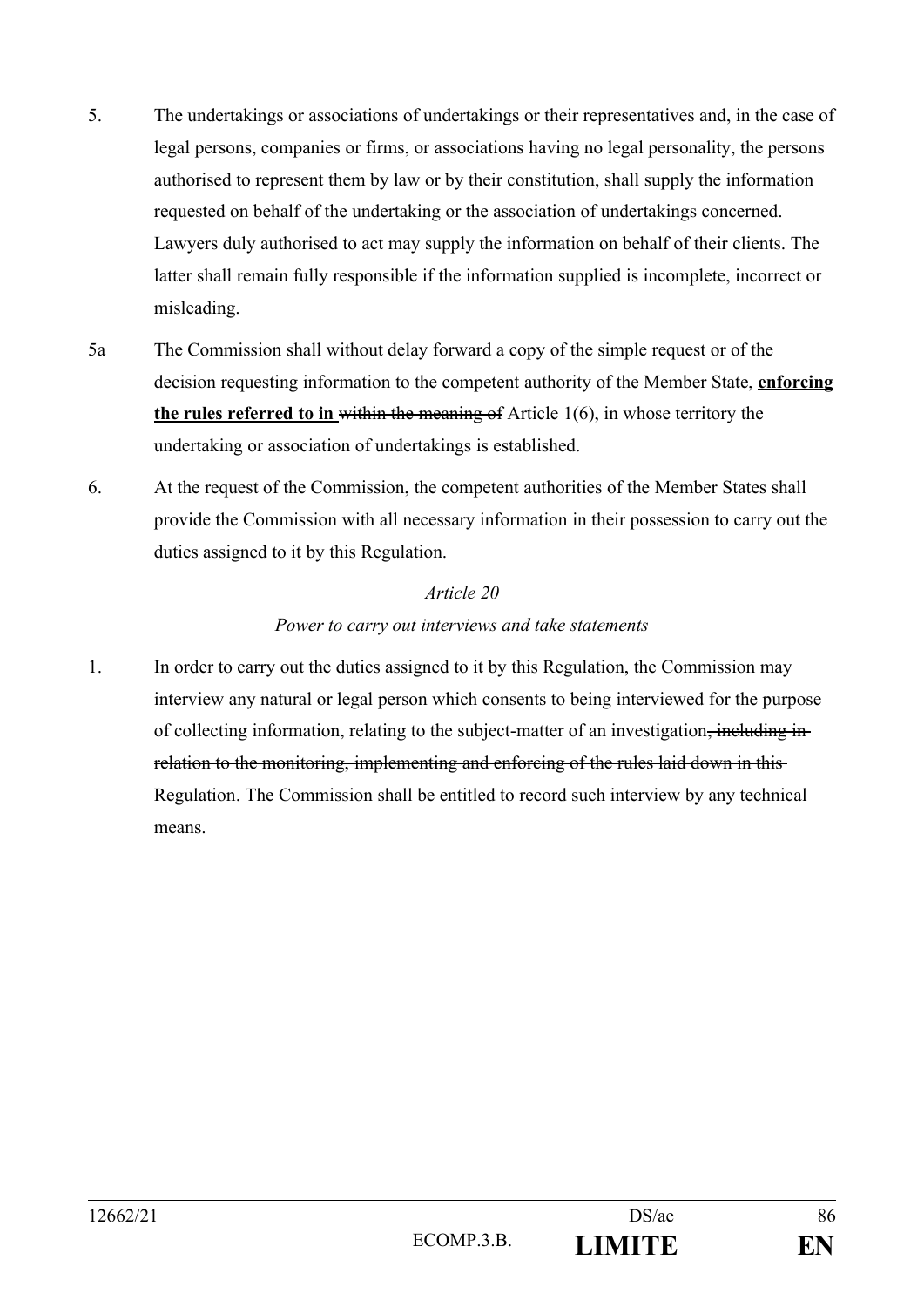2. Where an interview pursuant to paragraph 1 is conducted on the premises of an undertaking, the Commission shall inform the competent authority of the Member State, within the meaning of **enforcing the rules referred to in** Article 1(6), in whose territory the interview takes place. If so requested by the said competent authority, its officials may assist the officials and other accompanying persons authorised by the Commission to conduct the interview.

#### *Article 21*

#### *Powers to conduct inspections*

- 1. In order to carry out the duties assigned to it by this Regulation, the Commission may conduct all necessary inspections at the premises of an undertaking or association of undertakings.
- 1a. The officials and other accompanying persons authorised by the Commission to conduct an inspection are empowered:

(a) to enter any premises, land and means of transport of undertakings and associations of undertakings;

(b) to examine the books and other records related to the business, irrespective of the medium on which they are stored;

(c) to take or obtain in any form copies of or extracts from such books or records;

(d) to require the undertaking or association of undertakings to provide access to and explanations on its organisation, functioning, IT system, algorithms, data-handling and business practices and to record or document the explanations given;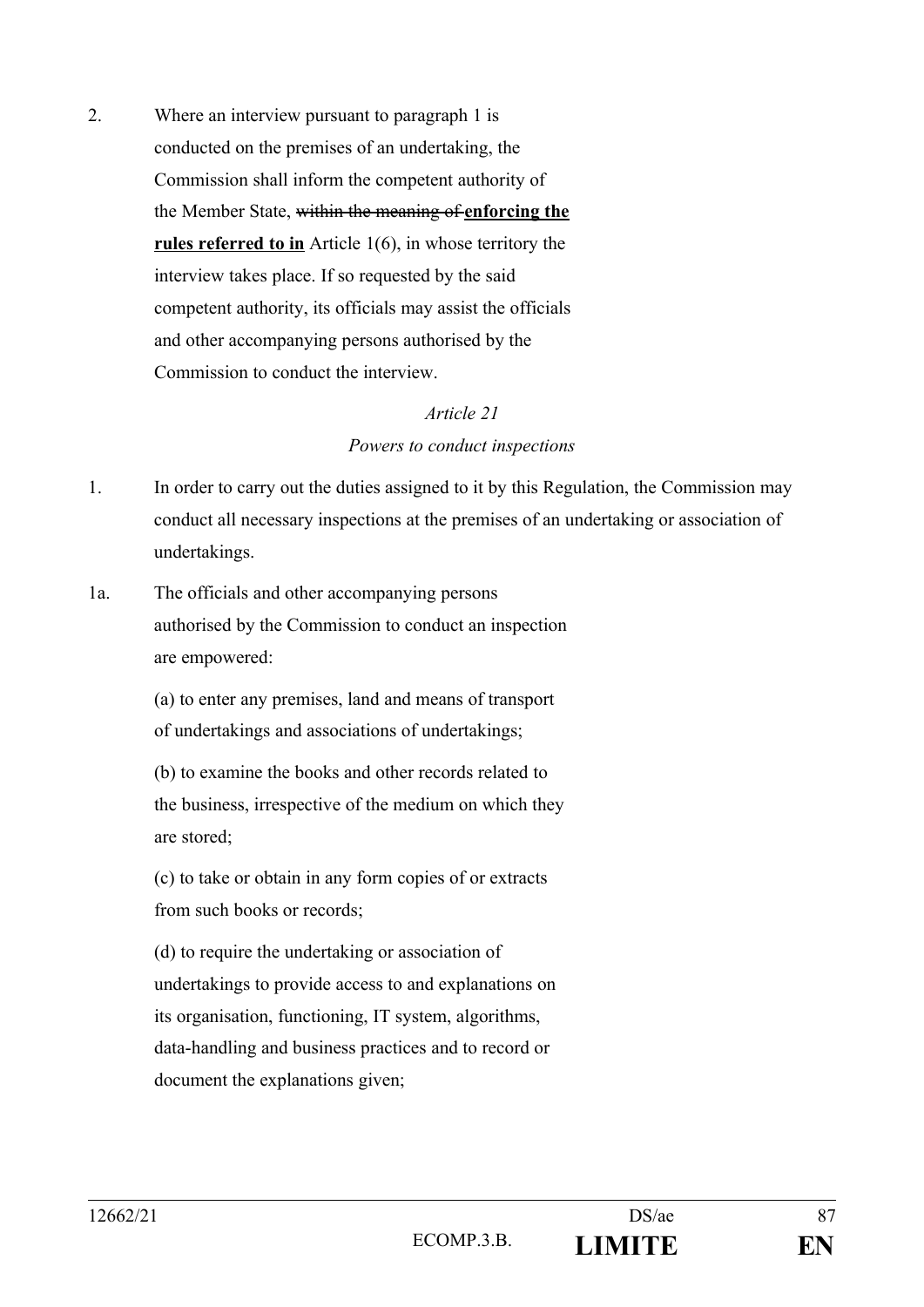(e) to seal any business premises and books or records for the period and to the extent necessary for the inspection;

(f) to ask any representative or member of staff of the undertaking or association of undertakings for explanations on facts or documents relating to the subject-matter and purpose of the inspection and to record the answers;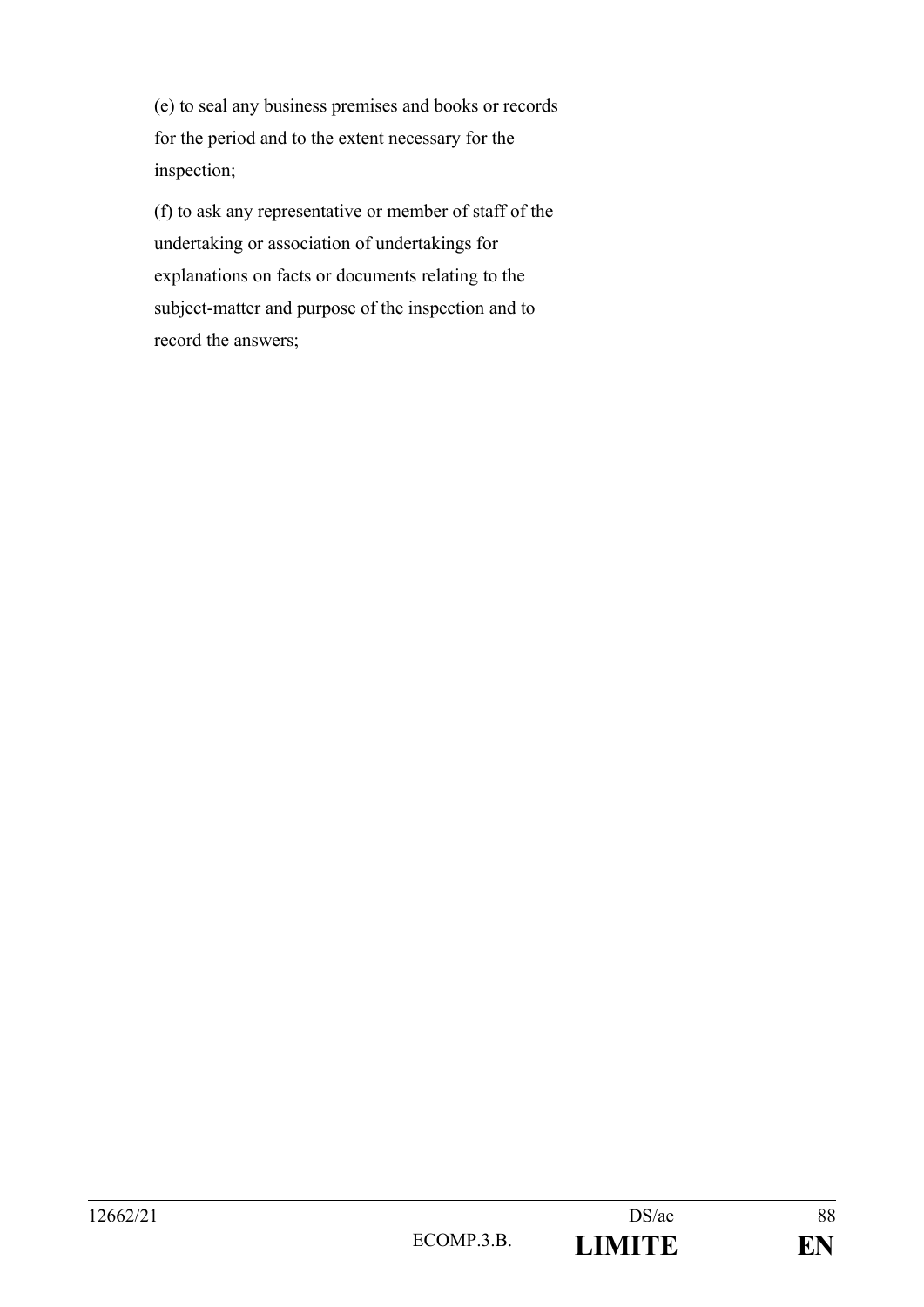(g) to address questions to any representative or member of staff relating to the subject-matter andpurpose of the inspection and to record the answers.

- 2. Inspections may also be carried out with the assistance of auditors or experts appointed by the Commission pursuant to Article 24(2) as well as the competent authority of the Member State within the meaning of Article**, enforcing the rules referred to in** Article 1(6) in whose territory the inspection is to be conducted.
- 3. During inspections the Commission, auditors or experts appointed by it as well as the competent authority of the Member State**, enforcing the rules referred to in** within the meaning of Article 1(6) in whose territory the inspection is to be conducted may require the undertaking or association of undertakings to provide access to and explanations on its organisation, functioning, IT system, algorithms, data-handling and business conducts. The Commission and auditors or experts appointed by it as well as the competent authority of the Member State**, enforcing the rules referred to in** within the meaning of Article 1(6) in whose territory the inspection is to be conducted may address questions to any representative or member of staff.
- 4. Undertakings or associations of undertakings are required to submit to an inspection ordered by decision of the Commission. The decision shall specify the subject matter and purpose of the visit, set the date on which it is to begin and indicate the penalties provided for in Articles 26 and 27 and the right to have the decision reviewed by the Court of Justice of the European Union. The Commission shall take such decisions after consulting the competent authority of the Member State**, enforcing the rules referred to in** within the meaning of Article 1(6) in whose territory the inspection is to be conducted.
- 5. Officials of as well as those authorised or appointed by the competent authority of the Member State**,**

**enforcing the rules referred to in** within the meaning  $\theta$  Article 1(6) in whose territory the inspection is to be conducted shall, at the request of that authority or of the Commission, actively assist the officials and other accompanying persons authorised by the Commission. To this end, they shall enjoy the powers specified in paragraph 2.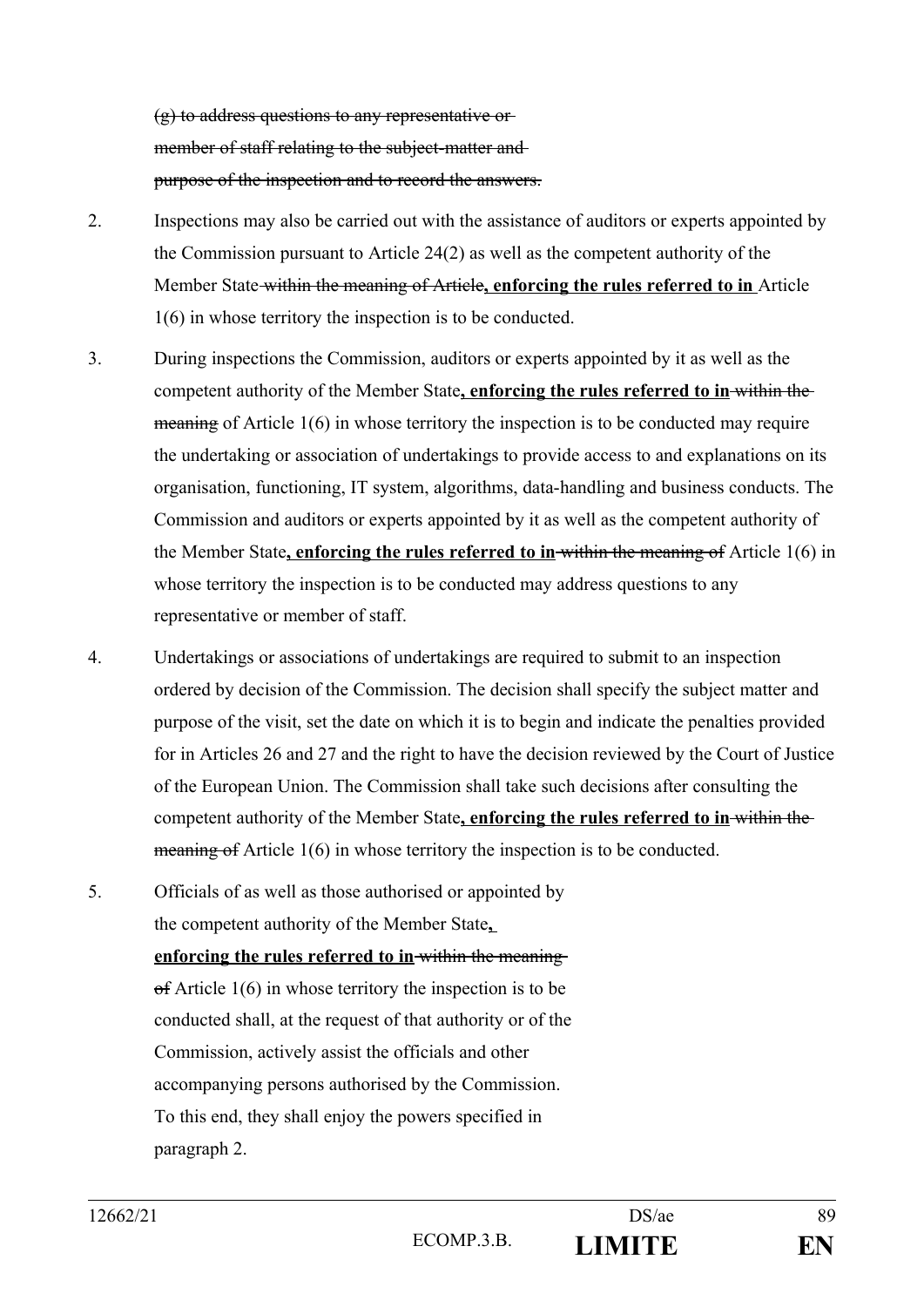- 6. Where the officials and other accompanying persons authorised by the Commission find that an undertaking opposes an inspection ordered pursuant to this Article, the Member State concerned shall afford them the necessary assistance, requesting where appropriate the assistance of the police or of an equivalent enforcement authority, so as to enable them to conduct their inspection.
- 7. If the assistance provided for in paragraph 7 requires authorisation from a judicial authority according to national rules, such authorisation shall be applied for. Such authorisation may also be applied for as a precautionary measure.
- 8. Where authorisation as referred to in paragraph 8 is applied for, the national judicial authority shall control that the Commission decision is authentic and that the coercive measures envisaged are neither arbitrary nor excessive having regard to the subject matter of the inspection. In its control of the proportionality of the coercive measures, the national judicial authority may ask the Commission, directly or through the competent authority of the Member State**, enforcing the rules referred to in within the meaning of Article 1(6), for** detailed explanations in particular on the grounds the Commission has for suspecting infringement of this Regulation, as well as on the seriousness of the suspected infringement and on the nature of the involvement of the undertaking concerned. However, the national judicial authority may not call into question the necessity for the inspection nor demand that it be provided with the information in the file of the Commission. The lawfulness of the Commission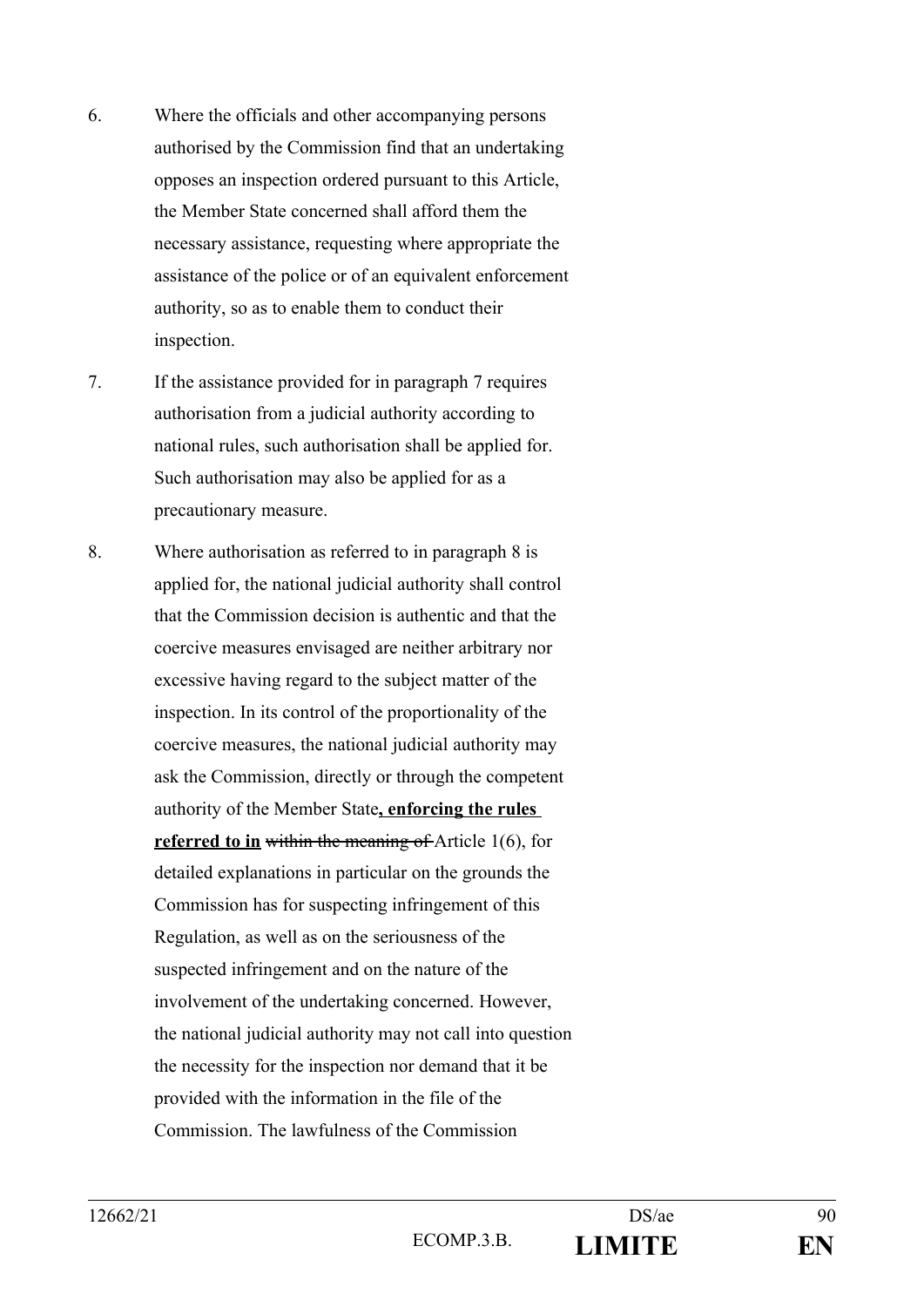decision shall be subject to review only by the Court of Justice of the European Union.

# *Article 22 Interim measures*

1. In case of urgency due to the risk of serious and irreparable damage for business users or end users of gatekeepers, the Commission may, by decision adopted in accordance with the advisory procedure referred to in Article 37a(2), order interim measures against a gatekeeper on the basis of a prima facie finding of an infringement of Articles 5 or 6.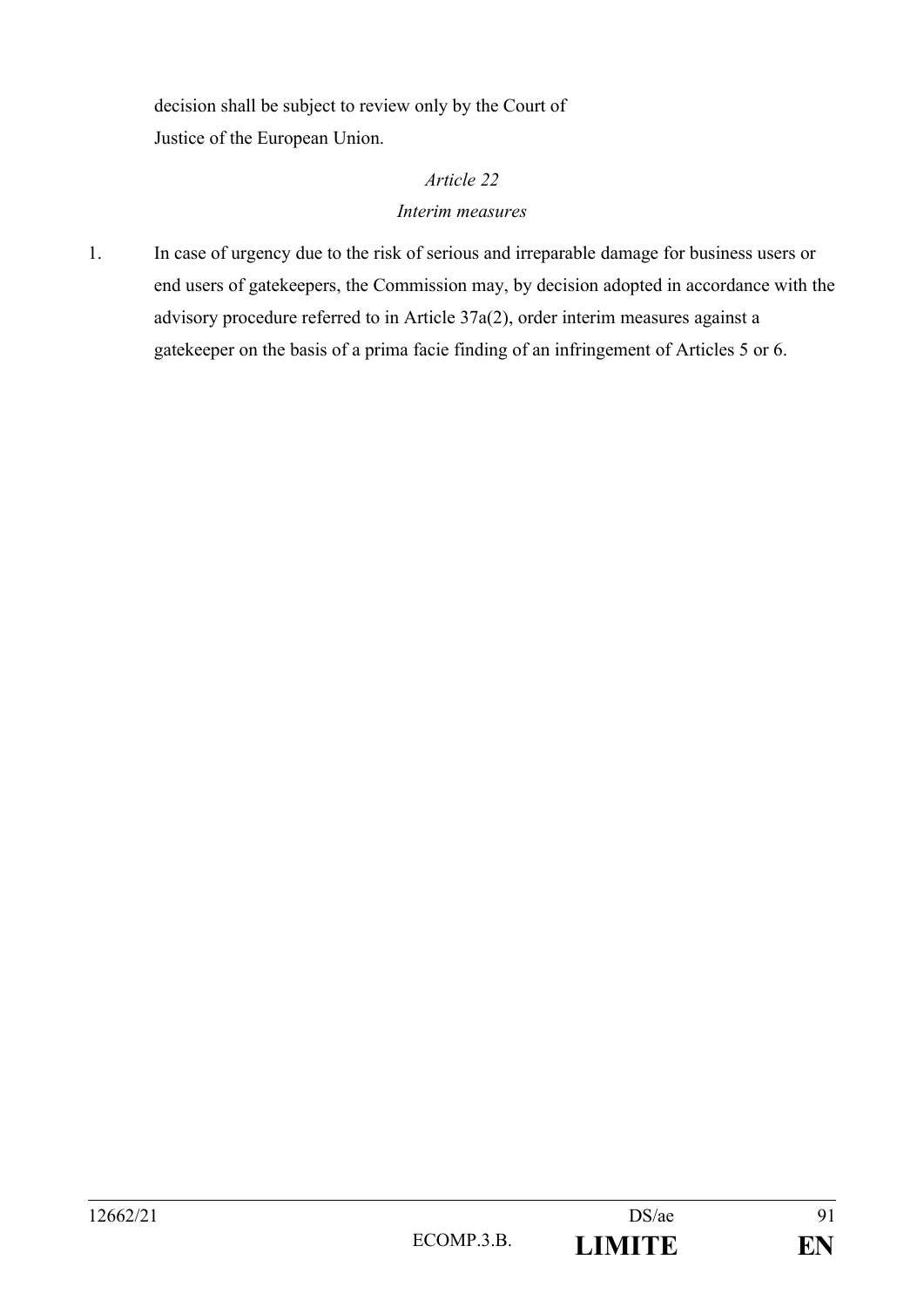2. A decision pursuant to paragraph 1 may only be adopted in the context of proceedings opened in view of the possible adoption of a decision of non-compliance pursuant to Article 25(1). This decision shall apply for a specified period of time and may be renewed in so far this is necessary and appropriate.

#### *Article 23*

#### *Commitments*

- 1. If during proceedings under Articles 16 or 25 the gatekeeper concerned offers commitments for the relevant core platform services to ensure compliance with the obligations laid down in Articles 5 and 6, the Commission may by decision adopted in accordance with the advisory procedure referred to in Article 37a(2) make those commitments binding on that gatekeeper and declare that there are no further grounds for action.
- 2. The Commission may, upon request or on its own initiative, reopen by decision the relevant proceedings, where:
	- (a) there has been a material change in any of the facts on which the decision was based;
	- (b) the gatekeeper concerned acts contrary to its commitments;
	- (c) the decision was based on incomplete, incorrect or misleading information provided by the parties.
- 3. Should the Commission consider that the commitments submitted by the gatekeeper concerned cannot ensure effective compliance with the obligations laid down in Articles 5 and 6, it shall explain the reasons for not making those commitments binding in the decision concluding the relevant proceedings.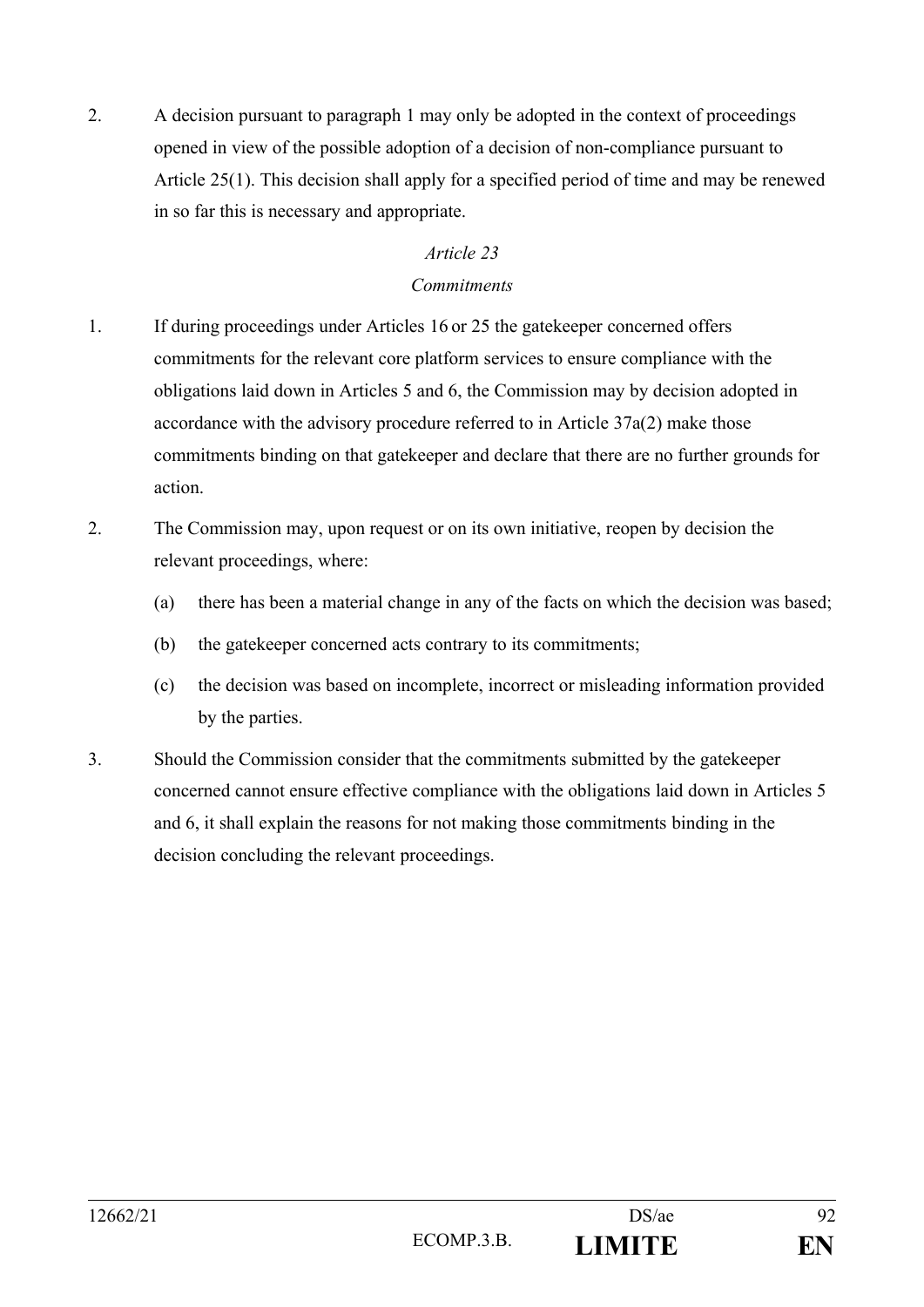#### *Monitoring of obligations and measures*

- 1. The Commission may take the necessary actions to monitor the effective implementation and compliance with the obligations laid down in Articles 5 and 6 and the decisions taken pursuant to Articles 7, 16, 22 and 23. These actions may include in particular the imposition of an obligation on the gatekeeper to retain all documents deemed to be relevant to assess the gatekeepers' implementation of and compliance with these obligations and decisions.
- 2. The actions pursuant to paragraph 1 may include the appointment of independent external experts and auditors, as well as from competent authorities of the Member States, to assist the Commission to monitor the obligations and measures and to provide specific expertise or knowledge to the Commission.

## *Article 25*

#### *Non-compliance*

- 1. The Commission shall adopt a non-compliance decision in accordance with the advisory procedure referred to in Article 37a(2) where it finds that a gatekeeper does not comply with one or more of the following:
	- (a) any of the obligations laid down in Articles 5 or 6;
	- (b) measures specified in a decision adopted pursuant to Article 7(2);
	- (c) measures ordered pursuant to Article 16(1);
	- (d) interim measures ordered pursuant to Article 22; or
	- (e) commitments made legally binding pursuant to Article 23.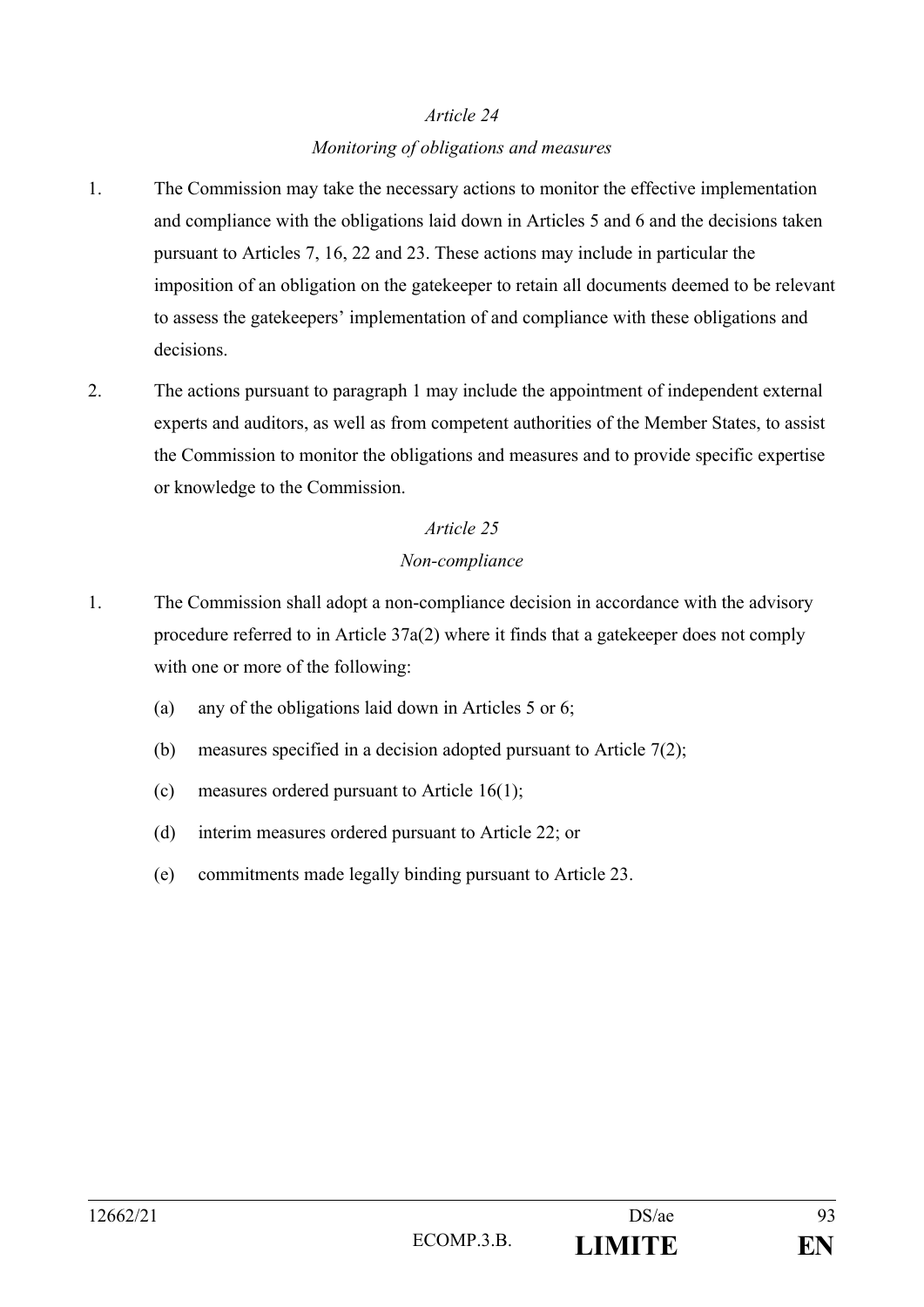- 2. Before adopting the decision pursuant to paragraph 1, the Commission shall communicate its preliminary findings to the gatekeeper concerned. In the preliminary findings, the Commission shall explain the measures it considers to take or it considers that the gatekeeper should take in order to effectively address the preliminary findings.
- 3. In the non-compliance decision adopted pursuant to paragraph 1, the Commission shall order the gatekeeper to cease and desist with the non-compliance within an appropriate deadline and to provide explanations on how it plans to comply with the decision.
- 4. The gatekeeper shall provide the Commission with the description of the measures it took to ensure compliance with the non-compliance decision adopted pursuant to paragraph 1.
- 5. Where the Commission finds that the conditions of paragraph 1 are not met, it shall close the investigation by a decision.

## *Fines*

- 1. In the decision pursuant to Article 25, the Commission may impose on a gatekeeper fines not exceeding 10% of its total worldwide turnover in the preceding financial year where it finds that the gatekeeper, intentionally or negligently, fails to comply with:
	- (a) any of the obligations pursuant to Articles 5 and 6;
	- (b) the measures specified by the Commission pursuant to a decision under Article  $7(2)$ ;
	- (c) measures ordered pursuant to Article 16(1);
	- (d) a decision ordering interim measures pursuant to Article 22; or
	- (e) a commitment made binding by a decision pursuant to Article 23.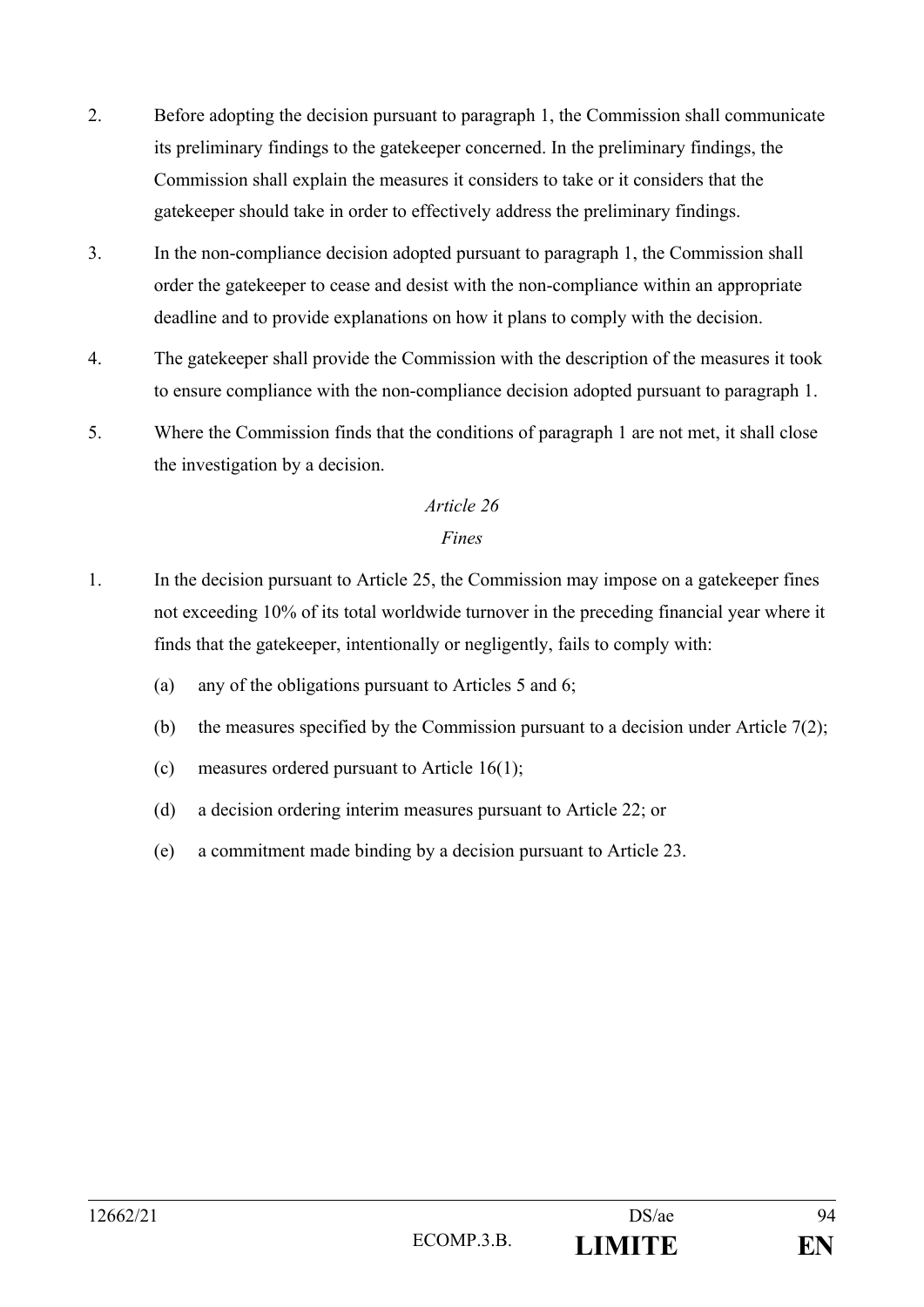- 2. The Commission may by decision impose on undertakings and associations of undertakings fines not exceeding 1% of their total worldwide turnover in the preceding financial year where they intentionally or negligently:
	- (aa) fail to comply with the obligation to notify the Commission according to Article 3(3);
	- (a) fail to provide within the time-limit information that is required for assessing their designation as gatekeepers pursuant to Article 3(2) or supply incorrect, incomplete or misleading information;
	- (b) fail to notify information or supply incorrect, incomplete or misleading information that is required pursuant to Article 12;
	- (c) fail to submit the description or supply incorrect, incomplete or misleading information that is required pursuant to Article 13;
	- (d) fail to supply or supply incorrect, incomplete or misleading information or explanations that are requested pursuant to Articles 19 or Article 20;
	- (e) fail to provide access to data-bases and algorithms pursuant to Article 19;
	- (f) fail to rectify within a time-limit set by the Commission, incorrect, incomplete or misleading information given by a representative or a member of staff, or fail or refuse to provide complete information on facts relating to the subject-matter and purpose of an inspection, pursuant to Article 21;
	- (g) refuse to submit to an on-site inspection pursuant to Article 21;
	- (h) fail to comply with the measures adopted by the Commission pursuant to Article 24; or
	- (i) fail to comply with the conditions for access to the Commission's file pursuant to Article 30(4) and  $30(5)$ .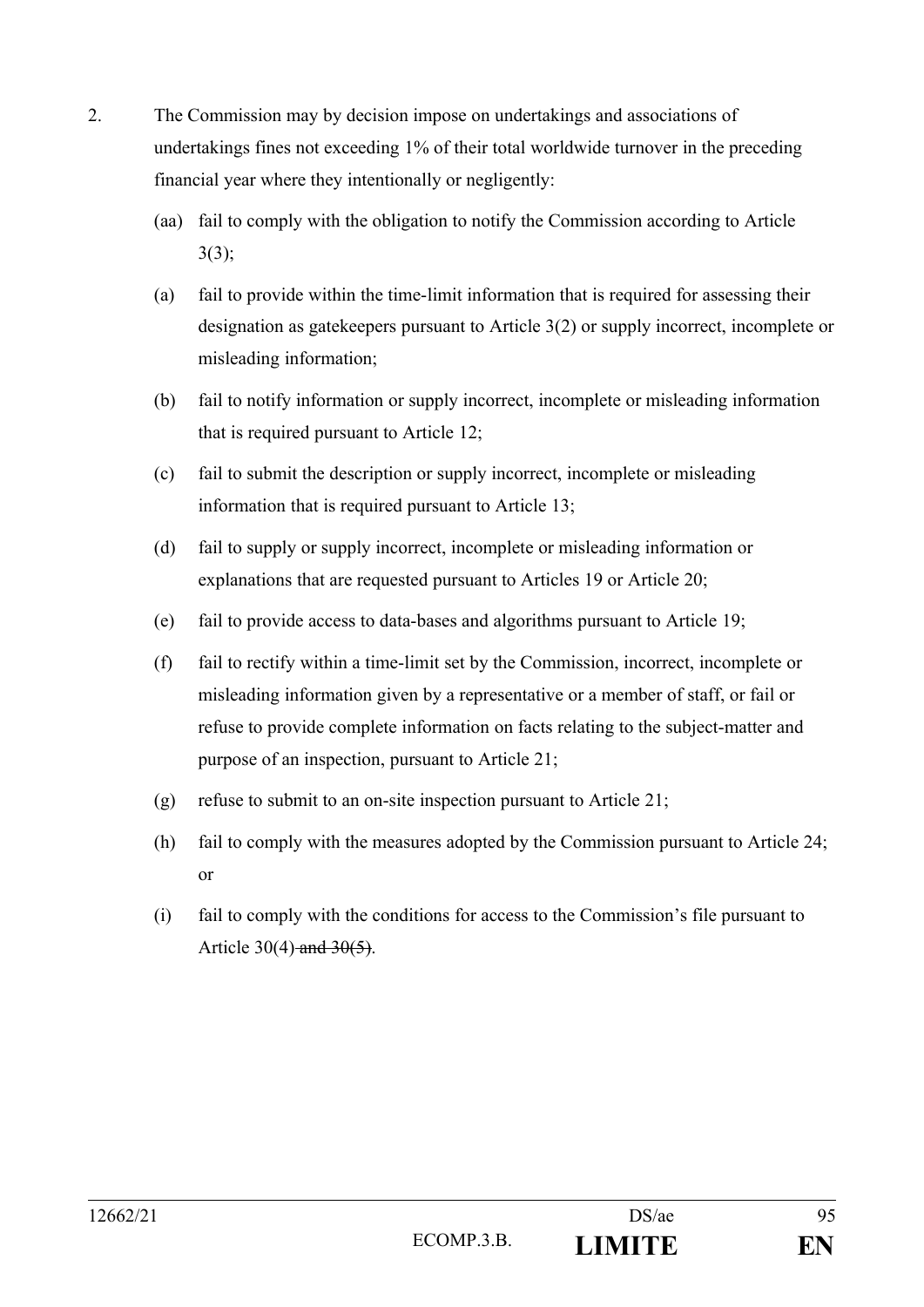- 3. In fixing the amount of the fine, regard shall be had to the gravity, duration, recurrence, and, for fines imposed pursuant to paragraph 2, delay caused to the proceedings.
- 4. When a fine is imposed on an association of undertakings taking account of the worldwide turnover of its members and the association is not solvent, the association shall be obliged to call for contributions from its members to cover the amount of the fine.

Where such contributions have not been made to the association of undertakings within a time-limit set by the Commission, the Commission may require payment of the fine directly by any of the undertakings whose representatives were members of the decision-making bodies concerned of the association.

After having required payment in accordance with the second subparagraph, the Commission may require payment of the balance by any of the members of the association of undertakings, where necessary to ensure full payment of the fine.

However, the Commission shall not require payment pursuant to the second or the third subparagraph from undertakings which show that they have not implemented the infringing decision of the association of undertakings and either were not aware of its existence or have actively distanced themselves from it before the Commission opened proceedings under Article 18.

The financial liability of each undertaking in respect of the payment of the fine shall not exceed 10 % of its total worldwide turnover in the preceding financial year.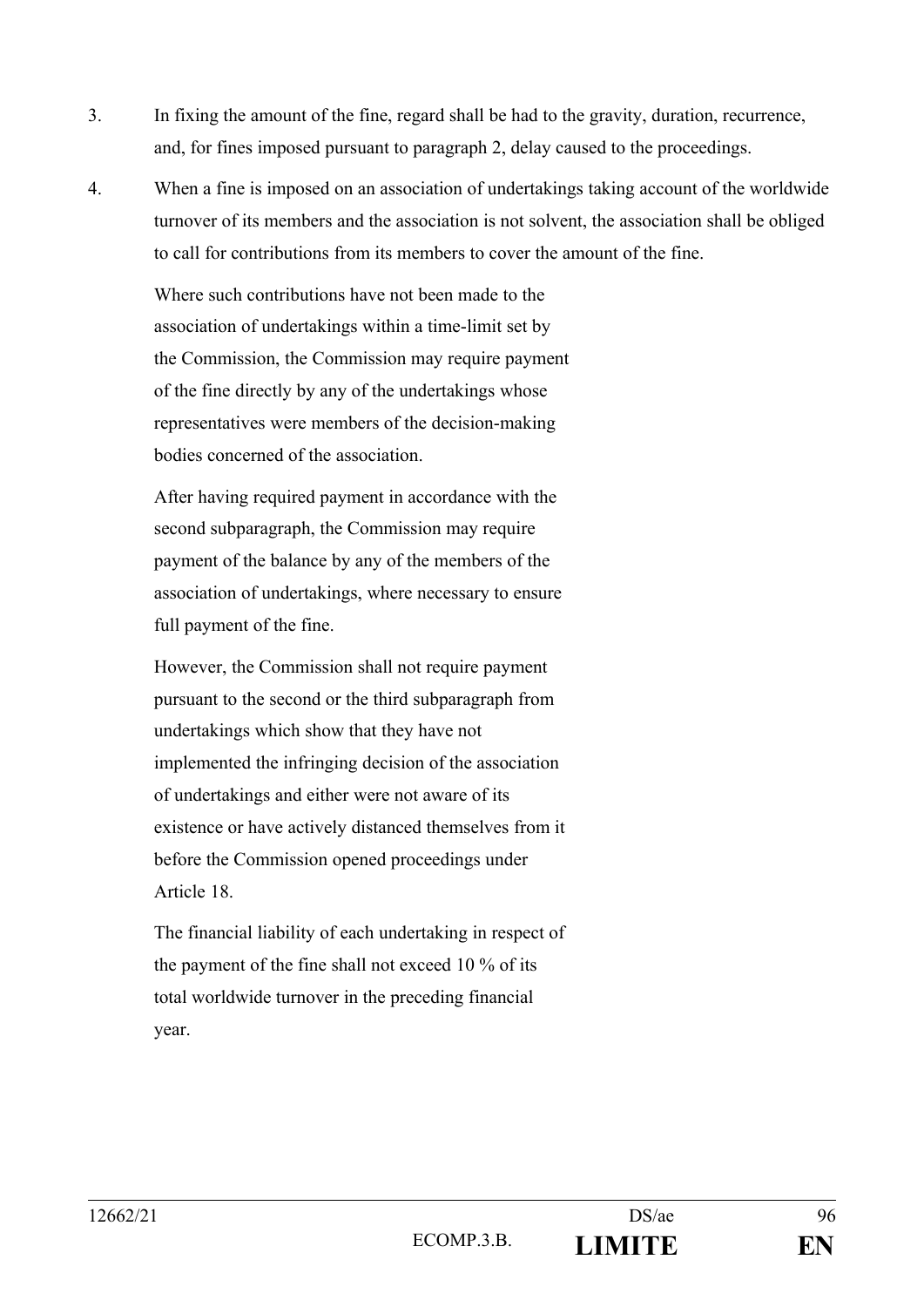#### *Periodic penalty payments*

- 1. The Commission may by decision impose on undertakings, including gatekeepers where applicable, and association of undertakings periodic penalty payments not exceeding 5 % of the average daily worldwide turnover in the preceding financial year per day, calculated from the date set by that decision, in order to compel them:
	- (a) to comply with the decision pursuant to Article  $16(1)$ ;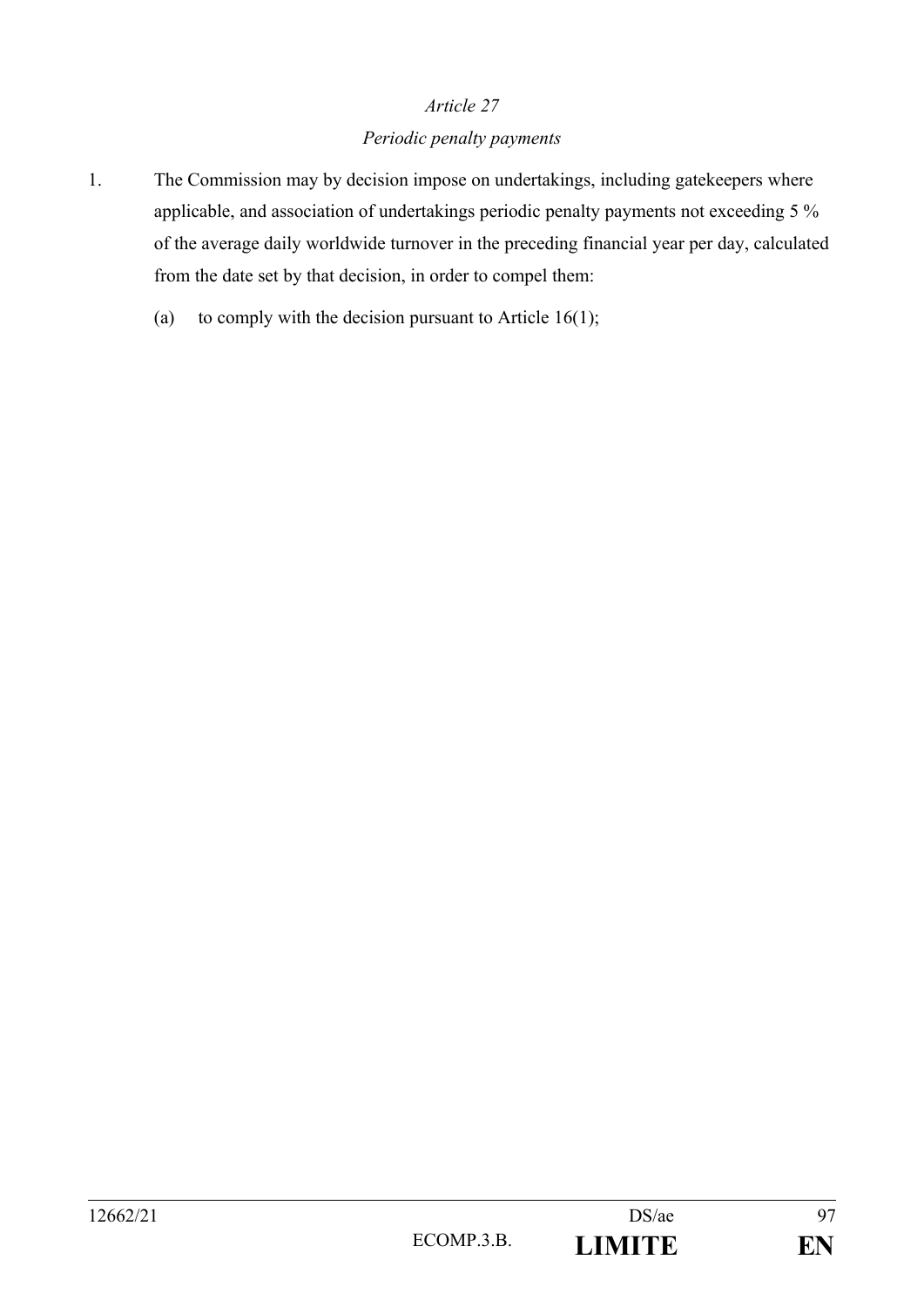- (b) to supply correct and complete information within the time limit required by a request for information made by decision pursuant to Article 19;
- (c) to ensure access to data-bases and algorithms of undertakings and to supply explanations on those as required by a decision pursuant to Article 19;
- (d) to submit to an on-site inspection which was ordered by a decision taken pursuant to Article 21;
- (e) to comply with a decision ordering interim measures taken pursuant to Article  $22(1)$ ;
- (f) to comply with commitments made legally binding by a decision pursuant to Article  $23(1)$ ;
- (g) to comply with a decision pursuant to Article  $25(1)$ .
- 2. Where the undertakings have satisfied the obligation which the periodic penalty payment was intended to enforce, the Commission may by decision adopted in accordance with the advisory procedure referred to in Article 37a(2) set the definitive amount of the periodic penalty payment at a figure lower than that which would arise under the original decision.

# *Limitation periods for the imposition of penalties*

- 1. The powers conferred on the Commission by Articles 26 and 27 shall be subject to a five year limitation period, with the exception of the case of infringements of provisions concerning requests for information, pursuant to Article 19, powers to conduct interviews and take statements, pursuant to Article 20, or the conduct of inspections, pursuan**t** to Article 21, where such limitation period shall be subject to three year**s** limitation period.
- 2. Time shall begin to run on the day on which the infringement is committed. However, in the case of continuing or repeated infringements, time shall begin to run on the day on which the infringement ceases.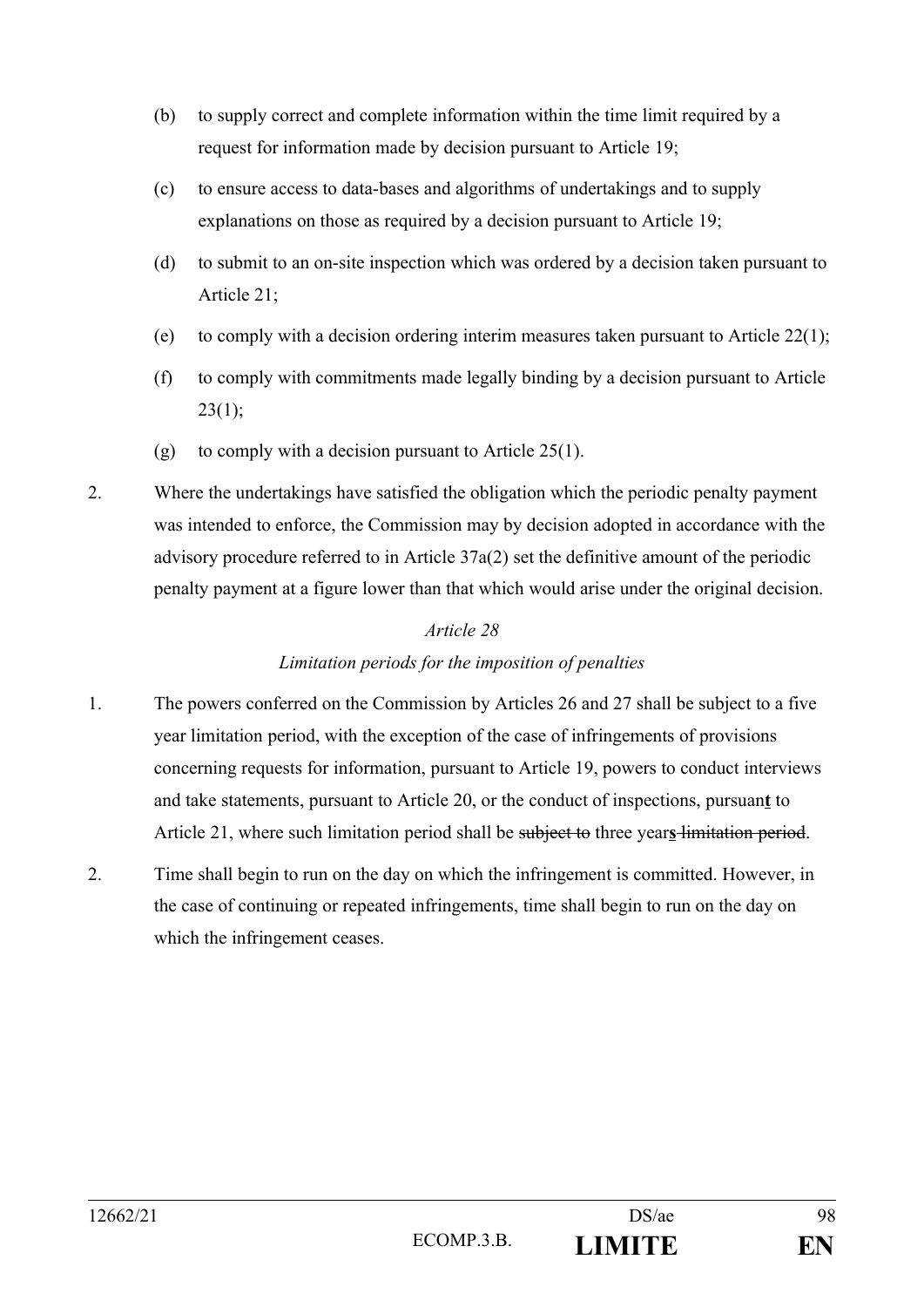- 3. Any action taken by the Commission for the purpose of a market investigation or proceedings in respect of an infringement shall interrupt the limitation period for the imposition of fines or periodic penalty payments. The limitation period shall be interrupted with effect from the date on which the action is notified to at least one undertaking or association of undertakings which has participated in the infringement. Actions which interrupt the running of the period shall include in particular the following:
	- (a) requests for information by the Commission;
	- (b) written authorisations to conduct inspections issued to its officials by the Commission-;
	- (c) the opening of a proceeding by the Commission pursuant to Article 18.
- 4. Each interruption shall start time running afresh. However, the limitation period shall expire at the latest on the day on which a period equal to twice the limitation period has elapsed without the Commission having imposed a fine or a periodic penalty payment. That period shall be extended by the time during which limitation is suspended pursuant to paragraph 5.
- 5. The limitation period for the imposition of fines or periodic penalty payments shall be suspended for as long as the decision of the Commission is the subject of proceedings pending before the Court of Justice of the European Union.

# *Limitation periods for the enforcement of penalties*

- 1. The power of the Commission to enforce decisions taken pursuant to Articles 26 and 27 shall be subject to a limitation period of five years.
- 2. Time shall begin to run on the day on which the decision becomes final.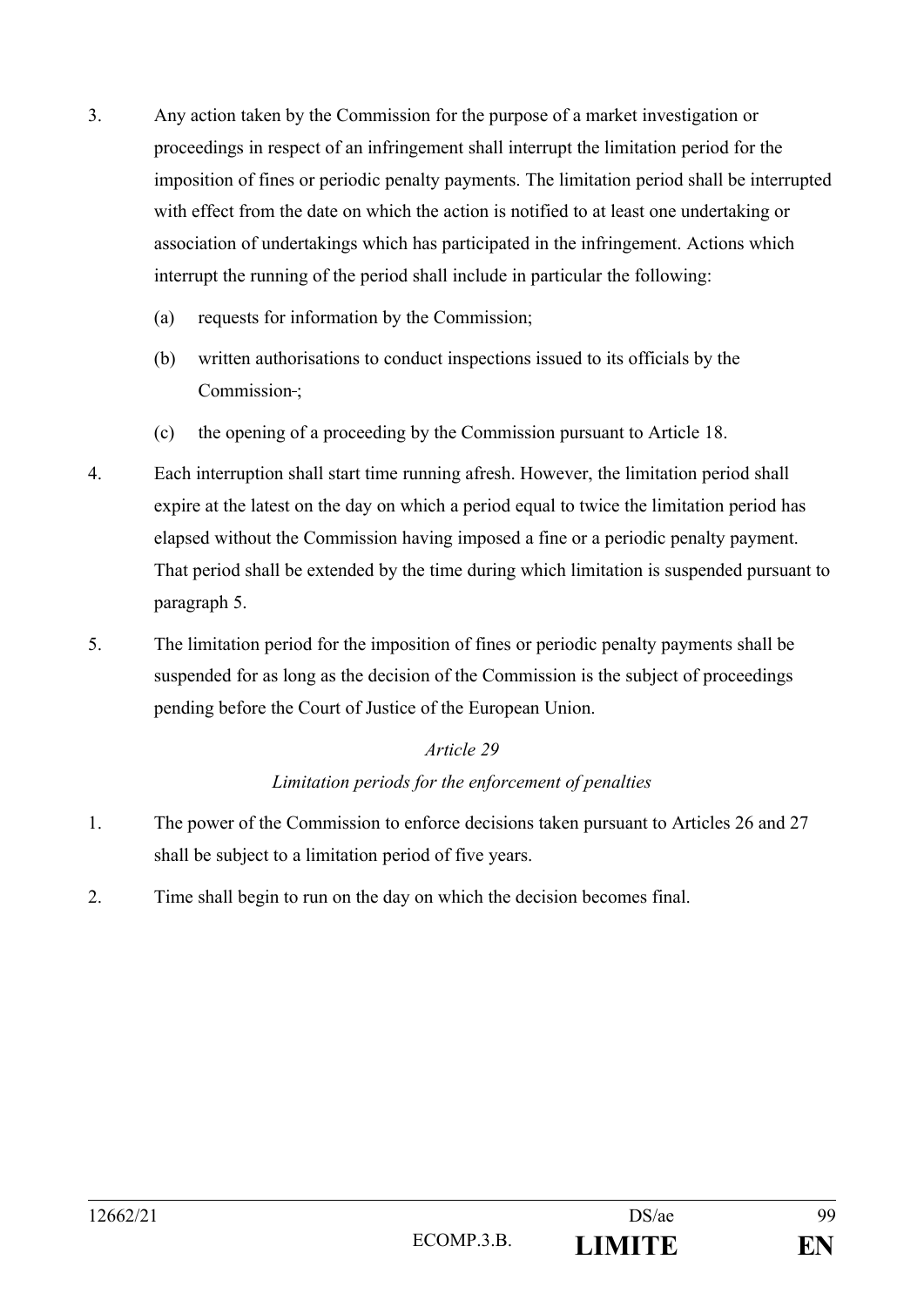- 3. The limitation period for the enforcement of penalties shall be interrupted:
	- (a) by notification of a decision varying the original amount of the fine or periodic penalty payment or refusing an application for variation;
	- (b) by any action of the Commission or of a Member State, acting at the request of the Commission, designed to enforce payment of the fine or periodic penalty payment.
- 4. Each interruption shall start time running afresh.
- 5. The limitation period for the enforcement of penalties shall be suspended for so long as:
	- (a) time to pay is allowed;
	- (b) enforcement of payment is suspended pursuant to a decision of the Court of Justice of the European Union or to a decision by a national court.

## *Right to be heard and access to the file*

- 1. Before adopting a decision pursuant to Article 7, Article 8(1), Article 9(1), Articles 15, 16, 22, 23, 25 and 26 and Article 27(2), the Commission shall give the gatekeeper or undertaking or association of undertakings concerned the opportunity of being heard on:
	- (a) preliminary findings of the Commission, including any matter to which the Commission has taken objections;
	- (b) measures that the Commission may intend to take in view of the preliminary findings pursuant to point (a) of this paragraph.
- 2. Gatekeepers, undertakings and associations of undertakings concerned may submit their observations to the Commission's preliminary findings within a time limit which shall be fixed by the Commission in its preliminary findings and which may not be less than 14 days.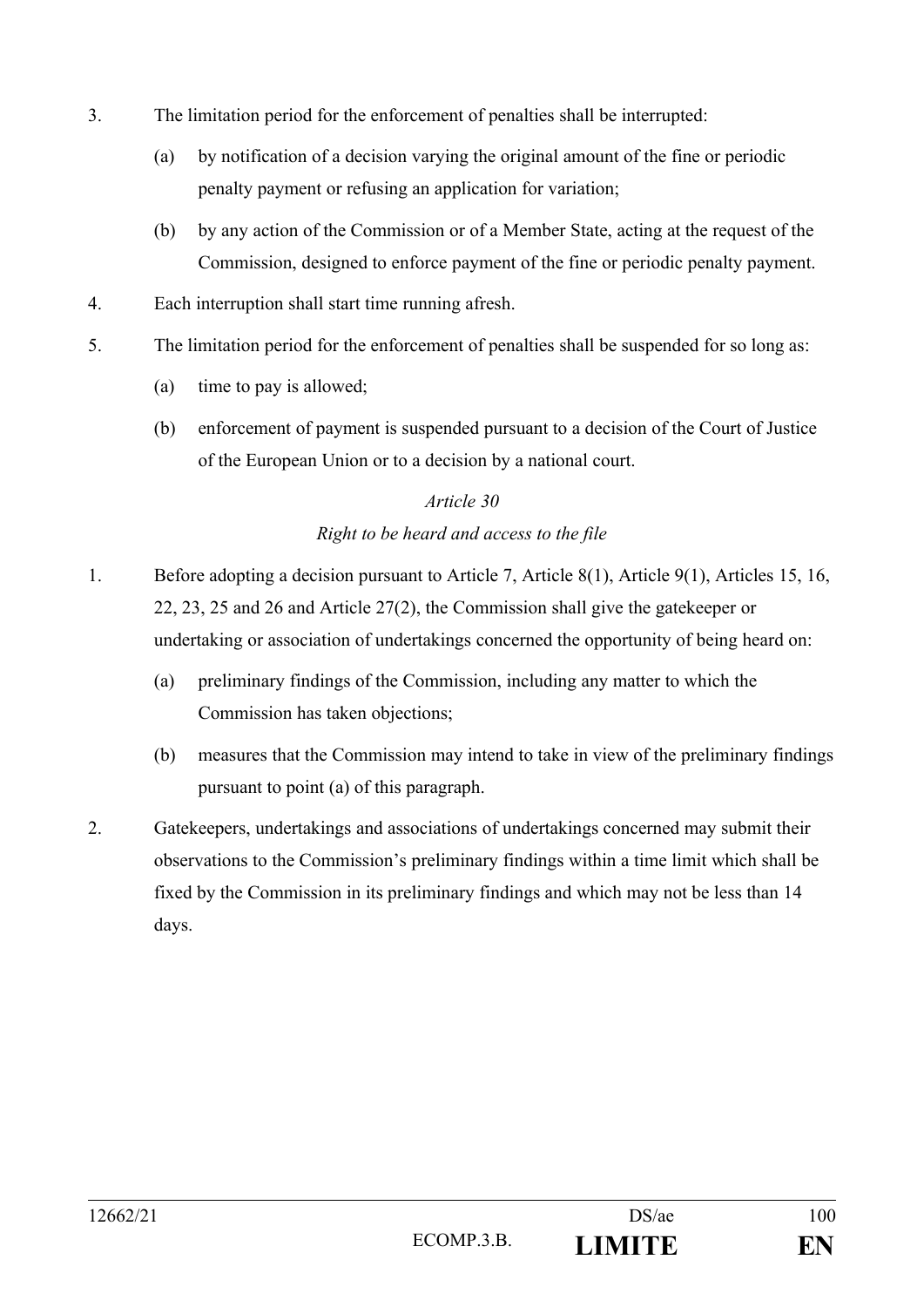- 3. The Commission shall base its decisions only on objections on which gatekeepers, undertakings and associations of undertakings concerned have been able to comment.
- 4. The rights of defence of the gatekeeper or undertaking or association of undertakings concerned shall be fully respected in any proceedings. The gatekeeper or undertaking or association of undertakings concerned shall be entitled to have access to the Commission's file under terms of disclosure, subject to the legitimate interest of undertakings in the protection of their business secrets. The Commission shall have the power to issue decisions setting out such terms of disclosure in case of disagreement between the parties. The right of access to the file of the Commission shall not extend to confidential information and internal documents of the Commission or the competent authorities of the Member States. In particular, the right of access shall not extend to correspondence between the Commission and the competent authorities of the Member States. Nothing in this paragraph shall prevent the Commission from disclosing and using information necessary to prove an infringement.

# *Article 31 Professional secrecy*

- 1. The information collected pursuant to this Regulation shall be used only for the purposes of this Regulation.
- 1a. The information collected pursuant to Article 12 shall be used only for the purposes of this Regulation, Regulation (EC) No. 139/2004 and national merger rules.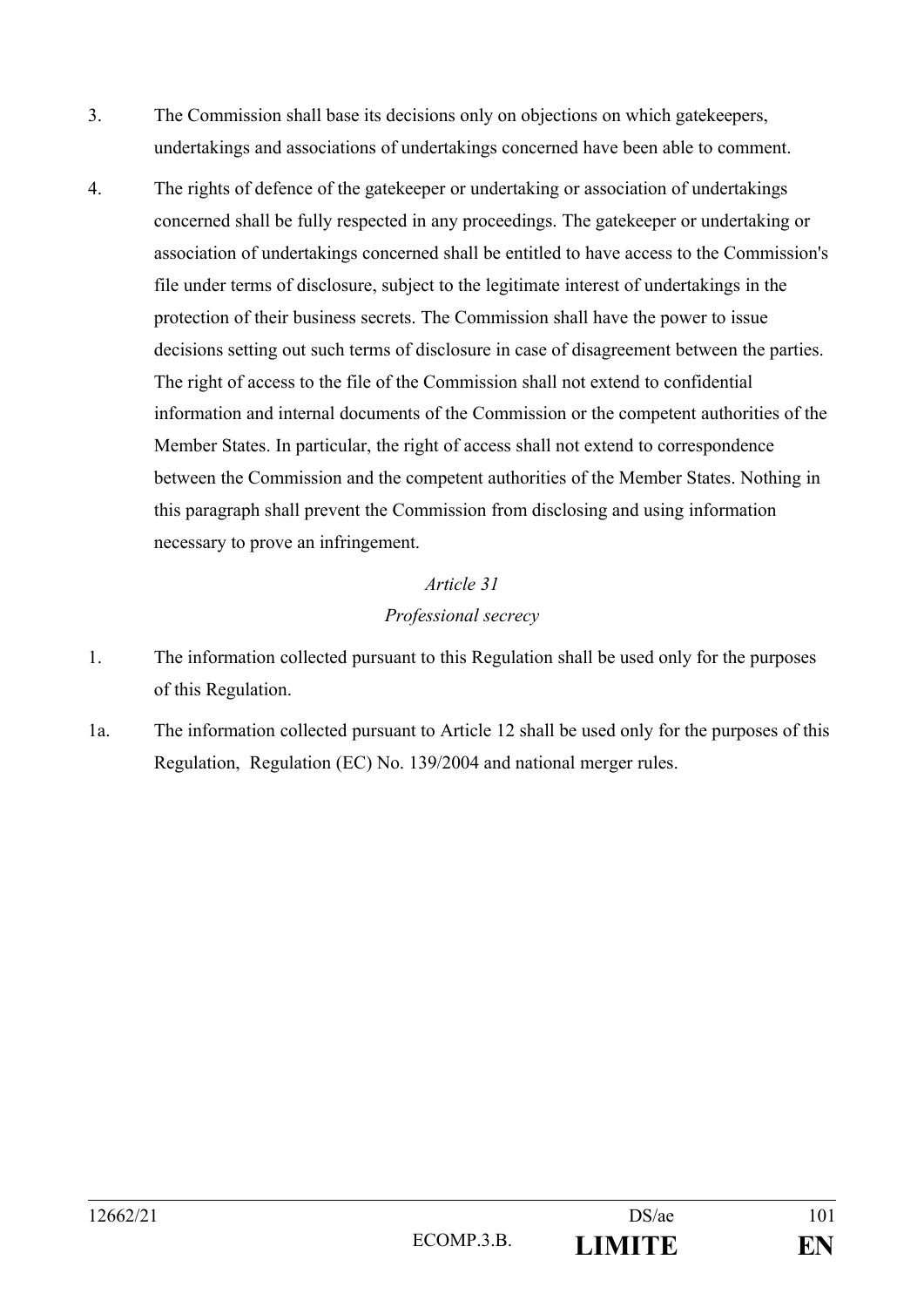2. Without prejudice to the exchange and to the use of information provided for the purpose of use pursuant to Articles 32a, 33 and 37a, the Commission, the authorities of the Member States, their officials, servants and other persons working under the supervision of these authorities and any natural or legal person, including auditors and experts appointed pursuant to Article 24(2), shall not disclose information acquired or exchanged by them pursuant to this Regulation and of the kind covered by the obligation of professional secrecy.

# *Article 32a Cooperation and coordination*

- 1. The Commission and Member States shall work in close cooperation and coordinate their enforcement actions to ensure coherent, effective and complementary enforcement of available legal instruments applied to gatekeepers within the meaning of this Regulation.
- 2. National authorities shall not take decisions which run counter to a decision adopted by the Commission under this Regulation.
- 3. The Commission and the competent authorities of the Member States enforcing the rules referred to in Article 1(6) **shall cooperate with each other and inform each other about their respective enforcement action through the European Competition Network (ECN). They** shall have the power to provide one another with any matter of fact or of law, including confidential information. **In case the competent authority is not a member of the ECN, the Commission shall make the necessary arrangements for cooperation and exchange of information on cases concerning the enforcement of the DMA and the enforcement of cases referred to in Article 1(6) of such authorities. The Commission may lay down such arrangements in the implementing act pursuant to point (aa) of Article 36(1).**
- 4. Information exchanged pursuant to paragraph 3 shall only be exchanged and used for the purpose of coordination of the enforcement of this Regulation and the rules referred to in paragraph 3.
- 5. The Commission may ask competent authorities of the Member States to support any of its market investigations pursuant to this Regulation.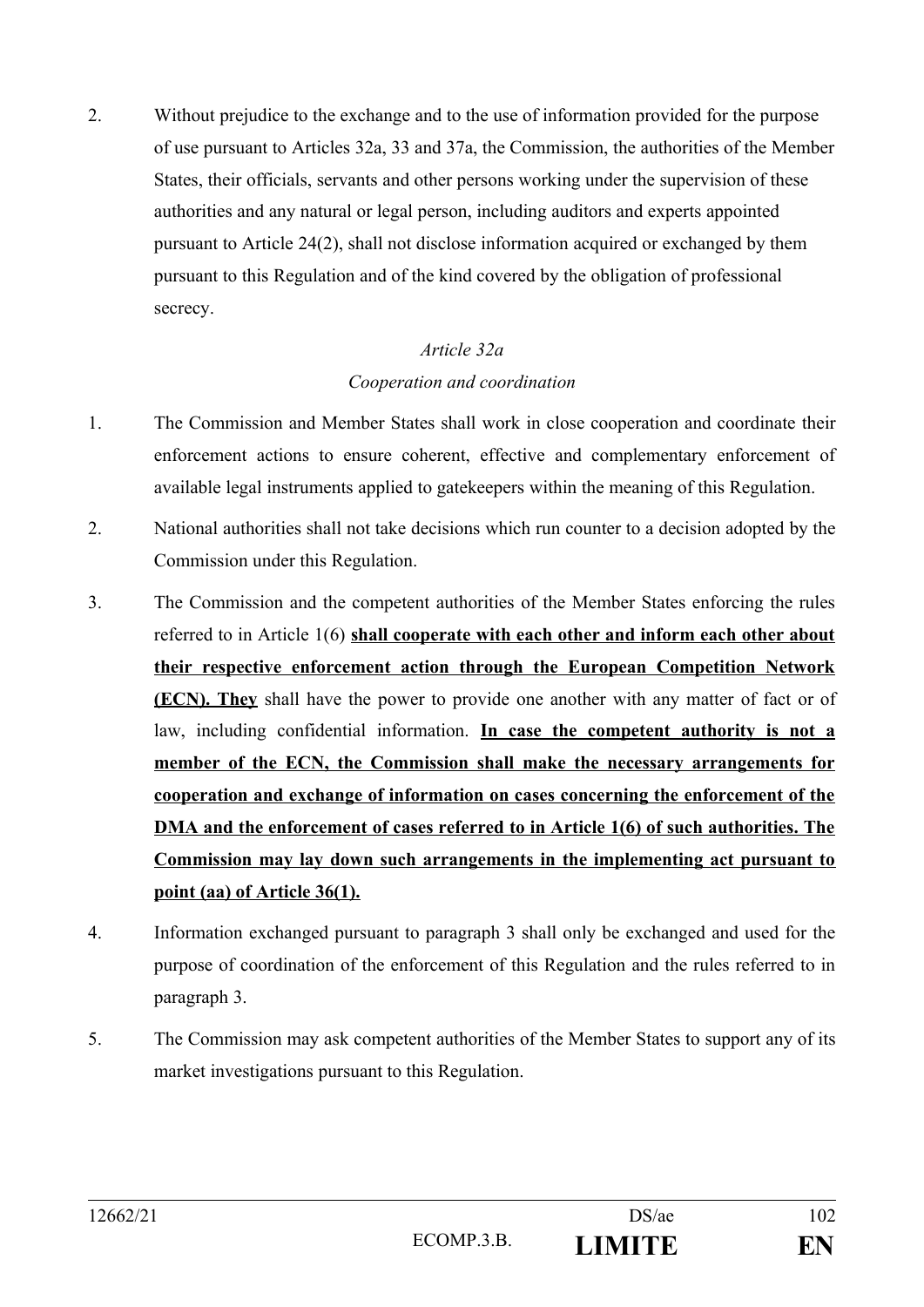- 6. The competent authorities of the Member States enforcing the rules referred to in paragraph 3 may consult the Commission on any matter relating to the application of this Regulation.
- **6. Where it has the competence and investigative powers to do so under national law, a competent authority of the Member States referred to in Article 1(6) may on its own initiative conduct an investigation into a case of possible non-compliance with this Regulation on its territory. Before taking a first formal investigative measure, that authority shall inform the Commission in writing. The opening of proceedings by the Commission pursuant to Article 18 shall relieve the competent authorities of the Member States referred to in Article 1(6) of the possibility to conduct such an investigation or end it where it is already pending. The authority shall report to the Commission on the findings of its investigation in order to support the Commission in its role as sole enforcer of this Regulation.**
- **7. The Commission may consult other regulatory authorities of the Member States and related EU bodies where appropriate to inform the execution of the duties assigned to it by this Regulation.**
- **8. Where a national authority intends to launch an investigation on gatekeepers based on national laws referred to in Article 1(6), it shall inform the Commission in writing of the first formal investigative measure, before or immediately after the start of such measure. This information may also be made available to the competent national competition authorities of the other Member States.**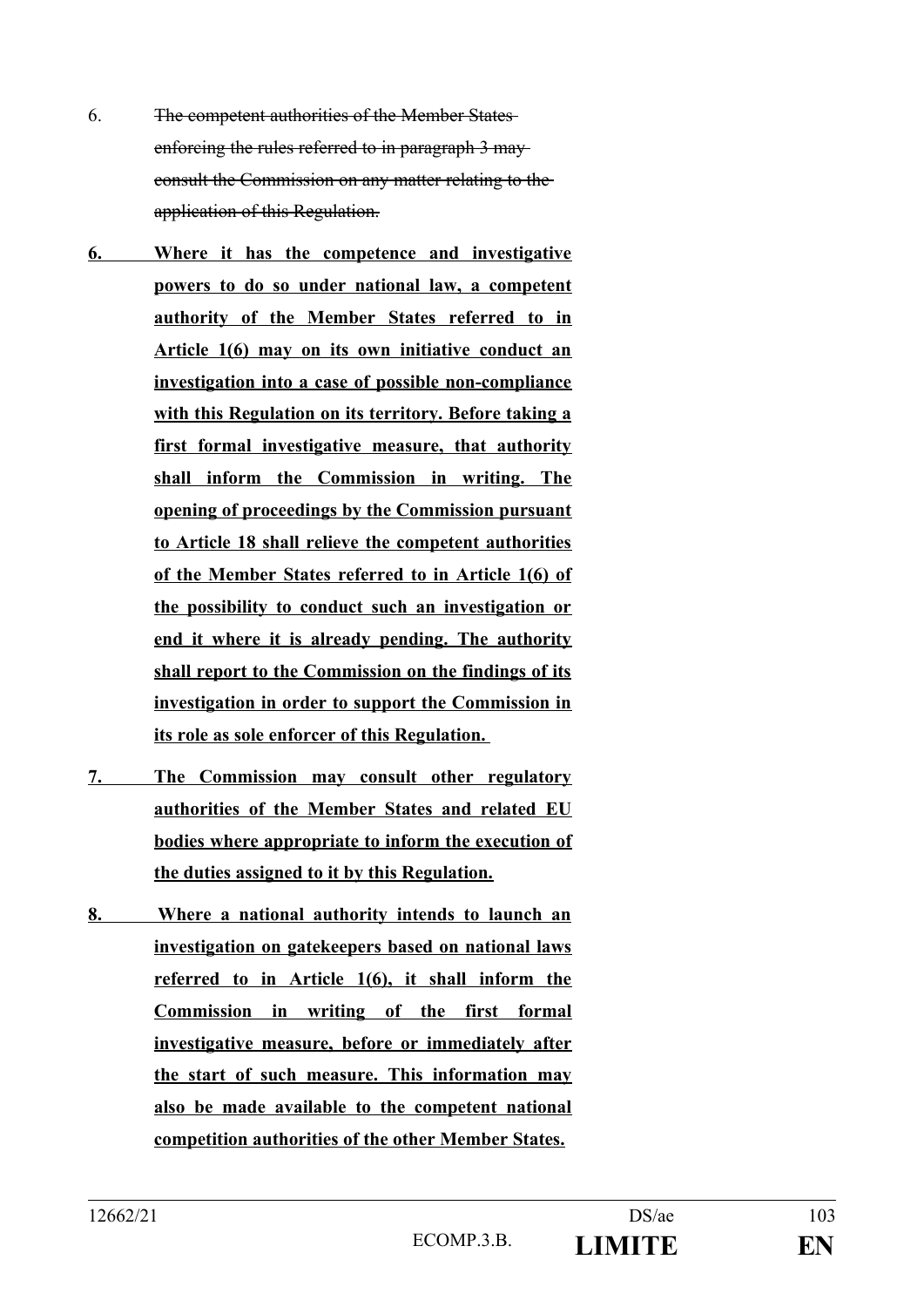#### Article 32b

#### Cooperation with national courts

1. In proceedings for the application of this Regulation, national courts may ask the Commission to transmit to them information in its possession or its opinion on questions concerning the application of this Regulation.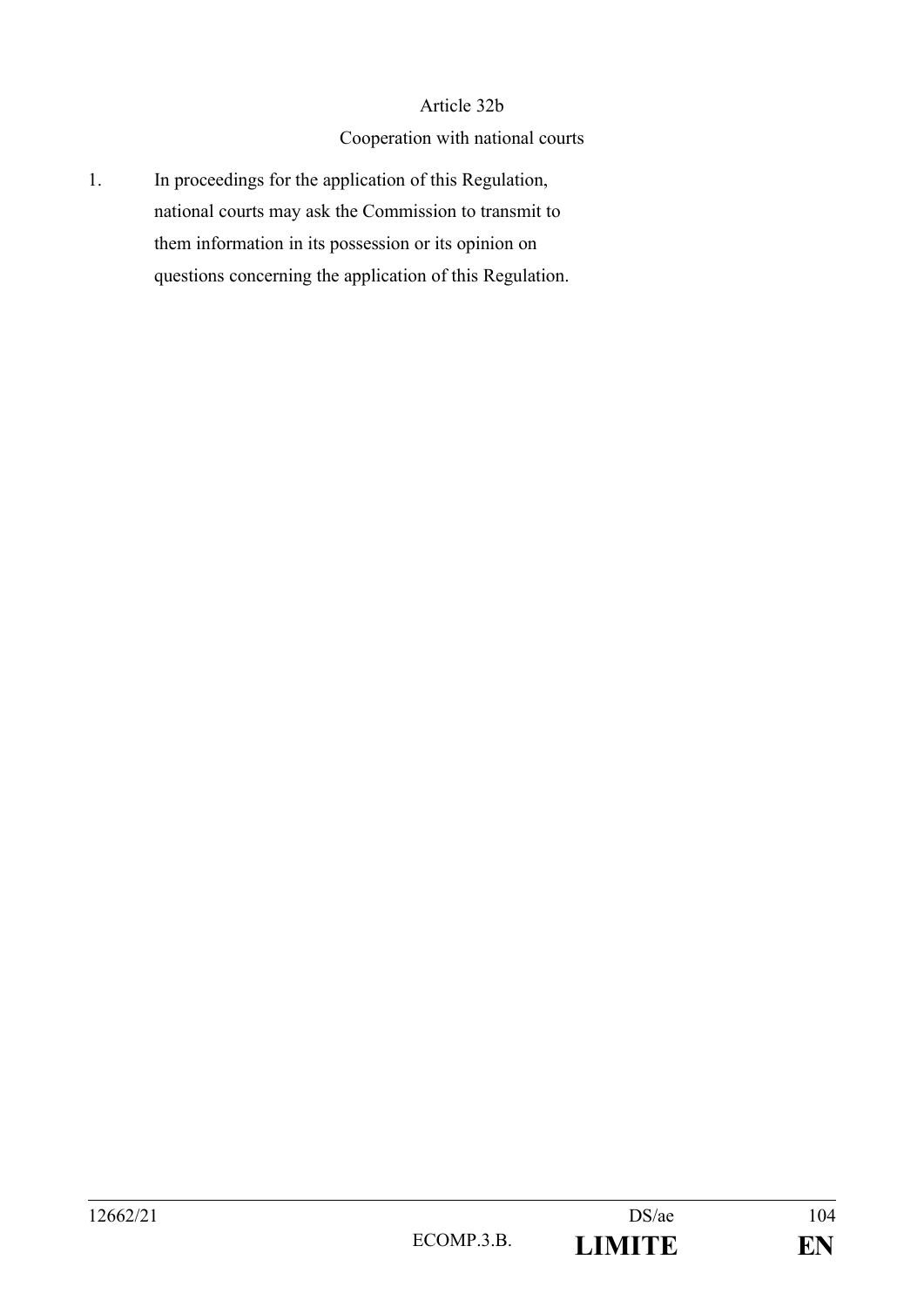- 2. Member States shall forward to the Commission a copy of any written judgment of national courts deciding on the application of this Regulation. Such copy shall be forwarded without delay after the full written judgment is notified to the parties.
- 3. Where the coherent application of this Regulation so requires, the Commission, acting on its own initiative, may submit written observations to national courts. With the permission of the court in question, it may also make oral observations.
- 4. For the purpose of the preparation of their observations only, the Commission may request the relevant national court to transmit or ensure the transmission to the Commission of any documents necessary for the assessment of the case.
- 5. National courts shall not give a decision which runs counter to a decision adopted by the Commission under this Regulation. They must also avoid giving decisions which would conflict with a decision contemplated by the Commission in proceedings it has initiated under this Regulation. To that effect, the national court may assess whether it is necessary to stay its proceedings. This is without prejudice to the ability of national courts to request a preliminary ruling under Article 267 of the Treaty on the Functioning of the European Union.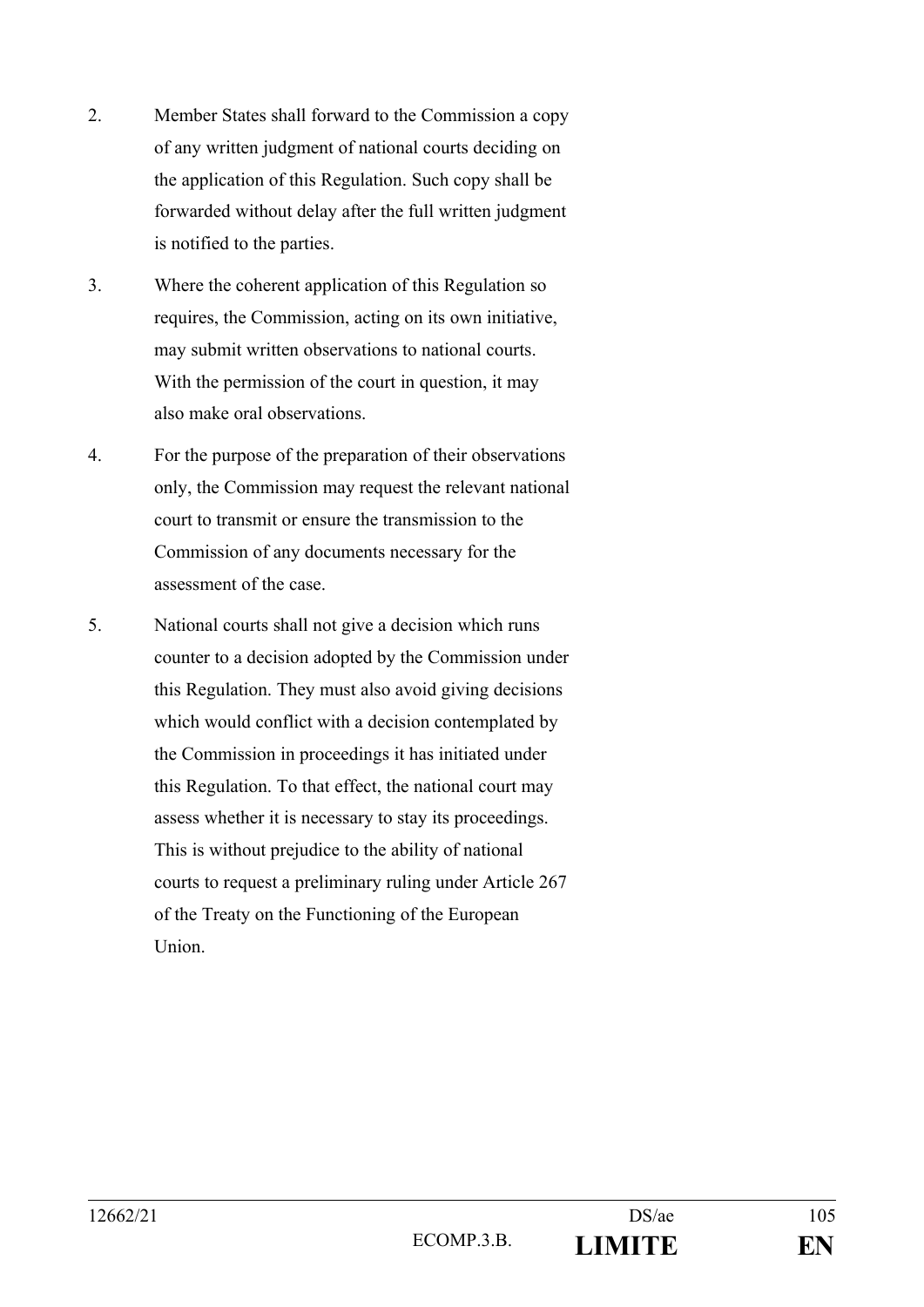# *Article 33 Request for a market investigation*

- 1. When three or more Member States request the Commission to open an investigation pursuant to Article 15 because they consider that there are reasonable grounds to suspect that an undertaking should be designated as a gatekeeper, the Commission shall within four months examine whether there are reasonable grounds to open such an investigation and the result of such examination shall be published.
- 1a. When a Member State requests the Commission to open an investigation pursuant to Article 16 because it considers that there are reasonable grounds to suspect that a gatekeeper has systematically infringed the obligations laid down in Articles 5 and 6 and has further strengthened or extended its gatekeeper position in relation to the characteristics under Article  $3(1)$ , the Commission shall within four months examine whether there are reasonable grounds to open such an investigation and the result of such examination shall be published.
- 1b. When three or more Member States request the Commission to open an investigation pursuant to Article 17 because they consider that there are re**a**sonable grounds **to suspect**  that one or more services within the digital sector should be added to the list of core platform services pursuant to Article 2(2) or that there are reasonable grounds to suspect that one or several types of practices are not effectively addressed by this Regulation and may limit the contestability of core platform services or may be unfair, the Commission shall within four months examine whether there are reasonable grounds to open such an investigation and the result of such examination should **shall** be published.
- 2. Member States shall submit evidence in support of their request pursuant to Article 33(1), (1a) and (1b). **For requests pursuant to Article 33(1b), such evidence may include information on newly introduced offers of products, services, software or features which raise concerns of contestability or fairness, whether implemented in the context of existing core platform services or otherwise.**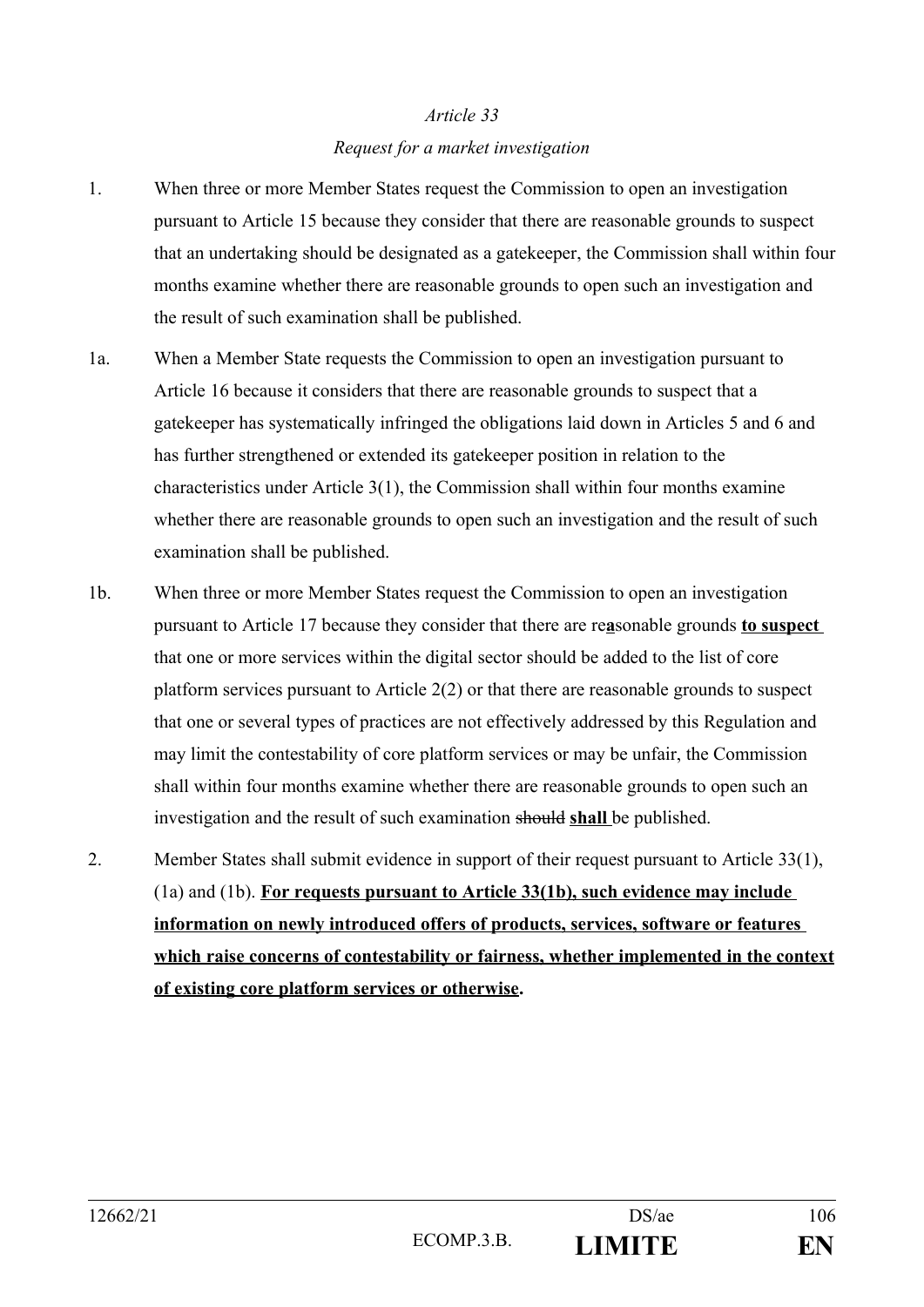## **Chapter VI**

#### **General provisions**

# *Article 34*

## *Publication of decisions*

- 1. The Commission shall publish the decisions which it takes pursuant to Articles 3, **4,** 7**(2)**, 8, 9, **14,** 15, 16, 17, 18, 22, 23(1), 25, 26 and 27. Such publication shall state the names of the parties and the main content of the decision, including any penalties imposed.
- 2. The publication shall have regard to the legitimate interest of gatekeepers or third parties in the protection of their confidential information.

## *Article 35*

# *Review by the Court of Justice of the European Union*

In accordance with Article 261 of the Treaty on the Functioning of the European Union, the Court of Justice of the European Union has unlimited jurisdiction to review decisions by which the Commission has imposed fines or periodic penalty payments. It may cancel, reduce or increase the fine or periodic penalty payment imposed.

#### *Article 36*

#### *Implementing provisions*

- 1. The Commission may adopt implementing acts concerning:
	- (a) the form, content and other details of notifications and submissions pursuant to Article 3;
	- (b) the form, content and other details of the technical measures that gatekeepers shall implement in order to ensure compliance with Article 6(1);
	- (ba) the form, content and other details of the reasoned request pursuant to Article  $7(7)$ ;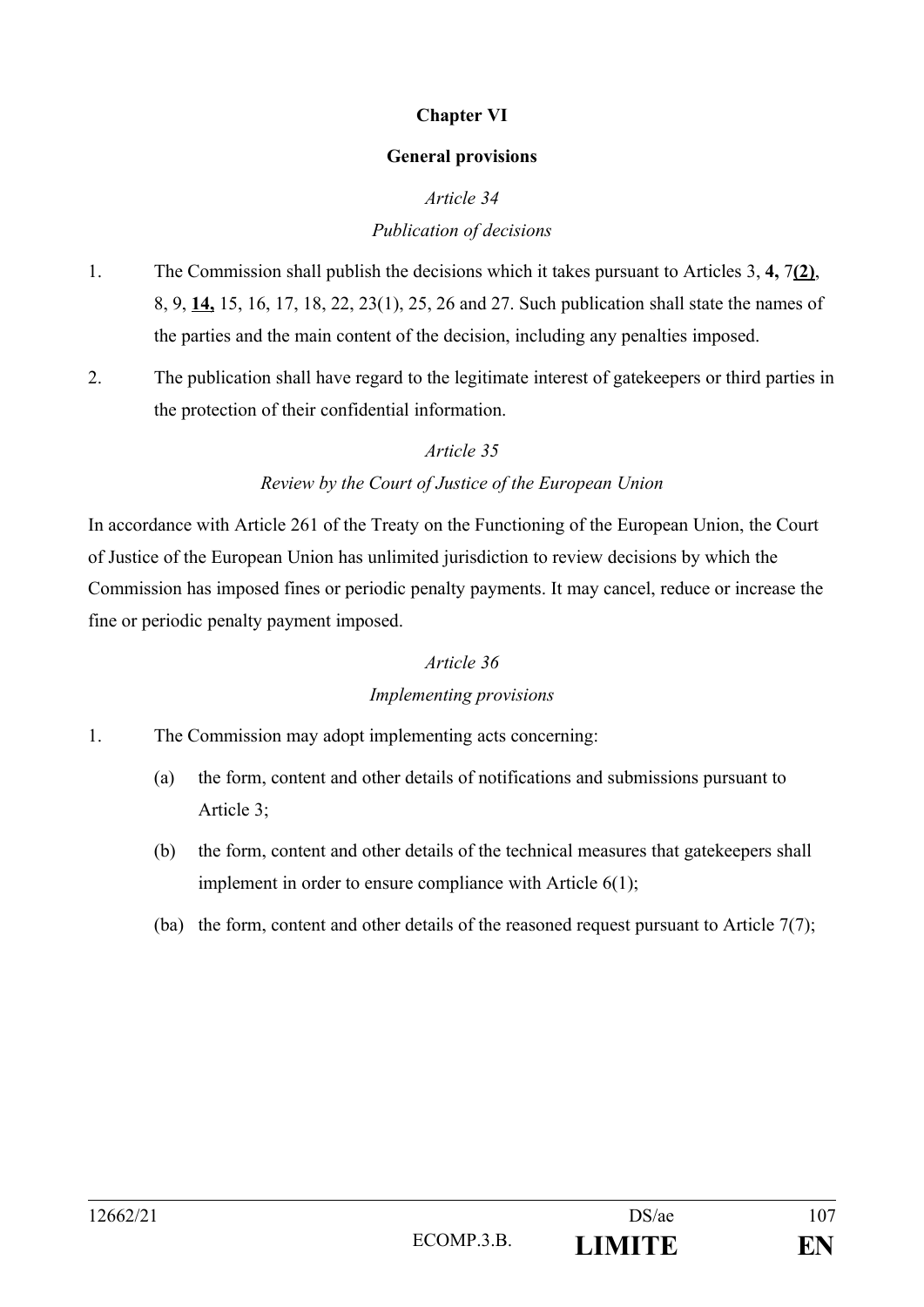- (bb) the form, content and other details of the reasoned requests pursuant to Articles 8 and 9;
- (bc) the form, content and other details of the regulatory reports delivered pursuant to Article 9a;
- (c) the form, content and other details of notifications and submissions made pursuant to Articles 12 and 13;
- (d) the practical arrangements of extension of deadlines as provided in Article 16;
- (e) the practical arrangements of the proceedings concerning investigations pursuant to Articles 15, 16, 17, and proceedings pursuant to Articles 22, 23 and 25;
- (f) the practical arrangements for exercising rights to be heard provided for in Article 30;
- (g) the practical arrangements for the negotiated disclosure of information provided for in Article 30;
- (aa) the practical arrangements for the cooperation and coordination between the Commission and Member States provided for in Article 32a.
- 2. Implementing acts laid down in points (a) to (g) of paragraph 1 shall be adopted in accordance with the advisory procedure referred to in Article 37a(2). Implementing act laid down in point (aa) of paragraph 1 shall be adopted in accordance with the examination procedure referred to in Article 37a(2a). Before the adoption of any measures pursuant to paragraph 1, the Commission shall publish a draft thereof and invite all interested parties to submit their comments within the time limit it lays down, which may not be less than one month.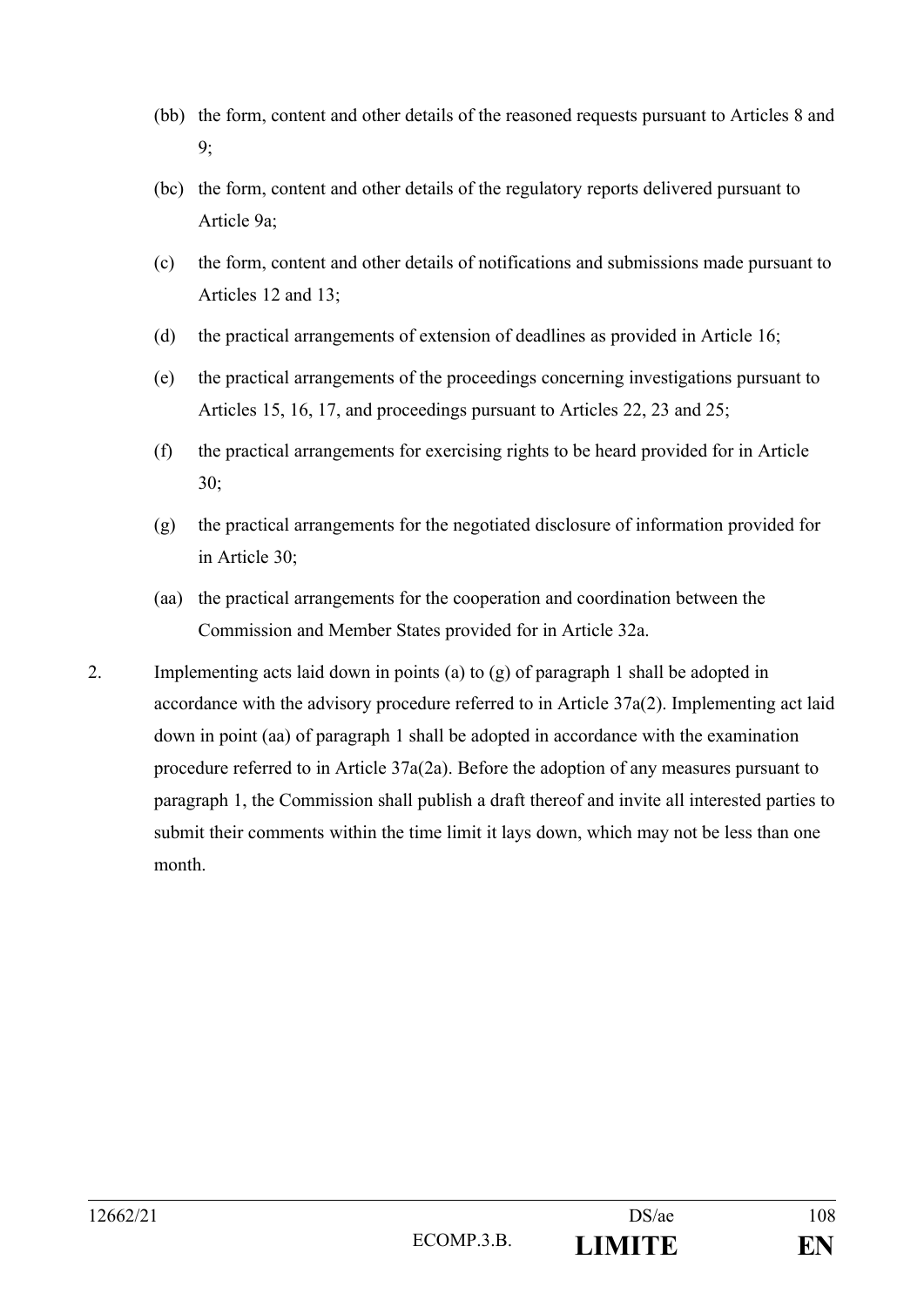# *Article 37 Exercise of the delegation*

- 1. The power to adopt delegated acts is conferred on the Commission subject to the conditions laid down in this Article and in accordance with Article 290 of the Treaty on the Functioning of the European Union.
- 2. The power to adopt delegated acts referred to in Articles 3(5), 3(5a) and 10(1) shall be conferred on the Commission for a period of five years from DD/MM/YYYY. The Commission shall draw up a report in respect of the delegation of power not later than nine months before the end of the five-year period. The delegation of power shall be tacitly extended for periods of an identical duration, unless the European Parliament or the Council opposes such extension not later than three months before the end of each period.
- 3. The delegation of power referred to in Articles 3(5), 3(5a) and 10(1) may be revoked at any time by the European Parliament or by the Council. A decision to revoke shall put an end to the delegation of the power specified in that decision. It shall take effect the day following the publication of the decision in the Official Journal of the European Union or at a later date specified therein. It shall not affect the validity of any delegated acts already in force.
- 4. Before adopting a delegated act, the Commission shall consult experts designated by each Member State in accordance with the principles laid down in the Inter-institutional Agreement of 13 April 2016 on Better Law-Making.
- 5. As soon as it adopts a delegated act, the Commission shall notify it simultaneously to the European Parliament and to the Council.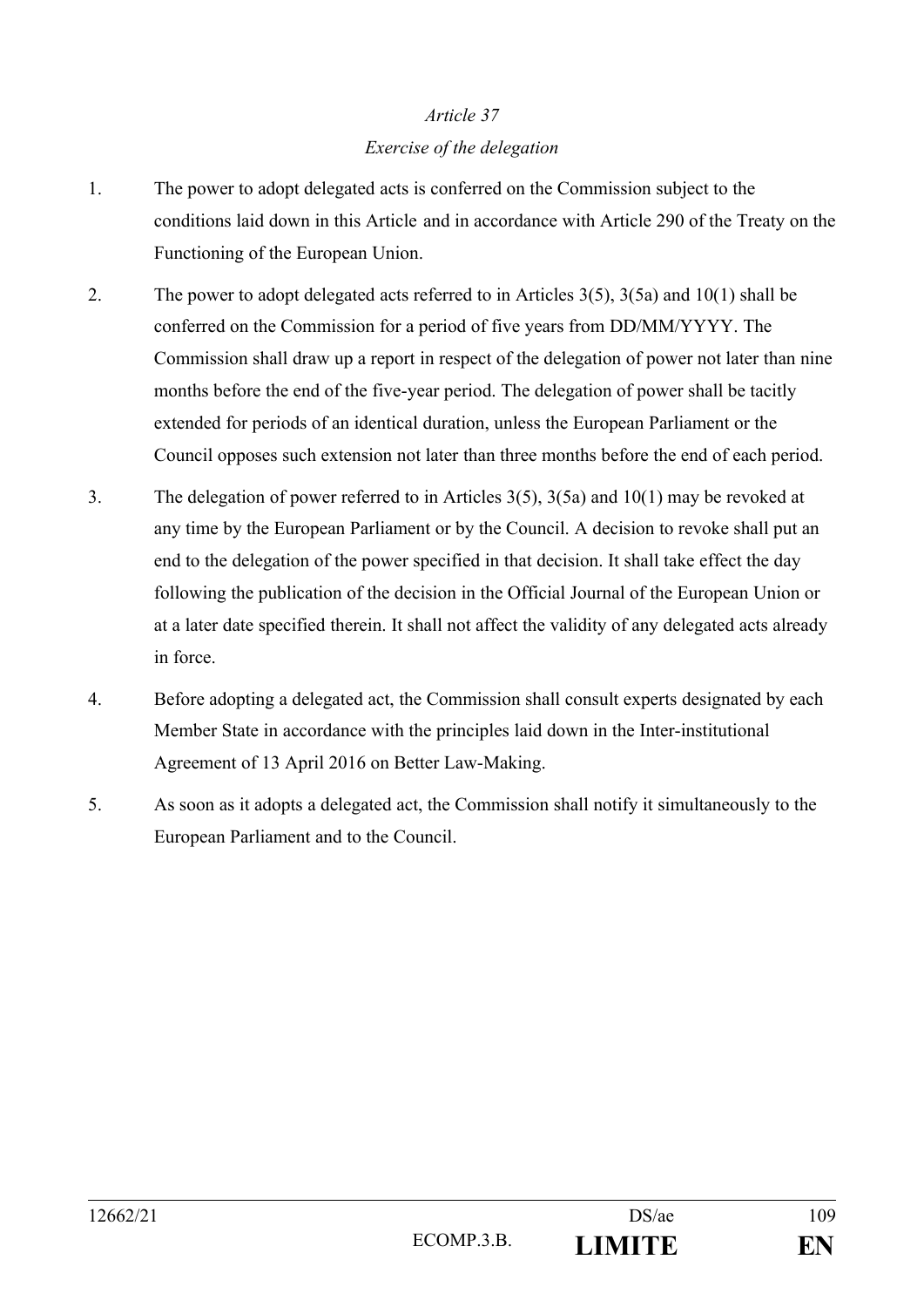6. A delegated act adopted pursuant to Articles  $3(5)$ ,  $3(5a)$  and  $10(1)$  shall enter into force only if no objection has been expressed either by the European Parliament or by the Council within a period of two months of notification of that act to the European Parliament and to the Council or if, before the expiry of that period, the European Parliament and the Council have both informed the Commission that they will not object. That period shall be extended by two months at the initiative of the European Parliament or of the Council.

### *Article 37a*

# *Committee procedure*

- 1. The Commission shall be assisted by a committee ('the Digital Markets Advisory Committee'). That committee shall be a committee within the meaning of Regulation (EU) No 182/2011.
- 2. Where reference is made to this paragraph, Article 4 of Regulation (EU) No 182/2011 shall apply.

Where the opinion of the committee is to be obtained by written procedure, that procedure shall be terminated without result when, within the time-limit for delivery of the opinion, the chair of the committee so decides or a simple majority of committee members so request.

2a. Where reference is made to this paragraph, Article 5 of Regulation (EU) No 182/2011 shall apply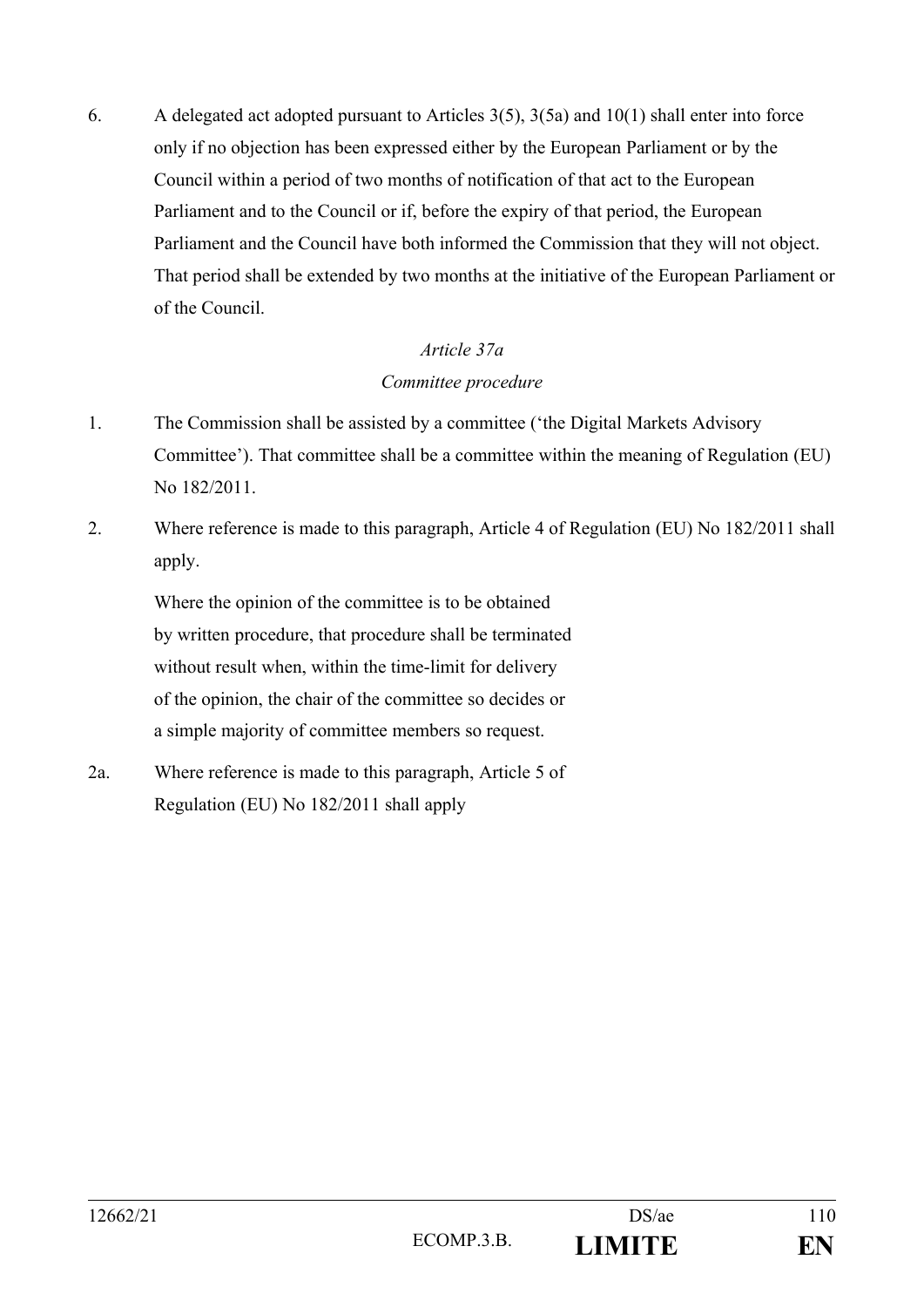3. The Commission shall communicate the opinion of the committee to the addressee of an individual decision, together with that decision. It shall make the opinion public together with the individual decision, having regard to the legitimate interest in the protection of professional secrecy.

## Article 37b

### Guidelines

The Commission may adopt guidelines on any of the aspects of this Regulation in order to facilitate its effective implementation and enforcement.

#### *Article 38*

#### *Review*

- 1. By DD/MM/YYYY, and subsequently every three years, the Commission shall evaluate this Regulation and report to the European Parliament, the Council and the European Economic and Social Committee.
- 2. The evaluations shall establish whether it is required to modify, add or remove rules, including regarding the list of core platform services laid down in point 2 of Article 2, the obligations laid down in Articles 5 and 6 and their enforcement, to ensure that digital markets across the Union are contestable and fair. Following the evaluations, the Commission shall take appropriate measures, which may include legislative proposals.
- 3. The competent authorities of Member States shall provide any relevant information they have that the Commission may require for the purposes of drawing up the report referred to in paragraph 1.

# *Article 39*

# *Entry into force and application*

1. This Regulation shall enter into force on the twentieth day following that of its publication in the *Official Journal of the European Union*.